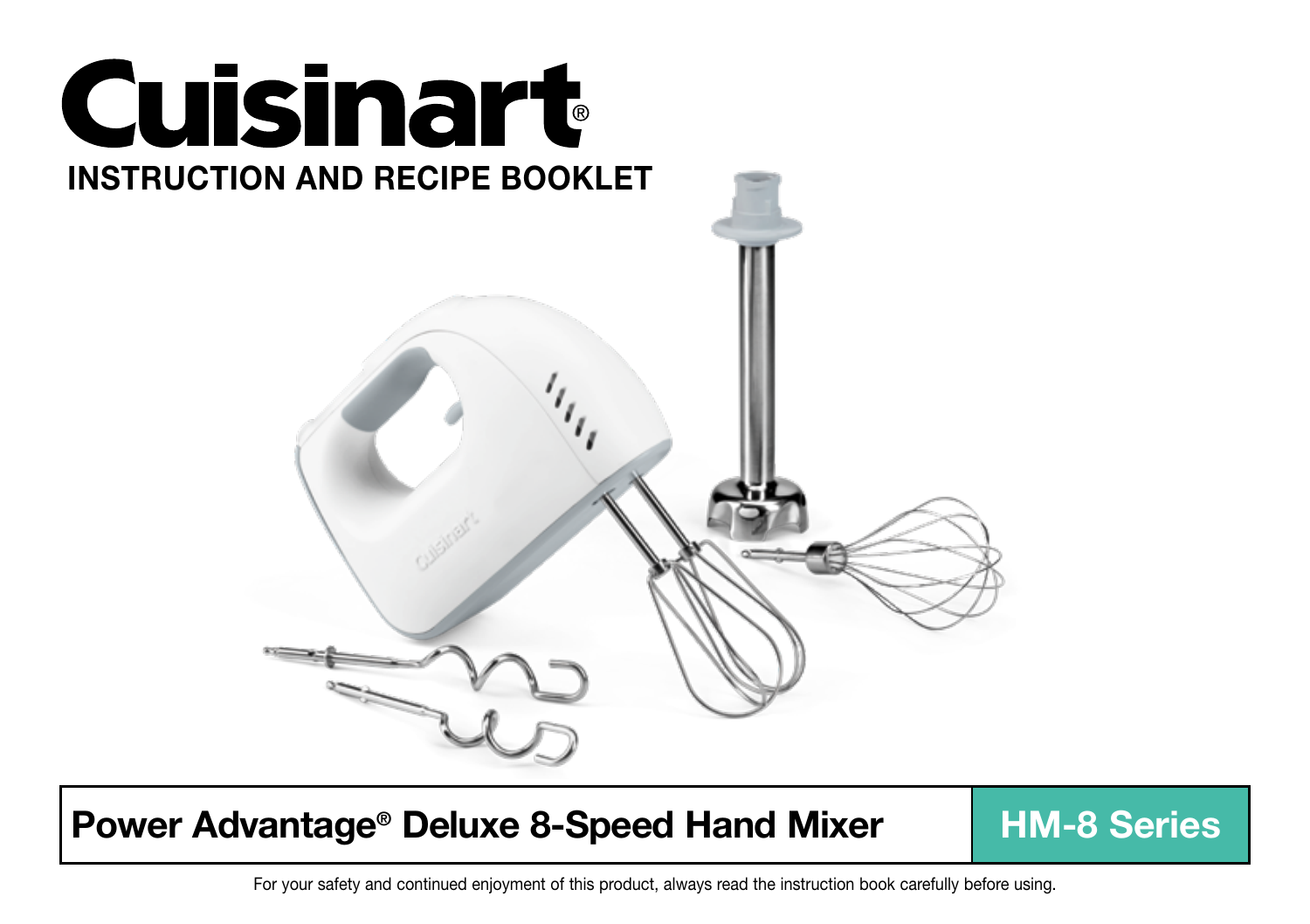# **CONTENTS**

| Use, Care and Maintenance 4 |  |
|-----------------------------|--|
| Quick Reference Guide  5    |  |
|                             |  |
|                             |  |

# IMPORTANT **SAFEGUARDS**

When using an electrical appliance, basic safety precautions should always be taken, including the following:

- 1. Read all instructions.
- 2. Turn the appliance OFF, then unplug from the outlet when not in use, before assembling or disassembling parts and before cleaning. To unplug, grasp the plug and pull from the outlet. Never pull from the power cord.
- 3. To protect against risk of electric shock, do not put the hand mixer motor housing or cord in water or other liquids. If hand mixer motor housing or cord falls into liquid, unplug the cord from outlet immediately. Do not reach into the liquid.
- 4. This appliance is not intended for use by children or by persons with reduced physical, sensory, or mental capabilities, or lack of experience and knowledge. Close supervision is necessary when any appliance is used near children. Children

should be supervised to ensure that they do not play with the appliance.

- 5. Avoid contact with moving parts. Keep hands, hair, clothing, as well as spatulas and other utensils away from beaters and other accessories/attachments during operation to reduce risk of injury to persons, and/or damage to the mixer.
- 6. Remove all accessories/attachments from the mixer before washing.
- 7. Do not operate any appliance with a damaged cord or plug or after the appliance malfunctions, or is dropped or damaged in any manner. Contact the manufacturer at their customer service telephone number for information on examination, repair, or adiustment.
- 8. The use of attachments not recommended by Cuisinart may cause fire, electric shock, or risk of injury.
- 9. Do not use outdoors or anywhere the cord or mixer might come into contact with water while in use.
- 10. To avoid possibility of mixer being accidentally pulled off work area, which could result in damage to the mixer or in personal injury, do not let cord hang over edge of table or counter.
- 11. To avoid damage to cord and possible fire or electrocution hazard, do not let cord contact hot surfaces, including the stove.
- 12. Blades are SHARP. Handle carefully when removing, inserting or cleaning. ALWAYS USE BLADE STORAGE COVER WHEN NOT IN USE.
- 13. When mixing liquids, especially hot liquids, use a tall container or mix small quantities in separate batches to reduce spillage, splattering and possibility of injury from burning.
- 14. Use storage pouch to specifically store hand blender unit and attachments. Be sure blade storage cover is in place on detachable blending shaft before putting in storage pouch.

# SAVE THESE INSTRUCTIONS FOR HOUSEHOLD USE ONLY

# **NOTICE**

To reduce the risk of electric shock, this appliance has a polarized plug (one prong is wider than the other). As a safety feature, this plug will fit into a polarized outlet only one way. If the plug does not fit fully into the outlet, reverse the plug. If it still does not fit, contact a qualified electrician. Do not modify the plug in any way. The maximum rating is based on the HM-C Chopper/Grinder attachment (available separately), which draws the greatest load (power); other recommended attachments may draw significantly less power.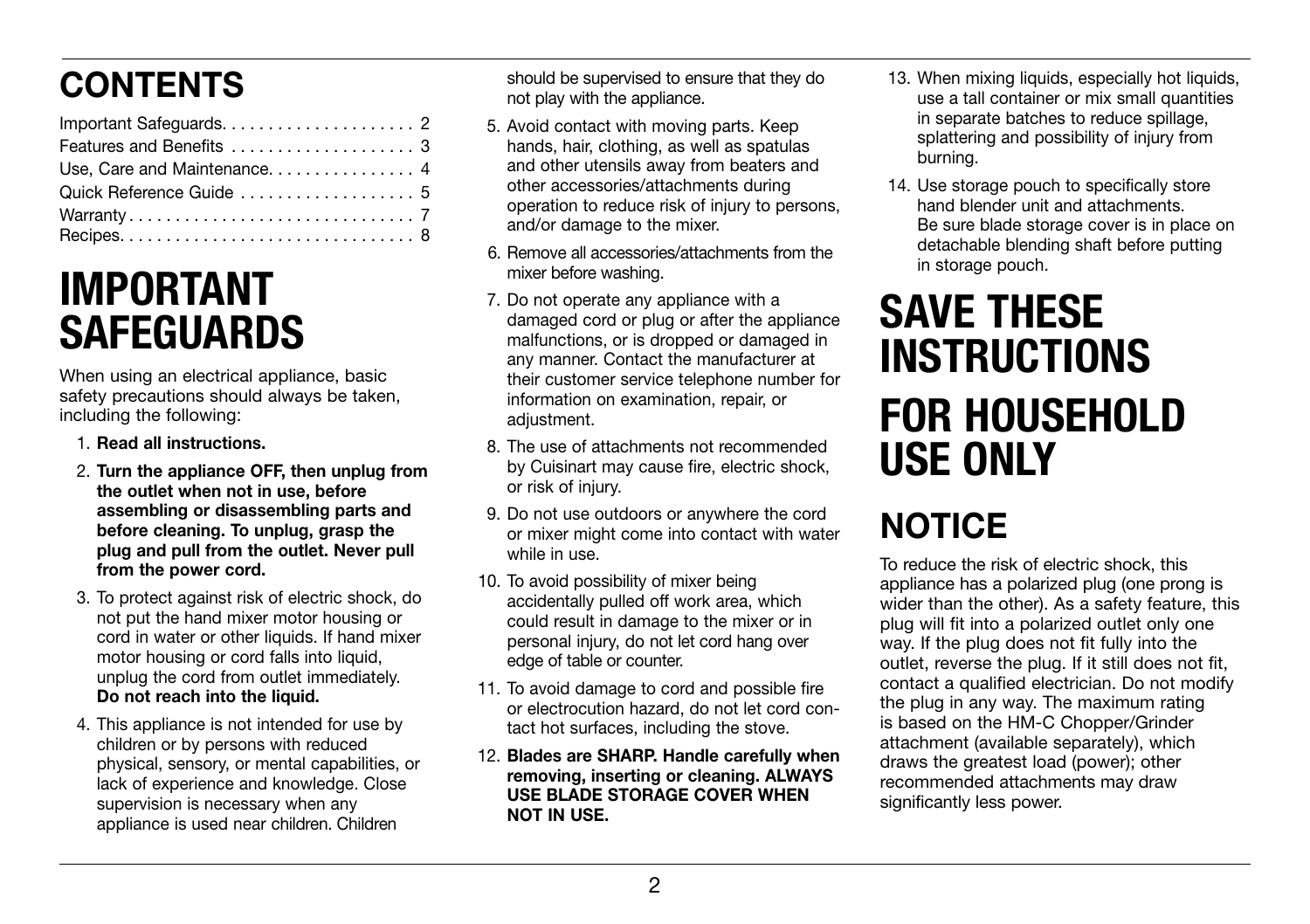## FEATURES AND **BENEFITS**

#### 250 Watt DC Motor

Powerful enough to easily cut through a double batch of cookie dough or butter right out of the refrigerator.

#### Maximum Comfort

Balanced to do more work for you. The shape of the mixer allows for maximum possible power and balance. Stress-free grip provides unparalleled comfort and control, even during extended mixing.

#### Automatic Feedback

No need for a power boost. An electronic feedback mechanism automatically feeds in extra power when needed. It assures that the mixer will not bog down, even when mixing heavy loads.

#### SmoothStart®

When the mixer is turned on, the beaters start spinning very slowly to prevent ingredients from splattering.

#### Easy to Clean

The Power Advantage® Deluxe Hand Mixer has a smooth, sealed base; wipes clean instantly.

## 1. One-Step ON/OFF Button

One-step power button allows you to turn mixer on and off in a single operation.

## 2. Blending Mode

Activates hand blending mode.

#### 3. LED Speed Display

Digital speed settings are easy to read.

## 4. One-Touch Speed Control

Allows you to change speeds quickly while you are mixing.

#### 5. Rotating Cord

Unique center cord will freely rotate with comfort for right or left-handed use.

#### 6. Soft-Grip Handle

For maximum comfort.

#### 7. Beater Release Lever

Conveniently located for easy ejection of beaters, whisk, or dough hooks. Also activates hand blending mode.

#### 8. Attachment Port

Compatible with included blending shaft attachment and optional Chopper/Grinder attachment, available for purchase (HM-C).

## 9. Heel Rest

Allows mixer to rest upright on countertop.

#### 10. Easy Clean Beaters

Two extra-wide beaters for easy aerating, mixing, and creaming. Designed with no center post to prevent ingredients from clogging up beaters. Beaters are easy to clean and dishwasher safe.

#### 11. Balloon Whisk

Great for whipping heavy cream or egg whites. May also be used for anything that you would normally whisk by hand, like crêpe batters or eggs for omelets.

#### 12. Dough Hooks

For preparing and kneading yeast doughs such as pizza and bread doughs. Easy to clean and dishwasher safe.

#### 13. Blending Shaft Attachment with Stainless Steel Blade

Attaches to hand mixer, allowing you to blend, mix, and purée all kinds of foods.

## 14. Blade Storage Cover (not shown)

Ensures safety and extends life of blade.

## 15. Canvas Storage Pouch (not shown)

Safely store hand mixer, blending shaft. and accessories.

#### 16. BPA Free (not shown)

All materials that come in contact with food are BPA free.





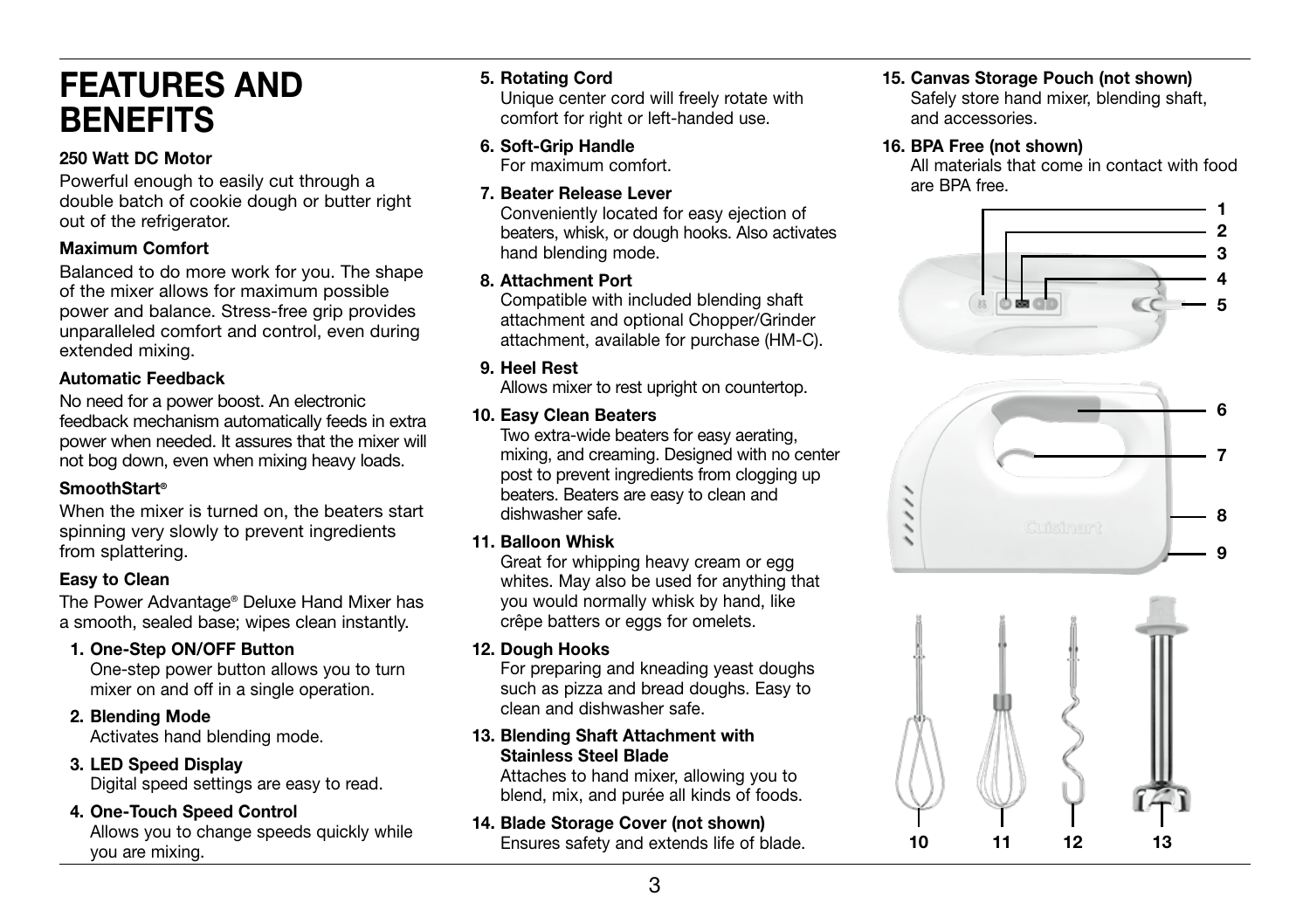## USE, CARE AND MAINTENANCE

#### USING THE MIXER

#### Inserting Beaters and Dough Hooks

With the mixer off and unplugged, insert beater with collar into the larger hole. Push beater or dough hook in until it clicks into place. Insert the beater or dough hook without collar into the smaller hole. Push beater or dough hook in until it clicks into place.



#### Inserting Balloon Whisk

With the mixer off and unplugged, hold balloon whisk at stem end, and insert into either hole. Push whisk in until it clicks into place. DO NOT PUSH WHISK IN FROM WIRE END, AS YOU MAY DAMAGE WIRES.

#### Turning Mixer ON/OFF

Plug mixer into outlet. Press ON/OFF button to turn mixer on. Mixer will immediately begin to mix on Speed 1. To turn mixer off, press ON/OFF button again.

#### Changing Speeds

Press the + button on the digital touchpad to increase the speed. Press the – button to decrease the speed.

#### Removing All Accessories

Press the OFF button and unplug from wall outlet. Lift the beater release lever and remove the accessories from the mixer.

#### HAND BLENDING MODE

The specially designed blade blends, mixes, and purées all kinds of foods, including salad dressings, smoothies, and protein shakes, soups and sauces.

This blade is designed to add only minimal air to your mixture. A gentle up-and-down motion lets you achieve the most flavorful, full-bodied results. Be careful never to remove the blending shaft from the liquid while in operation.

#### Attaching Blending Shaft

NOTE: The blending shaft port will not open if beaters are inserted.

Slide open the door cover of blending shaft port.



Insert blending shaft attachment and turn clockwise to secure into locked position.



To remove, turn attachment counterclockwise and remove from port. Door cover will automatically spring back into closed position.

#### **Operation**

- 1. With the unit off and unplugged, connect the blending shaft to the blending shaft port.
- 2. Plug electric cord into a wall outlet.
- 3. Immerse the blade end of the blending shaft into mixture to be blended. You can blend in a tall cup, bowl, pot, saucepan or pitcher.
- 4. To turn on the blending shaft, press ON/ OFF button. LED will show Speed 1.
- 5. To activate the hand blender, press the Unlock button. LED will show "U."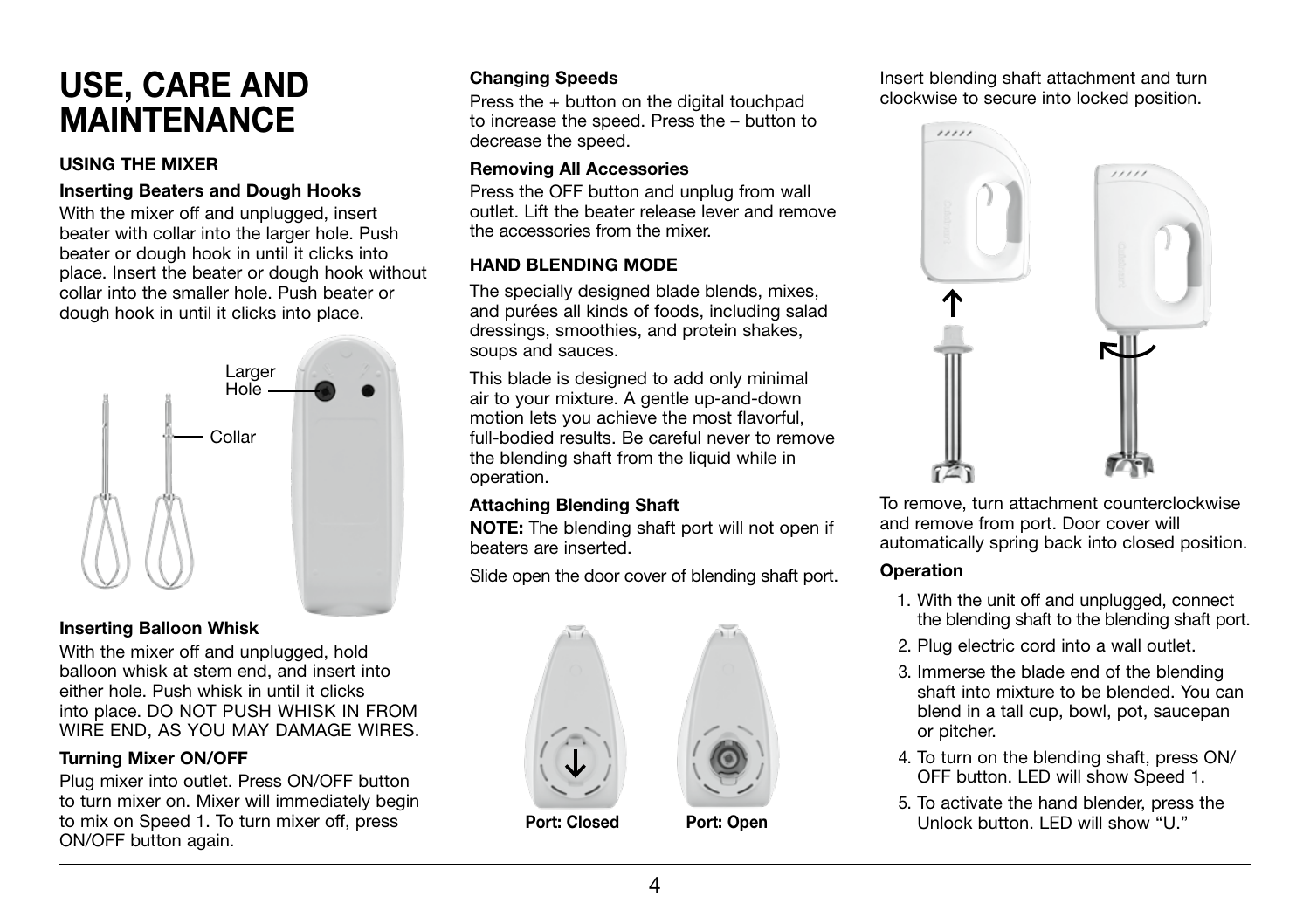- 6. Lift and hold the beater release lever for blending action to begin. To change the speed setting, press the "+/-" button. LED will show Speed 1, 2 or 3. The motor will adjust speeds accordingly.
- 7. To pulse, release the blender release lever, which will stop the blender action. Pull on the blender release lever to reactivate blender function.
- 8. Press the ON/OFF button to turn off the unit. Unplug immediately after use.

#### CLEANING

- 1. Wash beaters, dough hooks and whisk after each use in hot, soapy water or in a dishwasher.
- 2. NEVER PUT THE MOTOR HOUSING IN WATER OR OTHER LIQUIDS TO CLEAN. Wipe it with a damp cloth or sponge. Do not use abrasive cleansers, which could scratch the surface
- 3. To clean blending shaft, wash by hand in hot water using mild detergent. The blending shaft is NOT dishwasher safe. Be mindful of the fixed-mount, razorsharp blade edges.
- 4. When not in use, your hand mixer should be disconnected, wiped down and stored in a safe, dry location out of reach of children.

Use the storage pouch provided with hand mixer.

#### MAINTENANCE

Any other servicing should be performed by an authorized service representative.

NOTE: DO NOT USE THE CUISINART® POWER ADVANTAGE® DELUXE HAND MIXER WITH NONSTICK COOKWARE.

## QUICK REFERENCE GUIDE

#### MIXING TECHNIQUES

For mixing attachments only.

NOTE: The balloon whisk attachment is used only for light whipping. For all other mixing tasks, use the beaters or dough hooks.

#### Speed 1

- Start mixing most ingredients together
- Start whipping cream
- Start whipping egg whites
- Fold delicate creams and egg whites into batters
- Mix muffin and pancake batters

#### Speed 2

- Add nuts, chips, and dried fruit to doughs and batters
- Sift and aerate dry ingredients
- Add dry ingredients to batters/doughs
- Mix heavy cookie doughs
- Start kneading yeast doughs

## Speed 3

- Cut cold butter into dry ingredients (for pie doughs, biscuits, and pastries)
- Mix cake batters
- Whip potatoes/squash
- Finish kneading yeast doughs

## Speed 4

- Mix cookie dough
- Cream butter and sugar until light and fluffy
- Add eggs to batters/doughs

## Speed 5

- Finish mixing frostings
- Beat whole eggs/yolks

#### Speed 6

• Whip egg whites

## Speed 7

• Finish whipping cream

## Speed 8

• Finish whipping meringues and egg whites

## BLENDING TIPS & HINTS

- 1. Liquid should not come closer than 1 inch from where the shaft attaches to the blending shaft port.
- 2. Always start blending on Speed 1. Gradually increase to Speeds 2 and 3 as mixture gets smoother.
- 3. Do not immerse motor body housing in water or any other liquids.
- 4. Cut solid foods into ½-inch pieces for easier blending.
- 5. To avoid splatter, be sure the protective blade guard on the blending shaft remains submerged in the liquid while blending. Never remove it from the liquid while the motor is running.
- 6. Do not let hand blender stand in a hot pot on stove while not in use.
- 7. Do not put fruit pits, bones, or other hard material into the blending mixture, as these are liable to damage the blades.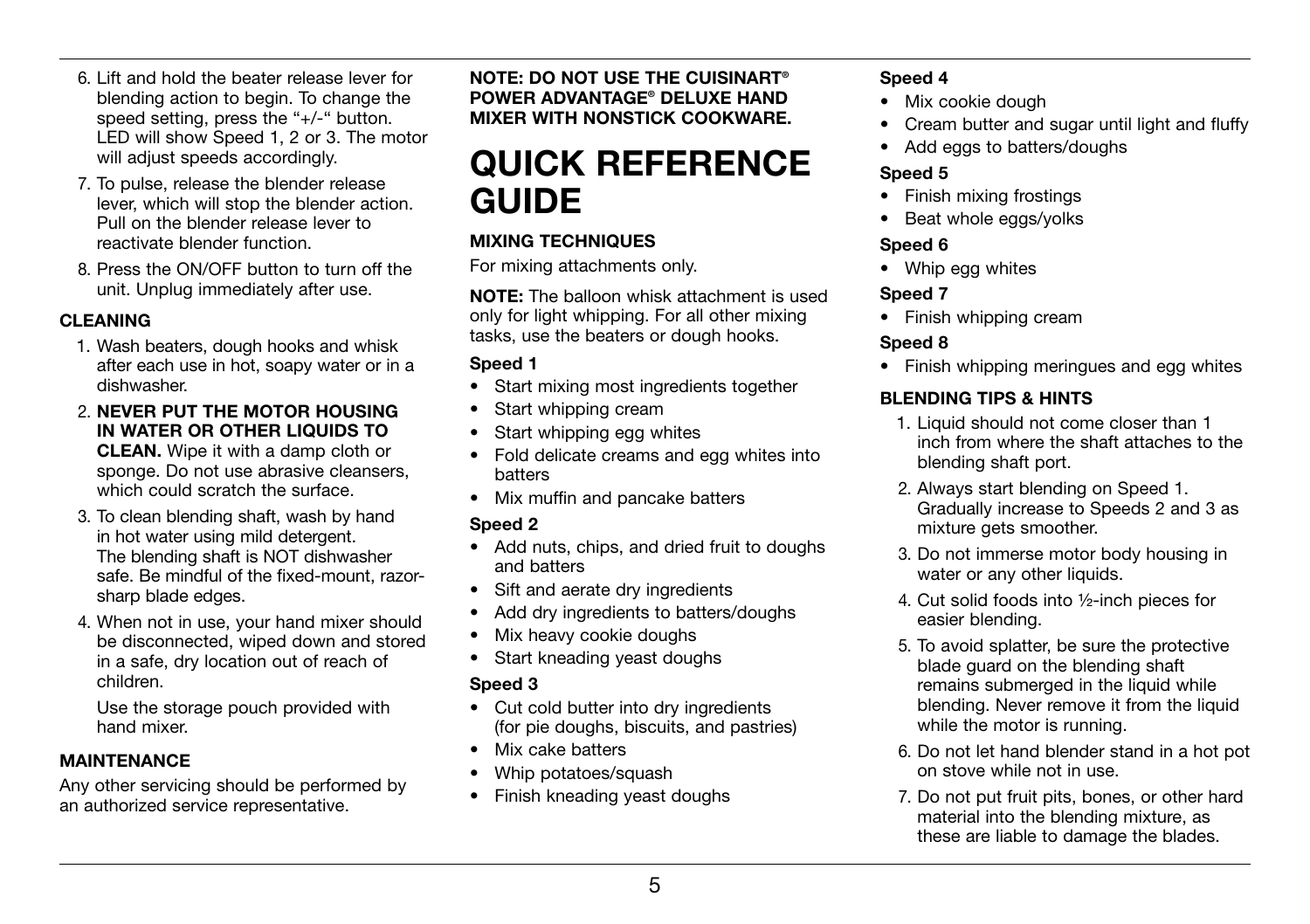- 8. Do not fill mixing containers too full. The level of mixture will rise when blending, and can overflow.
- 9. With the hand blender, using a gentle up-and-down motion is the best way to blend and incorporate ingredients uniformly.
- 10. To whip air into a mixture, always hold the blending blade just under the surface.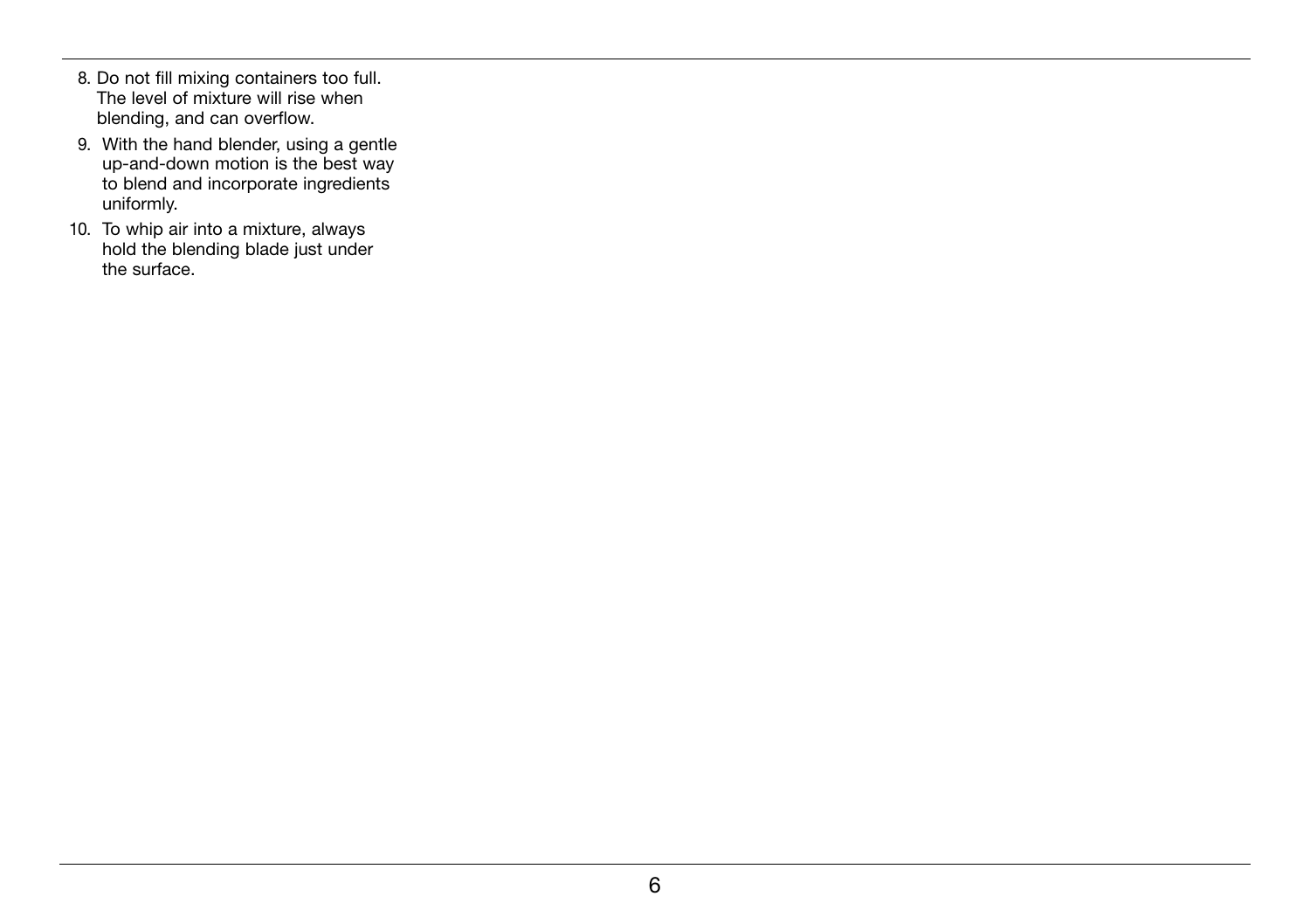# WARRANTY

#### Limited Three-Year Warranty

This warranty is available to U.S. consumers only. You are a consumer if you own a Cuisinart® Power Advantage® Deluxe 8-Speed Hand Mixer with Storage Case that was purchased at retail for personal, family or household use. Except as otherwise required under applicable law, this warranty is not available to retailers or other commercial purchasers or owners. We warrant that your Cuisinart® Power Advantage® Deluxe 8-Speed Hand Mixer with Storage Case will be free of defects in materials and workmanship under normal home use for 3 years from the date of original purchase.

We recommend that you visit our website, www.cuisinart.com for a fast, efficient way to complete your product registration. However, product registration does not eliminate the need for the consumer to maintain the original proof of purchase in order to obtain the warranty benefits. In the event that you do not have proof of purchase date, the purchase date for purposes of this warranty will be the date of manufacture.

#### CALIFORNIA RESIDENTS ONLY

California law provides that for In-Warranty Service, California residents have the option of returning a nonconforming product (A) to the store where it was purchased or (B) to another retail store that sells Cuisinart products of the same type. The retail store shall then, according to its preference, either repair the product, refer the consumer to an independent repair facility, replace the product, or refund the purchase price less the amount directly attributable to the consumer's prior usage of the product. If neither of the above two options results in the appropriate relief to the consumer, the consumer may then take the product to an independent repair facility, if service or repair can be economically accomplished. Cuisinart and not the consumer will be responsible for the reasonable cost of such service, repair, replacement, or refund for nonconforming products under warranty. California residents may also, according to their preference, return nonconforming products directly to Cuisinart for repair or, if necessary, replacement by calling our Consumer Service Center toll-free at 800-726-0190. Cuisinart will be responsible for the cost of the repair. replacement, and shipping and handling for such nonconforming products under warranty.

#### HASSLE-FREE REPLACEMENT WARRANTY

Your ultimate satisfaction in Cuisinart products is our goal, so if your Cuisinart® Power Advantage® Deluxe 8-Speed Hand Mixer with Storage Case should fail within the generous warranty period, we will repair it or, if necessary, replace it at no cost to you. To obtain a return shipping label, email us at https://www.cuisinart.com/customer-care/ product-return. Or call our toll-free customer service department at 1-800-726- 0190 to speak with a representative.

Your Cuisinart® Power Advantage® Deluxe 8-Speed Hand Mixer with Storage Case has been manufactured to the strictest specifications and has been designed for use only in 120-volt outlets and only with authorized accessories and replacement parts. This warranty expressly excludes any defects or damages caused by attempted use of this unit with a converter, as well as use with accessories, replacement parts or repair service other than those authorized by Cuisinart. This warranty does not cover any damage caused by accident, misuse, shipment or other than ordinary household use. This warranty excludes all incidental or consequential damages. Some states do not allow the exclusion or limitation of these damages, so these exclusions may not apply to you. You may also have other rights, which vary from state to state.

Important: If the nonconforming product is to be serviced by someone other than Cuisinart's Authorized Service Center, please remind the servicer to call our Consumer Service Center at 1-800-726-0190 to ensure that the problem is properly diagnosed, the product is serviced with the correct parts, and to ensure that the product is still under warranty.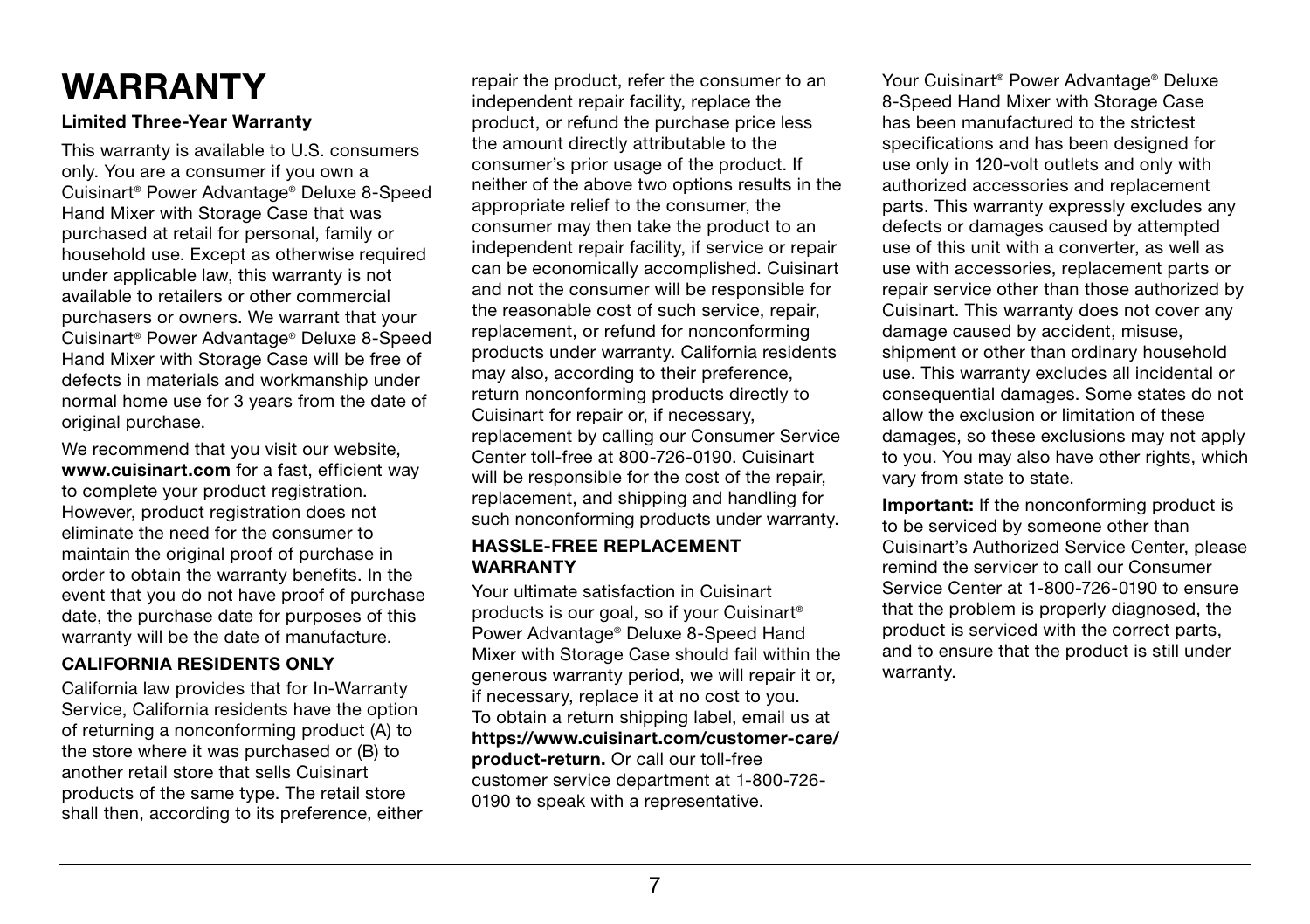## **RECIPES**

## Breakfast

| Crêpes with Lemon Cream        |  |
|--------------------------------|--|
|                                |  |
|                                |  |
|                                |  |
|                                |  |
| Gluten-Free Banana Muffins11   |  |
|                                |  |
| Cinnamon Swirl Coffee Cake 12  |  |
|                                |  |
|                                |  |
|                                |  |
|                                |  |
| Berries and Greens Smoothie 14 |  |
| Mango-Lime Smoothie 15         |  |
|                                |  |
|                                |  |
|                                |  |
|                                |  |

## Savories

| Mashed Maple Sweet Potatoes 19 |  |
|--------------------------------|--|
|                                |  |
| Spinach and Feta Soufflé 20    |  |
|                                |  |
|                                |  |
| Three Cheese Calzones  22      |  |
|                                |  |
|                                |  |
|                                |  |

## Sweets

| Lemon-Thyme Shortbread 24            |  |
|--------------------------------------|--|
| Strawberry Sandwich Cookies 25       |  |
| <b>Buckwheat Chocolate</b>           |  |
| Crunchy Peanut Butter Chip Cookies26 |  |
|                                      |  |
|                                      |  |
| <b>Edible Cookie Dough</b>           |  |
| Bittersweet Espresso Brownies  28    |  |
| Blonde Brownies (Blondies)  29       |  |
| Blueberry Crumble Bars 29            |  |
|                                      |  |
| Berries and Cream Frosting31         |  |
| Deep Chocolate Layer Cake 31         |  |
|                                      |  |
|                                      |  |

| Gluten-Free (and Vegan!)<br>Golden Cupcakes with Dairy-Free |  |
|-------------------------------------------------------------|--|
|                                                             |  |
| Pavlova with Blood Orange                                   |  |
| Sour Cream Cheesecake34                                     |  |
|                                                             |  |
|                                                             |  |
|                                                             |  |
|                                                             |  |
| Chocolate Peanut Butter                                     |  |

## Breads/Doughs

| Pizza/Focaccia Dough  37         |  |
|----------------------------------|--|
|                                  |  |
| Cuisinart Classic White Bread 38 |  |
| Honey Whole-Wheat Bread39        |  |
| Rosemary Olive Oil Rolls 39      |  |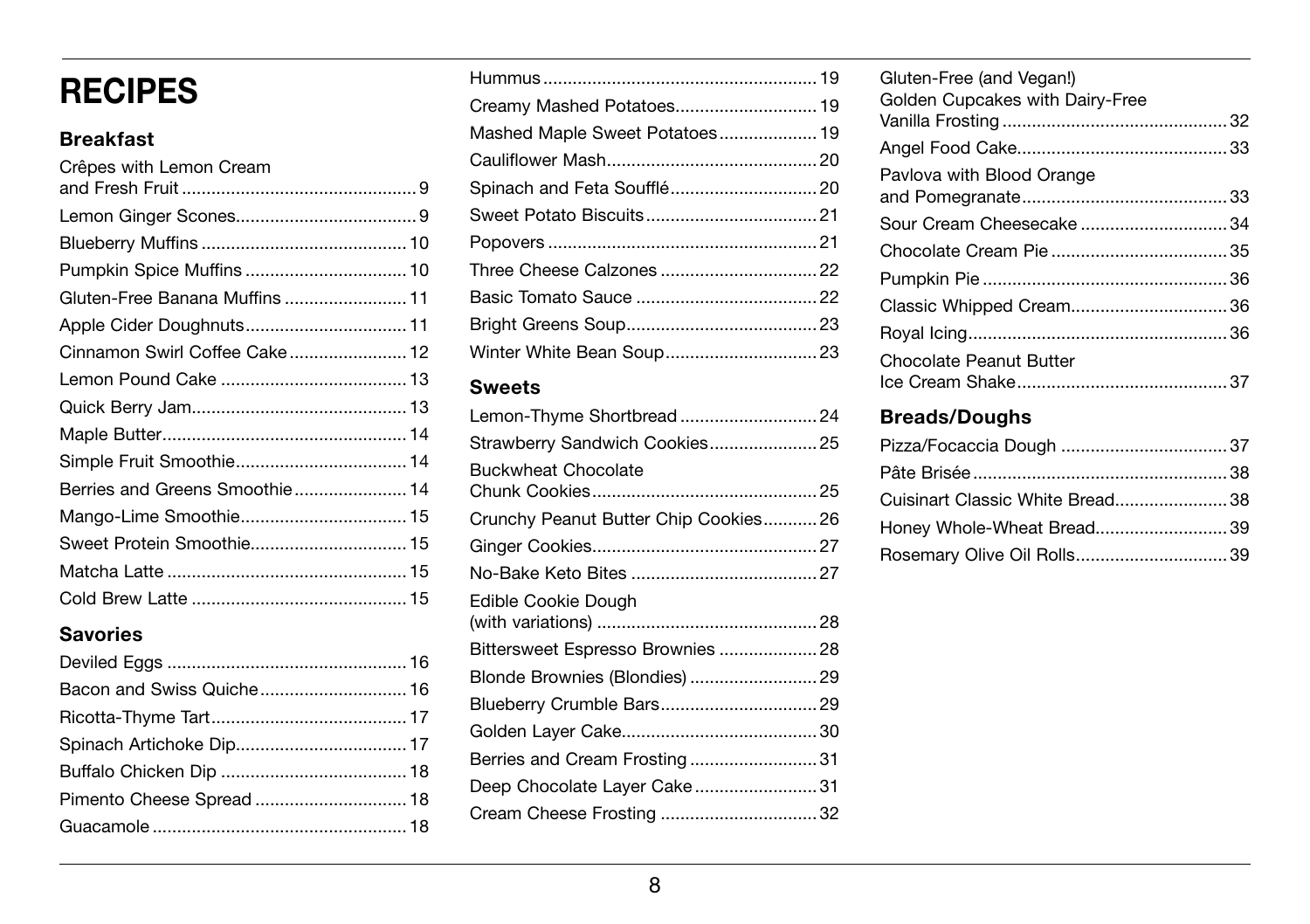## Crêpes with Lemon Cream and Fresh Fruit

*The lemon cream is delicious for either breakfast or dessert, but the crêpes can also be filled with savory items, such as scrambled eggs and vegetables.* 

Makes about 18 filled crêpes

#### Crêpe Batter:

- ¼ cup unsalted butter, cut into tablespoons
- 1 cup reduced-fat milk, room temperature
- ¾ cup unbleached, all-purpose flour
- ½ teaspoon kosher salt
- 1 tablespoon granulated sugar
- 3 large eggs, room temperature
- 1 teaspoon pure vanilla extract
- 1 teaspoon unsalted butter, room temperature

#### Lemon Cream Filling:

- ½ cup heavy cream, cold
- 1½ teaspoons pure vanilla extract
- $\frac{1}{4}$  cup real maple syrup Pinch fine sea salt
- ½ cup plain, whole milk yogurt
- 1 teaspoon grated lemon zest
- 1 teaspoon fresh lemon juice
- 2 medium bananas, thinly sliced
- 1 pound fresh strawberries, hulled and thinly sliced

#### Confectioners' sugar, for serving (optional)

- 1. Prepare the crêpes: Put the butter with the milk in a small saucepan over low heat. When the butter is melted, remove from heat and cool slightly.
- 2. While butter/milk is heating, put the flour, salt, and sugar in a medium bowl. Using the beaters, mix on Speeds 1 to 2 to combine, about 30 seconds. Add the eggs and vanilla extract and beat until mixture resembles a thick and sticky batter. While mixing on Speed 2, mix in the milk and butter mixture until the batter is smooth. Rest the batter in the refrigerator for a minimum of 30 minutes, or up to overnight.
- 3. While batter is resting, just before cooking crêpes, prepare the filling. Put the heavy cream into a medium mixing bowl. Starting on Speed 1 and very gradually increasing to Speed 8, whip cream to medium-stiff peaks, about 1 minute. Add the vanilla extract, maple syrup, and salt and mix on Speeds 1 to 3 until fully combined. Add the remaining ingredients, except for the fruit, and mix on Speed 1 until combined. Reserve.
- 4. Cook the crêpes. Mix the crêpe batter briefly using the beaters on Speed 2 to remove any lumps that may have formed. If lumps remain, pour through a fine strainer. Set an 8- to 10-inch crêpe pan or nonstick skillet over medium/mediumhigh heat. Once pan is hot, add the 1 teaspoon of butter. Tilt pan to evenly distribute the butter; let pan rest on heat for an additional 30 seconds. Add a small

amount of batter, a scant ¼ cup, and with the pan in hand, quickly and evenly rotate it so the crêpe batter thinly coats the entire bottom surface. Allow to cook until set, about 2 minutes (traditionally the crêpe should not brown). Flip and cook on the second side for no more than 30 seconds. Remove and repeat with remaining batter.

5. To serve, put 2 tablespoons of the lemon cream in the center of each crêpe and then top with a portion of the bananas and strawberries. Fold sides of crêpes over. Dust with powdered sugar, if using, and serve.

#### *Nutritional information per filled crêpe:*

*Calories 156 (46% from fat) • carb. 17g • pro. 4g fat 8g • sat. fat 5g • chol. 68mg • sod. 131mg calc. 52mg • fiber 1g*

## Lemon Ginger Scones

*Not too sweet, these scones are a perfect match for a steamy cup of tea in the morning.* 

Makes 8 scones

- 2½ cups cake flour, plus more for shaping
- 2 tablespoons granulated sugar
- 1½ teaspoons baking powder
- ¼ teaspoon baking soda
- 1 teaspoon kosher salt Grated zest of 1 lemon (about 1 tablespoon)
- 6 tablespoons unsalted butter, cut into ½-inch cubes, room temperature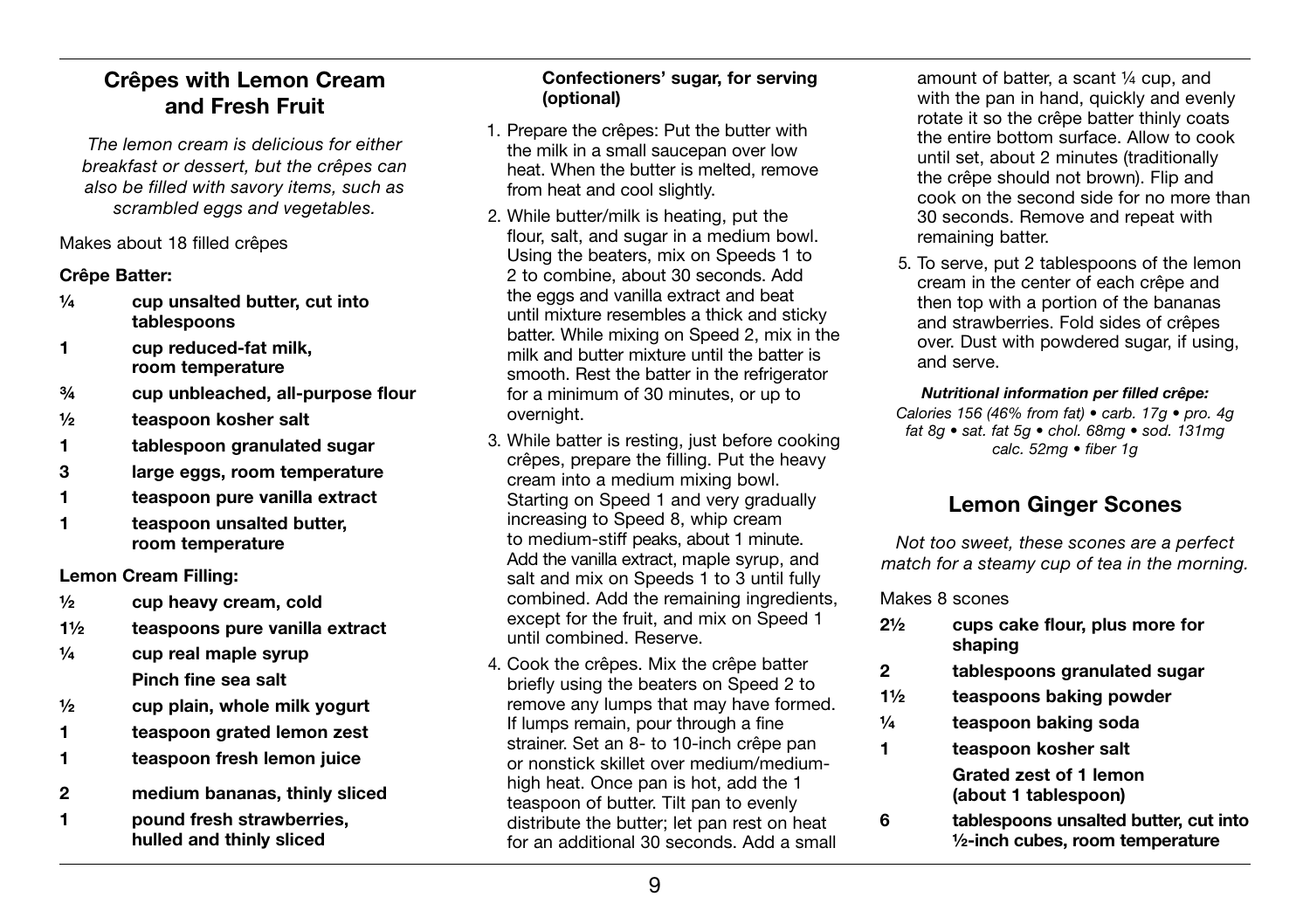(for about 5 to 10 minutes, be sure the butter is not soft)

- 1 cup buttermilk
- 1 large egg
- ¼ cup chopped candied ginger Egg wash (1 large egg plus 1 teaspoon water, whisked well) Turbinado sugar, for sprinkling
	- 1. Put the flour, sugar, baking powder, baking soda, salt, and zest in a large mixing bowl. Using the beaters, mix the dry ingredients on Speed 1 to fully combine. Reserve.
	- 2. Put the buttermilk and egg in a small bowl. Mix on Speed 1 to combine. Add the butter to the dry ingredients and mix on Speed 3 until mixture is shaggy. Reduce the speed to 1. With the mixer running, slowly add the liquid ingredients, and then the ginger, until just combined: do not over-mix.
	- 3. Pour the mixture onto a clean counter/ large cutting board. Form the dough into a 10-inch cylinder. Using a sharp knife, cut into 8 even rounds. Place on a parchment-lined baking sheet. Cover lightly and transfer to a refrigerator to chill for a minimum of 1 hour, or up to overnight.
	- 4. Once chilled, preheat oven to 400°F with the rack in the middle position. Brush each scone with egg wash and sprinkle with the turbinado sugar.
	- 5. Bake in preheated oven for about 25 to 30 minutes, or until golden brown. Allow to cool before serving.

*Nutritional information per scone:*

*Calories 264 (35% from fat) • carb. 40g • pro. 5g fat 9g • sat. fat 6g • chol. 47g • sod. 440g calc. 99 mg • fiber 1g*

## Blueberry Muffins

*Everyone has a favorite muffin, and this is quickly becoming ours. The orange zest should not be overlooked – it pairs so perfectly with the bright blueberry flavor.*

Makes 12 muffins

|               | Nonstick cooking spray                                                                   |
|---------------|------------------------------------------------------------------------------------------|
| 2             | cups unbleached, all-purpose flour                                                       |
| $\frac{1}{3}$ | cup granulated sugar                                                                     |
| $\frac{1}{3}$ | cup packed light brown sugar                                                             |
| 1             | teaspoon baking powder                                                                   |
| $\frac{1}{4}$ | teaspoon baking soda                                                                     |
| $\frac{1}{2}$ | teaspoon kosher salt                                                                     |
| $\frac{1}{2}$ | teaspoon ground cinnamon                                                                 |
| $\frac{1}{2}$ | teaspoon grated orange zest                                                              |
| $\frac{3}{4}$ | cup buttermilk, room temperature                                                         |
| $\frac{1}{2}$ | cup vegetable oil                                                                        |
| 1             | large egg, room temperature                                                              |
| 1             | teaspoon pure vanilla extract                                                            |
| 1             | cup fresh or frozen, thawed,<br>blueberries                                              |
| $\frac{1}{2}$ | teaspoon turbinado sugar                                                                 |
|               | 1. Preheat oven to 400°F with the rack in<br>the middle position. Lightly coat a regular |

- 2. Put the flour, sugars, baking powder and soda, salt, cinnamon, and zest in a large mixing bowl. Using the beaters, mix on Speed 1 until well combined, about 40 seconds. Reserve.
- 3. In a small bowl, mix the buttermilk, oil, egg, and vanilla extract on Speed 1. Using Speed 1, gradually add the liquid ingredients to the bowl of dry ingredients. Once almost fully mixed in, add the blueberries and gently mix until just combined. Spoon evenly into prepared muffin cups. Sprinkle the turbinado sugar on the top of each muffin.
- 4. Bake in the preheated oven for about 18 to 20 minutes, or until a cake tester comes out clean.

#### *Nutritional information per muffin:*

*Calories 209 (41% from fat) • carb. 28g • pro. 3g fat 10g • sat. fat 1g • chol. 16g • sod. 178g calc. 45mg • fiber 1g*

## Pumpkin Spice Muffins

*An obvious choice for the fall months, the warm spices and toasted nuts complement the pumpkin in these moist and tasty muffins.*

Makes 12 muffins

|               | Nonstick cooking spray             |
|---------------|------------------------------------|
| 2             | cups unbleached, all-purpose flour |
| $\frac{1}{2}$ | teaspoon kosher salt               |
| 1             | teaspoon baking powder             |
| 1/4           | teaspoon baking soda               |
| $\frac{1}{2}$ | teaspoon ground cinnamon           |
| $\frac{1}{4}$ | teaspoon ground nutmeg             |

spray; reserve.

12-cup muffin pan with nonstick cooking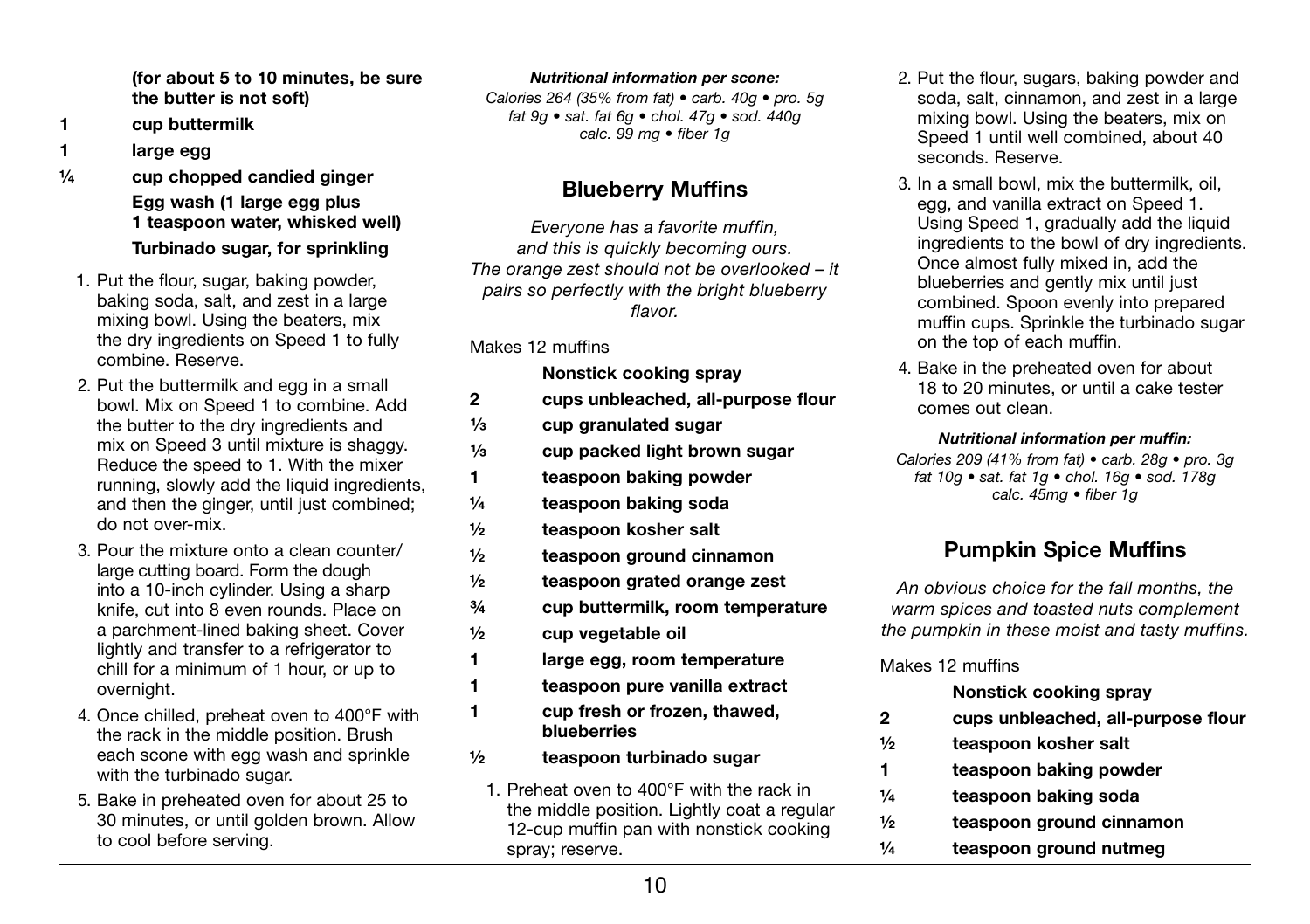- $\frac{1}{4}$  teaspoon ground allspice
- ½ cup vegetable oil
- 1¾ cups granulated sugar
- $\frac{1}{4}$  cup packed light brown sugar
- 1 cup pumpkin purée
- 1 teaspoon pure vanilla extract
- 2 large eggs, room temperature
- $\frac{1}{2}$  cup toasted, chopped walnuts
- 1. Preheat oven to 375°F with the rack in the middle position. Lightly coat a regular 12-cup muffin pan with nonstick cooking spray; reserve.
- 2. Put the flour, salt, baking powder and soda, cinnamon, nutmeg, and allspice in a medium mixing bowl. Using the beaters, mix on Speed 1 until well combined, about 40 seconds. Reserve.
- 3. In a large bowl, mix the oil, sugars, pumpkin, and vanilla extract using Speeds 1 to 3. Gradually add the eggs. using Speed 2, until well incorporated.
- 4. While mixing on Speed 1, gradually add the dry ingredients to the sugar/oil/ pumpkin mixture. Once almost fully mixed in, add the walnuts and gently mix until just combined. Spoon evenly into prepared muffin cups.
- 5. Bake in the preheated oven for about 18 to 20 minutes, or until a cake tester comes out clean.

#### *Nutritional information per muffin:*

*Calories 342 (34% from fat) • carb. 54g • pro. 5g fat 13g • sat. fat 2g • chol. 31g • sod. 197g calc. 13mg • fiber 2g*

## Gluten-Free Banana Muffins

*The all-purpose gluten-free flour mixes make gluten-free baking easy and convenient. There are a number of different brands on the market to choose from, so taste a few and find your favorite.*

#### Makes 12 muffins

#### Nonstick cooking spray

- 2 cups gluten-free, all-purpose flour
- $\frac{1}{2}$  cup rolled oats, not quick cooking
- $\frac{1}{3}$  cup granulated sugar
- $\frac{1}{3}$  cup packed light brown sugar
- 1½ teaspoons baking powder
- ¼ teaspoon baking soda
- ½ teaspoon kosher salt
- ½ teaspoon xanthan gum (optional – only if flour blend does not have it in list of ingredients)
- ½ teaspoon ground cinnamon
- ½ cup vegetable oil
- 2 large eggs, room temperature
- ½ teaspoon pure vanilla extract
- 1½ cups mashed, very ripe bananas (about 3 medium bananas)
	- 1. Preheat oven to 375°F with the rack in the middle position. Lightly coat a regular 12-cup muffin pan with nonstick cooking spray; reserve.
	- 2. Put the flour, oats, sugars, baking powder and soda, salt, xanthan gum (if using), and cinnamon into a mixing bowl. Using

the beaters, mix on Speeds 1 to 2 until fully combined, about 30 seconds.

- 3. In a separate, large mixing bowl, mix the remaining ingredients on Speed 3 until smooth and creamy, about 1 to 2 minutes. Add the dry ingredients and mix on Speed 2 until fully combined.
- 4. Spoon evenly into prepared muffin cups. Bake in the preheated oven for about 16 to 18 minutes, or until a cake tester comes out clean.

#### *Nutritional information per muffin:*

*Calories 248 (38% from fat) • carb. 37g • pro. 3g fat 11g • sat. fat 1g • chol. 31g • sod. 223g calc. 92mg • fiber 3g*

## Apple Cider Doughnuts

*Be sure to use the best quality cider that you can find, not juice, for a true apple flavor.* 

Makes 12 doughnuts

 $^{2}/_{3}$ 

 Nonstick cooking spray, or softened butter

- 2 cups unbleached, all-purpose flour
- 1 teaspoon ground cinnamon
- ¼ teaspoon ground nutmeg
- 1½ teaspoons baking powder
- ½ teaspoon kosher salt
- 6 tablespoons unsalted butter, cut into four pieces, room temperature
	- cup packed light brown sugar
- $\frac{1}{4}$  cup granulated sugar
- 2 tablespoons maple syrup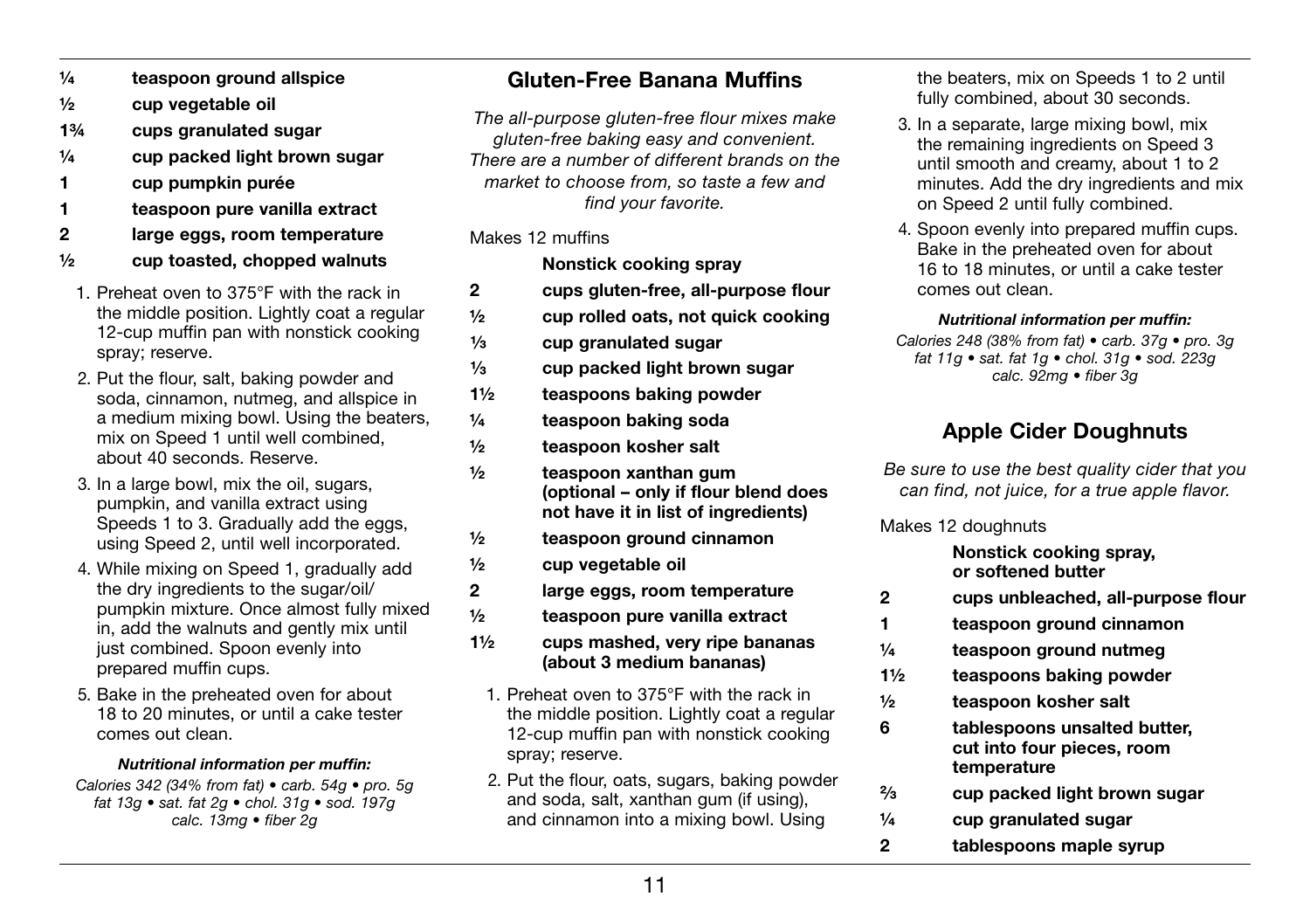- 2 large eggs, room temperature
- 1 teaspoon pure vanilla extract
- ¾ cup apple cider
- ¼ cup buttermilk, room temperature
- 6 tablespoons unsalted butter, melted and warm
- $2/2$ cup granulated sugar
- 1 teaspoon ground cinnamon Pinch kosher salt
- 1. Coat a standard doughnut pan with nonstick cooking spray or softened butter; reserve. Preheat oven to 350°F with the rack in the middle position.
- 2. Put the flour, 1 teaspoon of cinnamon, nutmeg, baking powder, and ½ teaspoon of salt into a medium mixing bowl. Using the beaters, mix on Speed 2 to thoroughly combine, a minimum of 30 seconds; reserve.
- 3. Put the room temperature butter, brown sugar, 1/4 cup of granulated sugar, and maple syrup in a large mixing bowl. Starting on Speed 2, increase to Speed 4 until light and creamy, about 1 minute. Gradually add the eggs, one at a time. using Speed 2, and then the vanilla extract.
- 4. Combine the apple cider and buttermilk in a liquid measuring cup. Add the dry ingredients to the batter, in three additions, alternating with the cider/ buttermilk. Be sure to mix gently, but thoroughly, using Speed 2.
- 5. Transfer batter to the prepared doughnut molds.
- 6. Put in the preheated oven and bake until browned and set, about 15 to 20 minutes (this will depend on the oven and pan being used).
- 7. While doughnuts are baking, keep the 6 tablespoons of melted butter warm and then combine with the ²⁄ ³ cup granulated sugar, 1 teaspoon of cinnamon, and salt together in a shallow bowl. Using the hand mixer on Speed 1, whisk until combined; reserve.
- 8. Remove pan from the oven and allow doughnuts to rest in the pan for 5 to 6 minutes. Once they have rested, carefully remove, brush with melted butter, then gently toss in the cinnamon sugar. These are best served and consumed immediately!

#### *Nutritional information per doughnut:*

*Calories 299 (35% from fat) • carb. 45g • pro. 3g fat 12g • sat. fat 7g • chol. 61mg • sod. 146mg calc. 18mg • fiber 1g*

## Cinnamon Swirl Coffee Cake

*This coffee cake is rich, buttery, and chock-full of cinnamon. It is best made and served the same day.*

Makes one 9-inch round cake; 12 servings

#### Filling/Topping:

#### unsalted butter, softened

- ½ cup toasted walnuts, chopped
- ¼ cup granulated sugar
- 1 tablespoon ground cinnamon Pinch kosher salt

#### Cake:

- 1¾ cups unbleached, all-purpose flour
- ½ teaspoon kosher salt
- ½ teaspoon baking powder
- ¼ teaspoon baking soda
- 8 tablespoons (1 stick) unsalted butter, cut into 4 pieces, room temperature, plus more for pan
- ½ cup granulated sugar
- ¼ cup packed light brown sugar
- 2 large eggs, room temperature
- 1 teaspoon pure vanilla extract
- 1 cup plain Greek yogurt, preferably full fat
	- 1. Coat 9-inch round pan with softened butter; reserve. Preheat oven to 350°F with the rack in the middle position.
	- 2. Put the filling/topping ingredients into a small mixing bowl. Using the beaters, mix on Speed 1 until combined. Reserve.
	- 3. Put the flour, salt, baking powder and soda into a medium mixing bowl. Mix on Speed 2 to thoroughly combine, a minimum of 30 seconds; reserve.
	- 4. Put the butter and sugars into a large mixing bowl. Mix, starting on Speed 2 and increasing to Speed 4, until light and creamy, about 2 minutes. Gradually add the eggs, one at a time, using Speed 3, and then the vanilla extract and the yogurt. Add the dry ingredients in two additions and be sure to mix gently, but thoroughly, using Speed 2.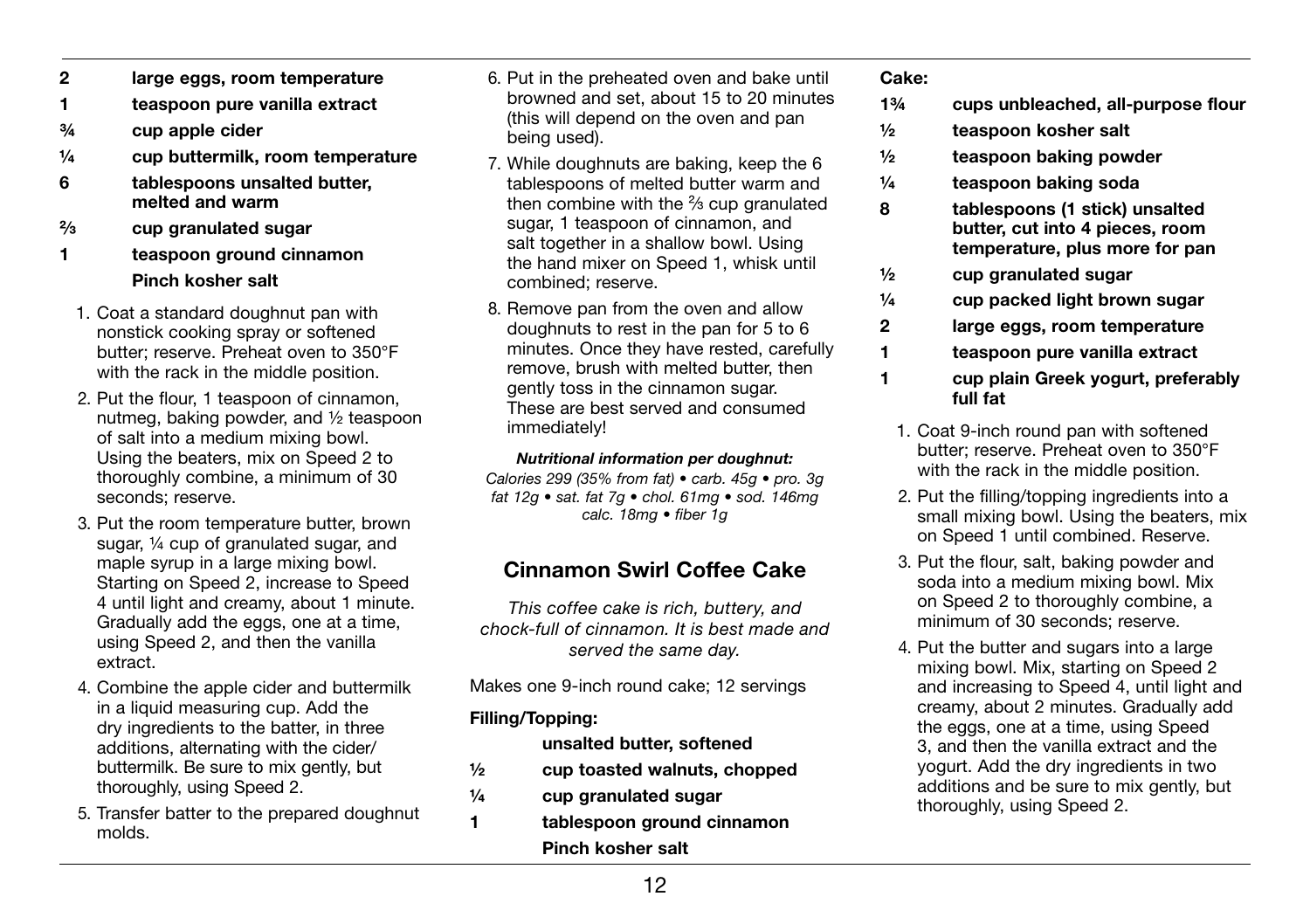- 5. Transfer half of the batter to the prepared cake pan. Top with half of the nut filling/ topping, and then add the remaining batter. Smooth to the edges of the pan. and then top with the remaining nut mixture.
- 6. Put in the preheated oven and bake until browned and set, about 45 minutes.

#### *Nutritional information per serving:*

*Calories 245 (41% from fat) • carb. 31g pro. 5g • fat 11g • sat. fat 5g • chol. 51mg sod. 161mg • calc. 50mg • fiber 1g*

## Lemon Pound Cake

*A traditional, moist pound cake with a lemon twist.*

Makes one 9-inch loaf cake; 16 servings

#### Cake:

 Unsalted butter, softened, or nonstick cooking spray

- 2 cups unbleached, all-purpose flour
- 1 teaspoon baking powder
- 1 teaspoon kosher salt
- 14 tablespoons unsalted butter. cut into 1-inch pieces, room temperature
- $1\frac{1}{3}$  cups granulated sugar
- 3 tablespoons grated lemon zest
- 4 tablespoons vegetable oil
- 4 teaspoons fresh lemon juice
- 2 large eggs, room temperature
- 1 large egg yolk, room temperature

 $2/2$ cup sour cream, room temperature

#### Icing:

- 1 cup confectioners' sugar, sifted
- 3 tablespoons heavy cream
- 2 tablespoons fresh lemon juice Pinch fine sea salt
	- 1. Preheat oven to 350°F with the rack in the lower third position. Lightly coat a 9 x 5 x 3-inch loaf pan with softened butter or nonstick cooking spray; reserve.
	- 2. Put the flour, baking powder, and salt together in a small mixing bowl. Using the beaters, mix on Speed 1 until well sifted, about 30 seconds. Reserve.
	- 3. Put the butter into a large mixing bowl and using Speeds 2 to 4, cream butter until softened. Add the sugar and lemon zest. Mix well, using Speeds 2 to 5, until very light in color, about 2 minutes.
	- 4. Combine the oil, lemon juice, eggs, egg yolk, and sour cream in a small bowl. Mix on Speed 1 to combine.
	- 5. While mixing on Speeds 1 to 2, gradually add one-third of the dry ingredients to the butter/sugar mixture, and then half of the wet ingredients, alternating until all of the ingredients are added and well mixed.
	- 6. Transfer the batter to the prepared cake pan and then place in the preheated oven. Bake until cake is set in the middle and a cake tester comes out clean, about 1 hour and 10 minutes.
	- 7. Allow cake to cool in pan on a cooling rack for about 10 to 15 minutes, and then

remove from the pan and immediately wrap in plastic wrap to cool a bit further.

- 8. While the cake is cooling, prepare the lemon icing. Put all of the icing ingredients into a small to medium mixing bowl and using the whisk, mix on Speeds 1 to 3 until completely smooth, adding more sifted sugar or cream to achieve desired consistency.
- 9. Once the cake is mostly cool, place on the cooling rack atop a baking pan (or foil or parchment, something that will catch excess icing). Drizzle or spread over cake as desired. Allow icing to set and cake to cool completely before cutting and serving.

#### *Nutritional information per serving:*

*Calories 275 (44% from fat) • carb. 36g • pro. 3g fat 14g • sat. fat 8g • chol. 71mg • sod. 164mg calc. 13mg • fiber 2g*

## Quick Berry Jam

*For those who have a fear of pressure canning, or those who are trying to get through a small batch of seasonal berries, this is the recipe for you. It takes less than 40 minutes from start to finish, and can be spread warm on some toast, or refrigerated for up to 3 weeks.*

Makes 1 cup

- 1½ pounds mixed berries
- $^{2}/_{3}$  to  $^{3}/_{4}$ cup granulated sugar, depending on ripeness and sweetness of fruit and preference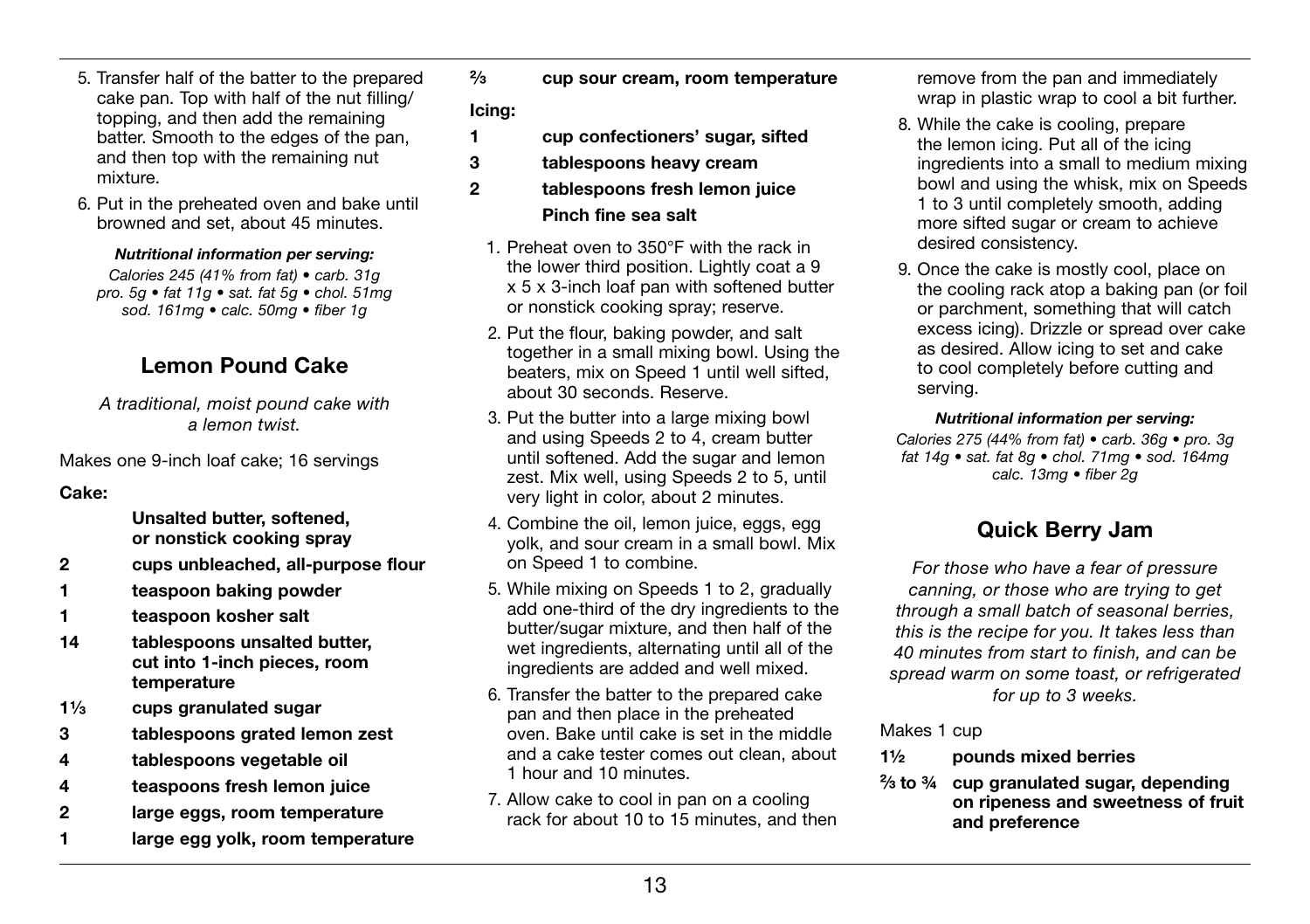#### 1 teaspoon fresh lemon juice Pinch kosher salt

- 1. Prepare berries. If using strawberries, hull and cut into pieces no larger than 1 inch in size. Put all ingredients into a small to medium saucepan and set over medium heat. Stirring occasionally, bring the mixture to a boil. Reduce to a simmer and cook until mixture is thickened. The jam should fully coat the back of a spoon without dripping off to determine if it is thick enough. Depending on the pot being used, and the stove, this could take anywhere from 30 to 40 minutes.
- 2. Remove from heat and allow to cool for about 10 minutes. Using the hand blender attachment, blend on Speed 1 until smooth. Transfer to a jar for storage and cool to room temperature. Cover and refrigerate until ready to use. Refrigerator jam is good up to 3 weeks (it must stay chilled).

#### *Nutritional information per tablespoon:*

*Calories 59 (3% from fat) • carb. 14g • pro. 1g fat 0g • sat. fat 0g • chol. 0mg • sod. 11mg calc. 12mg • fiber 2g*

## Maple Butter

*Serve on top of waffles and pancakes, or even on top of toast, this delicious butter should be served at room temperature.*

Makes ½ cup

- ½ cup unsalted butter, room temperature and cut into 4 pieces
- 2½ tablespoons pure maple syrup

#### Pinch fine sea salt

Put the butter in a medium mixing bowl. Using the beaters, mix on Speeds 2 to 3 until creamy, about 30 to 40 seconds. Add remaining ingredients and mix until completely combined, another 40 to 50 seconds.

#### *Nutritional information per teaspoon:*

*Calories 39 (86% from fat) • carb. 1g • pro. 0g fat 4g • sat. fat 2g • chol. 10mg • sod. 6mg calc. 2mg • fiber 0g*

## Simple Fruit Smoothie

*This recipe works great with any type of fruit or juice.*

Makes 1 serving (about 12 ounces)

#### 1 cup mixed fruit, fresh or frozen

- ½ cup juice (use your favorite)
	- 1. Put ingredients into a tall cup.
	- 2. Using the hand blender attachment, start blending on Speed 1, gradually increasing to Speed 3 until smooth, about 30 to 45 seconds.
	- 3. Serve immediately.

#### *Nutritional information per serving:*

*Calories 144 (4% from fat) • carb. 48g • pro. 3g fat 1g • sat. fat 0g • chol. 0mg • sod. 3mg calc. 27mg • fiber 5g*

## Berries and Greens Smoothie

*The fat from both the avocado and coconut oil will be sure to keep you from reaching for those mid-morning snacks.*

Makes 2 servings (about 16 ounces)

- 1 cup mixed frozen berries
- ½ avocado, cut into 4 pieces
- ½ cup baby spinach or kale
- 1 tablespoon coconut oil
- 1 cup water
	- 1. Put all ingredients, in the order listed, into a tall cup.
	- 2. Using the hand blender attachment, start blending on Speed 1, gradually increasing to Speed 3 until smooth, about 1 minute.
	- 3. Serve immediately.

#### *Nutritional information per serving (8 ounces):*

*Calories 149 (4% from fat) • carb. 11g • pro. 1g fat 12g • sat. fat 7g • chol. 0mg • sod. 5mg calc. 16mg • fiber 5g*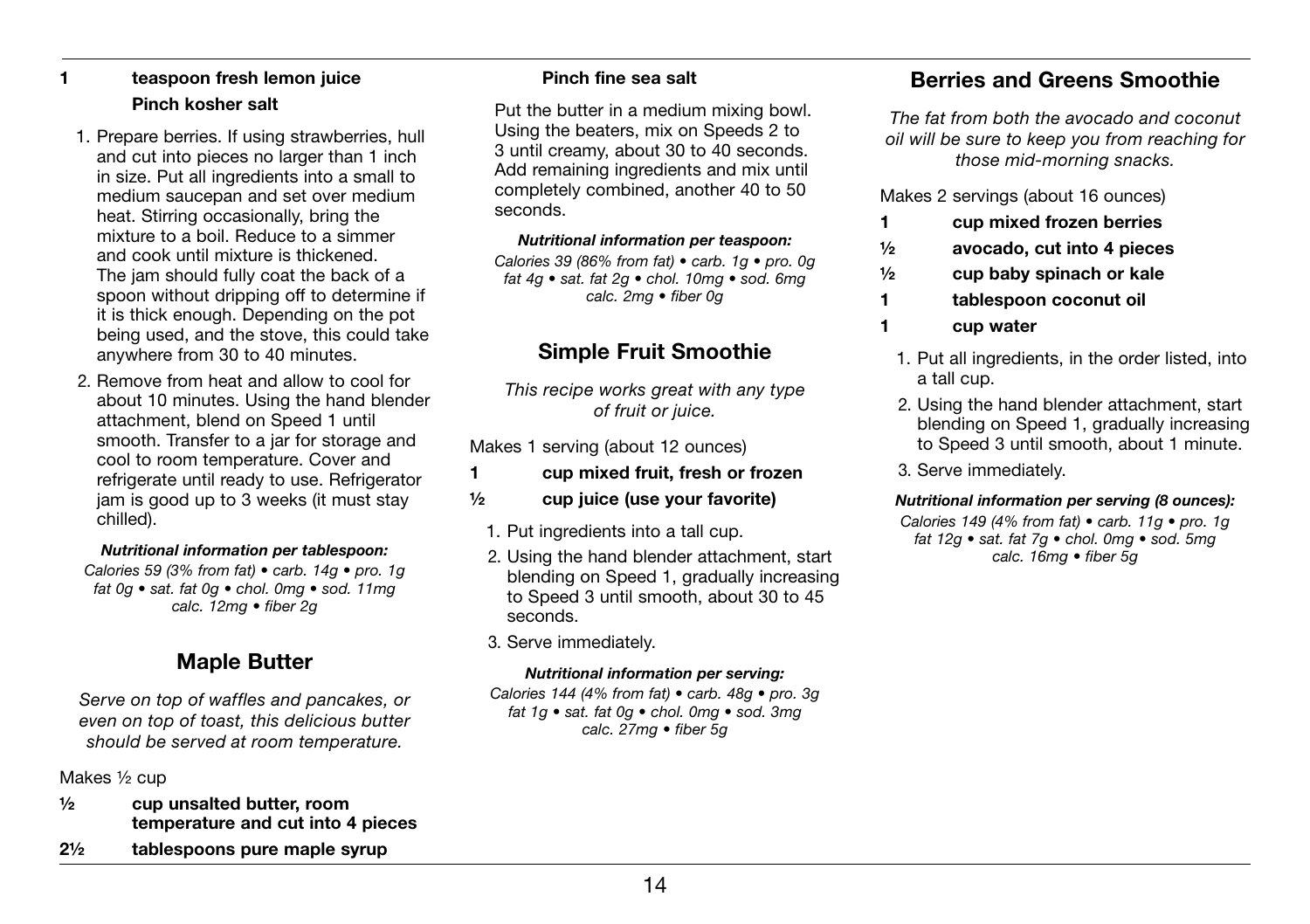## Mango-Lime Smoothie

*For a creamier smoothie, increase the amount of yogurt to ½ cup.*

Makes 1 serving (about 8 ounces)

- 1 cup mango, fresh or frozen, cut into 1-inch chunks
- $\frac{1}{3}$  cup plain yogurt
- 1½ teaspoons fresh lime juice
- ½ teaspoon grated lime zest
- ¼ cup cold water (or coconut water)
- 1. Put all ingredients, in the order listed, into a tall cup.
- 2. Using the hand blender attachment, start blending on Speed 1, gradually increasing to Speed 3 until smooth, about 30 to 45 seconds.
- 3. Serve immediately.

#### *Nutritional information per serving (when made with full-fat yogurt and water):*

*Calories 195 (15% from fat) • carb. 39g pro. 5g • fat 3g • sat. fat 2g • chol. 10mg sod. 53mg • calc. 156mg • fiber 3g*

## Sweet Protein Smoothie

*Nut butter, banana and sweet dates — what's not to like? Plus, the combo is packed with protein that is sure to fill you up.*

Makes 1 serving (about 12 ounces)

- 1 banana, cut into 1-inch pieces
- 1 to 2 fresh dates, pitted
- 1 tablespoon nut butter

1 scoop (¼ cup) protein powder

1 teaspoon unsweetened cocoa powder

- ¾ cup unsweetened almond milk
- 1. Put all ingredients, in the order listed, into a tall cup.
- 2. Using the hand blender attachment, start blending on Speed 1, gradually increasing to Speed 3 until smooth, about 30 to 45 seconds.
- 3. Serve immediately.

#### *Nutritional information per serving:*

*Calories 240 (52% from fat) • carb. 27g pro. 23g • fat 6g • sat. fat 1g • chol. 0mg sod. 232mg • calc. 95mg • fiber 5g*

## Matcha Latte

*No need to bother your barista when you can prepare this coffee shop favorite at home.*

Makes 2 servings

- 2 cups milk (any type, or alternative milk)
- 2 teaspoons matcha powder
- 1 teaspoon honey or agave, optional
	- 1. Put the milk into a small saucepan. Set over medium heat and bring to a simmer.
	- 2. Once simmering, remove from heat and add the matcha and sweetener, if using. Using the hand blender attachment, blend on Speed 1, keeping the blade end of the blending blade just under the surface of the mixture to produce the best froth.

3. Divide between 2 glasses and serve immediately.

> *Nutritional information per serving (using nonfat milk):*

*Calories 90 (0% from fat) • carb. 13g • pro. 0g fat 0g • sat. fat 0g • chol. 5mg • sod. 135mg calc. 300mg • fiber 0g*

## Cold Brew Latte

*Lattes need not be hot. Cool down with this popular cold brew version. If cold brew is not available, strong black coffee, chilled, can be used.*

#### Makes 1 serving

- $\frac{1}{2}$  cup milk
- 1 cup cold brew Ice, optional
	- 1. Put ingredients into a tall cup.
	- 2. Using the hand blender attachment, blend on Speed 1, keeping the blade of the blending shaft just under the surface of the mixture to produce the best froth.
	- 3. Add ice, if desired, and enjoy immediately.

#### *Nutritional information per serving:*

*Calories 59 (35% from fat) • carb. 5g pro. 4g • fat 2g • sat. fat 1g • chol. 9mg sod. 58mg • calc. 141mg • fiber 0g*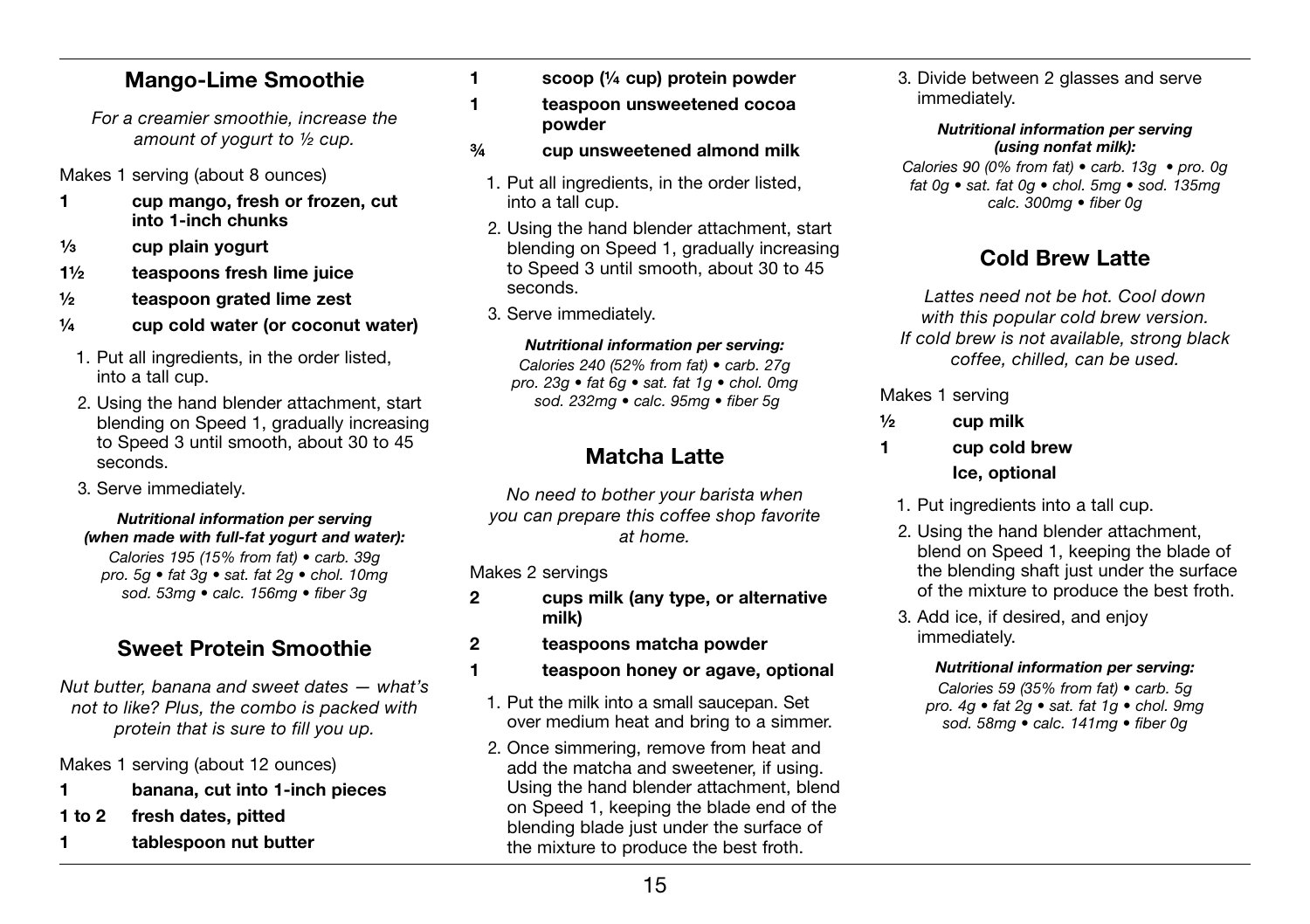## Deviled Eggs

*This timeless hors d'oeuvre is welcome at any party or brunch table.*

Makes 24 servings

- 12 large, hard-boiled eggs
- ½ cup mayonnaise
- 1½ teaspoons Dijon-style mustard
- 1½ teaspoons fresh lemon juice
- 1 teaspoon Worcestershire sauce
- 1 tablespoon capers, drained
- ½ teaspoon kosher salt
- $\frac{1}{4}$  teaspoon freshly ground black pepper

#### Paprika for garnish

- 1. Peel the cooked eggs and carefully slice in half. Place the egg white halves on a clean work surface. Remove yolks and put them into a medium mixing bowl. Using the hand blender attachment, blend on Speed 1 until yolks are broken up into small pieces, about 45 seconds. Add the remaining ingredients and blend, on Speed 1, until completely smooth. Taste and adjust seasoning as desired.
- 2. Using either a small spoon, or a piping bag fitted with a star tip, scoop or pipe the yolk mixture into the center of each white. Sprinkle with paprika before serving.

#### *Nutritional information per serving:*

*Calories 54 (70% from fat) • carb. 1g • pro. 3g fat 4g • sat. fat 1g • chol. 108mg • sod. 144mg calc. 15mg • fiber 0g*

## Bacon and Swiss Quiche

*An American take on the classic French Quiche Lorraine, we substitute bacon for the traditional lardons.*

Makes 12 servings

| 1/2 | recipe Pâte Brisée (page 38)       |
|-----|------------------------------------|
| 8   | ounces thick-cut bacon, diced      |
| 1   | small shallot, finely chopped      |
| 1   | cup half & half                    |
| 4   | large eggs                         |
|     | Pinch kosher salt                  |
|     | Pinch freshly ground black pepper  |
|     | cup finely shredded Gruyère cheese |

## (or another similar Swiss cheese)

- 1 tablespoon thinly sliced chives
	- 1. Preheat oven to 350°F with one rack in the lower position and one rack in the middle position.
	- 2. Roll out the rested pâte brisée dough and fit into a 9-inch tart pan with removable bottom. Prick the bottom and sides of the dough with the tines of a fork, being sure to not pierce all the way through. Chill until firm, 15 minutes in the freezer, or 30 minutes in the refrigerator. Once chilled, line the dough with foil, and then weigh it down with pie weights (dried beans or rice work just as well). Place the tart pan in the lower position of the preheated oven and bake for 25 minutes, or until the dough no longer looks wet. Carefully remove the foil with weights and then move the shell to the middle rack for an additional 5 minutes, or until lightly browned.
- 3. Remove and allow to cool completely before filling.
- 4. In a medium to large skillet, cook the diced bacon until browned and crispy. Remove and transfer to a paper towel-lined plate to drain excess oil. Remove all but about 1 tablespoon of the bacon grease and then return the skillet to the stove. Set over medium-low heat and then add the shallot. Sauté until softened. Remove and allow to cool slightly.
- 5. Put the half & half, eggs, salt, and pepper into a medium mixing bowl. Using the beaters, mix on Speeds 2 to 3 until completely combined, about 1 minute; you want to be sure there are no flecks of egg yolk.
- 6. Place the cooled tart pan onto a rimmed baking sheet (this will make it easier to transfer to the oven). Sprinkle the bacon and shallot evenly on the bottom of the blind-baked tart shell. Pour the half & half/ egg batter over the bacon and shallot, and then top with the shredded cheese. Sprinkle the chives on top of the cheese.
- 7. Carefully place the filled shell on the pan onto the middle rack of the preheated oven. Bake until it is just set around the edges, but still a little jiggly in the center, about 20 to 22 minutes.
- 8. Remove and allow to cool slightly before slicing and serving.

#### *Nutritional information per serving:*

*Calories 283 (72% from fat) • carb. 8g • pro. 11g fat 23g • sat. fat 12g • chol. 120mg • sod. 571mg calc. 76mg • fiber 0g*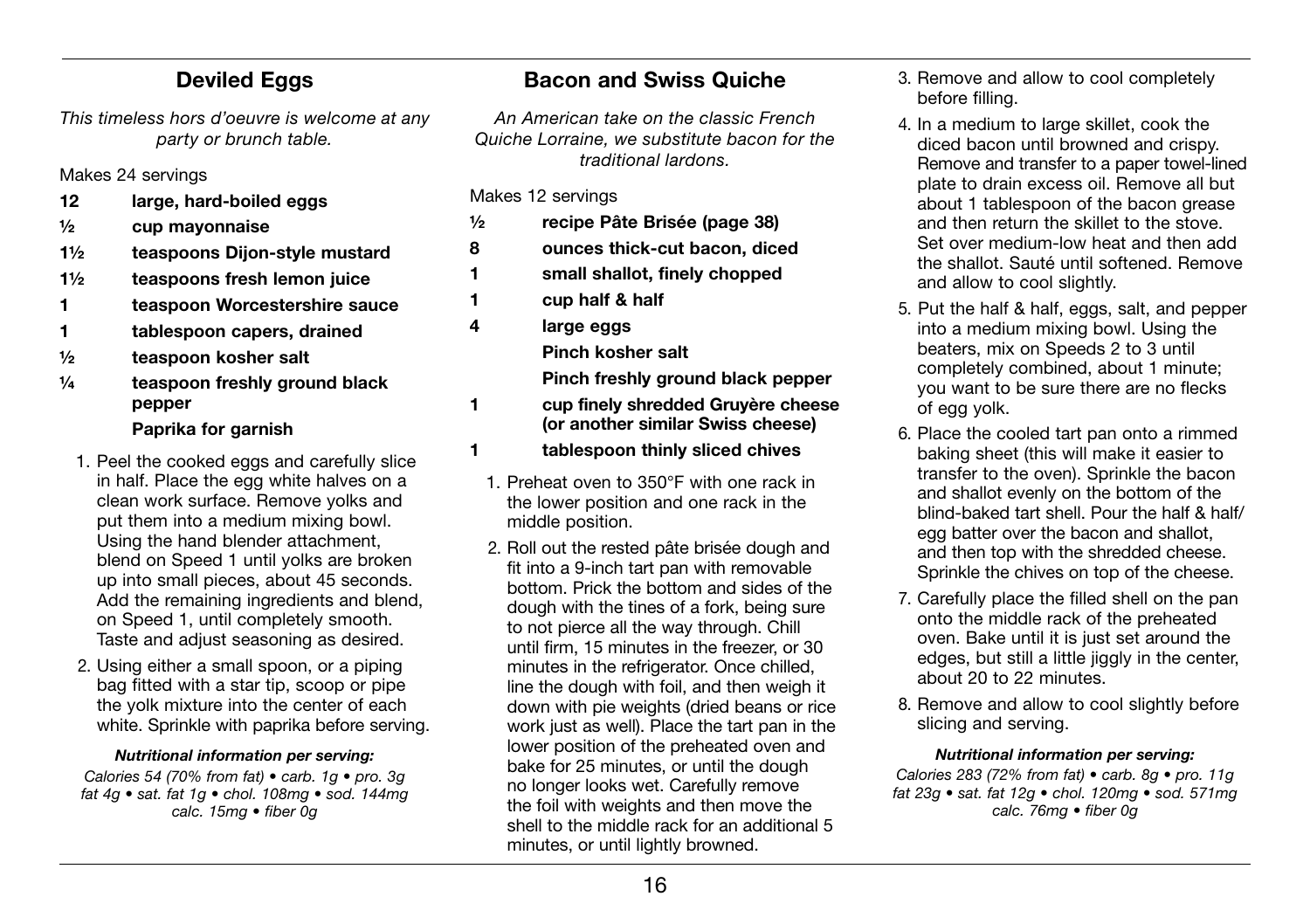## Ricotta-Thyme Tart

*A very simple tart with only a handful (or two) of ingredients. We keep it simple with just ricotta, herbs and spices, but you can top it with other items, such as microgreens, grilled or sautéed vegetables, etc. If you need a quick appetizer, skip the pastry dough and just make the filling to serve as a dip for veggies or as a spread on toasted baguette slices.*

Makes 12 servings

½ recipe Pâte Brisée (page 38)

15 to 16 ounces ricotta, strained

- ¾ ounce grated Pecorino Romano
- 1 teaspoon olive oil
- 1 teaspoon fresh thyme leaves
- ½ teaspoon fresh lemon juice Pinch kosher salt Pinch freshly ground black pepper
	- 1. Preheat oven to 350°F with one rack in the lower position and one rack in the middle position.
	- 2. Roll out the rested pâte brisée dough and fit it into a 9-inch tart pan with removable bottom. Prick the bottom and sides of the dough with the tines of a fork, being sure to not pierce all the way through. Chill until firm, 15 minutes in the freezer, or 30 minutes in the refrigerator. Once chilled, line the dough with foil, and then weigh it down with pie weights (dried beans or rice work just as well). Place the tart pan in the lower position of the preheated oven and bake for 25 minutes, or until

the dough no longer looks wet. Carefully remove the foil with weights and then move the shell to the middle rack for an additional 10 to 15 minutes, or until nicely browned.

- 3. Remove and allow to cool completely before filling.
- 4. Put the filling ingredients into a medium mixing bowl. Using the beaters, mix on Speeds 2 to 3 until completely combined, about 40 seconds.
- 5. Once the tart shell is completely cool, fill with the ricotta filling. Serve at room temperature.

#### *Nutritional information per serving:*

*Calories 173 (67% from fat) • carb. 8g • pro. 6g fat 13g • sat. fat 8g • chol. 36mg • sod. 170mg calc. 112mg • fiber 0g*

## Spinach Artichoke Dip

*A bit of a twist on the standard spinach artichoke dip, for the more grown-up palate. The combination of Gruyère and Parmesan gives the dip a pleasant nuttiness. No special pan required – we found that using a pie plate was the best and quickest way to warm this dish.*

#### Makes 2 cups

Olive oil or nonstick cooking spray

- 12 ounces cream cheese, cut into 1-inch pieces, room temperature
- 2 ounces Gruyère cheese, finely grated
- 1 ounce Parmesan cheese, finely grated
- 1 garlic clove, finely chopped
- ½ small shallot, finely chopped
- 8 ounces frozen chopped spinach, thawed and drained well
- 1 can (15 ounces) quartered artichoke hearts, drained
- 2 tablespoons heavy cream
- ½ teaspoon crushed red pepper
	- 1. Preheat oven to 350°F with the rack in the middle position. Lightly coat a 9-inch pie or cake pan with olive oil or nonstick cooking spray; reserve.
	- 2. Put the cream cheese in a large mixing bowl. Using the beaters, mix on Speed 3 until softened, about 30 seconds. Add remaining ingredients and mix on Speed 1 to fully combine, about 20 seconds.
	- 3. Transfer mixture to the prepared pie/cake pan and transfer to the oven. Bake 20 minutes, and then broil for an additional 6 to 8 minutes, or until top is nicely browned.
	- 4. Serve immediately with pita chips, crusty bread, and crisp vegetables.

#### *Nutritional information per serving (2 tablespoons):*

*Calories 115 (76% from fat) • carb. 3g • pro. 4g fat 10g • sat. fat 6g • chol. 30mg • sod. 218mg calc. 71mg • fiber 1g*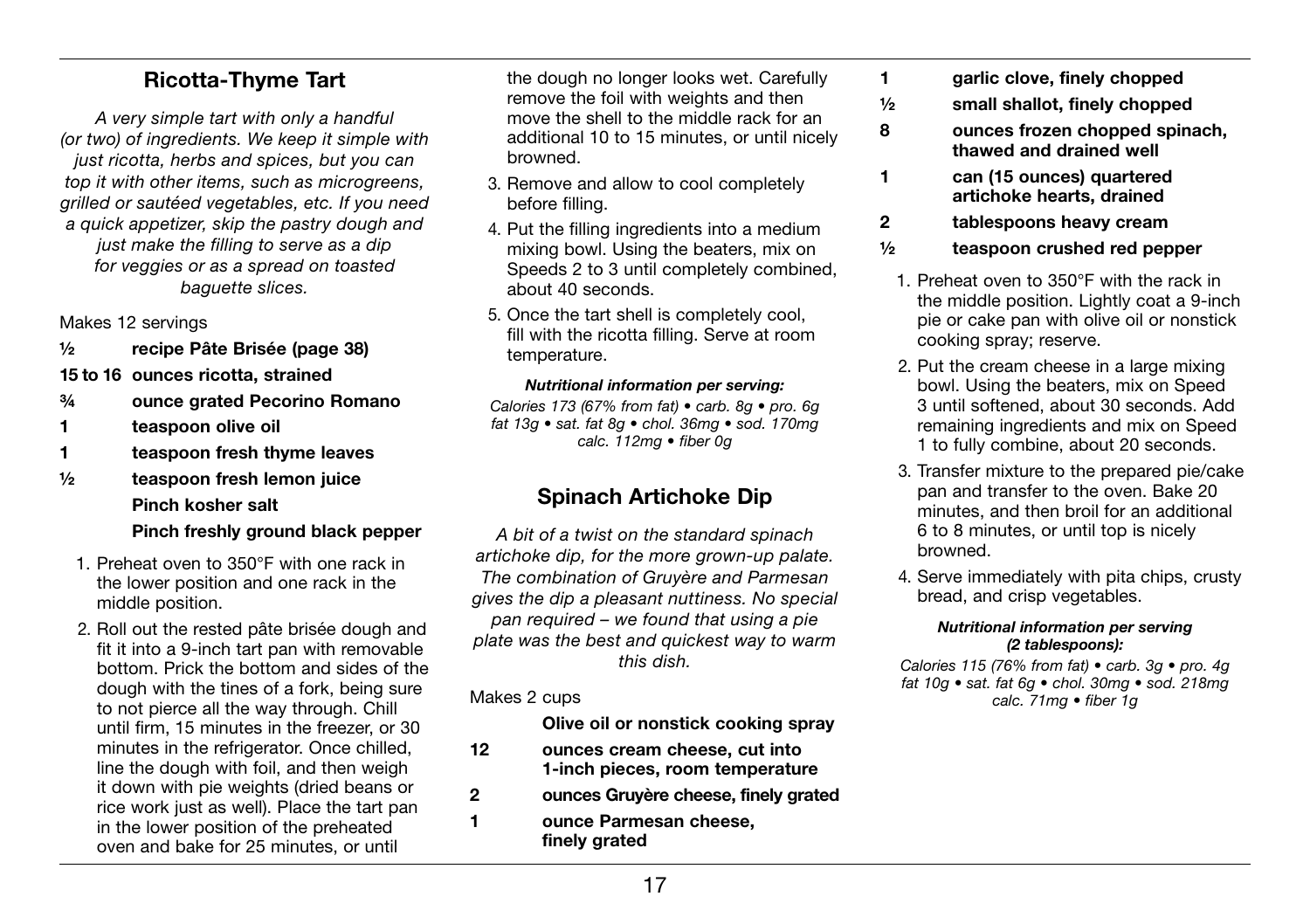## Buffalo Chicken Dip

*For the big game or the next holiday gathering, this dip is sure to please a hungry crowd. The hand mixer makes quick work of shredding cooked chicken. Use this trick for weekly meal prep; shredded chicken can be the foundation for countless meals.*

Makes about 6 cups

Olive oil or nonstick cooking spray

- 1 whole roasted chicken, warm, about 3½ pounds
- 1 celery stalk, cut into small dice
- 16 ounces (2 standard packages) cream cheese, each package cut into 4 pieces, room temperature
- 1 teaspoon kosher salt
- ½ teaspoon freshly ground black pepper
- 6 to 8 tablespoons hot sauce\*
- 1 cup crumbled blue cheese
- 1. Preheat oven to 375°F with the rack in the middle position. Lightly coat the inside of a 1½-quart baking dish with cooking spray. Reserve.
- 2. Remove all meat from the roasted chicken (discard skin and bones) and put into a large mixing bowl. Using the beaters, mix on Speed 2 to shred the chicken, about 30 seconds. Once shredded, add the celery, cream cheese, salt, pepper, and hot sauce. Continue to mix on Speed 2 until ingredients are well combined, about 1 minute.
- 3. Transfer the dip to the prepared baking dish and top with the crumbled blue cheese. Bake for about 40 minutes, until hot and bubbling.
- 4. Serve with cut veggies, bread pieces, or tortilla chips.

\*We developed this recipe to be on the milder side, so either adjust the hot sauce accordingly or serve with some hot sauce on the side, for those who like it extra spicy.

*Nutritional information per serving (½ cup):*

*Calories 213 (75% from fat) • carb. 2g • pro. 12g fat 18g • sat. fat 10g • chol. 69mg • sod. 704mg calc. 64mg • fiber 0g*

## Pimento Cheese Spread

*This recipe stays pretty close to the beloved Southern dish. It can be spread on crackers or toasted bread, or made as a twist on a grilled cheese sandwich.*

Makes about 2 cups

- 4 ounces cream cheese, cut into 1-inch pieces, room temperature
- ¼ cup mayonnaise
- 8 ounces sharp Cheddar, shredded
- 1 jar (7 ounces) pimentos, drained
- ½ teaspoon onion powder
- ¼ teaspoon kosher salt Pinch freshly ground black pepper
- 2 dashes hot sauce
	- 1. Put the cream cheese in a medium mixing bowl. Using the beaters, mix on Speed 3 until softened, about 30 seconds.

Add remaining ingredients and mix on Speed 2 to fully combine, about 20 seconds.

2. Use immediately.

#### *Nutritional information per serving (2 tablespoons):*

*Calories 113 (83% from fat) • carb. 1g • pro. 4g fat 10g • sat. fat 6g • chol. 25mg • sod. 174mg calc. 101mg • fiber 0g*

## Guacamole

*Our fresh guacamole is perfect for the Sunday game or served alongside quesadillas for a festive dinner.*

Makes about 2 cups

- 1 garlic clove, peeled
- $\frac{1}{2}$  jalapeño, seeded and cut into 1-inch pieces
- ½ small onion, cut into 1-inch pieces
- 1 tablespoon fresh cilantro leaves
- 3 ripe avocados, halved, pitted, flesh scooped from skin and roughly chopped
- 1 tablespoon fresh lime juice
- ½ to 1 teaspoon kosher salt
	- 1. Put all the ingredients, in the order listed, into a medium mixing bowl or a large, wide, measuring cup. Using the hand blender, press the blade of the blending shaft into the avocado pieces and blend on Speed 1 until mixture begins to soften, about 15 to 20 seconds. Continue blending with a gentle up-and-down motion until desired texture is reached, about 20 to 30 seconds longer.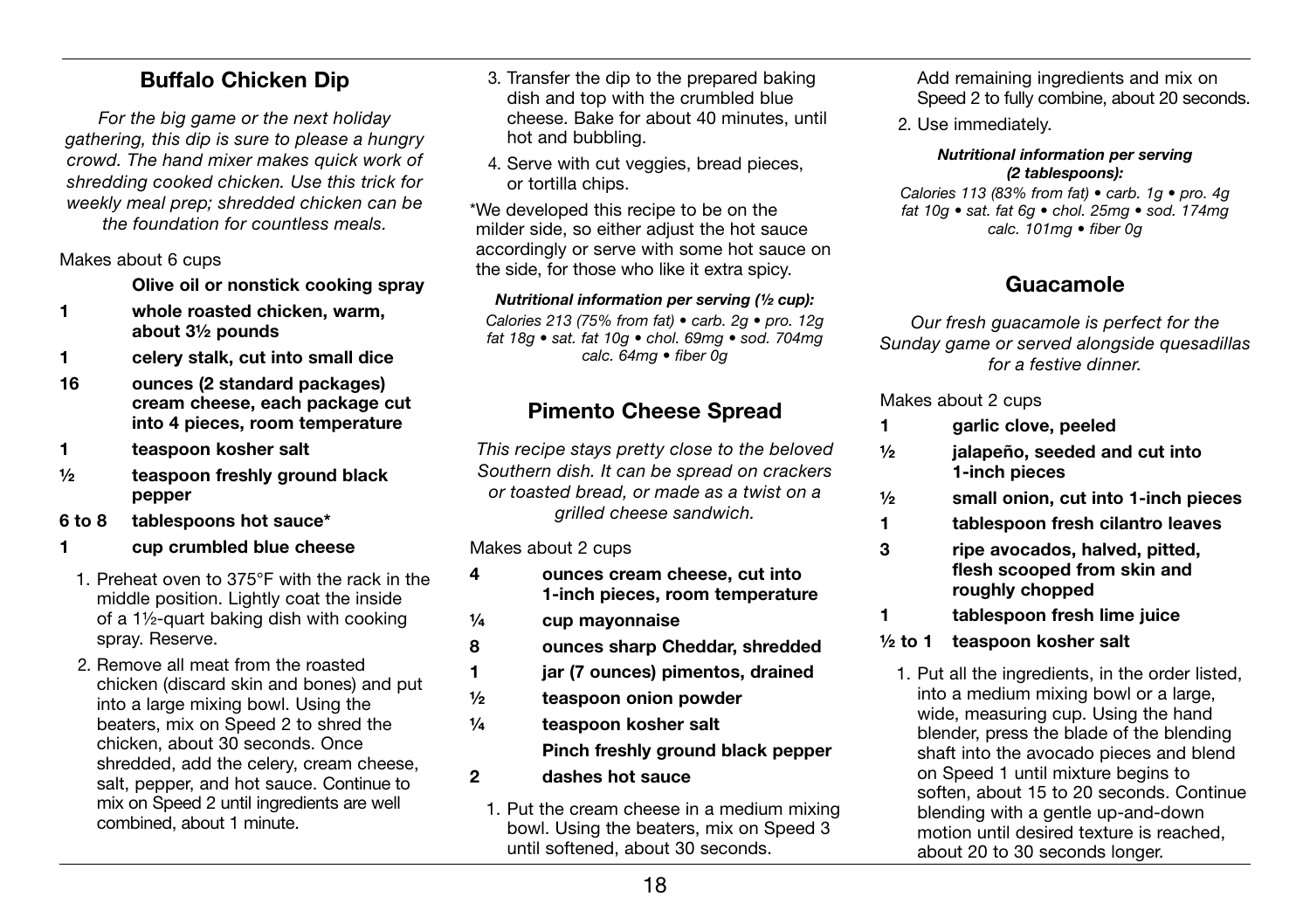2. Taste and adjust seasoning as desired. Serve immediately.

#### *Nutritional information per serving (2 tablespoons):*

*Calories 88 (74% from fat) • carb. 5g • pro. 1g fat 8g • sat. fat 1g • chol. 0mg • sod. 147mg calc. 9mg • fiber 4g*

## Hummus

*This hummus is heavy on the sesame flavor, so if you prefer a milder hummus, start with 2 tablespoons of tahini and increase as desired.*

#### Makes about 2 cups

- 1 can (15.5 ounces) chickpeas, rinsed and drained
- $\frac{1}{3}$  cup tahini
- $\frac{1}{2}$  cup cold water, plus more as needed
- 2 tablespoons fresh lemon juice
- 2 garlic cloves, peeled
- ¾ teaspoon kosher salt
- ½ teaspoon ground cumin Extra virgin olive oil, for finishing Pinch za´atar (optional), for finishing
- 1. Put all of the ingredients, in the order listed, into a small mixing bowl, or a large, wide, measuring cup. Using the hand blender attachment, press the blade of the blending shaft into chickpeas while blending on Speed 1. As the mixture starts to blend, increase to Speed 3 and

blend until fully smooth, about 40 to 60 seconds. If a thinner consistency is desired, add water as needed.

2. Taste and adjust seasoning as desired. To serve, drizzle with olive oil and sprinkle with za'atar (if using).

#### *Nutritional information per serving (2 tablespoons):*

*Calories 56 (47% from fat) • carb. 6g • pro. 2g fat 3g • sat. fat 0g • chol. 0mg • sod. 80mg calc. 32mg • fiber 2g*

## Creamy Mashed Potatoes

*This recipe is a bit of a blank canvas. We keep it simple, but it can easily be changed by adding mix-ins or toppings, such as chopped chives or scallions, crispy bacon bits, or grated Cheddar.*

#### Makes about 6 cups

- 2½ pounds Yukon Gold potatoes, peeled and cut into 1-inch pieces
- $\frac{1}{2}$  cup whole milk, room temperature
- 3 tablespoons unsalted butter, cut into 1-inch pieces, room temperature
- ¾ teaspoon kosher salt
- ½ teaspoon freshly ground black pepper

#### ½ cup mascarpone cheese or crème fraiche, room temperature

1. Put the potatoes into a medium to large stockpot; add cold water to cover potatoes by 2 inches. Set over mediumhigh heat to bring to a boil, and then

reduce to simmer until the potatoes are very soft.

- 2. Drain the potatoes and return to the pot. Using the beaters, mix on Speeds 1 to 2 to mash to desired consistency, about 30 seconds. Add the remaining ingredients and mix on Speed 2 until fully incorporated.
- 3. Taste and adjust seasoning according to preference.

#### *Nutritional information per serving (½ cup):*

*Calories 117 (38% from fat) • carb. 16g • pro. 2g fat 5g • sat. fat 3g • chol. 16mg • sod. 159mg calc. 35mg • fiber 2g*

## Mashed Maple Sweet Potatoes

*The perfect mix of fall flavors makes this dish a must-have for the holiday table.*

#### Makes about 6 cups

- 3 pounds sweet potatoes or yams, peeled and cut into 1-inch pieces
- 2 teaspoons kosher salt, divided
- 4 tablespoons unsalted butter, cut into 1-inch pieces, room temperature
- ¼ cup orange juice
- $\frac{1}{4}$  cup maple syrup
- ½ teaspoon ground cinnamon
- $\frac{1}{8}$  teaspoon freshly ground nutmeg
- 1. Put potatoes into a medium to large stockpot and cover with water by 2 inches.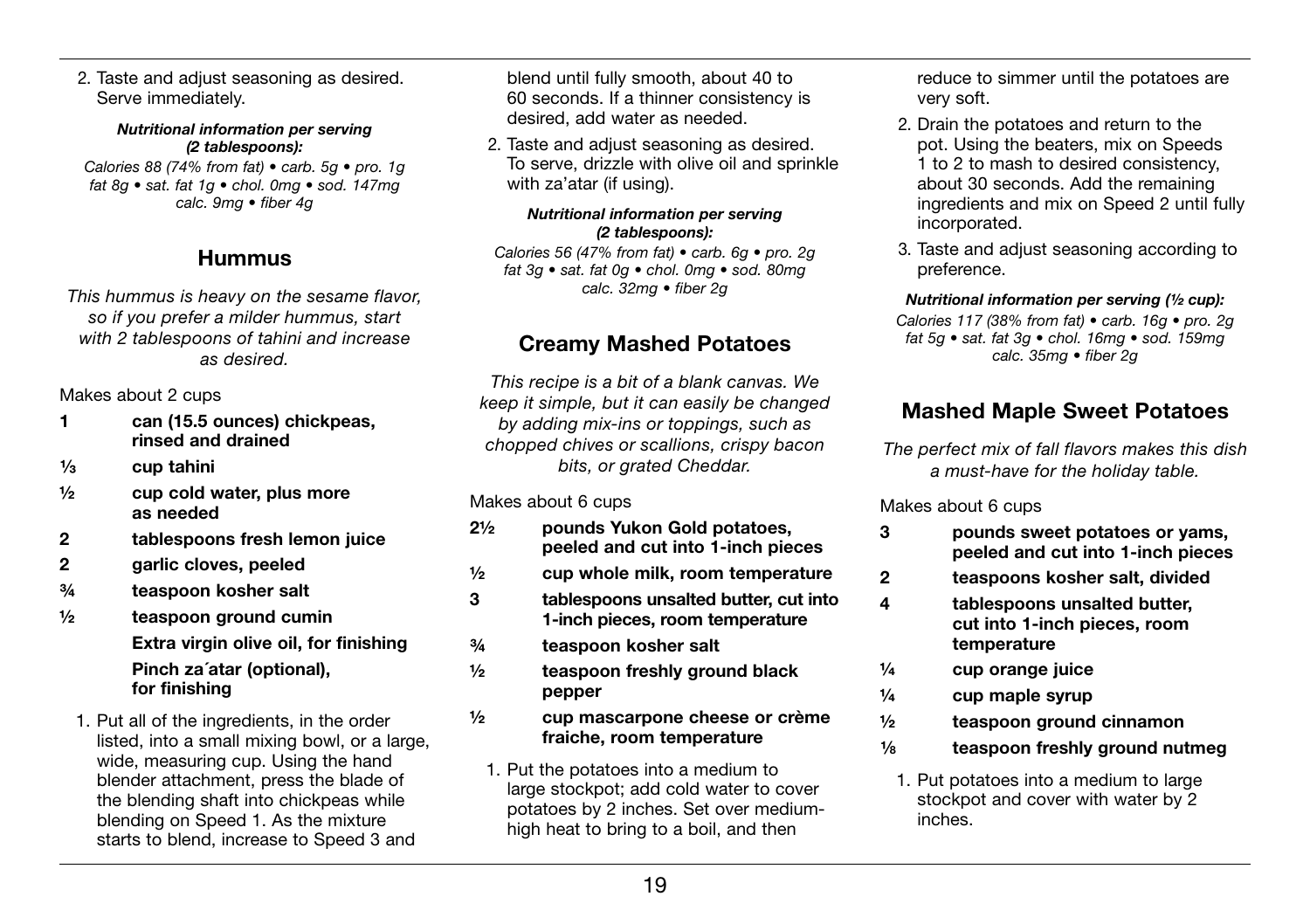- 2. Add 1 teaspoon of the salt to the pot and place over medium-high heat. Bring water to a boil and allow potatoes to simmer until very tender. Drain water well and put potatoes back in stockpot.
- 3. Using the hand blender attachment on Speed 2, mash the potatoes directly in the pot to desired consistency.
- 4. Add the remaining ingredients and mix on Speed 2 until completely incorporated.
- 5. Taste and adjust seasoning as desired. Serve immediately.

#### *Nutritional information serving (½ cup):*

*Calories 192 (18% from fat) • carb. 38g • pro. 2g fat 4g • sat. fat 2g • chol. 10mg • sod. 189mg calc. 26mg • fiber 5g*

## Cauliflower Mash

*A great alternative to traditional mashed potatoes, plus this recipe is dairy free.*

Makes about 4 cups

- 1½ pounds cauliflower, cut into florets, about 6 cups
- ½ pound Yukon Gold potatoes, peeled and cut into 2-inch pieces
- 3 tablespoons extra virgin olive oil
- 1¼ teaspoons kosher salt
- ½ teaspoon freshly ground black pepper
- 1. Put the cauliflower and potatoes into a medium to large stockpot. Add cold water to cover cauliflower and potatoes by 2 inches. Set over medium-high heat

to bring to a boil, and then reduce to simmer until the vegetables are very soft. about 25 minutes, depending on the stovetop and cookware being used.

- 2. Once tender, drain the water, return to the pot and set over medium-low heat. Continue to cook until all water has evaporated. Using the hand blender attachment, mix on Speeds 1 to 2 to mash to desired consistency, about 30 seconds. Add the remaining ingredients and blend on Speed 2 until fully incorporated.
- 3. Taste and adjust seasoning according to preference.

#### *Nutritional information per serving (½ cup):*

*Calories 170 (28% from fat) • carb. 28g • pro. 5g fat 6g • sat. fat 1g • chol. 0mg • sod. 375mg calc. 41mg • fiber 6g*

## Spinach and Feta Soufflé

*Soufflés are quite impressive. They grow to a lofty, light, and airy dish that is surprisingly filling. Be sure to serve it right out of the oven for maximum height, and praise!*

#### Makes 8 servings

- 6 tablespoons unsalted butter, divided
- ½ cup Parmesan, grated, divided
- 5 large eggs
- ½ cup unbleached, all-purpose flour
- 1½ cups whole milk
- 3 ounces feta, broken into pieces or crumbled
- $\frac{1}{4}$  teaspoon plus one pinch sea salt
- ¼ teaspoon freshly ground black pepper
- <sup>1</sup>/8 teaspoon freshly ground nutmeg
- ¼ teaspoon grated lemon zest
- 4 cups well-packed, fresh spinach
- ¼ teaspoon cream of tartar
- 1. Preheat oven to 325°F.
- 2. Generously butter a 2-quart soufflé dish thoroughly with 1 tablespoon of butter. Sprinkle ¼ cup of Parmesan in the dish so that the bottom and sides are coated. Shake out any excess. Wipe the rim of the dish with a paper towel to ensure that no butter or cheese is on it; reserve.
- 3. Separate eggs, placing each in separate large mixing bowls. Break up yolks with a fork. Reserve both.
- 4. Place remaining butter in a saucepan over medium-low heat. Once butter is melted stir flour into pan for 2 to 3 minutes in order to cook off any raw flour taste. Using the beaters, mix the butter/flour mixture directly in the pan on Speeds 2 to 3, while slowly adding the milk. Once all the milk is added, continue mixing, increasing to Speed 6 until a smooth and homogenous consistency is achieved. Remove from heat and beat in remaining Parmesan and feta, ¼ teaspoon salt, pepper, nutmeg and lemon zest.
- 5. Spoon a small amount of the milk mixture into the yolks while simultaneously mixing on Speed 1. Continue mixing in the remaining mixture, one-third at a time. Stir in the spinach: reserve.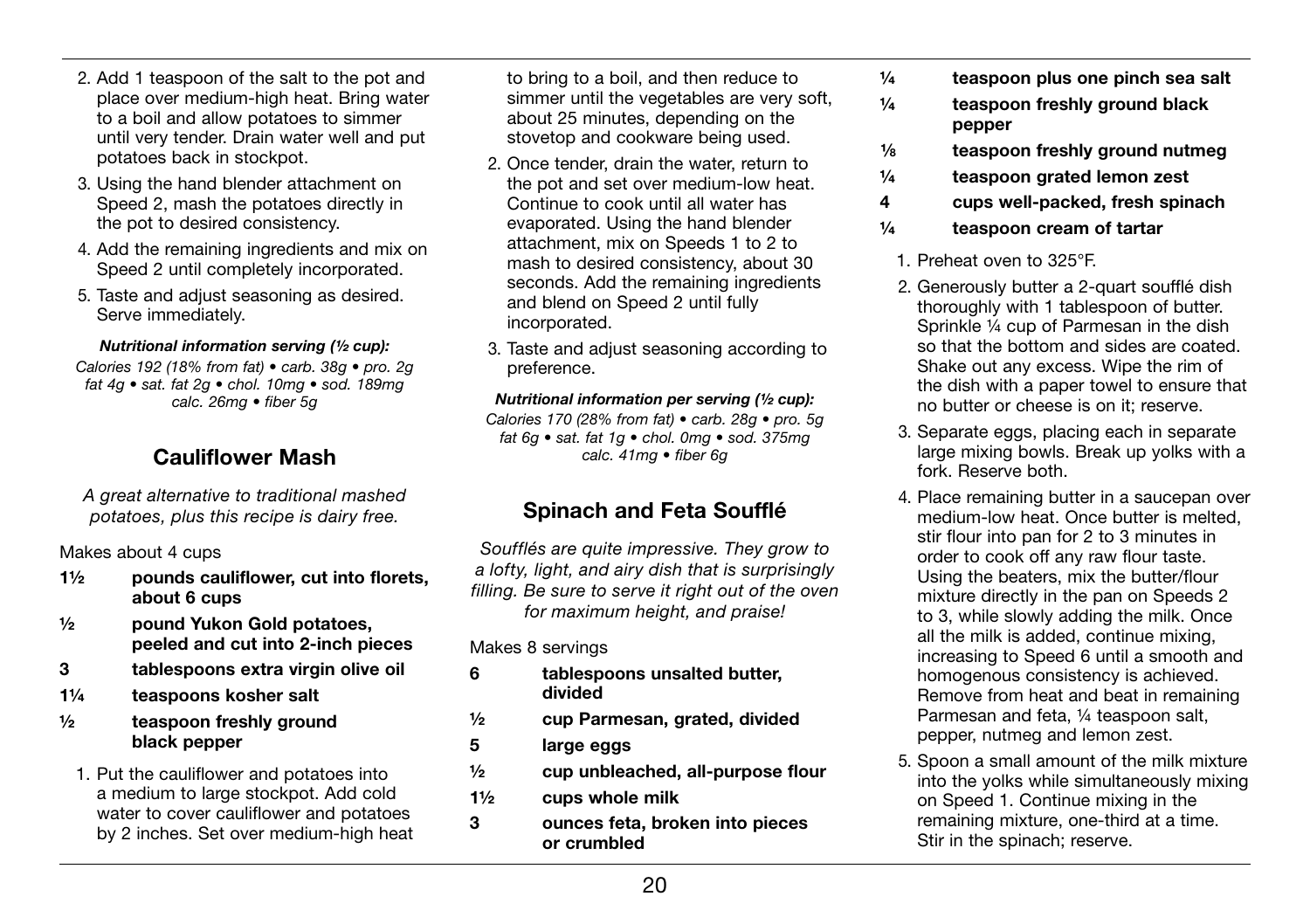- 6. Replace the beaters in the hand mixer with the whisk. Starting on Speed 1, begin to whip the egg whites. After 1 to 2 minutes, once the whites begin to show some bubbles around the edges. gradually raise speed to 3. Once the whites begin to foam, add the remaining salt and the cream of tartar. Gradually increase to Speed 7, until medium-stiff peaks are achieved.
- 7. Mix ½ cup of the egg whites into the spinach mixture until evenly combined. Continue by carefully folding in egg whites with a large rubber spatula. Don't over-fold.
- 8. Pour mixture into prepared dish and gently smooth the top to ensure an even rise. Bake in the middle of preheated oven until golden and just set, about 45 to 50 minutes.
- 9. Serve immediately.

#### *Nutritional information per serving:*

*Calories 208 (64% from fat) • carb. 9g • pro. 9g fat 15g • sat. fat 8g • chol. 167mg • sod. 416mg calc. 175mg • fiber 1g*

## Sweet Potato Biscuits

*Sweet potato lends moisture for supremely light and tender biscuits. We love these warm with butter and a simple drizzle of honey or maple syrup.*

#### Makes 12 biscuits

- 2 cups unbleached, all-purpose flour
- 2½ teaspoons baking powder
- ½ teaspoon baking soda
- 2 teaspoons granulated sugar
- 1 teaspoon kosher salt
- 6 tablespoons cold, unsalted butter, cut into ½-inch cubes
- $\frac{2}{3}$ cup cooked mashed or puréed sweet potato (about 1 small sweet potato)
- ½ cup buttermilk, cold Nonstick cooking spray Heavy cream, for brushing biscuits
	- 1. Preheat oven to 400°F with the rack in the middle position.
	- 2. Sift the flour, baking powder, baking soda, sugar, and salt into a large mixing bowl. Add the cold butter. Using the beaters, begin to mix on Speed 1, pressing the beaters into the cubes of butter to cut them into the flour. Gradually increase to Speed 3. Mix until only pea-sized pieces of butter remain.
	- 3. Add the sweet potato and buttermilk. Continue to mix until just combined, 15 to 30 seconds. The dough will be shaggy.
	- 4. Turn out the dough onto a lightly floured surface. Roll out the dough, or press with floured hands, into a rectangle. Fold the dough in half and roll/press out again, repeating this process 3 or 4 times (folding creates layers in the dough). At last, roll the dough into a rectangle of ¾-inch thickness. Use a 2½-inch round cutter to cut out 12 biscuits, pressing together scraps if necessary.
	- 5. Arrange the biscuits tightly in 3 rows of 4 on a parchment-lined sheet pan. Brush the tops with heavy cream. Bake

biscuits until puffed and golden, 20 to 22 minutes.

6. Allow biscuits to rest for 5 minutes. Pull apart and serve warm.

#### *Nutritional information per biscuit:*

*Calories 145 (36% from fat) • carb. 19g • pro. 3g fat 6g • sat. fat 4g • chol. 15mg • sod. 197mg calc. 470mg • fiber 1g*

## Popovers

*Light and airy, these are best served hot out of the oven.*

#### Makes 6 popovers

#### Softened butter for greasing the pan

- 3 tablespoons unsalted butter
- 1 cup whole milk
- 3 large eggs, room temperature
- 1 cup unbleached, all-purpose flour, sifted
- ½ teaspoon kosher salt
	- 1. Preheat oven to 450°F with the rack in the lower third position. Heavily butter a popover pan with softened butter. Reserve.
	- 2. Put the 3 tablespoons of butter and milk in a small saucepan set over mediumlow heat. Warm until butter has melted; remove and cool to room temperature.
	- 3. Put the eggs into a large mixing bowl. Add the cooled butter/milk mixture. Using the beaters, begin to mix on Speed 1, gradually increasing to Speed 3, until well combined. Add the flour and salt and mix,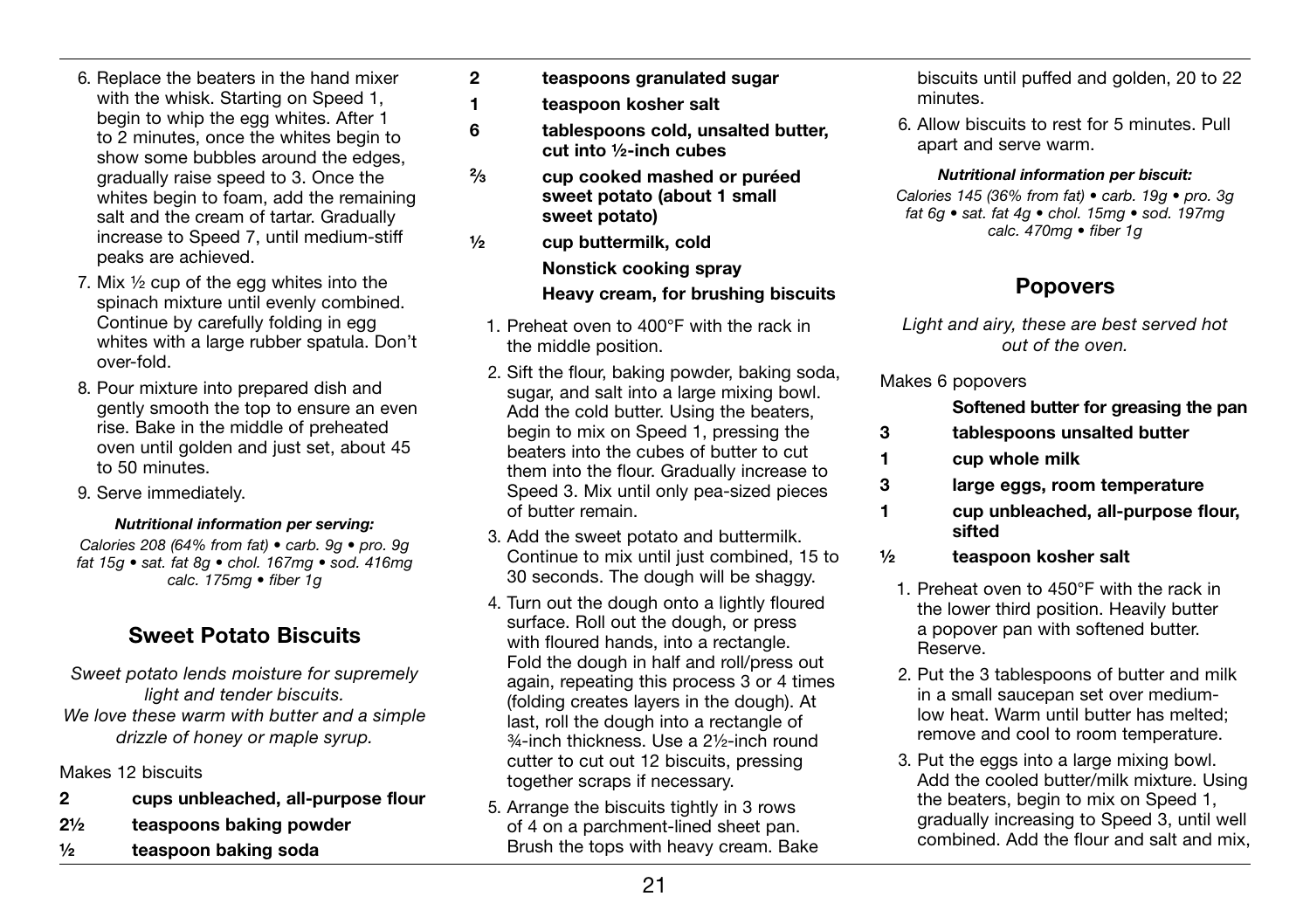gradually increasing to Speed 5. Mix for about a minute longer, or until the batter is completely smooth, with no visible lumps.

- 4. Evenly divide the batter among the 6 cups of the buttered popover pan (it will fill each to about 1/2 to <sup>2/3</sup> full). Put pan directly on the oven rack and bake for 35 minutes, or until very deeply browned and puffed. Do not open oven door while popovers are baking or they may deflate.
- 5. Remove from oven and carefully unmold from pan. Serve immediately.

NOTE: Popovers are easily adaptable. You can make them cheesy (stir ¼ cup finely shredded cheese into the batter), herby (1½ teaspoons of herbes de Provence or 2 tablespoons of fresh chives), or sweet (once out of oven, brush with melted butter and sprinkle with cinnamon sugar).

#### *Nutritional information per popover:*

*Calories 183 (46% from fat) • carb. 17g • pro. 7g fat 9g • sat. fat 5g • chol. 128mg • sod. 146mg calc. 60mg • fiber 1g*

## Cheese Calzones

*We use our own pizza dough recipe, but if you want to save time, store-bought dough works just as well.*

Makes 6 individual calzones

- 15–16 ounces whole-milk ricotta, drained well
- 2 garlic cloves, finely chopped
- 2 ounces (½ cup) grated Parmesan
- ¼ teaspoon kosher salt Pinch freshly ground black pepper Pinch crushed red pepper flakes
- 3 tablespoons fresh basil, thinly sliced or torn into small pieces
- 2 ounces shredded mozzarella
- 1 recipe (1½ pounds) Pizza/Focaccia Dough (page 37) Unbleached, all-purpose flour (for dusting) Cornmeal (for dusting) Water, for sealing the dough Olive oil, for brushing calzones
	- 1. Preheat oven to 500°F. If you have a pizza stone, place the stone on the oven rack and preheat. Once the oven comes to temperature, let stone heat for an additional 30 minutes. This will add an extra crispiness to your calzones.
	- 2. In a large bowl, combine the ricotta, garlic, Parmesan, salt, pepper, and crushed red pepper. Using the beaters, mix on Speeds 2 to 3 to fully combine.
	- 3. Lightly dust work surface with flour. Divide the dough into six equal pieces. Lightly cover with plastic wrap until using.
	- 4. Roll one piece into a circle about 6 inches in diameter. Spread a generous ½ cup of filling onto the bottom half of the dough circle, leaving a 1-inch border. Top with a sprinkle of the basil and 2 tablespoons of the mozzarella. Using your fingers, or a small pastry brush, wet the outer edge of the dough with water. Fold top half over the filling and press the edges

of the dough together. Crimp the edges all around to fully seal. Using a sharp knife, cut 2 small slits into the top of the calzone to allow steam to escape while baking. Reserve on a cornmeal-dusted baking sheet and repeat with remaining rounds.

5. Using a pizza peel or a large turner, transfer prepared calzones to the preheated pizza stone (if you are not using a pizza stone, just keep the calzones on the cornmeal-dusted baking sheet). Bake in preheated oven for about 18 to 20 minutes, or until fully browned. Let cool slightly before serving.

#### *Nutritional information per calzone:*

*Calories 473 (36% from fat) • carb. 56g • pro. 21g fat 10g • sat. fat 10g • chol. 44mg • sod. 1091mg calc. 278mg • fiber 2g*

## Basic Tomato Sauce

*A simple and delicious sauce.*

Makes about 7 cups

- 2 tablespoons extra virgin olive oil
- 2 large garlic cloves, peeled
- 2 cans (28 ounces each) whole, peeled tomatoes
- 10–15 fresh basil leaves
- 1 teaspoon kosher salt
	- 1. Put olive oil into a medium saucepan over medium heat. When oil is hot, add garlic and cook until lightly golden and fragrant, 2 to 3 minutes. Add tomatoes, cover and reduce heat to simmer, stirring frequently.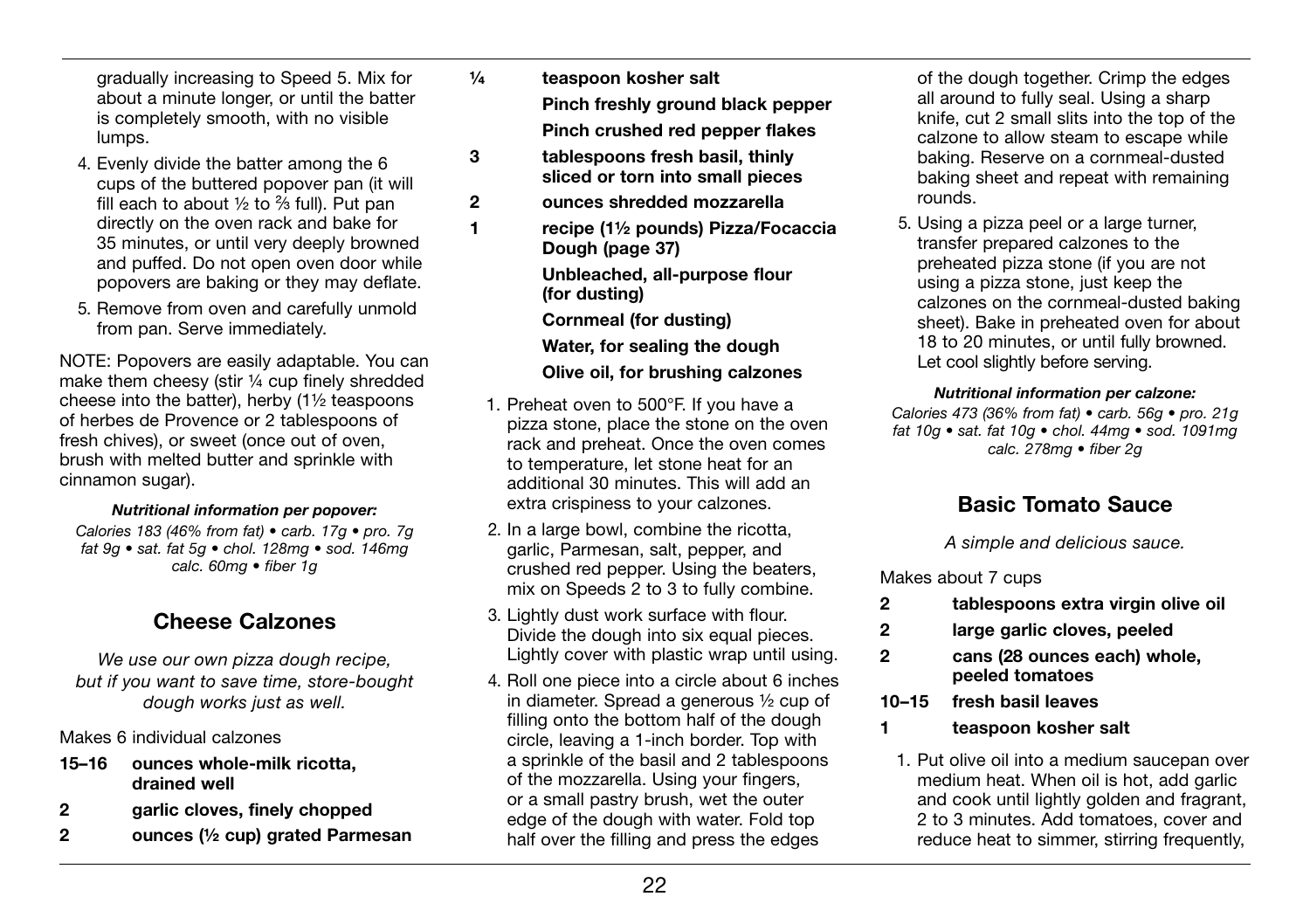until sauce is reduced slightly and thickened, about 20 to 25 minutes.

- 2. Remove sauce from heat. Discard garlic cloves if desired. Using the hand blender attachment, blend on Speed 1, using a gentle up-and-down motion. Increase to Speed 2 until smooth, about 1½ minutes, or until desired consistency is achieved.
- 3. Tear up basil and add to sauce. Add salt, taste and adjust seasoning as needed.

#### *Nutritional information per serving (½ cup sauce):*

*Calories 58 (43% from fat) • carb. 7g • pro. 1g fat 3g • sat. fat 0g • chol. 0mg • sod. 557mg calc. 28 mg • fiber 1g*

## Bright Greens Soup

*The potatoes add a false creaminess to this yummy, blended soup that is a perfect springtime lunch.*

Makes about 5 cups

- 3 tablespoons olive oil, divided
- 1 medium onion, chopped
- 1 clove garlic, chopped
- ¾ teaspoon kosher salt, divided Pinch freshly ground black pepper
- 3 cups chicken or vegetable broth, low sodium (be sure it is light in color. Some vegetable broths can be dark brown, and this will make the finished soup dark)
- 8 ounces Yukon Gold potatoes, peeled and cut into 1-inch pieces
- 10 ounces baby spinach

2 ounces watercress (optional. If you

#### cannot find watercress, or wish not to use it, you can substitute additional spinach in its place) Pinch ground nutmeg

- 2 tablespoons fresh lemon juice
- 1. Put the oil into a medium stockpot or large saucepan set over medium-low heat. Once hot, add the onion and garlic with a pinch of the salt and pepper. Cook until softened and fragrant, about 4 minutes.
- 2. Add the broth and the potatoes. Increase heat to high to bring to a boil. Once boiling, reduce to a simmer and cook, partially covered, until potatoes are soft, about 12 to 15 minutes.
- 3. Remove the pot from the heat and stir in the spinach and watercress. Stir until wilted and then add the nutmeg and lemon juice.
- 4. Using the hand blender attachment, blend on Speed 1, gradually increasing to Speed 3, until smooth. If using a larger saucepan, tilt the pan to one side, away from you, to ensure that the protective guard of the blade is fully submerged to prevent splatter.
- 5. Taste and adjust seasoning as desired.

#### *Nutritional information per serving (1 cup):*

*Calories 135 (54% from fat) • carb. 12g • pro. 4g fat 9g • sat. fat 1g • chol. 0mg • sod. 760mg calc. 79mg • fiber 3g*

## Winter White Bean Soup

*A rich and creamy soup, serve with a nice, crusty loaf of bread.* 

#### Makes about 6 cups

- 4 slices bacon, finely chopped
- 1½ teaspoons olive oil, divided
- 1 garlic clove, chopped
- 1 medium onion, chopped
- 1 celery stalk, chopped
- ½ teaspoon kosher salt, divided
- 1 tablespoon dry white wine, or vermouth
- 2 cans (15.5 ounces each) cannellini beans, drained, or 1 pound dried, soaked overnight\*
- 1 rosemary sprig
- 1 bay leaf

Pinch freshly ground black pepper

4 cups chicken or vegetable broth, low sodium (be sure it is light in color. Some vegetable broths can be dark brown, and this will make the finished soup dark)

#### Grated Parmesan for garnish

- 1. Put the bacon into a medium stockpot or large saucepan set over medium heat. Cook until crispy. Remove and reserve.
- 2. When bacon is done cooking and has been reserved, reduce the heat to medium low. Add the olive oil. Once hot, add the chopped vegetables with a pinch of the salt to the pot. Sauté until softened, about 4 to 6 minutes. Add the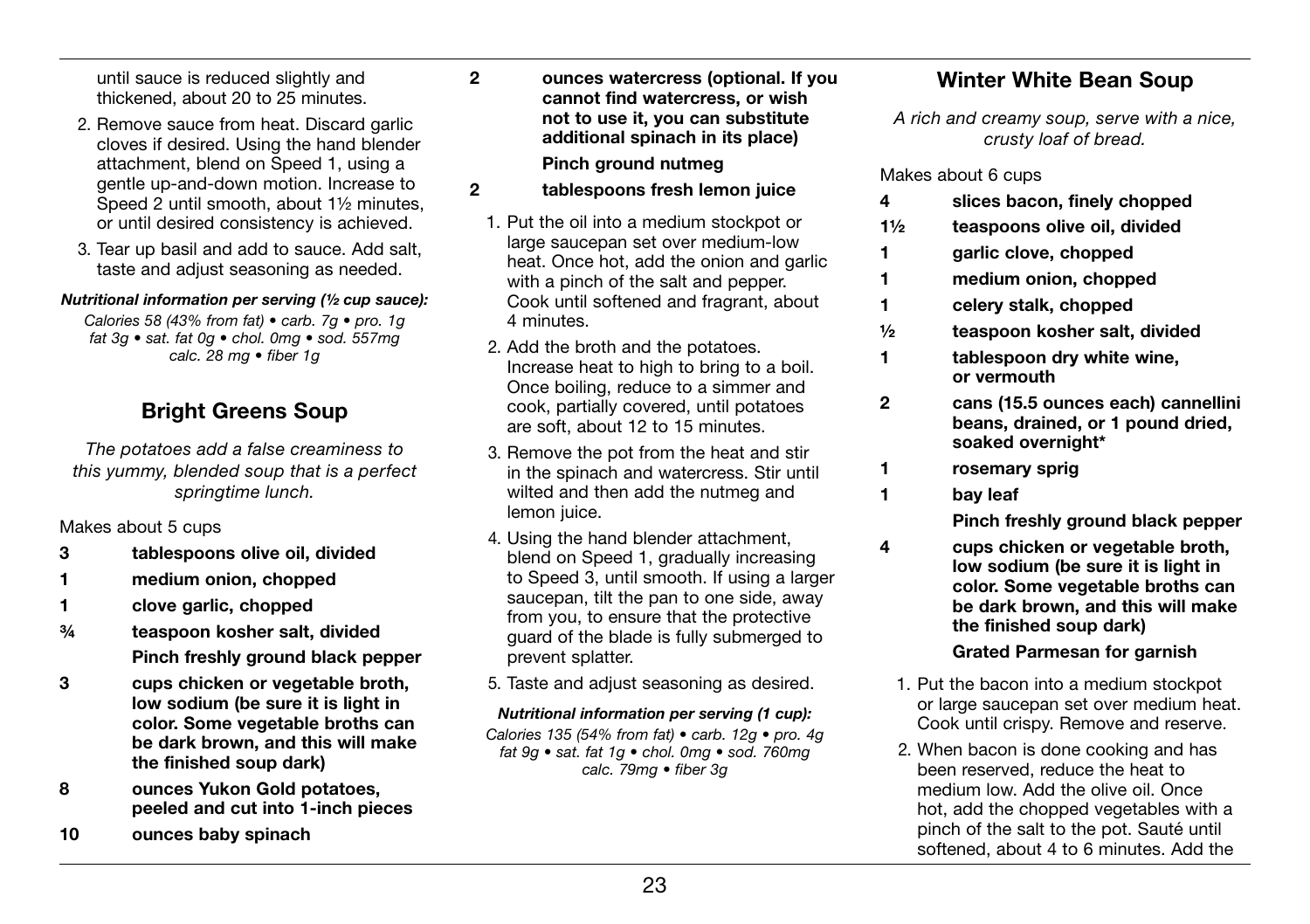wine/vermouth, stirring to deglaze the pan (picking up the brown bits from the bottom of the pan and working them into the mixture); let cook until fully evaporated. Add the beans, rosemary, bay leaf, remaining salt and pepper and stir to mix. Heat until beans are warmed through, about 4 to 5 minutes. Add the broth and increase the heat to bring to a boil. Once boiling, reduce heat and simmer, partially covered, for about 60 to 75 minutes. Remove the rosemary sprig and bay leaf.

- 3. Using the hand blender attachment, blend on Speed 1, gradually increasing to Speed 3, until smooth. If using a larger saucepan, tilt the pan to one side, away from you, to ensure that the protective guard of the blade is fully submerged to prevent splatter.
- 4. Taste and adjust seasoning as desired. Garnish with a sprinkling of the cooked bacon and grated Parmesan.

\*When using soaked, dried beans, you may need to add more broth and a bit more salt as well.

#### *Nutritional information per serving (1 cup):*

*Calories 245 (9% from fat) • carb. 36g • pro. 18g fat 2g • sat. fat 0g • chol. 0mg • sod. 500mg calc. 119mg • fiber 13g*

## Lemon Thyme Shortbread

*While thyme may seem like an unlikely ingredient for a sweet cookie, you will quickly learn why these are so popular.* 

#### Makes about 3 dozen cookies

#### Cookie Dough:

- 1¾ cups unbleached, all-purpose flour
- ½ teaspoon kosher salt
- 16 tablespoons (2 sticks; ½ pound) European style, unsalted butter, cut into 8 pieces, room temperature
- $\frac{1}{3}$  cup granulated sugar<br> $\frac{1}{3}$  cup confectioners' su
- <sup>1</sup>/<sub>3</sub> cup confectioners' sugar, sifted<br>2 large egg volks, room temperati
- large egg yolks, room temperature
- 1 to 2 tablespoons fresh thyme leaves
- 2 tablespoons grated lemon zest

#### Lemon Icing:

- ½ cup confectioners' sugar, sifted
- 2 tablespoons heavy cream

#### 2 teaspoons fresh lemon juice Pinch fine sea salt

- 1. Put the flour and salt into a medium mixing bowl. Using the beaters, mix on Speed 1 to fully combine, about 30 seconds. Reserve.
- 2. Put the butter into a large mixing bowl. Mix on Speeds 2 to 3 until creamy, then add the sugars. Mix on Speeds 2 to 3 until light, then add the egg yolks and mix until combined. Add the dry ingredients and mix on Speed 2 until evenly mixed. Add the thyme and lemon zest and gently mix into dough.
- 3. Divide dough into two discs. Wrap in wax paper/parchment, then wrap well in plastic wrap, and refrigerate overnight.
- 4. Take dough out of fridge to soften slightly. Preheat oven to 350°F with two racks in the lower and upper middle thirds of the oven. Line two rimmed baking sheets with parchment paper.
- 5. Roll dough out to ¼-inch thickness and use a 1½-inch round cutter to form small discs. Put onto baking sheets and chill for about 10 minutes.
- 6. Bake chilled cookies for about 12 minutes, until just browned around the edges, rotating pans if necessary. Cool cookies completely.
- 7. While cookies are cooling, prepare the icing. Put all of the ingredients into a medium mixing bowl and mix on Speed 1 until very smooth. If the icing appears to be too thick, add more cream, 1 teaspoon at a time. If it appears to be too thin, add more confectioners' sugar, 1 teaspoon at a time. Spread on top of cooled cookies as desired.

#### *Nutritional information per cookie (with ½ teaspoon icing):*

*Calories 89 (56% from fat) • carb. 9g • pro. 1g fat 5g • sat. fat 3g • chol. 25mg • sod. 32mg calc. 2mg • fiber 0g*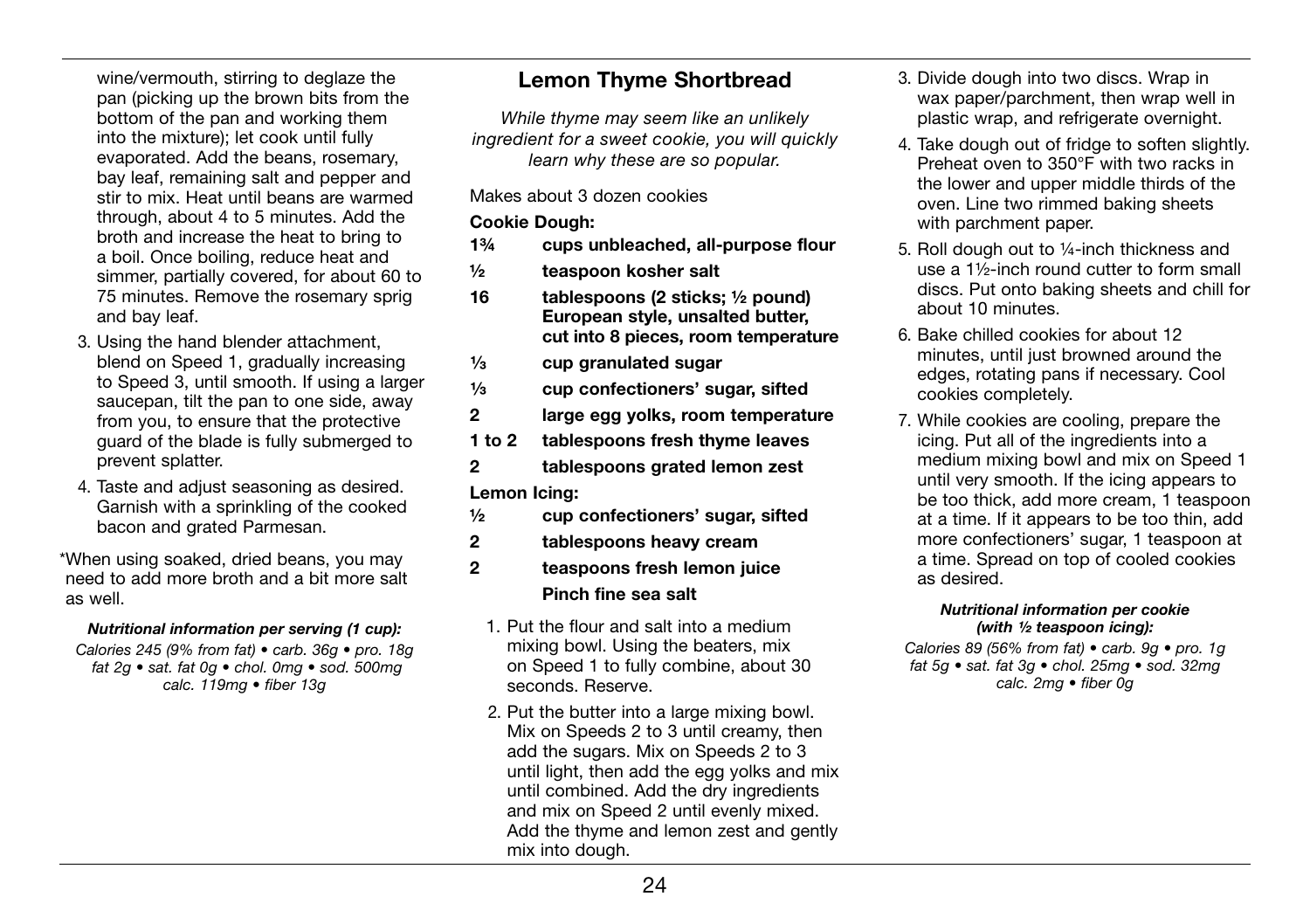## Strawberry Sandwich Cookies

*The great part about these cookies is that you can enjoy the taste of summer fruit any time of year, thanks to the intense flavor in freezedried strawberries. Adjust the amount in the filling if a richer strawberry flavor is desired.*

Makes about 2 dozen sandwich cookies

#### Cookie Dough:

- 1¾ cups unbleached, all-purpose flour
- ½ teaspoon kosher salt
- 16 tablespoons (2 sticks; ½ pound) European style, unsalted butter, cut into 8 pieces, room temperature
- $\frac{1}{3}$  cup granulated sugar
- ¼ cup confectioners' sugar, sifted
- ½ teaspoon pure vanilla extract
- 1 cup freeze-dried strawberries, finely ground and sifted\*
- 2 large egg yolks, room temperature Strawberry Filling:
- 4 tablespoons unsalted butter, room temperature
- 2 ounces cream cheese, room temperature
- 2 cups confectioners' sugar, sifted Pinch kosher salt
- 2 tablespoons whole milk, room temperature
- $\frac{1}{4}$  teaspoon pure vanilla extract
- $\frac{1}{2}$  cup freeze-dried strawberries. finely ground and sifted\*
- 1. Prepare the cookie dough. Put the flour and salt into a medium mixing bowl. Using the beaters, mix on Speed 1 to fully combine, about 30 seconds. Reserve.
- 2. Put the butter into a large mixing bowl. Mix on Speeds 2 to 3 until creamy, then add the sugars and vanilla extract. Mix on Speeds 2 to 3 until light, then add the egg yolks and mix until combined. Add the dry ingredients and mix on Speed 2 until evenly mixed. Add the ground strawberries and mix until fully combined.
- 3. Divide dough into two discs. Wrap in wax paper/parchment, then wrap well in plastic wrap. Refrigerate overnight.
- 4. Take dough out of fridge to soften slightly. Preheat oven to 350°F with two racks in the lower and upper thirds of the oven. Line two rimmed baking sheets with parchment paper.
- 5. Roll dough out to ¼-inch thickness and use a 1½-inch round cutter to form small discs. Put onto baking sheets and chill for about 10 minutes.
- 6. Bake chilled cookies for about 12 minutes, until just set, rotating pans if necessary – you want to avoid browning of any kind. Cool cookies completely.
- 7. While cookies are cooling, prepare the filling. Put the butter and cream cheese into a large mixing bowl. Again, using the beaters, mix on Speeds 2 to 3 to soften and fully combine, about 1 minute. Add the sugar, salt, milk, and vanilla extract and mix on Speeds 1 to 3 until light and fluffy. Add the ground strawberries and mix on Speed 1 until fully incorporated.

8. Once cookies are fully cooled, scoop filling onto the bottom of one cookie, about 1 tablespoon, and then top with another cookie to make a sandwich. Repeat with remaining cookies.

\*A spice or coffee grinder is the best way to achieve the finest grind.

*Nutritional information per cookie sandwich:* 

*Calories 201 (47% from fat) • carb. 25g • pro. 1g fat 10g • sat. fat 7g • chol. 43mg • sod. 57mg calc. 8mg • fiber 1g*

## Buckwheat Chocolate Chunk Cookies

*The nuttiness of the buckwheat is a perfect match for chunks of bittersweet chocolate.*

Makes about 4 dozen cookies

| $1\frac{1}{2}$ | cups unbleached, all-purpose flour                                                     |
|----------------|----------------------------------------------------------------------------------------|
| $\frac{3}{4}$  | cup buckwheat flour (or may<br>substitute whole-wheat flour)                           |
| 1              | teaspoon baking soda                                                                   |
| 1              | teaspoon kosher salt                                                                   |
| 1⁄2            | teaspoon espresso powder                                                               |
| 16             | tablespoons (2 sticks) unsalted<br>butter, cut into 1-inch pieces,<br>room temperature |
| 1              | cup packed light brown sugar                                                           |
| $\frac{1}{2}$  | cup granulated sugar                                                                   |
| 2              | large eggs, room temperature                                                           |
| $1\frac{1}{2}$ | teaspoons pure vanilla extract                                                         |
| 2              | cups chopped bittersweet chocolate                                                     |
|                | Flaked sea salt, for sprinkling                                                        |
|                |                                                                                        |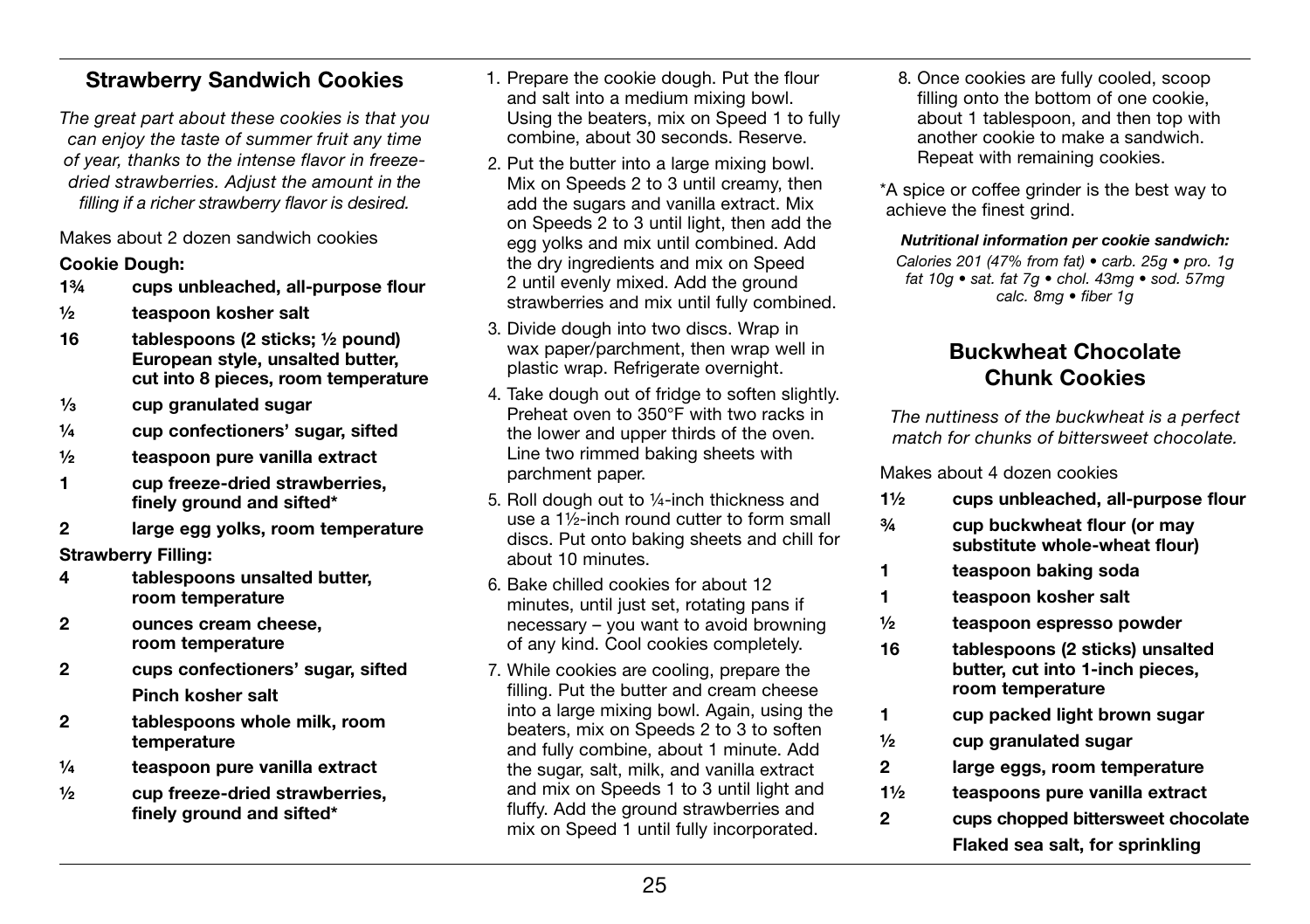- 1. Put the flours, baking soda, salt, and espresso powder into a medium mixing bowl. Using the beaters, mix on Speed 1 to fully combine, at least 30 seconds. Reserve.
- 2. Put the butter into a large mixing bowl. Mix, starting at Speed 1 and increasing to Speed 3, until light and creamy. Add the sugars and mix on Speeds 2 to 4 until very light, scraping down the sides of the bowl as necessary, where it seems that much of the sugar has dissolved into the butter, about 2 minutes. Add the eggs, one at a time, mixing on Speed 2, and then the vanilla extract. Add the dry ingredients and mix on Speed 2 until just combined, and then add the chopped chocolate and mix on Speed 2 until evenly incorporated.
- 3. Scoop the dough into even, golf ballsized rounds and place on a parchmentlined tray or baking sheet. Wrap well and allow to chill for a minimum of 1 hour, or up to overnight.
- 4. Preheat oven to 350°F with racks in the lower and upper thirds of the oven. Line two baking sheets with parchment paper.
- 5. Once the oven has preheated, place the chilled dough onto the baking sheets and bake until just browned and set at the edges, about 15 minutes. Remove and immediately sprinkle baked cookies with a pinch of flaked sea salt. Allow pans to cool prior to baking remaining dough.

#### *Nutritional information per cookie:*

*Calories 137 (48% from fat) • carb. 17g • pro. 2g fat 8g • sat. fat 4g • chol. 18mg • sod. 78mg calc. 3mg • fiber 1g*

## Crunchy Peanut Butter Chip Cookies

*Using a mixture of creamy peanut butter and shelled, roasted peanuts makes each bite of these tender cookies packed full of peanut flavor.*

Makes about 5 dozen cookies

- 2 cups unbleached, all-purpose flour
- ¾ teaspoon kosher salt
- ½ teaspoon baking powder
- ¼ teaspoon baking soda
- 16 tablespoons (2 sticks) unsalted butter, cut into 1-inch pieces, room temperature
- 1½ cups creamy peanut butter, preferably unsweetened (both traditional and natural styles work well, just be sure to fully stir the natural to prevent separation)
- 1 cup packed light brown sugar
- $\frac{1}{2}$  cup granulated sugar
- 2 large eggs, room temperature
- 1 teaspoon pure vanilla extract
- 1 cup roasted, unsalted peanuts
- ½ cup miniature chocolate chips Turbinado sugar mixed with flaked sea salt, for sprinkling
- 1. Preheat oven to 350°F with racks in the lower and upper thirds of the oven. Line two baking sheets with parchment paper.
- 2. Put the flour, salt, baking powder, and soda into a medium mixing bowl. Using

the beaters, mix on Speed 1 to fully combine, at least 30 seconds. Reserve.

- 3. Put the butter and peanut butter into a large mixing bowl. Mix, starting at Speed 2 and increasing to Speed 5, until homogenous, about 2 minutes. Scrape down the sides of the bowl and then add the sugars. Mix on Speeds 2 to 4 until very light, where it seems that much of the sugar has dissolved into the butter/ peanut butter, about 2 minutes. Add the eggs, one at a time, mixing on Speeds 2 to 3, and then the vanilla extract. Add the dry ingredients and mix on Speed 2 until just combined, and then add the peanuts and chocolate chips. Mix on Speed 2 until evenly combined.
- 4. Scoop the dough into evenly sized, golfball rounds and place on a parchmentlined tray or baking sheet. Press each round down with a fork and then sprinkle with the sugar and flaked sea salt.
- 5. Bake in the preheated oven until just set at the edges, about 12 to 15 minutes. Allow pans to cool before baking remaining dough.

#### *Nutritional information per cookie:*

*Calories 124 (57% from fat) • carb. 11g • pro. 3g fat 8g • sat. fat 3g • chol. 15mg • sod. 70mg calc. 7mg • fiber 1g*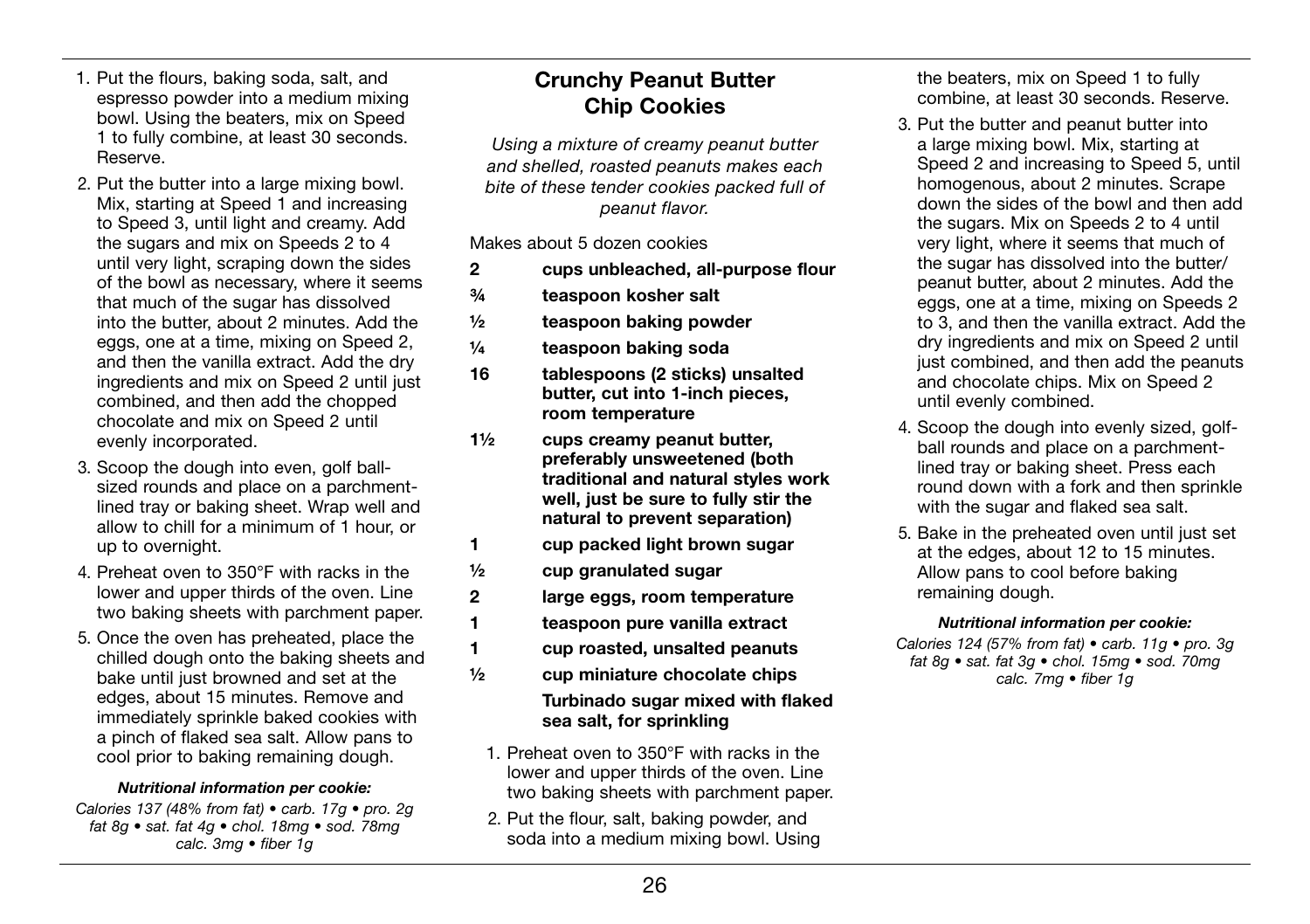## Ginger Cookies

*Not your ordinary ginger cookie. We up the zing with chopped, crystalized ginger in these chewy and spicy treats.* 

Makes about 2½ dozen cookies

- 2¼ cups unbleached, all-purpose flour
- 1 teaspoon baking soda
- 1 tablespoon ground ginger
- 1 teaspoon ground cinnamon
- ½ teaspoon ground allspice
- ¾ teaspoon kosher salt
- $\frac{1}{4}$  cup finely chopped crystalized ginger
- 12 tablespoons (1½ sticks) unsalted butter, cut into 1-inch pieces, room temperature
- ¼ cup molasses
- ¾ cup packed light brown sugar
- ¼ cup granulated sugar
- 1 large egg, room temperature
- 1 teaspoon pure vanilla extract
- $\frac{1}{3}$  cup turbinado sugar, for rolling
- 1. Preheat oven to 350°F with racks in the lower and upper thirds of the oven. Line two baking sheets with parchment paper.
- 2. Put the flour, baking soda, spices, and salt into a medium mixing bowl. Using the beaters, mix on Speed 1 to fully combine, at least 30 seconds. Add the chopped ginger and mix on Speed 1 to coat; reserve.
- 3. Put the butter and molasses into a large mixing bowl. Mix, starting at Speed 2 and increasing to Speed 5, until homogenous, about 2 minutes. Scrape down the sides of the bowl and then add the sugars. Mix on Speeds 2 to 4 until very light. where it seems that much of the sugar has dissolved into the butter/molasses, about 2 minutes. Add the egg, mixing on Speeds 2 to 3, and then the vanilla extract. Add the dry ingredients and mix on Speed 2 until just combined.
- 4. Put the turbinado sugar into a shallow bowl or baking pan.
- 5. Scoop the dough into evenly sized, golf-ball rounds. Roll in the turbinado sugar and then place the sugared dough on a parchment-lined tray or baking sheet. Gently press each round down with the bottom of a clean glass.
- 6. Bake in the preheated oven until just set at the edges, about 12 to 15 minutes. Allow pans to cool before baking remaining dough.

#### *Nutritional information per cookie:*

*Calories 96 (23% from fat) • carb. 18g • pro. 1g fat 2g • sat. fat 2g • chol. 12mg • sod. 99mg calc. 10mg • fiber 0g*

## No-Bake Keto Bites

*Packed full of good-for-you fat and protein, just one of these bites will fill you up and keep you energized.* 

#### Makes 16 bites

- ½ cup almond butter
- 2 tablespoons coconut oil
- 2 tablespoons chia seeds
- 1 cup shredded, unsweetened coconut
- 1 tablespoon cocoa powder
- 1 teaspoon pure vanilla extract
- 2 teaspoons granulated monk fruit sweetener or ½ teaspoon granulated stevia
- ¼ teaspoon kosher salt
- ½ teaspoon ground cinnamon
- 1. Put all of the ingredients into a large mixing bowl. Using the beaters, mix on Speeds 1 to 3 until completely incorporated, about 1 minute.
- 2. Scoop the dough into desired-size pieces and form into balls (gloves are recommended). Chill in the refrigerator for a minimum of 30 minutes, or in the freezer for 10 minutes before enjoying.

#### *Nutritional information per bite:*

*Calories 148 (58% from fat) • carb. 6g • pro. 3g fat 10g • sat. fat 5g • chol. 0mg • sod. 39mg calc. 47mg • fiber 2g*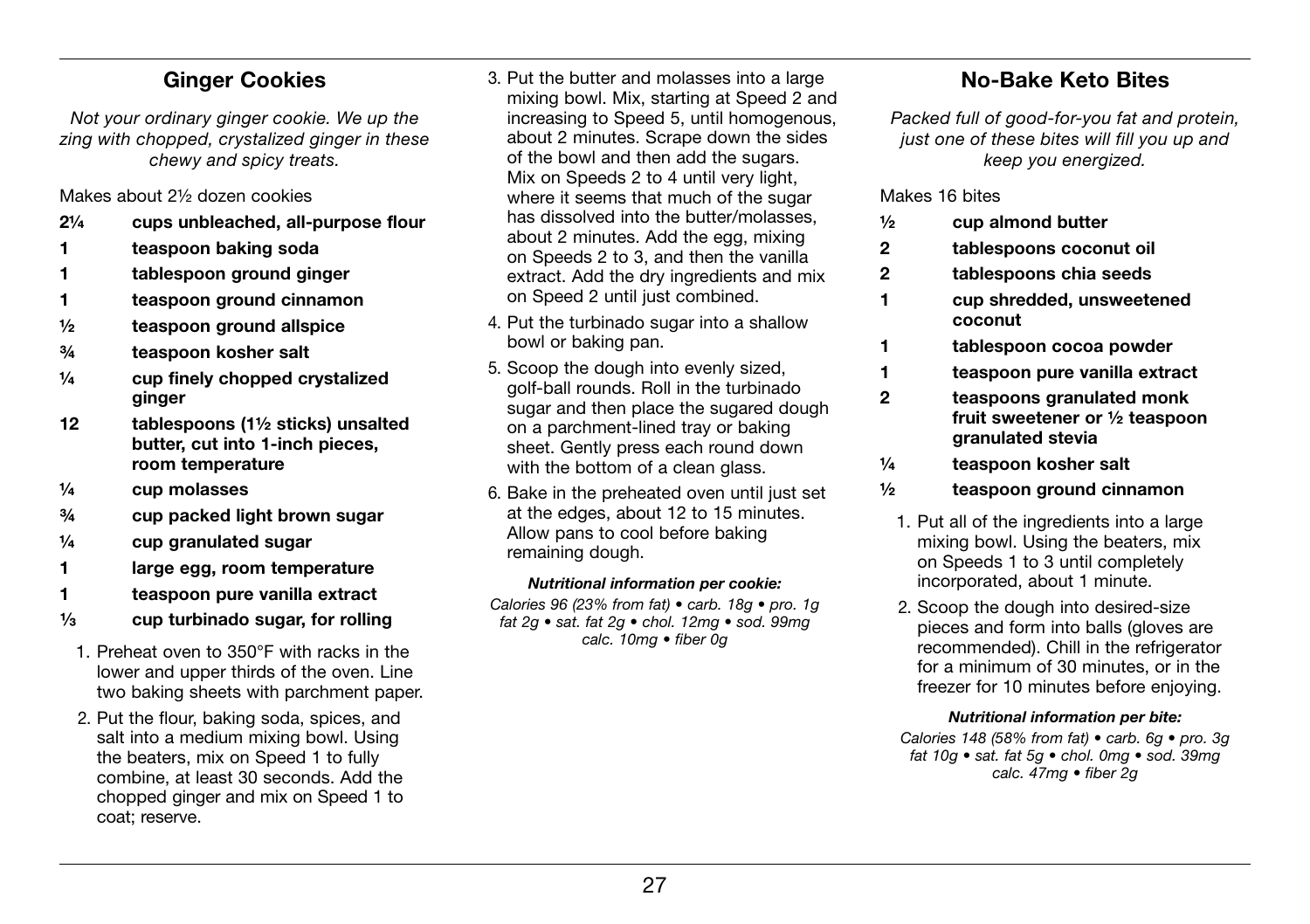## Edible Cookie Dough (with variations)

*Eat that dough guilt free (well, egg free!) with one of our edible cookie dough recipes. There are gluten-free options, as well as a kid-favorite snickerdoodle. Eat by the scoop, or even crumble into vanilla ice cream; there are so many possibilities.*

Makes 31/<sub>2</sub> cups

- 8 tablespoons (1 stick) unsalted butter, cut into 4 pieces, room temperature
- ²⁄³ cup packed light brown sugar
- $\frac{1}{3}$  cup granulated sugar
- 2 tablespoons milk (any fat variety or nondairy alternative)
- 1 tablespoon pure vanilla extract
- 1<sup>1</sup>/<sub>3</sub> cups unbleached, all-purpose flour (you can substitute a gluten-free, all-purpose flour blend)
- ½ teaspoon kosher salt
- 1 cup semisweet chocolate chips
- 1. Put the butter and sugars into a large mixing bowl. Using the beaters, mix on Speeds 2 to 4 until very light and creamy. about 2 minutes. Stop to scrape down sides of bowl as needed.
- 2. While mixing on Speed 2, add the milk and vanilla extract. Add the flour and salt and mix on Speed 2 until completely combined. Add the chips and mix on Speed 2.

3. Scoop the dough into desired-size pieces. While the dough can be eaten right away, it is best eaten chilled.

#### Variations:

#### *Snickerdoodle:*

Add ½ teaspoon ground cinnamon and do not add the chocolate chips. Scoop into tablespoon-size balls and roll in cinnamon sugar.

#### *Oatmeal Cranberry:*

Add ½ cup rolled oats and ¼ teaspoon ground cinnamon with the flour. Substitute dried cranberries for the chocolate chips.

#### *Nutritional information per serving (1 tablespoon, Chocolate Chip):*

*Calories 55 (41% from fat) • carb. 8g • pro. 0g fat 3g • sat. fat 2g • chol. 4mg • sod. 22mg calc. 2mg • fiber 0g*

#### *Nutritional information per serving (1 tablespoon, Snickerdoodle):*

*Calories 42 (35% from fat) • carb. 6g • pro. 0g fat 2g • sat. fat 1g • chol. 4mg • sod. 21mg calc. 1mg • fiber 0g*

#### *Nutritional information per serving (1 tablespoon, Oatmeal Cranberry):*

*Calories 49 (32% from fat) • carb. 8g • pro. 0g fat 2g • sat. fat 1g • chol. 4mg • sod. 22mg calc. 1mg • fiber 0g*

## Bittersweet Espresso Brownies

*Rich and fudgy, these brownies are for the true chocolate lover.* 

#### Makes 16 brownies

#### Nonstick cooking spray

- ¾ cup (1½ sticks) unsalted butter, cubed
- 4 ounces unsweetened chocolate, chopped
- 4 ounces bittersweet chocolate, chopped
- 2 tablespoons cocoa powder
- 2 teaspoons espresso powder
- ½ cup unbleached, all-purpose flour
- ¾ teaspoon kosher salt
- 3 large eggs, room temperature
- 1½ cups granulated sugar
- 2 teaspoons pure vanilla extract
	- 1. Preheat oven to 350°F with the rack in the middle position. Lightly coat a 9-inch square baking pan with nonstick cooking spray and line with parchment paper; reserve.
	- 2. Put the butter and both chocolates into a heatproof bowl and place over a pot of simmering water. Once the butter/ chocolate mixture is almost completely melted, stir in cocoa powder and espresso powder. When chocolate is completely melted, stir in flour and salt; set aside to cool to room temperature.
	- 3. Put the eggs into a large mixing bowl. Using the beaters, beat the eggs, on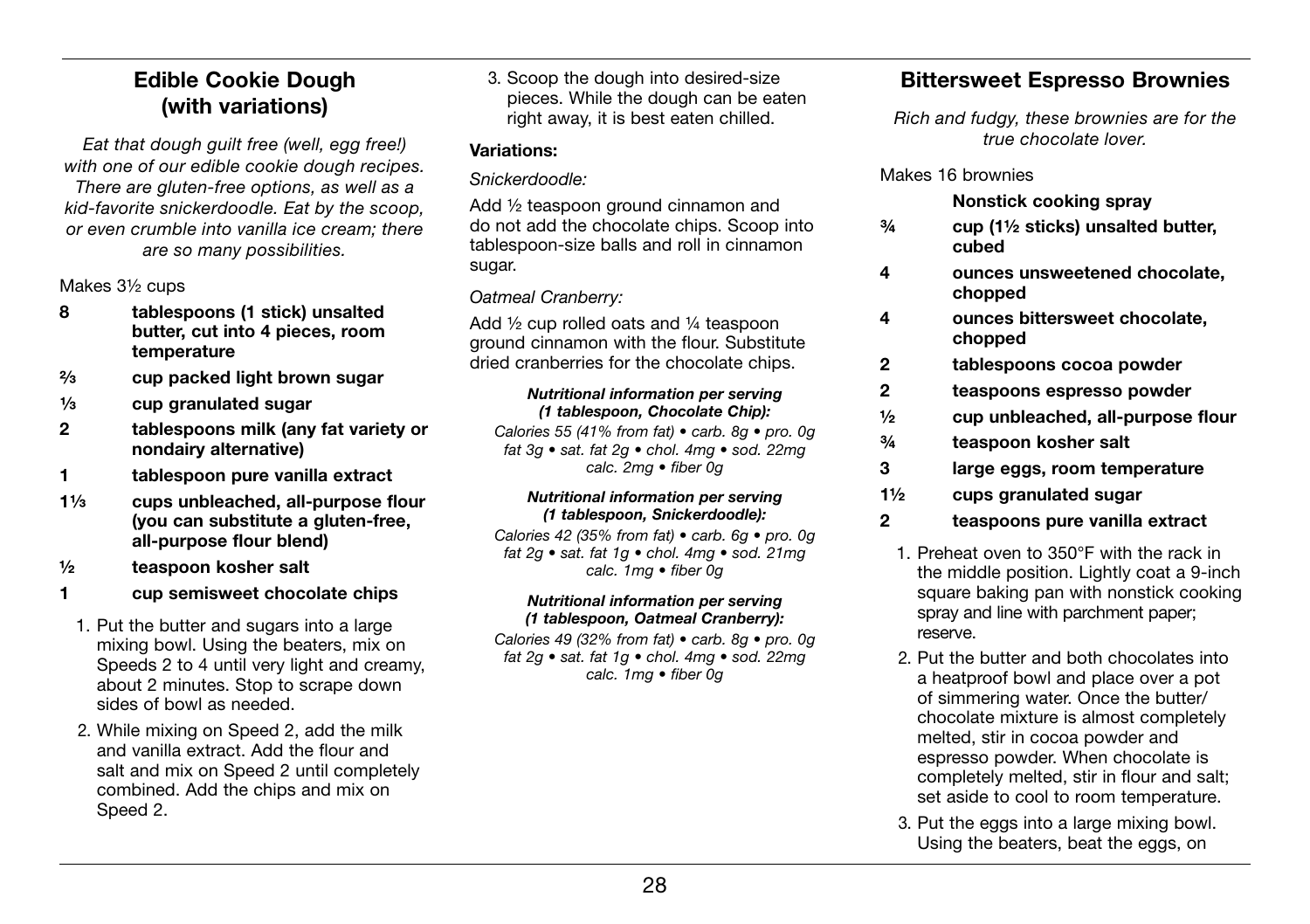Speed 2, to break them up slightly. then gradually add the sugar. Increase to Speed 4 and mix until light and thickened, about 2 to 3 minutes. Add the vanilla extract and mix until well combined. Add the cooled chocolate mixture into the egg mixture and gently mix on Speed 1, until the batter is no longer streaky, but be sure not to add too much air. Pour the batter into prepared pan. Tap pan on the counter a few times to remove any air bubbles.

4. Bake in the preheated oven for 25 to 30 minutes, or until edges are just dry. Cool completely before cutting and serving.

#### *Nutritional information per brownie:*

*Calories 249 (54% from fat) • carb. 28g • pro. 3g fat 16g • sat. fat 10g • chol. 57mg • sod. 120mg calc. 12mg • fiber 2g*

## Blonde Brownies (Blondies)

*Often the sweeter, and obviously lighter, cousin of the brownie, this recipe is rather traditional, but it can easily be altered by changing the type of chips or nuts to make it your own.*

#### Makes 24 blonde brownies

 Unsalted butter, softened, or nonstick cooking spray

- 2 cups unbleached, all-purpose flour
- 1½ teaspoons kosher salt
- ½ teaspoon ground cinnamon
- 16 tablespoons (2 sticks) unsalted butter, cubed, room temperature
- ½ cup granulated sugar
- 1 cup packed light brown sugar
- 3 large eggs, room temperature
- 1 tablespoon pure vanilla extract
- 1½ cups bittersweet chocolate, chopped
- 1 cup white chocolate chips
- 1 cup walnuts
	- 1. Preheat oven to 350°F with the rack in the middle position. Lightly coat a 13 x 9-inch baking pan with softened butter or nonstick cooking spray; line with parchment paper. Reserve.
	- 2. Put the flour, salt, and cinnamon into a medium bowl. Using the beaters, mix on Speed 1 for about 20 seconds, or until fully combined, reserve.
	- 3. Put the butter into a large mixing bowl. Using Speed 3, beat until lightened, about 30 seconds. Gradually add both sugars and beat on Speed 4 until lightened, another 30 seconds to 1 minute. Reduce to Speed 3 and add the eggs, one at a time, and the vanilla extract; mix until well combined. Reduce to Speed 1 and slowly add the dry ingredients. Once almost fully mixed, add the chopped chocolate, chips, and nuts.
	- 4. Transfer mixture to the prepared pan. Bake in the preheated oven until edges are set and lightly browned, about 30 to 35 minutes. The brownies should be fully cooled before cutting.

#### *Nutritional information per blonde brownie:*

*Calories 320 (48% from fat) • carb. 39g • pro. 3g fat 18g • sat. fat 10g • chol. 45mg • sod. 150mg calc. 10mg • fiber 1g*

## Blueberry Crumble Bars

*When you cannot decide between a cookie and a crumble, this dessert satisfies both cravings.*

Makes 12 servings

Nonstick cooking spray

Crust:

- 8 tablespoons (1 stick) unsalted butter, cut into 4 pieces, room temperature
- ¼ cup packed light brown sugar
- 2 tablespoons granulated sugar
- 1¼ cups unbleached, all-purpose flour
- ¼ teaspoon kosher salt Pinch ground cinnamon

#### Filling:

| 1/4 | cup granulated sugar |
|-----|----------------------|
|-----|----------------------|

- ¼ cup packed light brown sugar
- 2 tablespoons tapioca starch
- ¼ teaspoon kosher salt Pinch ground cinnamon
	- Pinch ground ginger
- ¼ teaspoon pure vanilla extract
- 4 cups fresh blueberries

#### Topping:

- ¾ cup unbleached, all-purpose flour
- $\frac{1}{2}$  cup rolled oats (not quick cooking)
- ½ cup packed light brown sugar
- ¼ teaspoon ground cinnamon
- ¼ teaspoon kosher salt
- 6 tablespoons unsalted butter, cubed, cold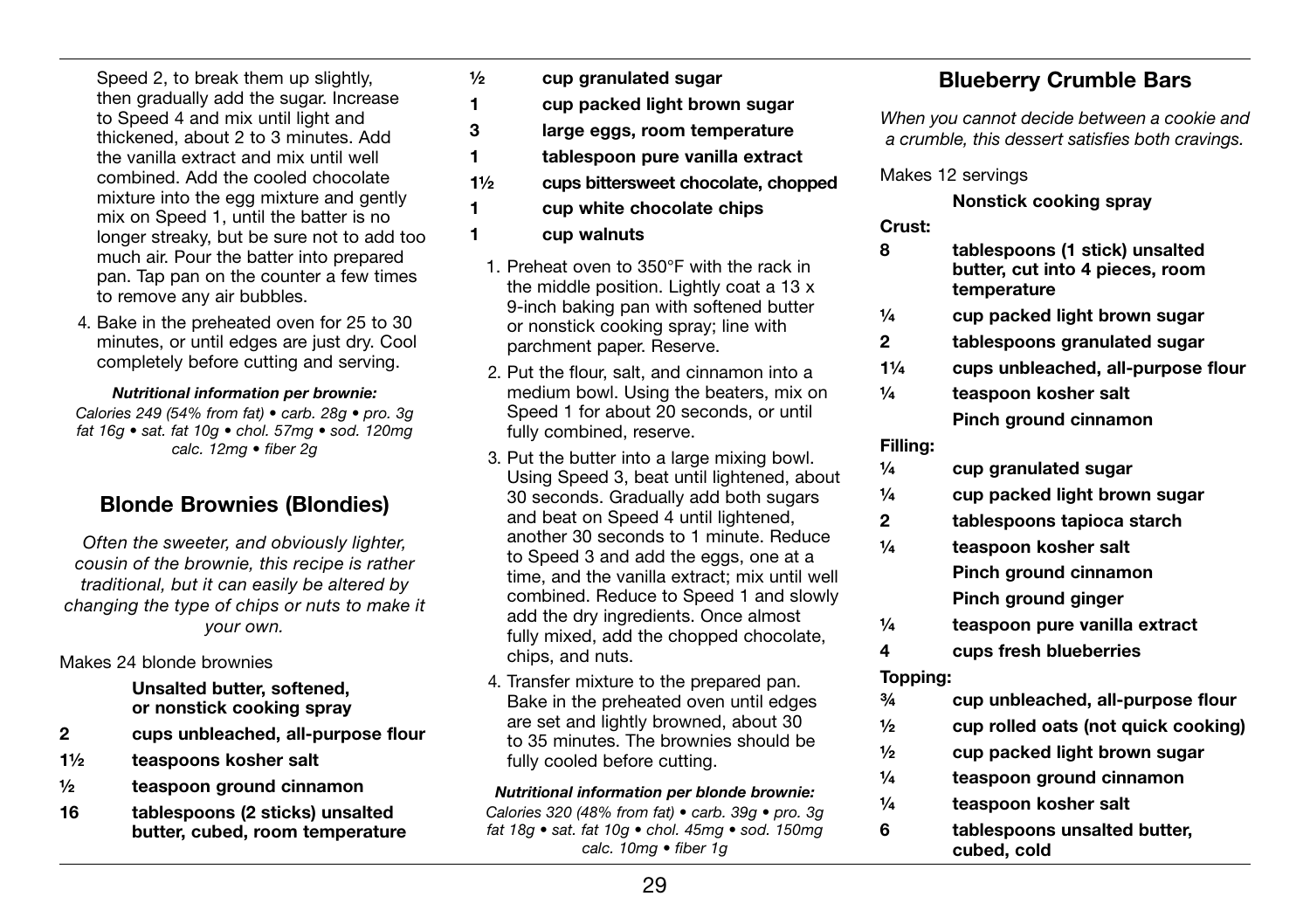- 1. Lightly coat a 9-inch square baking pan with nonstick cooking spray and line with parchment paper; reserve.
- 2. Prepare the crust. Put the butter and sugars into a medium mixing bowl. Using the beaters, mix on Speeds 2 to 3 until creamy. Add the remaining crust ingredients and mix on Speed 2 until combined. Transfer the crust mixture into the prepared pan and press down firmly to pack into the bottom of the pan. Chill in refrigerator until firm.
- 3. While the crust is chilling, prepare the filling. Put the sugars, starch, salt, and spices into a large mixing bowl; using the beaters, mix on Speed 1 to combine. Add the vanilla extract and blueberries and stir until blueberries are well coated. Then mix on Speed 1 until about half of the blueberries have burst open, about 2 minutes. Reserve.
- 4. Put all of the topping ingredients, except for the butter, into a medium mixing bowl. Mix on Speed 1 to combine. Add the butter and mix on Speed 2 until large crumbs form.
- 5. Once the crust has sufficiently chilled, preheat oven to 350°F with the rack in the middle position. When the oven is preheated, bake until crust is firm and golden at the edges, about 20 minutes. Remove and spread filling on top of the hot, baked crust and return to the oven for an additional 15 minutes, or until it's bubbling at the edges. Cover evenly with the crumb topping and return to the oven for a final 15 minutes. The bars

are done when the topping is evenly browned.

6. Cool completely prior to cutting and serving.

*Nutritional information per bar:*

*Calories 282 (41% from fat) • carb. 39g • pro. 3g fat 13g • sat. fat 8g • chol. 35g • sod. 143mg calc. 4mg • fiber 2g*

## Golden Layer Cake

*The go-to cake recipe for all of the "yellow cake" lovers out there. This goes well with just about any filling and frosting, but we especially love it with our summer-inspired Berries and Cream Frosting (recipe follows).* 

Makes two 9-inch layers (16 servings)

## Nonstick cooking spray

- 3 cups cake flour, not self-rising
- 1¾ cups granulated sugar
- 1 tablespoon baking powder
- ¾ teaspoon kosher salt
- 2 large eggs, room temperature
- 2 large egg yolks, room temperature
- 1½ cups buttermilk, room temperature
- 2 teaspoons pure vanilla extract
- 1 cup vegetable oil
	- 1. Preheat oven to 350°F with the rack in the middle position. Spray two 9-inch cake pans with nonstick cooking spray and line the bottoms with parchment paper. Reserve.
- 2. Put the flour, sugar, baking powder, and salt together into a large mixing bowl. Using the beaters, mix on Speed 1 to fully combine, a minimum of 30 seconds. Reserve.
- 3. Put the eggs, yolks, buttermilk, and vanilla extract together into a medium bowl. Mix on Speed 3.
- 4. Reduce to Speed 2, gradually add the oil to the dry ingredients and mix until combined, then increase to Speeds 4 to 5 and mix until completely homogenous, about 1½ minutes.
- 5. Gradually add the egg/buttermilk mixture and mix on Speed 2 until completely combined.
- 6. Divide batter between the two prepared cake pans. Tap gently on the countertop to remove bubbles and place in preheated oven. Bake until the center springs back

to the touch and a cake tester comes out clean when inserted in the center, about 25 minutes.

7. Remove from oven, cool in pans on a wire rack until cool to the touch, then transfer cakes to a wire cooling rack to cool completely before frosting.

#### *Nutritional information per serving (unfrosted):*

*Calories 324 (42% from fat) • carb. 43g • pro. 4g fat 16g • sat. fat 2g • chol. 47mg • sod. 225mg calc. 52mg • fiber 0g*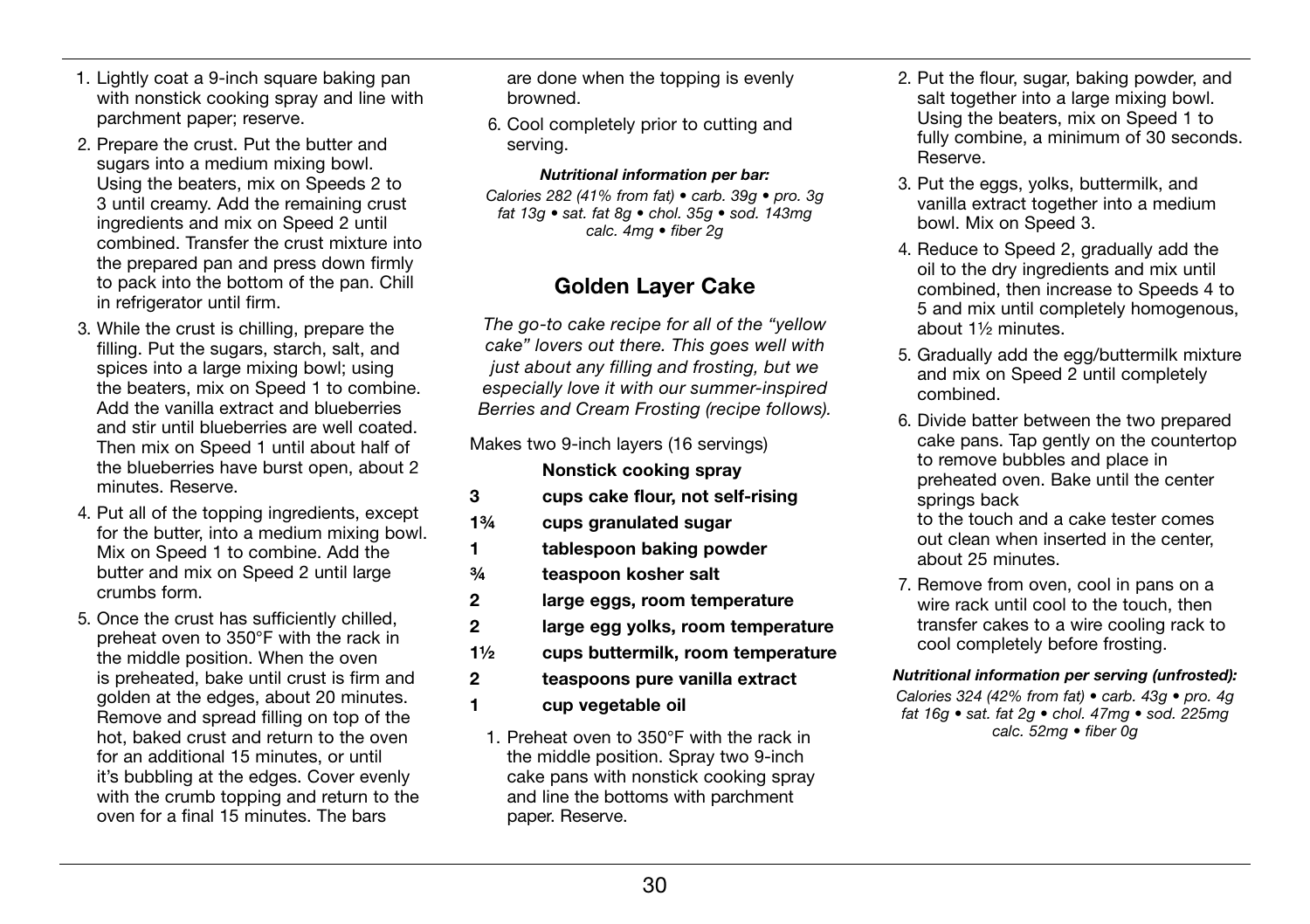## Berries and Cream Frosting

*The flavor, and color, can be adjusted by the number of freeze-dried berries that are used in the recipe. Start with ½ cup and then add more as desired.*

Makes about 3 cups, enough to frost one 9-inch layer cake (16 servings)

- 8 tablespoons (1 stick) unsalted butter, cut into 8 pieces, room temperature
- 4 ounces cream cheese, cut into 4 pieces, room temperature
- 4 cups (1 pound) confectioners' sugar, sifted
- ¼ teaspoon kosher salt
- $\frac{1}{4}$  cup whole milk or heavy cream
- 2 tablespoons light corn syrup (optional, if a shiny finish is desired)
- $\frac{1}{2}$  cup freeze-dried berries, preferably raspberries or strawberries, or a mix of the two, finely ground (using a spice grinder works best for this task) and sifted
- 1. Put the butter and cream cheese into a large mixing bowl. Using the beaters, mix on Speeds 2 to 4 to lighten and combine, about 2 minutes. Add the confectioners' sugar and salt and mix until fully combined, about 1 minute.
- 2. While mixing on Speed 1, gradually add the milk (or cream) and continue to mix until lightened. If using light corn syrup, mix in at this time as well, using Speed 1.

3. Add the finely ground, sifted berries and mix to desired consistency. Use immediately.

NOTE: If not using immediately, cover with a damp towel and plastic wrap and keep at room temperature until ready to use.

#### *Nutritional information per serving (3 tablespoons):*

*Calories 214 (34% from fat) • carb. 35g • pro. 1g fat 8g • sat. fat 5g • chol. 23mg • sod. 62mg calc. 6mg • fiber 0g*

## Deep Chocolate Layer Cake

*Frost this moist chocolate cake with our Cream Cheese Frosting on page 32.* 

Makes two 9-inch cakes (16 servings) Unsalted butter, softened, or nonstick cooking spray

- 6 ounces bittersweet chocolate, chopped
- ¾ cup cocoa powder, Dutch process, sifted
- 2 teaspoons espresso powder
- ½ teaspoon baking soda
- 1 cup boiling water
- 2½ cups unbleached, all-purpose flour
- 1 cup granulated sugar
- ½ cup packed light brown sugar
- 1 teaspoon baking powder
- ¾ teaspoon kosher salt
- 1 cup vegetable oil
- 1 cup buttermilk, room temperature
- 4 large eggs, lightly beaten, room temperature
- 2 teaspoons pure vanilla extract
	- 1. Preheat oven to 350°F with the rack in the middle position. Grease two 9-inch round cake pans with cooking spray or softened butter and line the bottoms with parchment paper. Reserve.
	- 2. Put the bittersweet chocolate, cocoa powder, espresso powder, and baking soda into a medium bowl and pour the boiling water over the ingredients. Stir until chocolate has melted. Cool to room temperature and reserve.
	- 3. Put the flour, sugars, baking powder, and salt into a large mixing bowl. Using the beaters, mix on Speed 2 until fully combined, a minimum of 30 seconds. Reserve.
	- 4. Using Speed 2, mix the oil, buttermilk, eggs, and vanilla extract into the cooled chocolate mixture.
	- 5. While mixing on Speed 2, slowly add the liquid mixture to the dry ingredients. Mix until smooth, about 1 minute, stopping as necessary to scrape entire bowl.
	- 6. Divide the batter evenly between the prepared pans. Bake in preheated oven until a cake tester comes out clean when inserted into the center, about 30 to 35 minutes.
	- 7. Remove from oven and cool in pans on a wire rack until cool to the touch. Cool cakes completely before frosting.

*Nutritional information per serving (unfrosted):* 

*Calories 345 (50% from fat) carb. 41g • pro. 6g fat 21g • sat. fat 5g • chol. 47mg • sod. 195mg calc. 31mg • fiber 3g*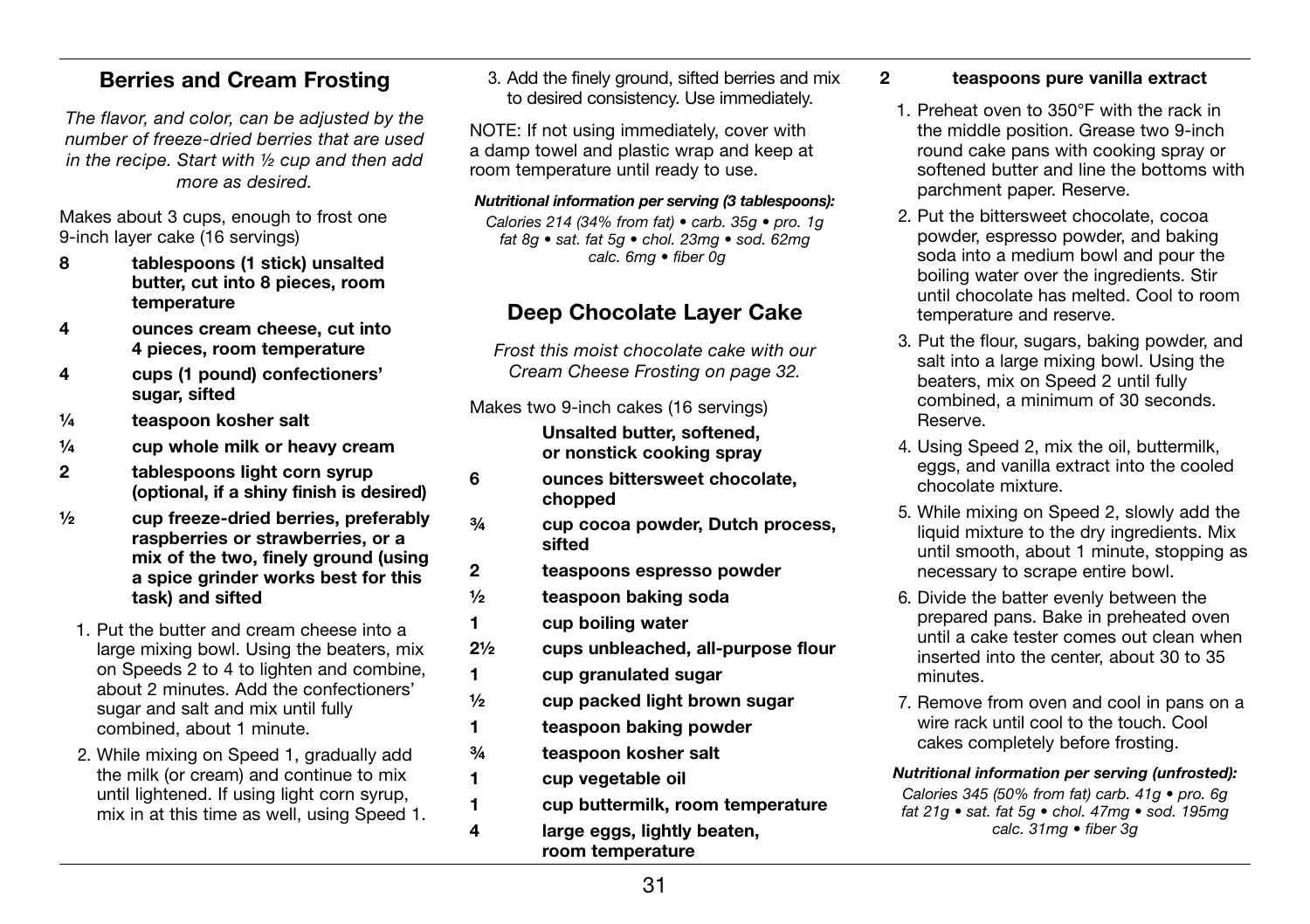## Cream Cheese Frosting

*A classic cream cheese frosting, perfect for a variety of cakes, especially carrot and chocolate.*

Makes about 5 cups

- 5½ cups confectioners' sugar, sifted
- ¼ teaspoon kosher salt
- 1 pound (two standard 8-ounce packages) cream cheese, room temperature
- 8 tablespoons (1 stick) unsalted butter, cut into 1-inch pieces, room temperature
- 1 teaspoon pure vanilla extract
- 1. Put the sugar and salt into a large mixing bowl. Using the beaters, mix on Speed 1 to completely mix, a minimum of 30 seconds.
- 2. Put cream cheese into a separate, large mixing bowl. Mix on Speeds 2 to 4 until smooth, about 1½ to 2 minutes. Add butter and beat until fully incorporated and smooth. Reduce to Speed 1 and, with the hand mixer running, slowly add the sifted confectioners' sugar/salt to the bowl and mix until incorporated, about 2 minutes. Scrape the entire bowl well. Add vanilla extract. Mix on Speed 2 until combined. Use immediately.

#### *Nutritional information per serving (¼ cup):*

*Calories 250 (44% from fat) carb. 34g • pro. 1g fat 12g • sat. fat 8g • chol. 47mg • sod. 101mg calc. 22mg • fiber 0g*

## Gluten-Free (and Vegan!) Golden Cupcakes with Vanilla Frosting

*Unlike our muffin recipe that uses a glutenfree flour blend, here we call for individual ingredients that are now easily found in most grocery stores.*

Makes 12 standard cupcakes

|     | Nonstick cooking spray   |
|-----|--------------------------|
| 2   | cups sorghum flour       |
| 1   | cup potato starch        |
| 1/2 | cup arrowroot starch     |
| 1   | tablespoon baking powder |

- ½ teaspoon baking soda
- 1 teaspoon xanthan gum
- 1 teaspoon kosher salt
- 1½ cups agave nectar
- ½ cup olive oil
- ¾ cup butternut squash purée, room temperature
- 2 tablespoons pure vanilla extract
- 1 teaspoon white vinegar
	- 1. Preheat oven to 350°F. Lightly coat a standard cupcake pan with cooking spray. Cupcake liners may be used (these may also be sprayed, so that the liners cleanly come off the cupcakes).
	- 2. Put the flour, starches, baking powder, soda, xanthan gum, and salt into a large mixing bowl. Using the beaters, mix on Speed 1 to sift the ingredients together. about 30 seconds.
- 3. With the mixer running on Speed 2, add the remaining ingredients, in the order listed, and mix until all ingredients are incorporated. Scrape the entire bowl to ensure all of the ingredients are evenly combined and mix an additional 20 seconds if necessary.
- 4. Scoop batter into the prepared cupcake pan. Bake until golden and a cake tester comes out clean, about 20 to 22 minutes. Remove from oven, cool in pans on a wire rack until cool to the touch, and then transfer cupcakes to a wire cooling rack to cool completely before frosting.

#### *Nutritional information per cupcake (unfrosted):*

*Calories 396 (22% from fat) carb. 77g • pro. 4g fat 10g • sat. fat 1g • chol. 0mg • sod. 359mg calc. 50mg • fiber 2g*

## Dairy-Free Vanilla Frosting

*This frosting pairs very well with the Gluten-Free Golden Cupcakes, but is also a great alternative to any vanilla frosting.*

Makes about 2 cups

- 1 cup non-hydrogenated vegetable shortening
- 2 cups confectioners' sugar, sifted
- 1 tablespoon pure vanilla extract
- ¼ teaspoon kosher salt
- 1 to 2 teaspoons water, optional
	- 1. Put the shortening into a medium mixing bowl. Using the beaters, mix on Speeds 2 to 4 to make creamy, about 30 seconds. Add the sugar and mix on Speeds 2 to 5.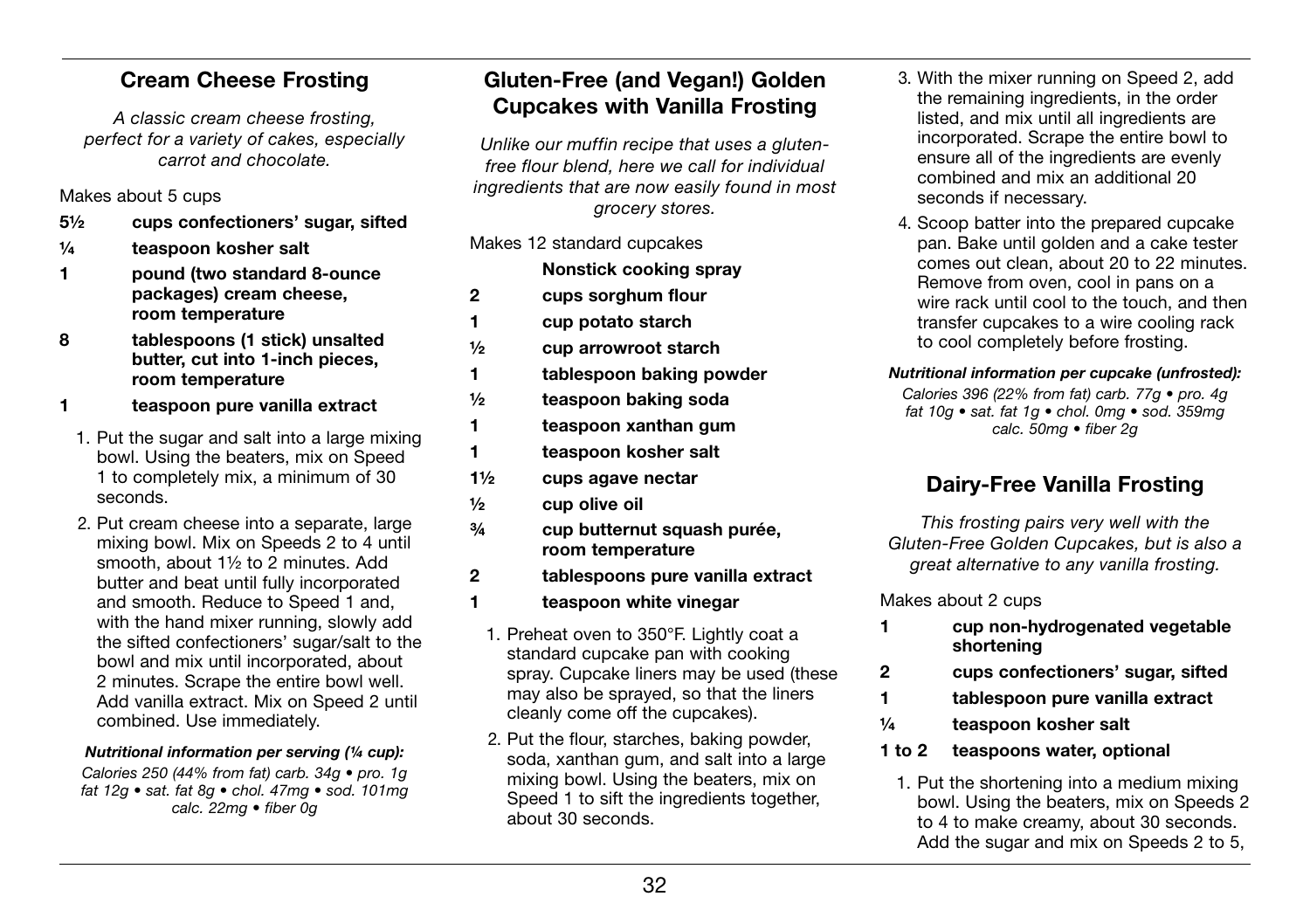then add the vanilla extract and salt. Mix again, on the same speeds, until smooth and fluffy, about 30 seconds.

2. If the frosting is too thick, add enough water to mix to desired consistency.

#### *Nutritional information per serving (2 tablespoons):*

*Calories 182 (61% from fat) • carb. 19g • pro. 0g fat 13g • sat. fat 6g • chol. 0mg • sod. 33mg calc. 36mg • fiber 0g*

## Angel Food Cake

*Serve with whipped cream and fresh berries for a light and delicious summer dessert.*

Makes one 9-inch cake (12 servings)

- 1½ cups granulated sugar, divided
- 1¼ cups cake flour, not self-rising
- 12 large egg whites
- 1¼ teaspoons cream of tartar
- ¼ teaspoon kosher salt
- 1 teaspoon pure vanilla extract
- 1. Preheat oven to 325°F.
- 2. Put ¾ cup of the sugar into a large mixing bowl with the cake flour. Using the whisk, mix on Speeds 1 to 2 to fully sift, a minimum of 30 seconds; reserve.
- 3. Put the egg whites into a large mixing bowl. Using the whisk, begin mixing on Speed 1. When the egg whites appear foamy, add cream of tartar and salt. Gradually increase to Speed 6.
- 4. Add the remaining ¾ cup of granulated sugar and vanilla extract and continue to

mix, on Speeds 6 to 8, until firm, glossy peaks form. Stop mixing.

- 5. Sift about ½ cup of the reserved flour and sugar over the whites and carefully fold in with a rubber spatula. Continue with the remaining flour and sugar. Gently fold until no pockets of dry ingredients remain.
- 6. Spoon batter into an ungreased 9-inch tube pan. Even out the top with the spatula. Bake for 45 minutes, until a toothpick that has been inserted comes out clean. Invert pan onto the neck of a bottle and allow the cake to cool completely.
- 7. Use a knife to free the cake from the pan.

#### *Nutritional analysis per serving:*

*Calories 167 (1% from fat) • carb. 37g • pro. 5g fat 0g • sat. fat 0g • chol. 0mg • sod. 278mg calc. 5mg • fiber 0g*

## Pavlova with Blood Orange and Pomegranate

*A show-stopping dessert. This gorgeous creation needs to be eaten the day it is made (and best if that day is not humid!).*

#### Makes 12 servings

#### Meringue:

- 4 large egg whites Pinch cream of tartar Pinch kosher salt 1 cup granulated sugar
- 2 teaspoons cornstarch, sifted
- 1 teaspoon white vinegar
- ¼ teaspoon pure vanilla extract
- ½ teaspoon grated citrus zest

#### Topping:

- 2 blood oranges, peeled and segmented
- 3 tablespoons pomegranate berries
- ½ cup granulated sugar
- ½ cup water
- 1 cup blood orange juice (You can substitute with pomegranate juice if a more red/pink syrup is desired. Blood orange makes a dark, orange-colored syrup.)
- ¾ cup heavy cream
- 1 teaspoon pure vanilla extract
- ¼ cup confectioners' sugar
	- 1. Preheat oven, with the rack in the middle position, to 350°F. Line a baking pan with parchment paper (if your baking pan is rimmed, invert it so you are using the bottom. This will make transferring the meringue easier once it has baked).
	- 2. Prepare the meringue. Put the egg whites, cream of tartar, and salt into a large mixing bowl (make sure it is spotlessly clean). Using the whisk, start mixing on Speed 1 and very gradually increase to Speed 6. Whip until whites have formed soft peaks. While still whipping, gradually add the granulated sugar. Increase to Speed 8 and whip until stiff peaks have formed, about 8 minutes. Add the remaining meringue ingredients and gently mix on Speed 2 to combine.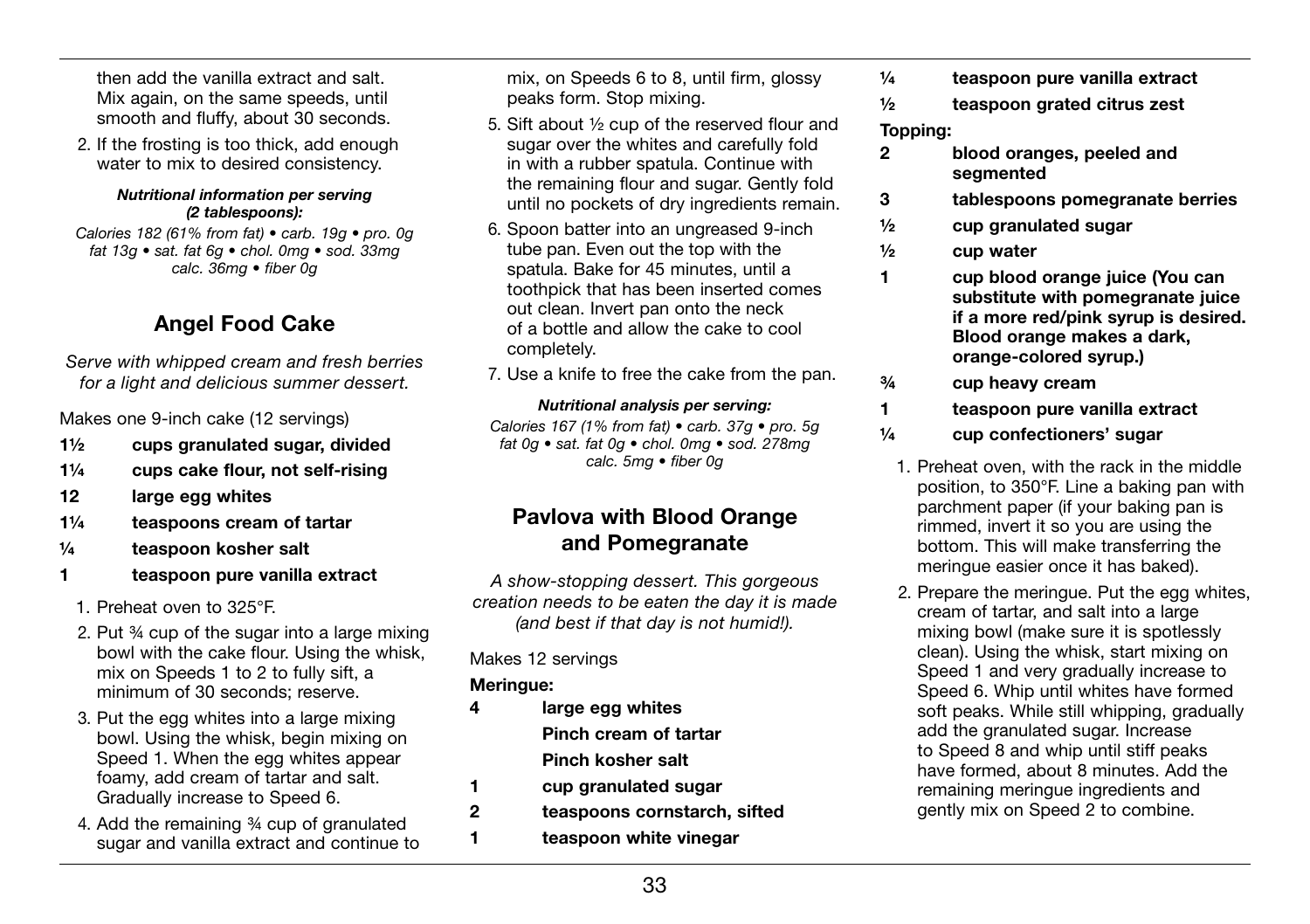- 3. Transfer meringue to the parchment-lined baking pan. Shape into an 8-inch circle and, using a spatula or knife, scrape the sides upward (from the bottom of the meringue to the top) to create smooth edges along the sides of the meringue and little peaks at the top.
- 4. Transfer to the oven and immediately reduce temperature to 200°F.
- 5. Bake meringue for 1½ hours, until the edges and top are dry – the color should still be very pale. After the time has elapsed, turn off the oven, but leave the meringue in until it has cooled completely, about 1 hour.
- 6. While the meringue is cooling, prepare the topping. Be sure that the oranges are fully segmented (no visible white pith on the segments). Reserve on a plate with the pomegranate berries.
- 7. Prepare the orange syrup. Put the sugar and water into a heavy-bottomed saucepan. Cook over medium heat until the sugar has dissolved, then add the juice. Cook until the mixture is thickened/ coats the bottom of the pan, about 20 to 25 minutes. Reserve and cool. NOTE: If the syrup seems too thick to use, you can thin it with hot water, adding a teaspoon at a time.
- 8. Once the pavlova is fully cooled, prepare the whipped cream. Put the cream into a large mixing bowl. Using the whisk, start whipping cream on Speed 1, gradually increasing to Speed 3, for about one minute, so that the cream has some body. Add the sugar and vanilla extract

and continue to whip to Speed 4 until cream forms soft peaks.

- 9. Assemble the pavlova. Put the baked meringue on desired serving dish/plate. Top with the whipped cream and then, using a slotted spoon, top with the fruit. Drizzle the syrup around the plate if desired. You may garnish with grated zest as well.
- 10. Serve immediately.

#### *Nutritional information per serving:*

*Calories 169 (27% from fat) • carb. 27g • pro. 1g fat 5g • sat. fat 4g • chol. 20mg • sod. 37mg calc. 3mg • fiber 0g*

## Sour Cream Cheesecake

*This recipe is rather straightforward. While it is simple, it can be elevated by topping with fresh or cooked fruit, chocolate shavings, or chopped cookies.* 

Makes one 8-inch cheesecake (12 servings)

1 tablespoon unsalted butter, room temperature

Graham Cracker Crust:

- 1 cup graham cracker crumbs
- 2 tablespoons granulated sugar
- ¼ teaspoon ground cinnamon
- 4 tablespoons (½ stick) unsalted butter, melted and cooled slightly

#### Filling:

24 ounces (3 standard packages) cream cheese, each cut into 4 pieces, room temperature

- 1½ cups granulated sugar
- ¼ teaspoon kosher salt
- 5 large eggs, room temperature
- 1 cup sour cream, room temperature
- 1½ teaspoons pure vanilla extract
- 1. Preheat oven to 325°F with the rack in the lower third of the oven. Coat the inside of an 8-inch springform pan with the tablespoon of butter. Reserve.
- 2. Prepare the crust. Put cookie crumbs, 2 tablespoons sugar, cinnamon, and melted butter into a small mixing bowl. Using the beaters, mix on Speed 2 until the mixture comes together. Pat crumb crust evenly into the bottom of the prepared springform pan, using the bottom of a glass if necessary, to make it even. Put in the preheated oven and bake for about 8 to

10 minutes, until the crust is just set. Allow to cool while preparing the filling.

3. Wipe the beaters of crumbs. Put the cream cheese into a large mixing bowl. Starting on Speed 1 and increasing to Speed 4, mix until very smooth – you want to be sure there are no lumps. Scrape the mixing bowl and beaters. While mixing on Speed 2, gradually add the sugar, about ¼ cup at a time, and the salt, mixing until very smooth. Add the eggs, one at a time, mixing on Speeds 2 to 3, being sure each is fully incorporated into batter before adding the next. Scrape down the bowl and beaters and then add the sour cream and vanilla extract. Mix on Speed 1 until creamy, about 1 minute.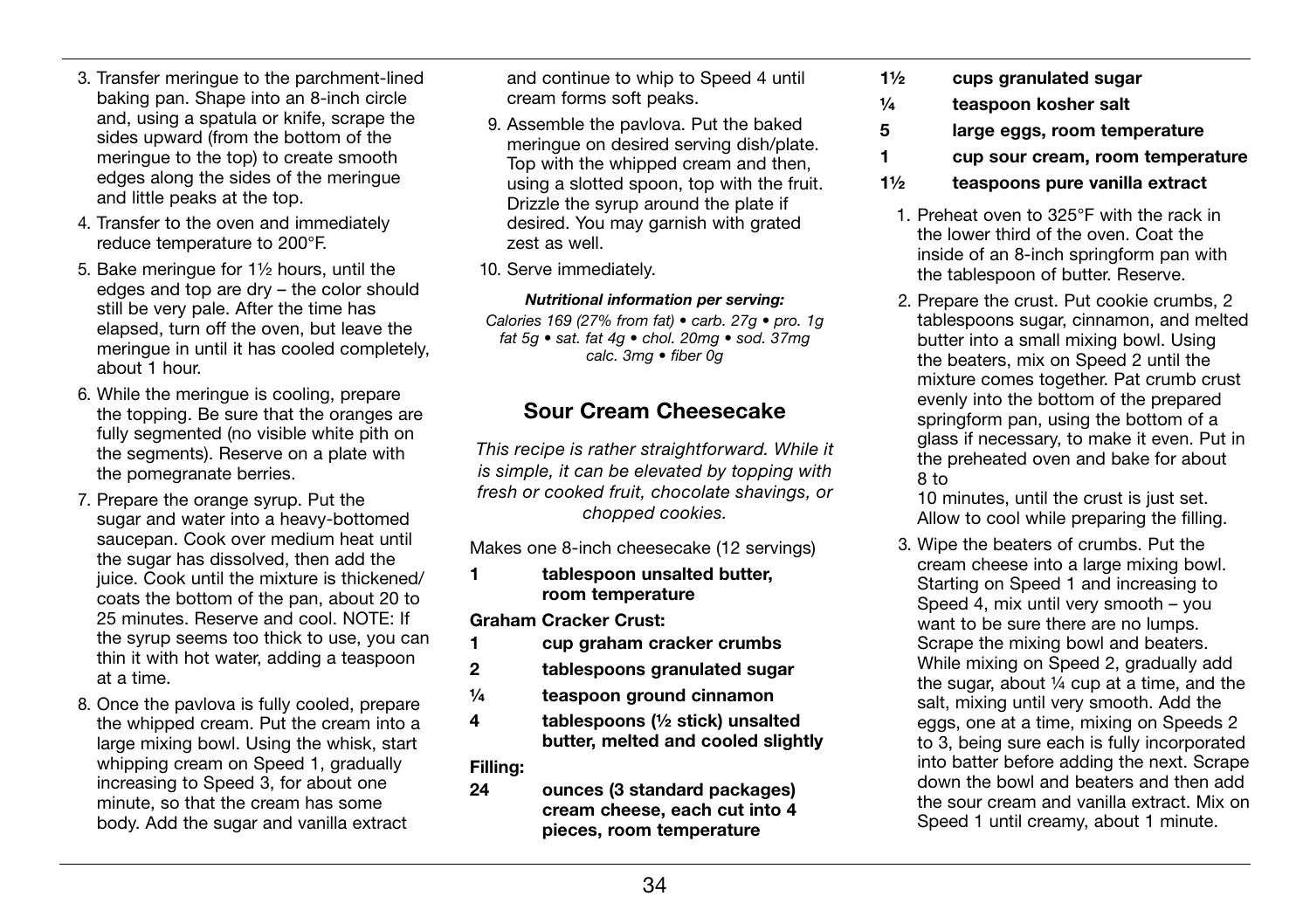- 4. Wrap the cooled springform pan well with both plastic and foil wraps – to come up about two-thirds up the sides of the pan.
- 5. Pour into cooled, prepared crust do not scrape any thick bits from the sides of the bowl, as they are not thoroughly mixed in and will change the texture of your finished cheesecake.
- 6. Put the filled pan into a roasting pan, or something similar in size and oven safe, and then add hot water so it comes about halfway up the sides of the cake pan.
- 7. Transfer the filled pan to the preheated oven and bake for 45 minutes. The cheesecake will still be jiggly at this point, but that is OK. After the 45 minutes have expired, turn the oven off and allow it to rest in the warm oven for an additional 45 minutes.
- 8. Remove and bring to room temperature. Cover well and refrigerate to fully chill prior to serving.

#### *Nutritional information per serving:*

*Calories 449 (61% from fat) • carb. 36g • pro. 8g fat 31g • sat. fat 18g • chol. 163mg • sod. 330mg calc. 39mg • fiber 0g*

## Chocolate Cream Pie

*Crowd-pleasing pie for any holiday or special occasion!*

#### Makes about 12 servings

#### Crust:

2½ cups chocolate cookie crumbs (from about 24 chocolate sandwich cookies)

5 tablespoons unsalted butter, melted

#### Filling:

- $\frac{1}{4}$  cup packed light brown sugar
- ¼ cup granulated sugar
- 3 tablespoons unsweetened cocoa powder
- 2½ tablespoons cornstarch
- ¼ teaspoon kosher salt
- 3 cups half & half
- 3 large eggs, lightly beaten
- 4 ounces semisweet chocolate, chopped
- 3 tablespoons unsalted butter, cut into small dice

#### Topping:

- 2 cups heavy cream, well chilled
- ¼ cup plus 2 tablespoons granulated sugar

#### Chocolate curls for garnish

- 1. Make the crust. Preheat oven to 350°F with the rack in the middle position.
- 2. Put the cookie crumbs and melted butter into a medium mixing bowl. Using the beaters, mix on Speeds 1 to 2 to fully combine. Transfer crumb mixture to a 9-inch pie plate. Press evenly into the bottom and sides.
- 3. Bake in preheated oven for 10 to 15 minutes, until crumb crust is fully set. Cool completely while preparing the filling.
- 4. Put the sugars, cocoa powder, cornstarch, and salt into a large, wide saucepan. Using the beaters once again, mix on Speed 1 to combine. While still

mixing on Speed 1, gradually add the half & half, and then the eggs, and continue to mix until completely smooth.

- 5. Set the pan over medium-low heat and mix on Speeds 1 to 2, occasionally, to prevent the mixture from overcooking – do not leave the pot unattended.
- 6. Allow the mixture to heat gradually, until just about boiling. At this point, the mixture will get quite thick. Continue to mix on Speed 1 and when thickened, remove from heat. Mix in the chopped chocolate and butter until completely incorporated. Strain the filling through a fine mesh strainer and then transfer the strained filling into the cooled crust. Cover the filling directly with wax paper or plastic wrap so that the filling does not form a skin. Chill in the refrigerator until set.
- 7. After the filling is well chilled and ready to serve, prepare the whipped cream. Put the cream into a large mixing bowl. Using the whisk, start whipping cream on Speed 1, gradually increasing to Speed 3, for about one minute, so that the cream has some body. Add the sugar and continue to whip to Speed 4 until cream holds medium-stiff peaks that have formed.
- 8. Top the pie evenly with the whipped cream and garnish with chocolate curls prior to serving.

#### *Nutritional information per serving:*

*Calories 515 (63% from fat) • carb. 43g • pro. 5g fat 36g • sat. fat 23g • chol. 142mg • sod. 231mg calc. 74mg • fiber 1g*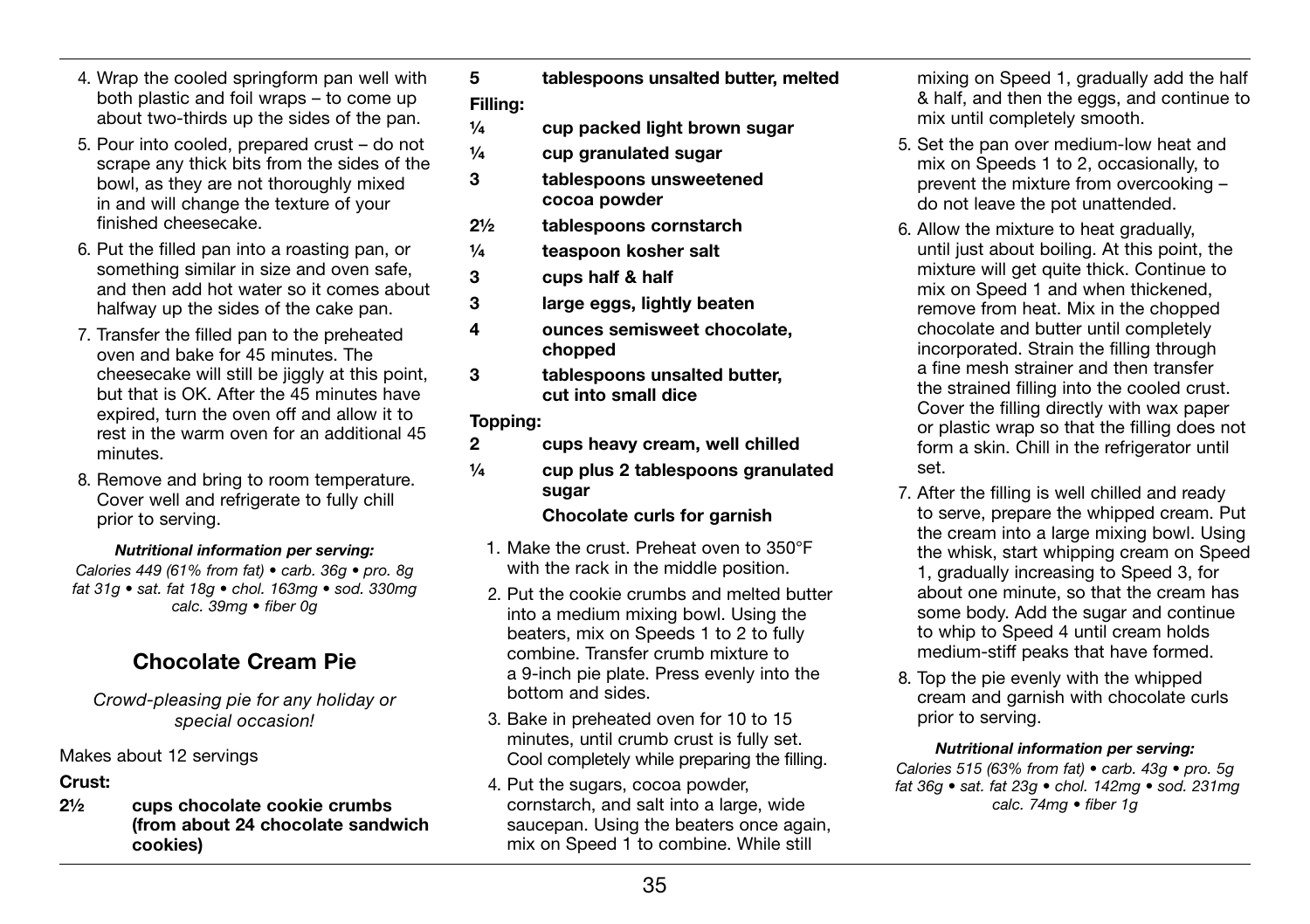## Pumpkin Pie

*While most popularly a staple on Thanksgiving, this pie really shouldn't be forgotten during the rest of the autumn season.*

Makes about 12 servings

- ½ recipe Pâte Brisée (page 38)
- 1 can (15 ounces) pumpkin purée, about 2 cups
- ½ cup granulated sugar
- $\frac{1}{4}$  cup packed light brown sugar
- 1 teaspoon ground cinnamon
- $\frac{1}{4}$  teaspoon ground cloves
- $\frac{1}{4}$  teaspoon ground ginger
- 1/8 teaspoon ground nutmeg
- ¾ teaspoon kosher salt
- 3 large eggs, room temperature
- ½ cup heavy cream or evaporated milk
- 1 teaspoon pure vanilla extract Whipped cream, for topping (next recipe)
- 1. Put a rimmed baking sheet on the middle rack in the oven (this will aid in making a nice crust for the pie). Preheat to 325°F.
- 2. While the oven is preheating, roll the pâte brisée out to a large round and fit it into a pie plate, about 1½ inches in depth. Gently prick all over with the tines of a fork, being sure not to fully puncture through the dough. Chill in the refrigerator while preparing the pumpkin filling.
- 3. Put the pumpkin, sugars, spices, and salt into a large mixing bowl. Using the hand blender attachment, blend on Speed 1 until fully mixed, about 1 minute. Add the eggs and cream/evaporated milk, and vanilla extract and blend on Speed 1 until combined.
- 4. Pour the custard into the chilled pie crust. Transfer the filled pie plate onto the hot baking sheet and bake in preheated oven until the edges are set and the middle is still jiggly, about 35 minutes.
- 5. Cool completely before serving. Serve with freshly whipped cream.

#### *Nutritional information per serving:*

*Calories 212 (51% from fat) • carb. 23g • pro. 3g fat 12g • sat. fat 7g • chol. 80mg • sod. 257mg calc. 15mg • fiber 2g*

## Classic Whipped Cream

*Whether for topping ice cream and pie, or as a dip for fruit, everyone should have a foolproof formula for a basic, sweetened whipped cream.*

Makes about 2¼ cups

- 1 cup heavy cream, well chilled
- ¼ cup confectioners' sugar, sifted
- 1 teaspoon pure vanilla extract Pinch fine sea salt
	- 1. Put heavy cream into a large mixing bowl.
	- 2. Using the whisk, start whipping cream on Speed 1, gradually increasing to Speed 3, for about one minute so that the cream has some body. Add the sifted sugar

and vanilla extract and continue to whip to Speed 7 until cream holds stiff peaks. about 1½ minutes.

*Nutritional information per serving (2 tablespoons): Calories 52 (84% from fat) • carb. 2g • pro. 0g fat 4g • sat. fat 3g • chol. 18mg • sod. 8mg* 

*calc. 0mg • fiber 0g*

## Royal Icing

*This icing is great for decorating sugar cookies or cakes. You can add food coloring to color it or extracts to flavor it.* 

Makes 1½ cups

- 4 cups (1 pound) confectioners' sugar, sifted
- 2 large egg whites, slightly beaten
- 1 tablespoon whole milk
- 1 teaspoon fresh lemon juice
	- 1. Put the sugar into a large mixing bowl. Using the whisk, start mixing on Speed 1, and then slowly add in the egg whites until fully incorporated, about 1 minute. While continuing with the whisk, add the milk and lemon juice and mix until fully incorporated. Scrape the entire bowl as necessary. Continue on Speeds 1 to 5 until soft peaks form, about 2 minutes.
	- 2. Use immediately or cover the bowl with a damp cloth so the icing does not harden. If using coloring or a flavoring extract for the icing, add it with the milk and lemon juice.

*Nutritional analysis per serving (2 tablespoons): Calories 133 (0% from fat) • carb. 33g • pro. 1g • fat 0g sat. fat 0g • chol. 0mg • sod. 10mg • calc. 2mg • fiber 0g*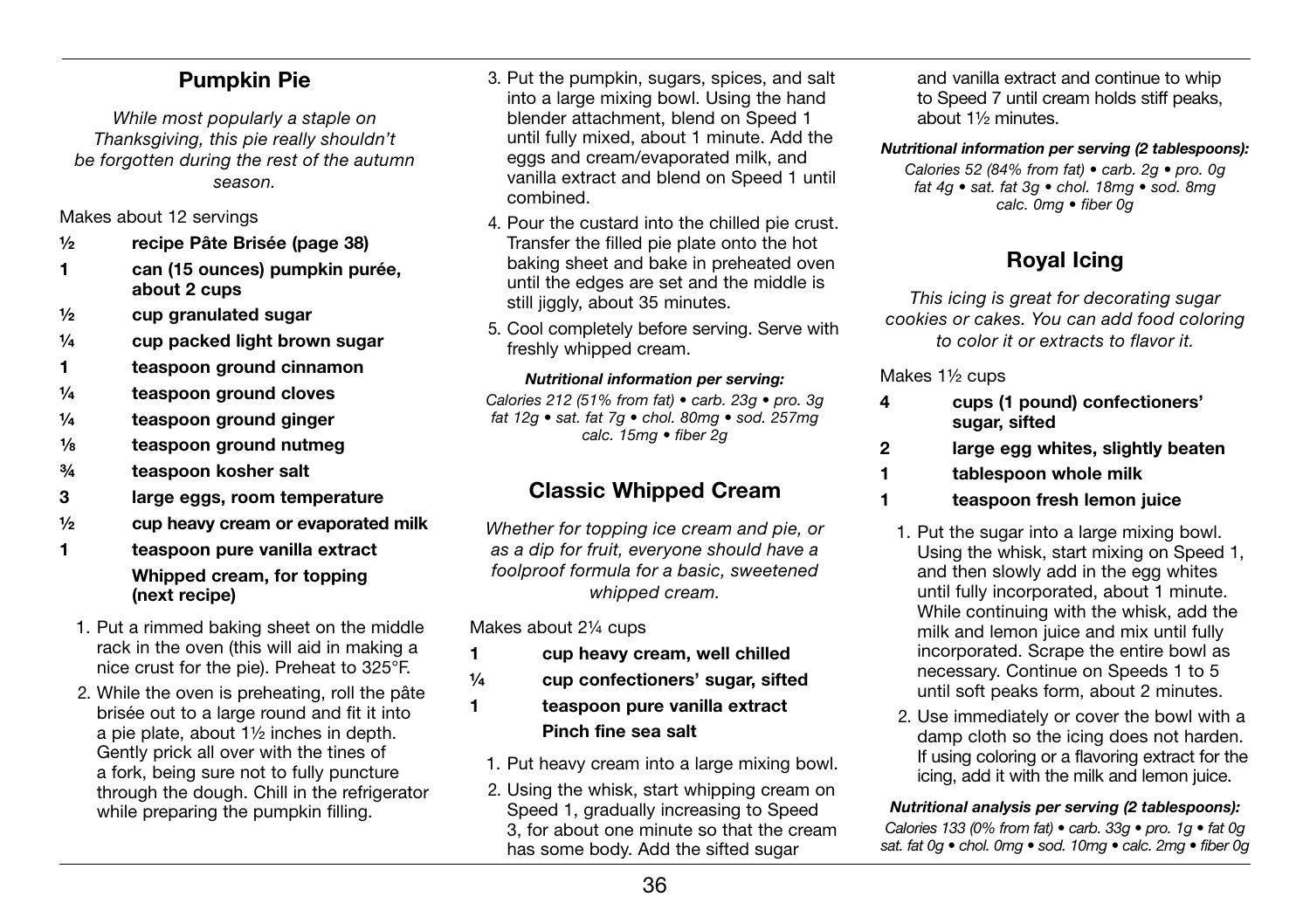# Chocolate Peanut Butter Ice Cream Shake

*This will satisfy your sweet tooth.* 

### Makes 2 cups (4 servings)

- ¾ cup chocolate ice cream
- 1 teaspoon creamy peanut butter
- 1 teaspoon chocolate syrup
- $\frac{1}{3}$  cup whole milk
- 1. Put all ingredients, in the order listed, into a tall cup or a large, wide measuring cup.
- 2. Using the hand blender, blend on Speed 1, using a gentle up-and-down motion, until smooth and homogenous, about 30 to 40 seconds.
- 3. Serve immediately.

### *Nutritional information per serving (½ cup):*

*Calories 156 (46% from fat) • carb. 18g • pro. 4g fat 8g • sat. fat 5g • chol. 23mg • sod. 69mg calc. 112mg • fiber 1g*

# Pizza/Focaccia Dough

*One of the simplest doughs to prepare at home to take your pizza night to the next level. And if shaping pizza is not your thing, we give instructions on how to turn this into a delicious, herby focaccia.*

Makes about 1½ pounds; 12 servings (enough for two 10-inch pizzas)

- $1\frac{1}{3}$  cups warm (100°F to 110°F) water
- 2¼ teaspoons active dry yeast
- 1 teaspoon granulated sugar
- 3½ cups unbleached bread or all-purpose flour
- 2 teaspoons kosher salt
- 2 tablespoons extra virgin olive oil

For Focaccia:

- 1 tablespoon extra virgin olive oil
- 2 tablespoons chopped fresh rosemary
- ½ teaspoon kosher salt
	- 1. Put the warm water, yeast, and sugar into a large mixing bowl. Stir to dissolve the yeast and let stand for 5 to 10 minutes. Mixture will foam and bubble – this means the yeast is active and alive.
	- 2. In a separate bowl, combine flour and salt. Using the dough hooks, mix on Speed 1 for 5 to 10 seconds; reserve.
	- 3. Add the 2 tablespoons of olive oil and ½ cup flour to the yeast mixture. Using the dough hooks, mix on Speed 1 until smooth, about 30 to 40 seconds. Running on Speed 2, continue to add the remaining flour mixture, ½ cup at a time, mixing

completely, about 30 to 40 seconds, until no flour is visible after each addition. The dough at first will be a batter, and slowly, as the flour is added, it will become a dough ball. After all the flour mixture has been incorporated, and the dough has formed a dough ball that cleans the sides of the mixing bowl, knead at Speed 3 for an additional minute.

- 4. Lightly dust the dough with flour and place it in a large mixing bowl covered with either a damp towel or plastic wrap. Allow to rise in a warm place for about 45 minutes, or until the dough has doubled in size.
- 5. Put the dough on a lightly floured surface and gently punch down. Shape into desired size(s) for pizza, or use for preparing calzones (see page 22).
- 6. For focaccia, press dough into an oiled 13 x 9-inch baking pan, or a rimmed baking pan. Lightly cover with plastic wrap and allow to rise for an additional 45 minutes – dough will be nice and puffy. Preheat oven to 425°F with the rack in the middle position. Brush the remaining 1 tablespoon of olive oil on top of the dough and, using your fingers, make indentations all over the dough. Sprinkle with the rosemary and salt. Bake for about 18 to 20 minutes, or until nicely golden.

### *Nutritional information per serving (Pizza Dough):*

*Calories 140 (15% from fat) • carb. 26g • pro. 4g fat 2g • sat. fat 0g • chol. 0mg • sod. 356mg calc. 1mg • fiber 1g* 

*Nutritional information per serving (Focaccia):* 

*Calories 151 (21% from fat) • carb. 26g • pro. 4g fat 4g • sat. fat 1g • chol. 0mg • sod. 445mg calc. 2mg • fiber 1g*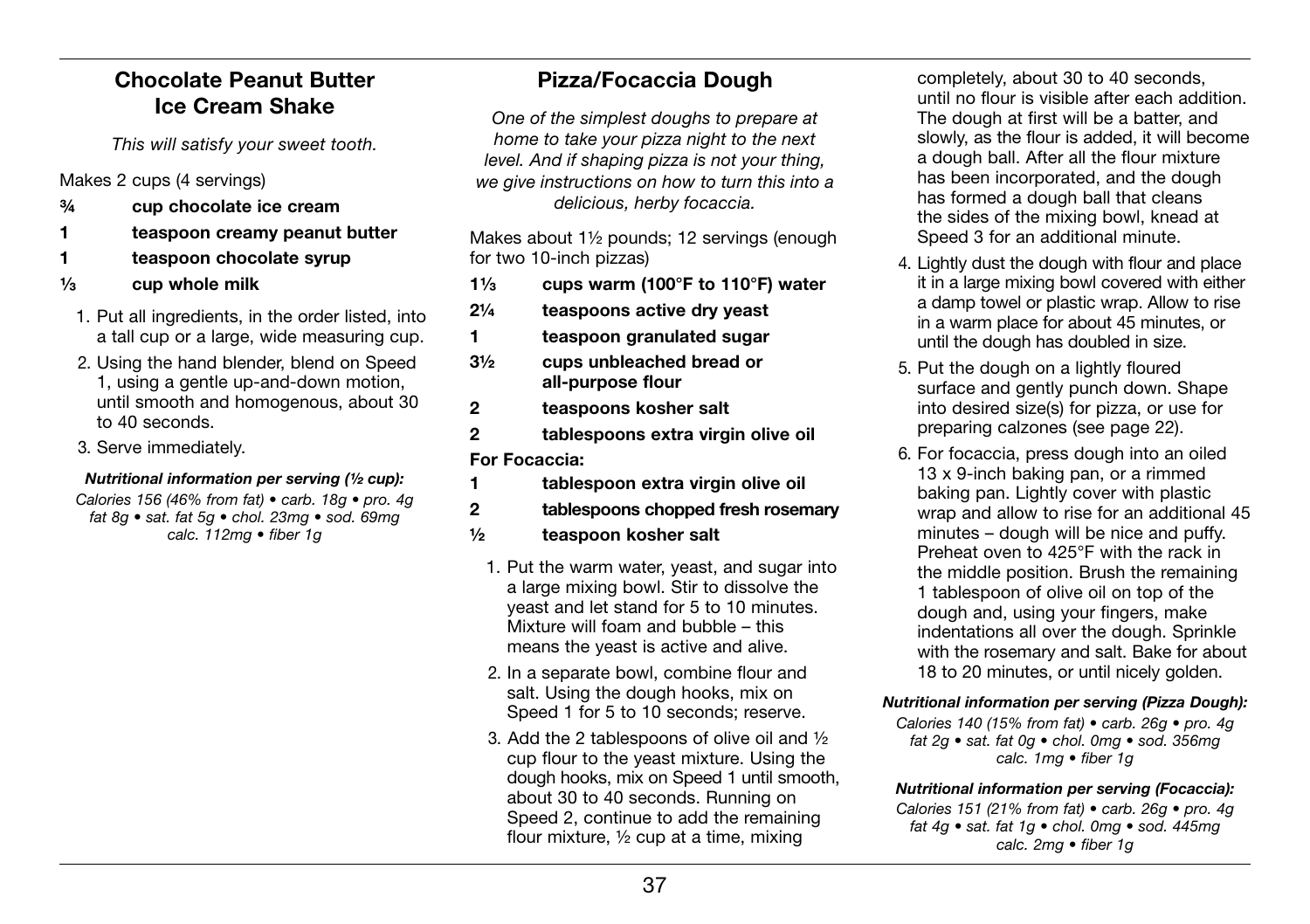# Pâte Brisée

*This versatile dough can be used for sweet or savory treats.*

Makes two 9-inch crusts (24 servings)

- 2 cups unbleached, all-purpose flour
- 1 teaspoon kosher salt
- 16 tablespoons (2 sticks) unsalted butter, cut into ½-inch cubes, and sitting at room temperature for 15 minutes
- ¼ cup ice water
	- 1. Put the flour and salt into a large mixing bowl. Using the beaters, mix on Speed 1 to fully combine, about 5 to 10 seconds. Add the butter and mix on Speed 1 until the butter has been worked into the flour and is about the size of peas.
	- 2. Slowly add the water, about 1 teaspoon at a time, and mix until the flour is hydrated, but not wet. The dough will not be fully together, just shaggy.
	- 3. Turn the dough out onto a clean, lightly floured surface and knead by hand a few times to bring it together. Divide into two pieces and form each into a flat disc. Wrap in plastic wrap and chill until ready to use, a minimum of 2 hours, or up to 2 days.\*

\*As long as it is wrapped, this pastry freezes well for up to 6 months.

### *Nutritional information per serving:*

*Calories 100 (66% from fat) • carb. 7g • pro. 1g fat 7g • sat. fat 5g • chol. 20mg • sod. 95mg calc. 0mg • fiber 0g*

# Cuisinart Classic White Bread

*Spoil your family with homemade bread.*

Makes 1 loaf (10 servings)

- 1 cup warm water (105°F to 110°F)
- 2¼ teaspoons active dry yeast
- 1½ teaspoons granulated sugar
- 2 cups unbleached, all-purpose flour
- 1 teaspoon kosher salt
- 2 tablespoons unsalted butter, cut into 1-inch pieces, room temperature Nonstick cooking spray or unsalted butter, softened, for greasing the loaf pan
	- 1. Put the warm water, yeast and sugar into a large mixing bowl. Stir to dissolve the yeast and let stand for 5 to 10 minutes. Mixture will foam and bubble – this means the yeast is active and alive.
	- 2. Put the flour and salt into a separate mixing bowl. Using the dough hooks, mix on Speed 1 for 5 to 10 seconds; reserve.
	- 3. Using the dough hooks, mix the yeast mixture on Speeds 1 to 2 while adding the flour/salt, ½ cup at a time. Mix in each addition of flour well, before adding the next, so that no flour is visible in between. The dough at first will be a batter, and slowly, as the flour is added, the batter will form a dough ball and clean the sides of the mixing bowl.
- 4. Once all of the flour has been incorporated, add the butter and knead on Speed 3 for about 2 minutes. Dust the dough ball lightly with flour and place it in

a resealable food storage bag, pressing out any air before sealing. Let rise in a warm, draft-free place until doubled in size, about 1 hour.

- 5. Lightly coat one standard loaf pan with cooking spray or unsalted butter. Punch dough to deflate. Shape into loaf and place in prepared pan. Cover and let rise until nearly doubled, about 1 hour.
- 6. About 15 minutes before baking, preheat oven to 400°F. Place loaf in preheated oven and bake for 30 to 35 minutes, until bread is browned and sounds hollow when tapped. Remove from loaf pan and cool on a wire rack. Bread slices best when allowed to cool completely before cutting. If top of bread is too crispy for your taste, brush with butter for a softer crust.

### *Nutritional information per serving (1 slice):*

*Calories 157 (14% from fat) • carb. 27g • pro. 5g fat 2g • sat. fat 1g • chol. 6mg • sod. 113mg calc. 0mg • fiber 1g*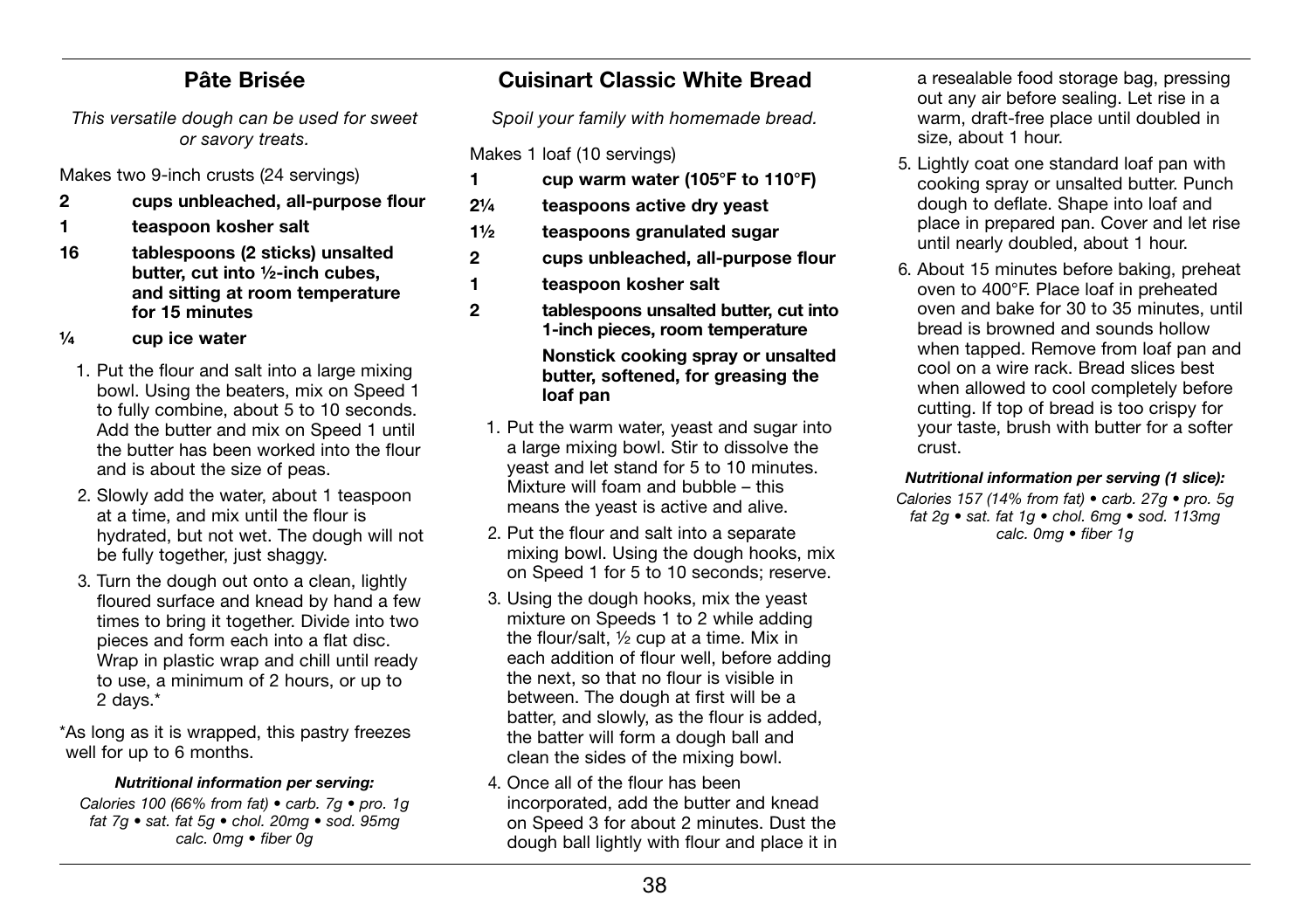# Honey Whole-Wheat Bread

*A hearty wheat bread flavored with honey.*

Makes 1 loaf (10 servings)

- 1 cup warm water (105°F to 110°F)
- 1 tablespoon honey
- 2 teaspoons active dry yeast
- 1½ cups whole-wheat flour
- ¾ cup bread flour
- ¾ teaspoon salt
- 1½ tablespoons unsalted butter, cut into ½-inch pieces, room temperature Nonstick cooking spray or unsalted butter, softened, for greasing the loaf pan
- 1. Put the warm water, honey and yeast into a large mixing bowl. Stir to dissolve the yeast and let stand for 5 to 10 minutes. Mixture will foam and bubble – this means the yeast is active and alive.
- 2. Put the flours and salt in a separate mixing bowl. Using the dough hooks, mix on Speed 1 for 5 to 10 seconds; reserve. Using the dough hooks, mix the yeast mixture on Speeds 1 to 2 while adding the flour/salt, ½ cup at a time. Mix in each addition of flour, before adding the next, so that no flour is visible in between. The dough at first will be a batter, and slowly, as the flour is added, the batter will form a rough dough ball. (If a good amount of dough is clinging to the walls of the bowl, add an additional 1 to 3 tablespoons of bread flour; avoid adding more).
- 3. Once all of the flour has been incorporated, add the butter and knead on Speed 3 for about 2 minutes. The dough will feel sticky. Dust the dough ball lightly with flour and place it in a resealable food storage bag, pressing out any air before sealing. Let rise in a warm, draft-free place until doubled in size, about 1 hour.
- 4. Lightly coat one standard loaf pan with cooking spray or unsalted butter. Punch dough to deflate. Shape into loaf and place in prepared pan. Cover and let rise until nearly doubled, about 1 hour.
- 5. About 15 minutes before baking, preheat oven to 400°F. Place loaf in preheated oven and bake for 30 to 35 minutes, until bread is browned and sounds hollow when tapped. Remove from loaf pan and cool on a wire rack. Bread slices best when allowed to cool completely before cutting. Crust will soften as it cools.

# *Nutritional information per serving (1 slice):*

*Calories 123 (15% from fat) • carb. 21g • pro. 4g fat 2g • sat. fat 1g • chol. 5mg • sod. 1mg calc. 14mg • fiber 3g*

# Rosemary Olive Oil Rolls

*These rolls go well with dinner, but could also be used as small sandwich rolls.*

Makes 12 rolls

- ¼ cup flavorful, extra virgin olive oil
- 1½ tablespoons chopped, fresh rosemary
- 2¼ teaspoons active dry yeast
- 1 cup warm water (105°F to 110°F)
- 3¼ cups unbleached bread or all-purpose flour
- 1¾ teaspoons kosher salt Cornmeal for the baking sheet
	- 1. Combine the olive oil and rosemary, let stand 10 minutes or longer. Put the yeast and warm water into a large mixing bowl with a pinch of the flour. Stir to dissolve yeast and let stand for 5 to 10 minutes. Mixture will foam and bubble – this means the yeast is alive and active.
	- 2. Put the flour and salt into a separate, small mixing bowl. Using the dough hooks, mix on Speed 1 for 5 to 10 seconds; reserve. Using the dough hooks, mix the yeast mixture on Speed 1 while adding the olive oil/rosemary, following with ½ cup of the flour/salt. Mix on Speeds 1 to 2 until smooth, about 30 to 40 seconds. Continue adding the flour, ½ cup at a time, mixing completely, about 30 to 40 seconds, until no flour is visible after each addition. The dough at first will be a batter, and slowly, as the flour is added, the batter will form a dough ball that cleans the sides of the mixing bowl.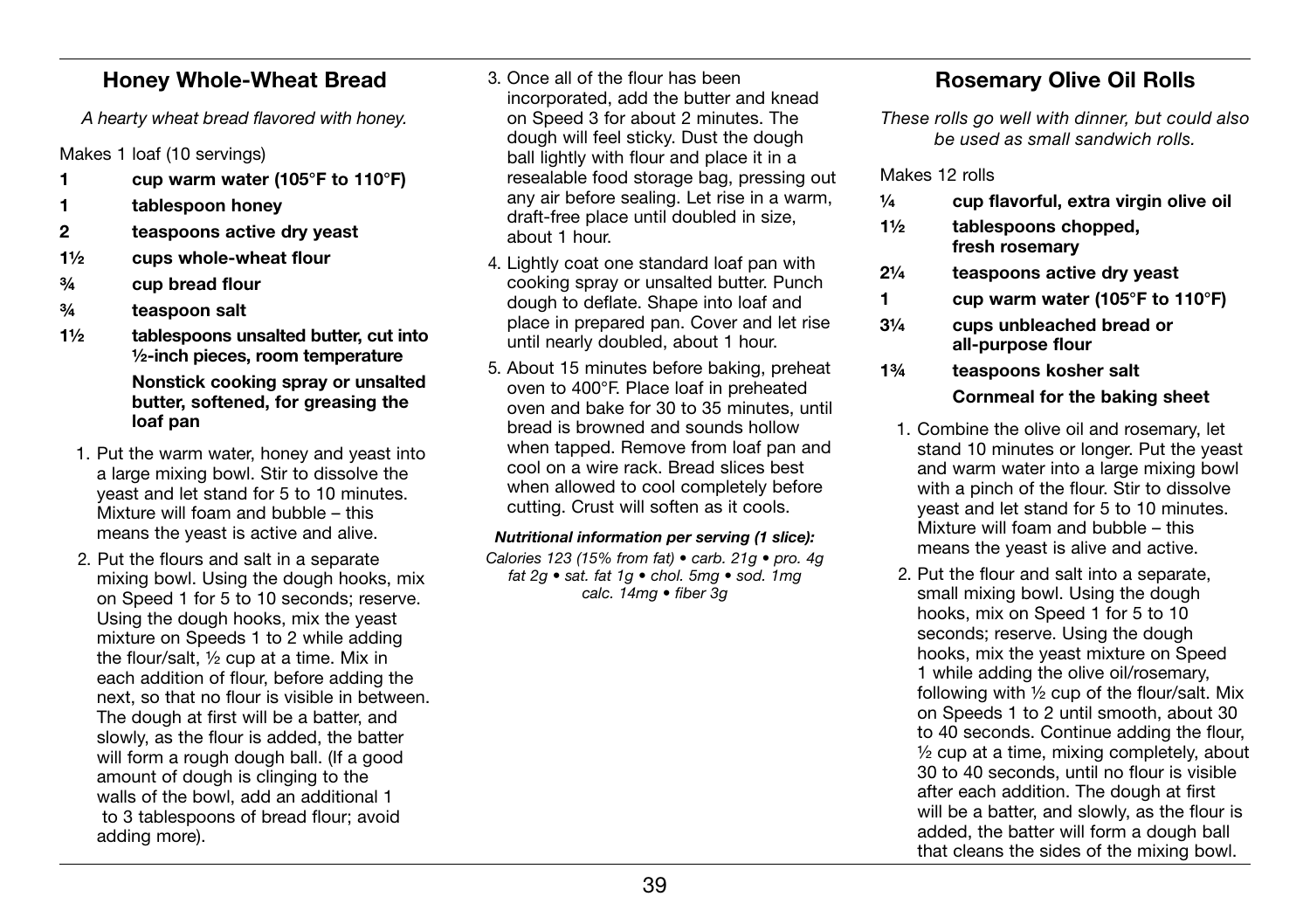After all the flour has been incorporated, knead on Speed 3 for about 2 minutes.

- 3. Dust dough ball lightly with flour and place it in a resealable food storage bag, press out air and seal. Let rise in a warm, draft-free place until doubled in size, about 1 hour. Punch down and let rise again for 1 hour (this second rise can be skipped if pressed for time – but it adds to the flavor and texture).
- 4. After second rise, punch dough to deflate and let rest 10 minutes. Lightly dust a baking sheet with cornmeal. Divide dough into 12 equal-size pieces. Roll each piece of dough on a work surface and shape into a ball. Flatten slightly. Transfer to prepared baking sheet and cover with plastic wrap. Let rise at room temperature until almost doubled, about 45 to 60 minutes.
- 5. Fifteen minutes before baking, preheat the oven to 450°F. Uncover rolls and bake at 450°F for 10 minutes. Reduce the heat to 375°F and bake for an additional 10 to 15 minutes, until browned and hollow sounding when tapped. Place on a wire rack to cool.

#### *Nutritional information per roll:*

*Calories 151 (28% from fat) • carb. 24g • pro. 4g fat 5g • sat. fat 1g • chol. 0mg • sod. 312mg calc. 2mg • fiber 1g*

©2020 Cuisinart East Windsor, NJ 08520 Printed in China 20CE065154

### IB-16615-ESP

Trademarks or service marks of third parties referred to herein are the trademarks or service marks of their respective owners.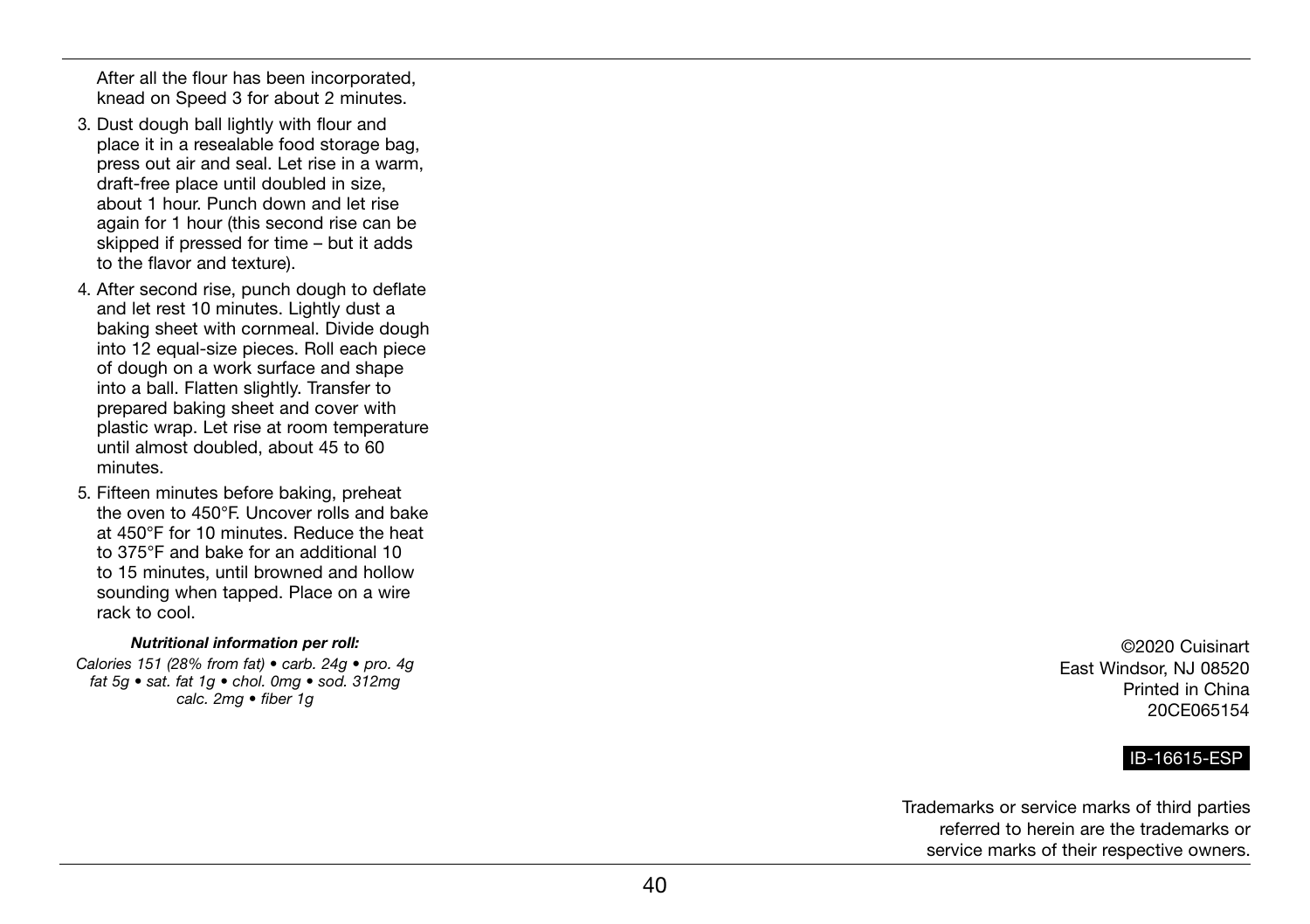

Batidora de mano de lujo de 8 velocidades Power Advantage<sup>®</sup> Serie HM-8

Para su seguridad y para disfrutar plenamente de este producto, siempre lea cuidadosamente las instrucciones antes del uso.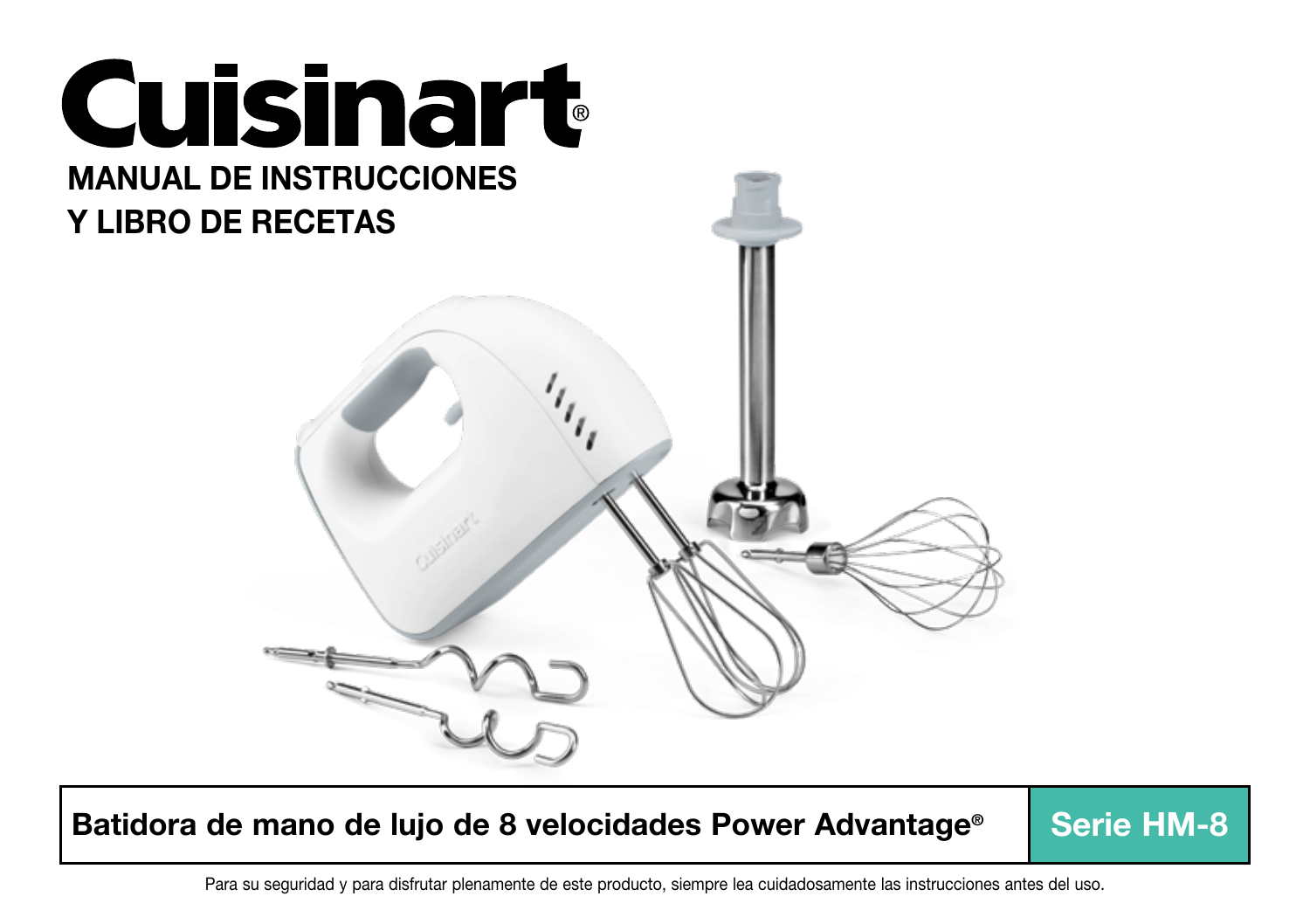# ÍNDICE

| Medidas de seguridad importantes<br>$\overline{\phantom{a}}$ 2 |  |
|----------------------------------------------------------------|--|
| Piezas y características 3                                     |  |
| Uso, limpieza y mantenimiento  4                               |  |
|                                                                |  |
|                                                                |  |
|                                                                |  |

# MEDIDAS DE SEGURIDAD IMPORTANTES

Al usar aparatos eléctricos, siempre debe tomar precauciones básicas de seguridad, entre ellas las siguientes:

- 1. Lea todas las instrucciones.
- 2. Apague ("OFF") y desenchufe el aparato cuando no esté en uso, antes de instalar/ sacar piezas y antes de limpiarlo. Para desenchufar, agarre el enchufe y jálelo para sacarlo de la toma de corriente. Nunca jale el cable.
- 3. Para reducir el riesgo de descarga eléctrica, no ponga la carcasa del aparato, el cable ni el enchufe en agua ni en ningún otro líquido. Si el aparato o el cable se caen al agua, desconecte el cable de la toma de corriente inmediatamente: No toque el aqua.
- 4. Los niños o las personas que carezcan de la experiencia o de los conocimientos necesarios para manipular el aparato, o aquellas cuyas capacidades físicas, sensoriales o mentales estén limitadas. no deben usar este aparato. Supervise el

uso de este aparato cuidadosamente cuando sea usado cerca de niños. No permita que los niños jueguen con este aparato.

- 5. Evite el contacto con las piezas móviles. Para evitar el riesgo de heridas o daños al aparato, mantenga los dedos, cabello, ropa, espátulas y otros utensilios lejos de los batidores y otros accesorios/aditamentos durante el funcionamiento.
- 6. Quite todos los accesorios/aditamentos de la batidora antes de lavarlos.
- 7. No use este aparato si el cable o el enchufe están dañados, si no funciona correctamente, si está dañado, o después de que se haya caído, incluso en el agua; llame al servicio de atención al cliente del fabricante para obtener información sobre cómo hacer revisar, reparar o ajustar el aparato.
- 8. El uso de accesorios no recomendados o provistos por Cuisinart presenta un riesgo de incendio, descarga eléctrica o heridas.
- 9. No lo use en exteriores ni en lugares donde el aparato o el cable podrían mojarse.
- 10. Para evitar la posibilidad de que el aparato sea jalado accidentalmente del área de trabajo, lo que podría resultar en daños al aparato o lesiones personales, no permita que el cable cuelgue en el borde de la mesa o de la encimera.
- 11. Para evitar el riesgo de daño al cable, incendio o electrocución, no permita que el cable tenga contacto con superficies calientes, incluso hornillas.
- 12. las cuchillas son MUY AFILADAS; manipúlelas con sumo cuidado al retirar, instalar o limpiarlas. SIEMPRE CUBRA LAS CUCHILLAS DEL ACCESORIO LICUADOR CON EL PROTECTOR DE CUCHILLAS CUANDO NO ESTÉ EN USO.
- 13. Para reducir el riesgo de salpicaduras o quemadura al mezclar líquidos, especialmente líquidos calientes, use un recipiente alto o procese pequeñas cantidades a la vez.
- 14. Guarde la batidora de mano y sus accesorios/aditamentos en el estuche de almacenaje. Cerciórese de cubrir las cuchillas del accesorio licuador con el protector de cuchillas antes de colocarlo en el estuche de almacenaje.

# GUARDE ESTAS INSTRUCCIONES PARA USO **DOMESTICO SOLAMENTE**

# AVISO

Para reducir el riesgo de descarga eléctrica, el cable de este aparato cuenta con un enchufe polarizado (una pata es más ancha que la otra). Como medida de seguridad, aquel enchufe se podrá enchufar de una sola manera en las tomas de corriente polarizadas. Si el enchufe no entra en la toma de corriente, inviértelo. Si aun así no entra completamente, comuníquese con un electricista. No intente modificarla. La potencia nominal máxima está basada en el accesorio/ aditamento que consume más electricidad (el aditamento picador/moledor, modelo HM-C, vendido por separado); otros accesorios pueden usar menos electricidad.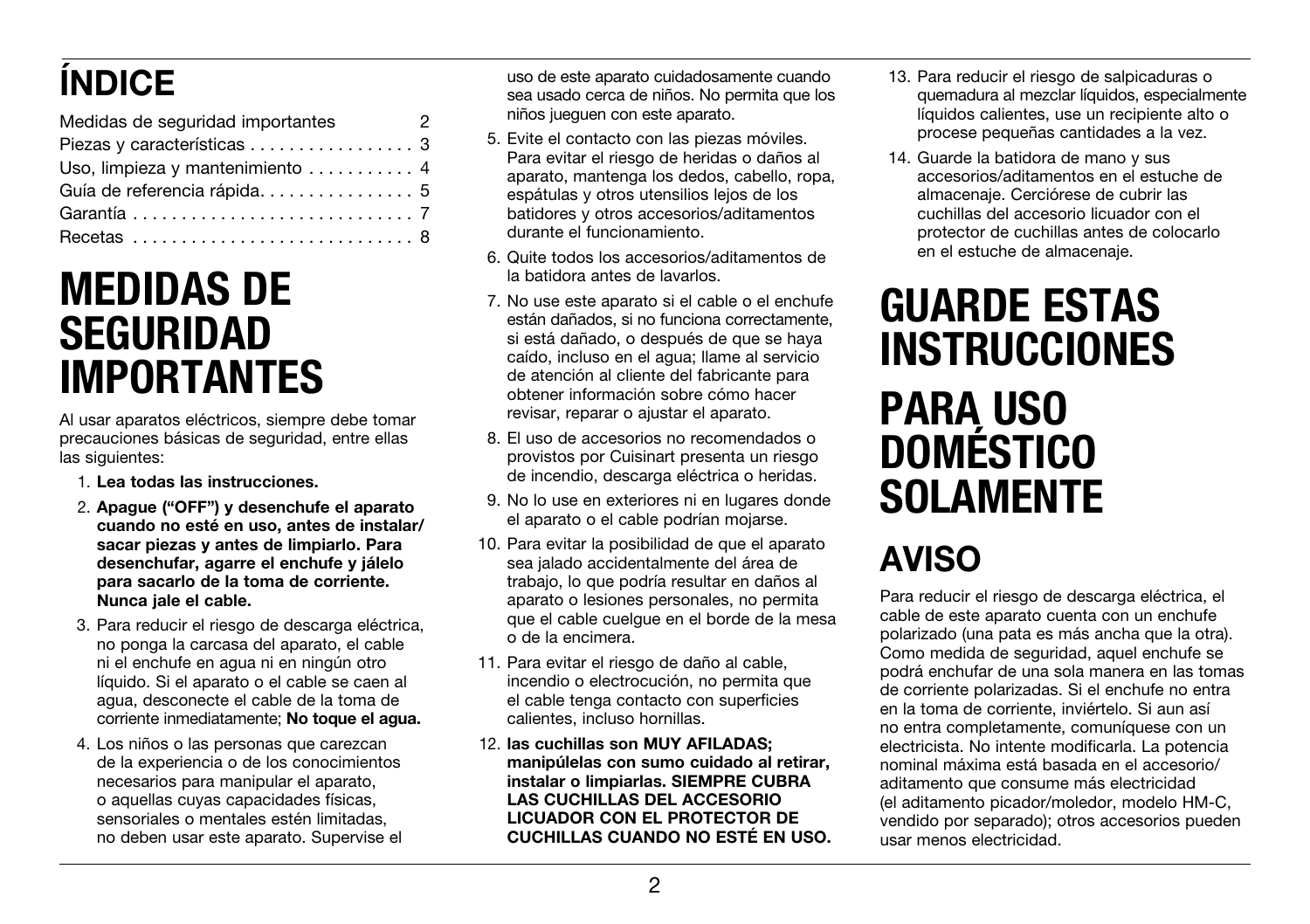# PIEZAS Y CARACTERÍSTICAS

#### Motor DC 250 vatios

Suficientemente potente como para mezclar masas densas o batir mantequilla fría.

### Máxima comodidad

Diseño ergonómico, para eficacia máxima y comodidad. La forma de la batidora ha sido estudiada para combinar máxima potencia y perfecto equilibrio. Su diseño ergonómico proporciona mayor comodidad y control, incluso durante los trabajos largos.

#### Sistema de retroalimentación automático

Más potencia, sin necesidad de oprimir un botón. Un sistema electrónico de retroalimentación incrementa el poder automáticamente para que la batidora nunca haga fuerza, incluso cuando mezcle masas muy densas.

#### SmoothStart®

Sistema de arranque lento que previene las salpicaduras.

### Fácil de limpiar

Bloque-motor sellado, limpio en segundos con un simple paño.

### 1. Botón de encendido/apagado

La batidora se enciende y se apaga usando el mismo botón, para mayor facilidad.

### 2. Botón para licuar

Activa el modo de licuado.

### 3. Pantalla LED

Indica claramente la velocidad elegida.

 4. Control de velocidad de un solo toque Permite cambiar la velocidad rápidamente, sin dejar de mezclar.

### 5. Cable giratorio

Cable único que puede posicionarse donde desea para que nunca le moleste durante el batido, que sea diestro o zurdo.

### 6. Mango de agarra suave

Para máxima comodidad.

- 7. Palanca de expulsión de los batidores Permite expulsar fácilmente los batidores/ ganchos. También activa el modo de licuado.
- 8. Puerto de conexión para aditamentos Permite conectar el aditamento licuador incluido y el aditamento picador/moledor vendido por separado (modelo HM-C).

### 9. Soporte

Para colocar la batidora recta en la encimera.

### 10. Batidores de fácil limpieza

Dos batidores extra-anchos, para incorporar aire, mezclar y Crema fácilmente. Diseñados sin eje central, para evitar las obstrucciones. Fáciles de limpiar y aptos para lavavajillas.

### 11. Batidor de alambre

Excelente para montar claras o batir crema. También puede usarse para preparar mezcla de "crêpes" (crepas) o tortillas de huevos.

#### 12. Ganchos amasadores

Ideales para preparar y amasar masas fermentadas, tal como masa de pan o de pizza. Fácil de limpiar y apto para lavavajillas.

#### 13. Aditamento licuador con cuchillas de acero inoxidable

Se conecta a la batidora de mano para licuar, mezclar y hacer puré una variedad de alimentos.

### 14. Protector de cuchillas (no ilustrado)

Protege las cuchillas del aditamento licuador, para mayor seguridad y durabilidad.

15. Estuche de almacenaje (no ilustrado) Guarda de manera segura la batidora de mano, el aditamento licuador y todos los accesorios.

### 16. Sin BPA (no ilustrado)

Ninguna de las piezas en contacto con los alimentos contiene bisfenol A (BPA).





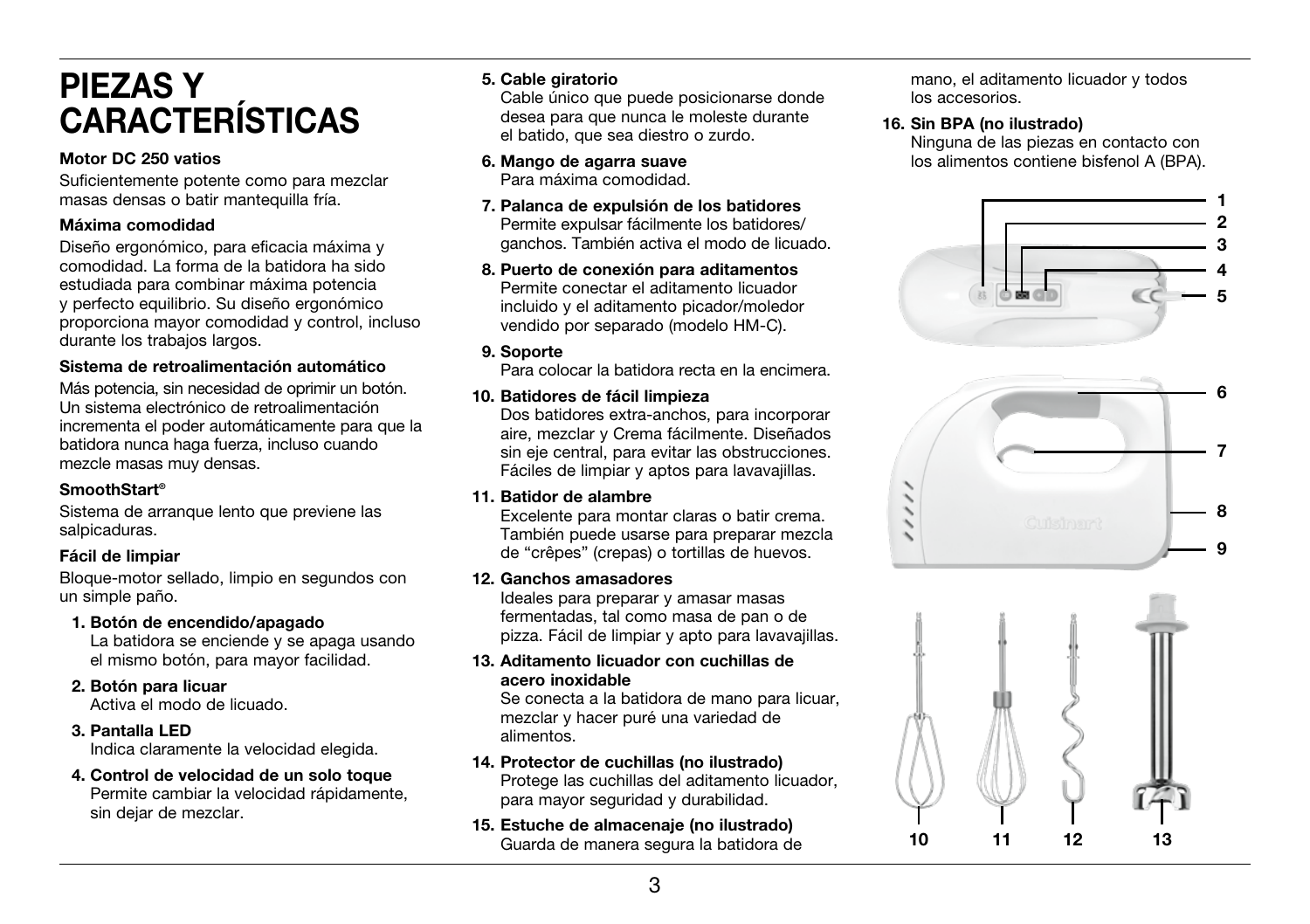# USO, LIMPIEZA Y MANTENIMIENTO

### INSTRUCCIONES DE USO

### Cómo insertar los batidores/ganchos

Con la batidora apagada y desenchufada, introduzca el eje del batidor con collarín en el orificio más grande. Empuje el batidor o el gancho amasador hasta que encaje. Introduzca el eje del batidor sin collarín o del gancho amasador en el orificio más pequeño. Empuje el batidor o el gancho amasador hasta que encaje.



### Cómo insertar el batidor de alambre

Con la batidora apagada y desenchufada, introduzca el eje del batidor en cualquier de los orificios. Empuje el batidor hasta que encaje. NO APRIETE LOS ALAMBRES; ESTO PODRÍA DAÑARLOS.

### Cómo encender/apagar la unidad

Enchufe el cable en una toma de corriente. Oprima el botón ON/OFF para encender el

aparato; la batidora se pondrá en marcha automáticamente a la velocidad 1. Para apagarla, vuelva a oprimir el botón ON/OFF.

### Cómo cambiar la velocidad

Oprima el botón + para incrementar la velocidad. Oprima el botón – para reducir la velocidad.

### Cómo quitar los accesorios

Oprima el botón ON/OFF y desenchufe el aparato. Alce la palanca de expulsión y jale los accesorios.

## MODO LICUADOR

El aditamento licuador ha sido diseñada para licuar y mezclar una gran variedad de alimentos, incluso aderezos, batidos, bebidas en polvo, sopas y salsas.

Su cuchilla está diseñada para incorporar un mínimo de aire a la mezcla. Un movimiento suave hacia arriba y abajo es todo lo que necesita para preparar las más sabrosas recetas. Para evitar las salpicaduras, procure no sacar la cuchilla del líquido durante el uso.

### Cómo conectar el aditamento licuador

NOTA: El puerto de conexión del aditamento licuador no se abrirá si los batidores están insertados.

Abra la tapa del puerto de conexión.



Puerto cerrado Puerto abierto

Introduzca el aditamento licuador y gire en sentido horario para sujetar.



Para quitarlo, gire el aditamento en sentido antihorario y jálelo fuera del puerto de conexión. La tapa del puerto de conexión se cerrará automáticamente.

### Operación

- 1. Con la batidora apagada y desenchufada, conecte el aditamento licuador al puerto de conexión.
- 2. Enchufe el cable en una toma de corriente.
- 3. Sumerja la varilla en la mezcla que desea licuar. Nota: Puede licuar en un vaso alto, un recipiente, una olla o una jarra.
- 4. Para encender, oprima el botón ON/OFF; la pantalla LED mostrará "1".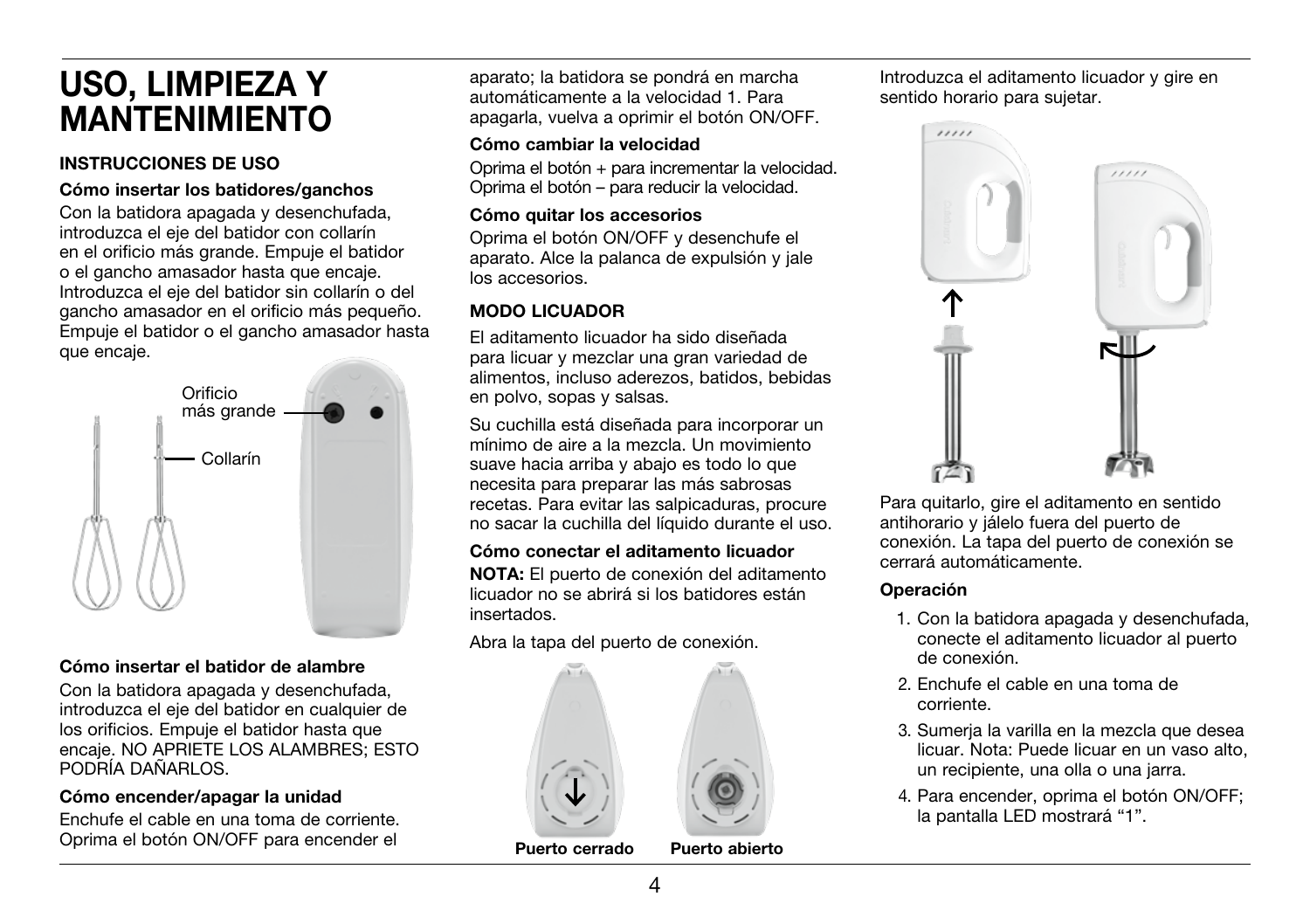- 5. Para activar la licuadora de mano, oprima el botón con el candado abierto; la pantalla LED mostrará "U".
- 6. Alce y mantenga alzado el botón de expulsión de los batidores para licuar. Para cambiar la velocidad, oprima los botones +/-; la pantalla LED mostrará la velocidad, "1", "2" o "3" y el motor ajustará la velocidad en consecuencia.
- 7. Para pulsar, suelte el botón de expulsión de los batidores; esto detendrá el licuado. Jale el botón de expulsión otra vez para reactivar el modo de licuado.
- 8. Oprima el botón ON/OFF para apagar la unidad. Desenchufe el aparato inmediatamente después del uso.

### LIMPIEZA

- 1. Lave los batidores, el batidor de alambre y el gancho amasador en agua jabonosa caliente o en el lavavajillas después de cada uso.
- 2. NUNCA SUMERJA EL BLOQUE-MOTOR EN AGUA NI EN NINGÚN OTRO

LÍQUIDO Límpielo con un paño o una esponja ligeramente humedecida. No use limpiadores abrasivos; esto puede rayar la superficie.

- 3. Lave el aditamento licuador a mano o en el lavavajillas, usando un detergente suave. NOTA: La varilla NO es apta para lavavajillas. Tenga mucho cuidado al manipular la varilla, ya que la cuchilla es muy afilada.
- 4. Después del uso, desenchufe la batidora de mano, límpiela con un paño y guárdela en un lugar seco y seguro, fuera del alcance de los niños.

Guarde la batidora de mano y sus accesorios en el estuche de almacenaje provisto.

### MANTENIMIENTO

Cualquier otro servicio debe ser realizado por un técnico autorizado.

NOTA: NO USE LA BATIDORA DE MANO CUISINART® POWER ADVANTAGE® EN CACEROLAS/OLLA/SARTENES ANTIADHERENTES.

# GUÍA DE REFERENCIA RÁPIDA

# SELECCIÓN DE LA VELOCIDAD

(solo para los accesorios de mezcla)

NOTA: use el batidor de alambre para batir mezclas ligeras solamente. Para todas las otras mezclas, use los batidores regulares o los ganchos amasadores.

### Velocidad 1

- Para empezar a mezclar la mayoría de los ingredientes
- Para terminar de batir crema/nata
- Para empezar a montar claras
- Para incorporar cremas delicadas o claras montadas a mezclas
- Para mezclar mezcla de "muffins" o de panqueque.

### Velocidad 2

- Para incorporar nueces, chispas de chocolate o frutas secas a masas y mezclas
- Para tamizar e incorporar aire a mezclas de ingredientes secos
- Para incorporar ingredientes secos en masas/mezclas
- Para mezclar masas de galleta densas
- Para empezar a amasar masa de levadura

### Velocidad 3

- Para agregar mantequilla fría a ingredientes secos (para hacer masa de tarta, galleta y hojaldres)
- Para mezclar ingredientes de pastel
- Para terminar de hacer puré de papas/ calabaza
- Para terminar de amasar masa de levadura

### Velocidad 4

- Para mezclar masas de galleta
- Para acremar mantequilla con azúcar
- Para incorporar huevos a mezclas/masas

### Velocidad 5

- Para terminar de mezclar coberturas/ glaseados
- Para batir huevos enteros o yemas

### Velocidad 6

• Para montar claras

### Velocidad 7

• Para terminar de batir crema/nata

### Velocidad 8

• Para terminar de batir merengue y claras

### CONSEJOS Y SUGERENCIAS PARA LICUAR

- 1. No sumerja la varilla hasta menos de 1 pulgada (2.5 cm) del bloque-motor.
- 2. Siempre empiece a batir en la velocidad 1. Incremente progresivamente la velocidad al nivel 2 o 3, y licuar hasta obtener una mezcla completamente suave.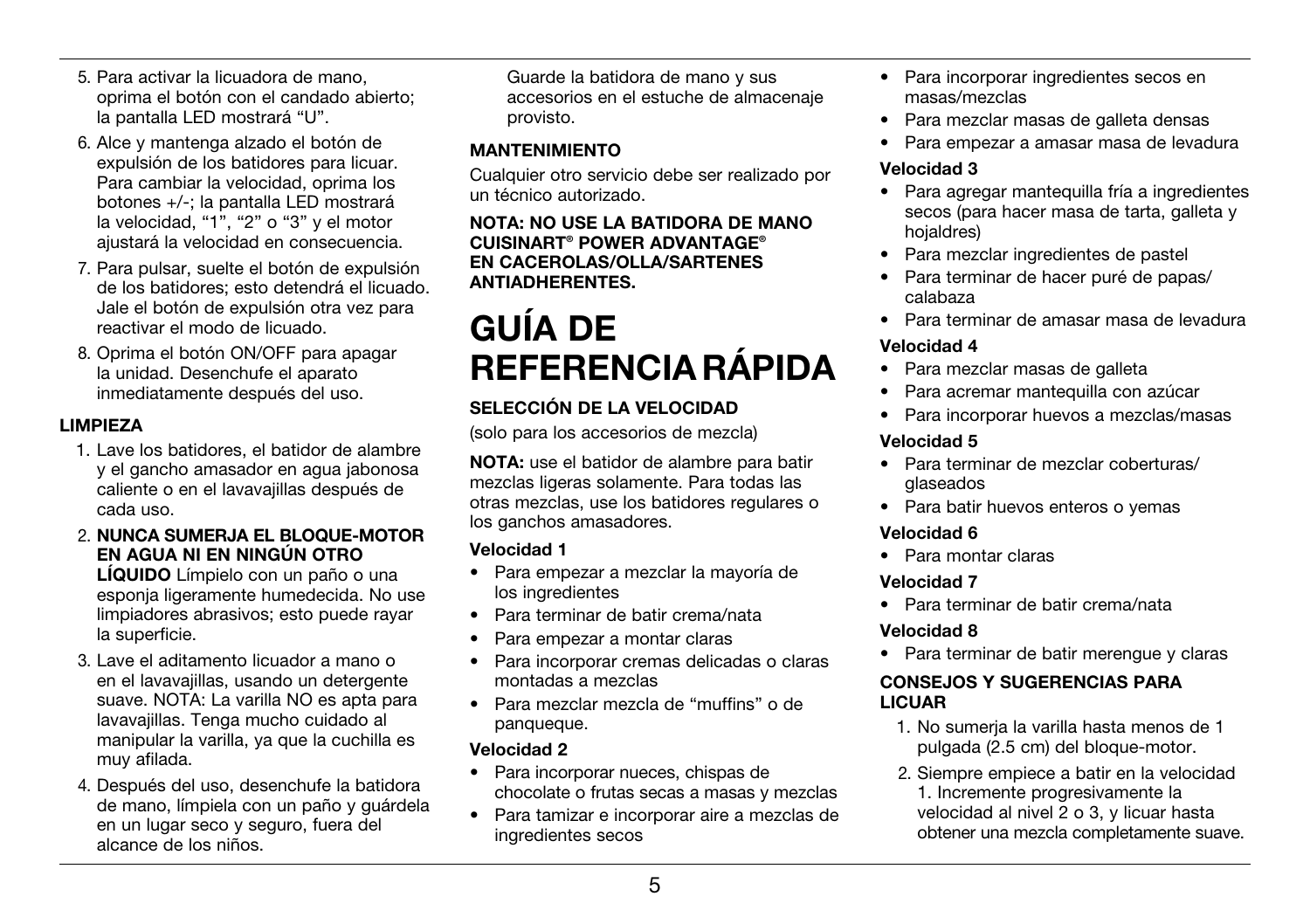- 3. No sumerja el bloque-motor en agua ni en ningún otro líquido.
- 4. Corte los alimentos en cubos de ½ pulgada (1.5 cm) para facilitar el licuado.
- 5. Para evitar las salpicaduras, cerciórese de que el protector de cuchilla está completamente sumergido antes de empezar a licuar, y que permanece en la mezcla durante el licuado. Nunca lo saque del líquido durante el funcionamiento.
- 6. No deje el aparato dentro de una cacerola/olla caliente.
- 7. No licue/pique/muela alimentos que contengan huesos, pepas, etc.; esto puede dañar las cuchillas.
- 8. No sobrellene los recipientes de mezcla; la mezcla se expande durante el licuado y puede desbordarse.
- 9. Un movimiento suave hacia arriba y abajo es la mejor manera de conseguir resultados uniformes y homogéneos.
- 10. Para incorporar aire a una mezcla, mantenga la cuchilla del aditamento licuador justo debajo de la superficie.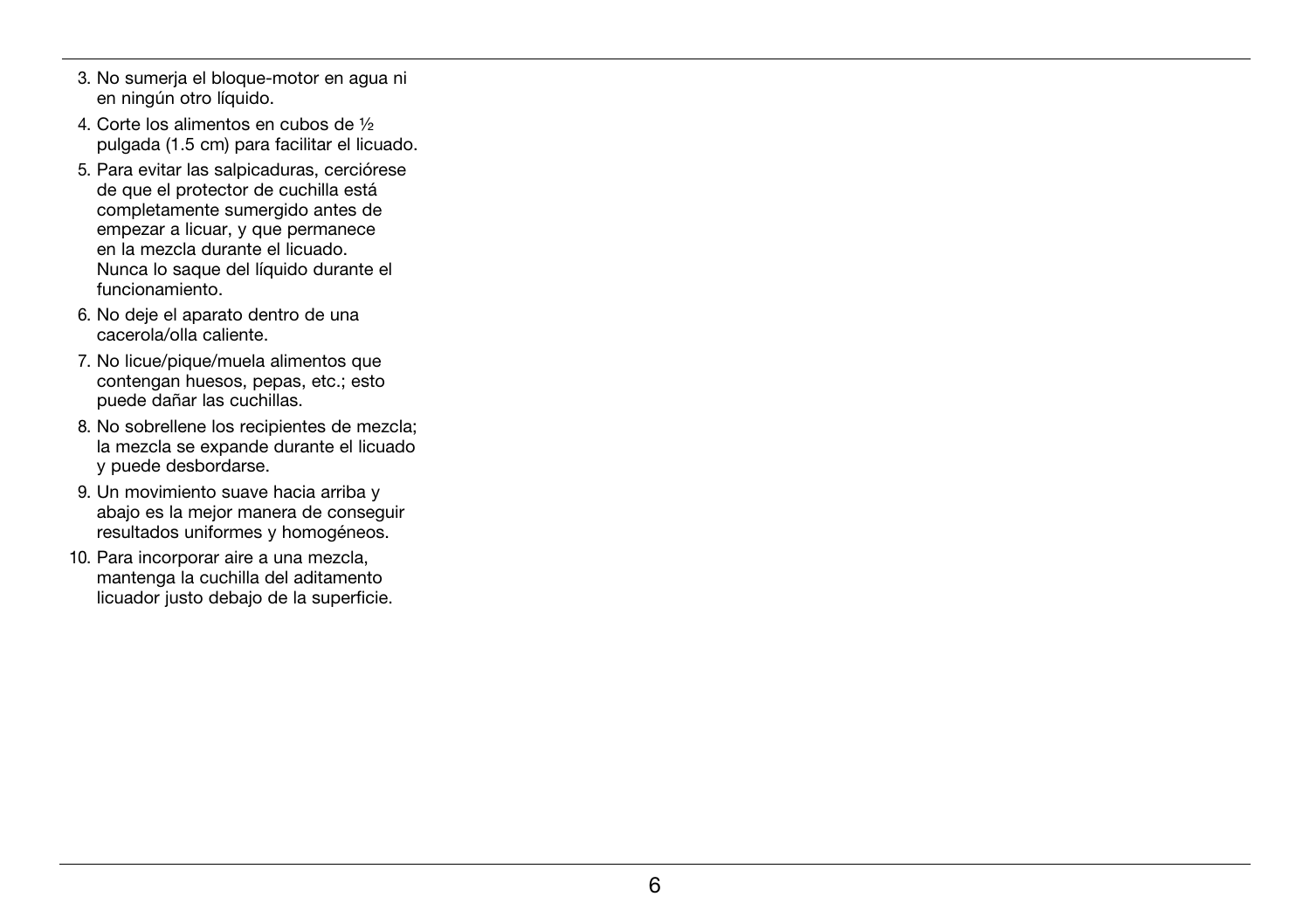# GARANTÍA

### Garantía limitada de tres años

Esta garantía es para los consumidores que residen en los EE. UU. solamente. Usted es un consumidor si posee una batidora de mano de 8 velocidades Cuisinart® que fue comprado en una tienda para uso personal, familiar o casero. A menos que la ley aplicable exija lo contrario, esta garantía no es para los minoristas u otros consumidores/compradores comerciales. Cuisinart garantiza este producto contra todo defecto de materiales o fabricación durante 3 años después de la fecha de compra original, siempre que el aparato haya sido usado para uso doméstico y según las instrucciones.

Le aconsejamos que llene el formulario de registro disponible en www.cuisinart.com a fin de facilitar la verificación de la fecha de compra original. Sin embargo, no es necesario registrar el producto para recibir servicio bajo esta garantía. En ausencia de prueba de la fecha de compra, el período de garantía será calculado a partir de la fecha de fabricación del producto.

### RESIDENTES DE CALIFORNIA

La ley del estado de California ofrece dos opciones bajo el período de garantía. Los residentes del estado de California pueden regresar el producto defectuoso (A) a la tienda donde lo compraron o (B) a otra tienda que venda productos Cuisinart® de este tipo. La tienda podrá, a su elección, reparar el producto, referir el consumidor a un centro de servicio independiente, sustituir el producto,

o reembolsar al consumidor el precio de compra menos la cantidad directamente atribuible al uso anterior del producto por el consumidor. Si estas dos opciones no satisfacen al consumidor, podrá llevar el aparato a un centro de servicio independiente, siempre que se pueda arreglar o reparar el aparato de manera económica. Cuisinart (no el consumidor) será responsable por los gastos de servicio, reparación, sustitución o reembolso de los productos defectuosos bajo garantía. Los residentes de California también pueden, si así lo desean, mandar el aparato defectuoso directamente a Cuisinart para que sea reparado o sustituido. Para esto, deben llamar a nuestro servicio de atención al cliente al 800-726-0190. Cuisinart será responsable por los gastos de reparación, reemplazo, manejo y envío de los productos defectuosos durante el período de garantía.

### GARANTÍA DE REEMPLAZO SIN DIFICULTADES

Su máxima satisfacción es nuestra prioridad, así que si este producto Cuisinart® falla dentro del generoso período de garantía, lo repararemos o, de ser necesario, lo reemplazaremos, sin costo alguno para usted. Para obtener una etiqueta de envío de devolución, envíenos un correo electrónico, visitando www.cuisinart.com/customercare/product-return. o llamando sin cargo a nuestro servicio de atención al cliente, al 1-800-726-0190, para hablar con un representante.

Este aparato satisface las más altas exigencias de fabricación y ha sido diseñado para uso sobre corriente de 120 V, usando

accesorios y piezas de repuesto autorizados solamente. Esta garantía excluye expresamente los defectos o daños causados por accesorios, piezas o reparaciones no autorizados por Cuisinart, así como los defectos o daños causados por el uso de un convertidor de voltaje. Esta garantía no cubre el uso comercial o industrial del producto, y no es válida en caso de daños causados por mal uso, negligencia o accidente. Esta garantía excluye todos los daños incidentales o consecuentes. Algunos Estados no permiten la exclusión o limitación de daños incidentales o consecuentes, de modo que las limitaciones mencionadas pueden no regir para usted. Usted puede tener otros derechos que varían de un Estado a otro.

Importante: Si debe llevar el producto defectuoso a un centro de servicio no autorizado, por favor informe al personal del centro de servicio que deben llamar al servicio Cuisinart, al 1-800-726-0190, a fin de diagnosticar el problema correctamente, usar las piezas correctas para repararlo y asegurarse de que el producto aún está bajo garantía.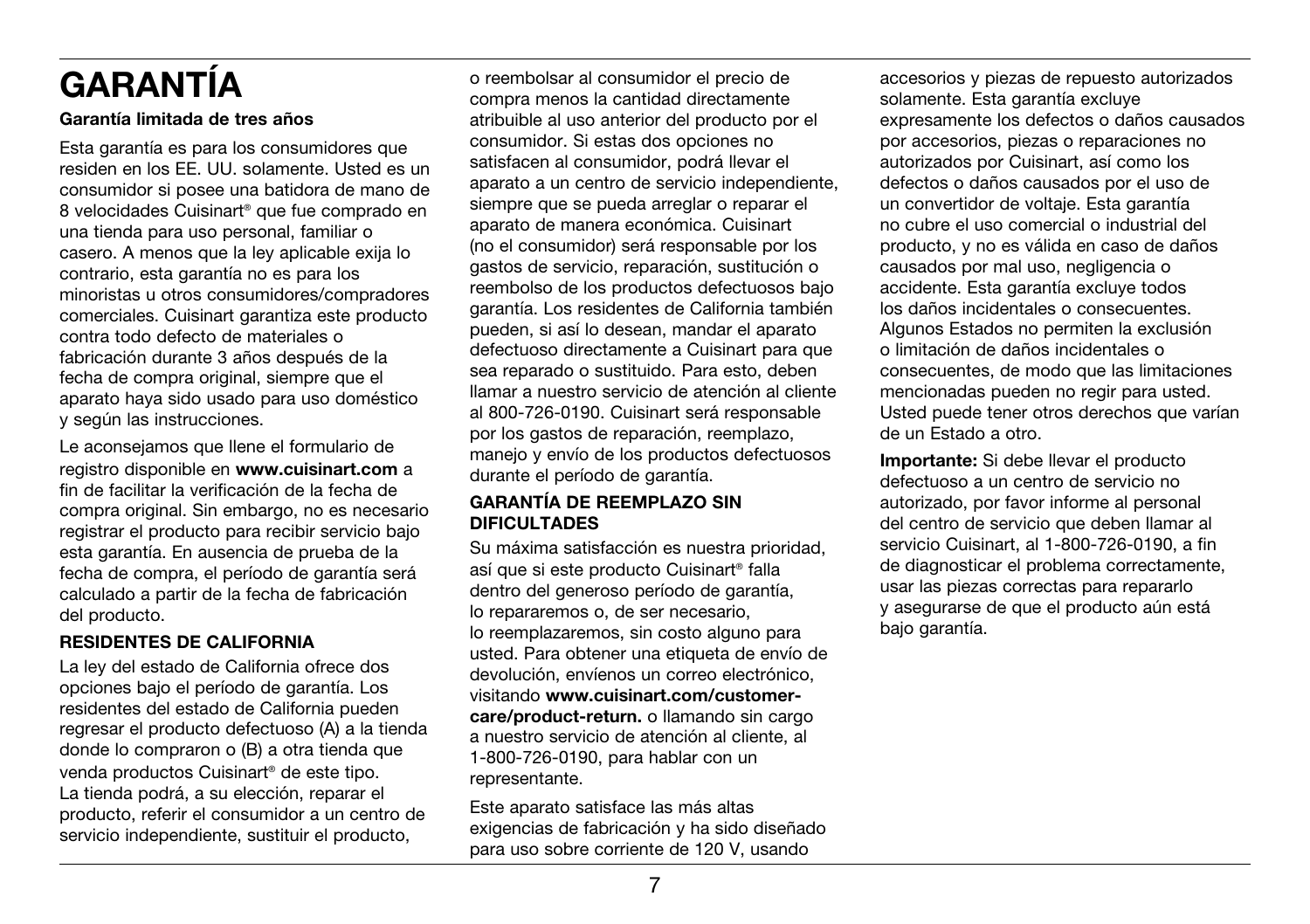# RECETAS

# Desayunos

| "Crêpes" con crema de limón y                |
|----------------------------------------------|
|                                              |
| "Scones" de limón y jengibre 10              |
| "Muffins" de arándanos azules  10            |
| "Muffins" de calabaza con especias 11        |
| "Muffins" de banana sin gluten 11            |
| Rosquillas ("donuts") de sidra de manzana 12 |
|                                              |
|                                              |
| Mermelada rápida de frutas del bosque 14     |
| Mantequilla de jarabe de arce 15             |
|                                              |
| "Smoothie" de frutas del bosque              |
|                                              |
| "Smoothie" de mango y limón 16               |
|                                              |
|                                              |
|                                              |
|                                              |

# Entremeses salados y aliños

| "Quiche" de tocino y queso suizo  17        |
|---------------------------------------------|
| Tarta de requesón con tomillo  18           |
| Salsa para mojar de espinaca y alcachofa 19 |
|                                             |
| Crema para untar de queso con pimentón 20   |
|                                             |
|                                             |

| Puré de camote con jarabe de arce  21 |  |
|---------------------------------------|--|
|                                       |  |
| Suflé de espinaca y queso Feta 22     |  |
|                                       |  |
|                                       |  |
|                                       |  |
|                                       |  |
|                                       |  |
| Sopa invernal de frijoles blancos26   |  |

# Dulces

| Galletas de mantequilla con limón          |
|--------------------------------------------|
|                                            |
| Galletas rellenas de fresa 27              |
| Galletas de chocolate de trigo sarraceno28 |
| Galletas de mantequilla de maní con        |
|                                            |
| Botanas "keto" sin hornear 30              |
| Masa de galleta cruda comestible           |
| "Brownies" expreso semiamargos31           |
| "Blondies"                                 |
| ("Brownies" de chocolate blanco) 32        |
| Barras de arándanos azules con cobertura   |
|                                            |
|                                            |
| Cobertura de crema y bayas 34              |
| Torta de capas de chocolate34              |
|                                            |

| "Pavlova" con naranja roja y granada37 |
|----------------------------------------|
| Pastel de queso de crema agria 38      |
| Tarta de crema de chocolate39          |
|                                        |
|                                        |
|                                        |
|                                        |
|                                        |
|                                        |
|                                        |

# Panes/Masas

| "Pâte brisée" (masa quebrada) 42         |  |
|------------------------------------------|--|
| Pan blanco clásico Cuisinart 42          |  |
|                                          |  |
| Pancitos de romero y aceite de oliva  43 |  |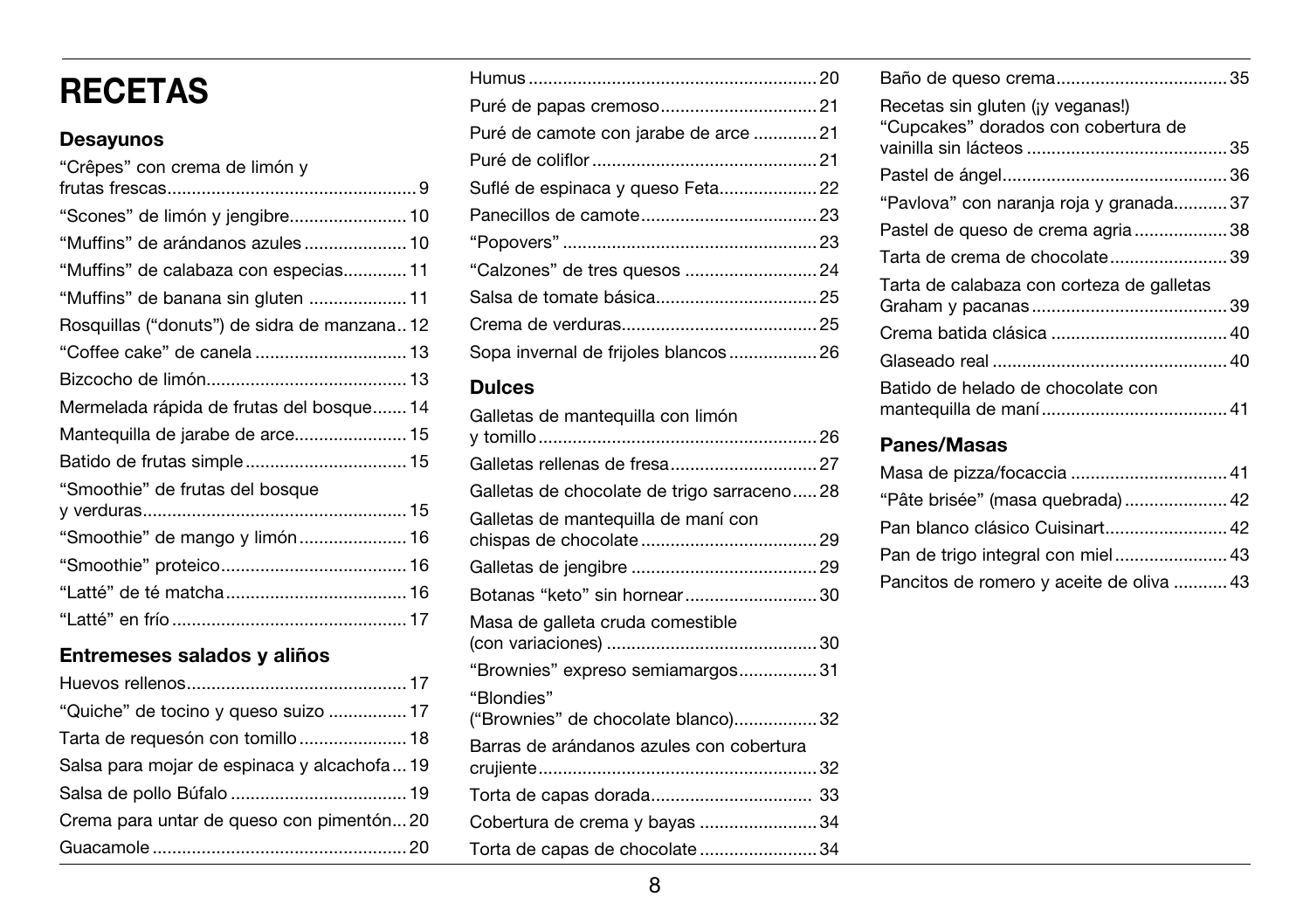# "Crêpes" con crema de limón y frutas frescas

*La crema de limón es deliciosa tanto para el desayuno como para el postre, pero los "crêpes" también pueden ser rellenados con artículos salados, tales como huevos revueltos y verduras.* 

Rinde aprox. 18 "crêpes" rellenos

### Mezcla:

- $\frac{1}{4}$  taza (55 g) de mantequilla sin sal, en pedazos
- 1 taza (235 ml) de leche baja en grasa/semidescremada, a temperatura ambiente
- ¾ taza (95 g) de harina común
- ½ cucharadita de sal kosher
- 1 cucharada (10 g) de azúcar granulada
- 3 huevos grandes, a temperatura ambiente
- 1 cucharadita de extracto natural de vainilla
- 1 cucharadita de mantequilla sin sal, a temperatura ambiente

Crema de limón:

- ½ taza (120 ml) de crema líquida para batir ("heavy cream") fría
- 1½ cucharaditas de extracto natural de vainilla
- ¼ taza (60 ml) de jarabe de arce/ maple puro
- 1 pizca de sal marina fina
- ½ taza (120 ml) de yogur natural de leche entera
- 1 cucharadita de ralladura de limón
- 1 cucharadita de jugo de limón fresco
- 2 bananas medianas, en rodajas finas
- 1 libra (455 g) de fresas frescas. en rodajas finas

### Azúcar glasé, para servir(opcional)

- 1. Para preparar las "crêpes": Derretir la mantequilla con la leche a fuego medio, en una cacerola pequeña. Una vez que la mantequilla esté derretida, retirar del fuego y dejar enfriar ligeramente.
- 2. Colocar la harina, la sal y el azúcar en un tazón mediano. Usando los batidores, revolver a velocidad 1 o 2 por aprox. 30 segundos para combinar. Agregar los huevos y la vainilla, y batir hasta conseguir una mezcla espesa y pegajosa. Agregar la mezcla de leche/ mantequilla y seguir batiendo a velocidad 2 hasta conseguir una mezcla suave y homogénea. Poner la mezcla en un recipiente y dejar reposar en la nevera por un mínimo de 30 minutos, hasta un máximo de 12 horas.
- 3. Mientras la mezcla está reposando, y justo antes de cocinar los "crêpes", preparar el relleno. Colocar la crema en un tazón mediano. Licuar por aprox. 1 minuto, empezando en la velocidad 1 e incrementando progresivamente la velocidad al nivel 8, hasta que se formen picos medio-firmes. Agregar la vainilla, el jarabe de arce y la sal, y mezclar a

velocidad 1 a 3 hasta que esté bien combinado. Agregar el resto de los ingredientes, excepto las frutas, y mezclar a velocidad 1 para combinar. Reservar.

- 4. Cocinar los "crêpes". Mezclar la mezcla brevemente a velocidad 2, usando los batidores, para eliminar los grumos. Si quedan grumos después de batir. color la masa con colador de malla fina. Poner un sartén antiadherente de 8 a 10 pulgadas (20 a 25 cm) a calentar a fuego medio/medio-alto. Cuando el sartén esté caliente, agregar 1 cucharadita de mantequilla. Mover el sartén para cubrir el fondo con la mantequilla y dejar calentar por 30 segundos más. Verter ¼ de taza (60 ml) de la mezcla en el sartén y mover el sartén rápidamente para cubrir el fondo. Cocinar por aprox. 2 minutos, hasta cuajarse (las crepas tradicionales no deben dorarse), Después de este tiempo, dar la vuelta y cocinar el otro lado por un máximo de 30 segundos. Retirar y repetir con el resto de la mezcla.
- 5. Para servir, colocar 2 cucharadas de la crema de limón en el centro de cada "crêpe" y cubrir con unas rodajas de banana y de fresa. Doblar el "crêpe" a la mitad. Espolvorear con azúcar glasé (opcional) y servir.

### *Información nutricional por crêpe relleno:*

*Calorías 156 (46 % de grasa) • Carbohidratos 17 g Proteínas 4 g • Grasa 8 g • Grasa saturada 5 g Colesterol 68 mg • Sodio 131 mg • Calcio 52 mg Fibra 1 g*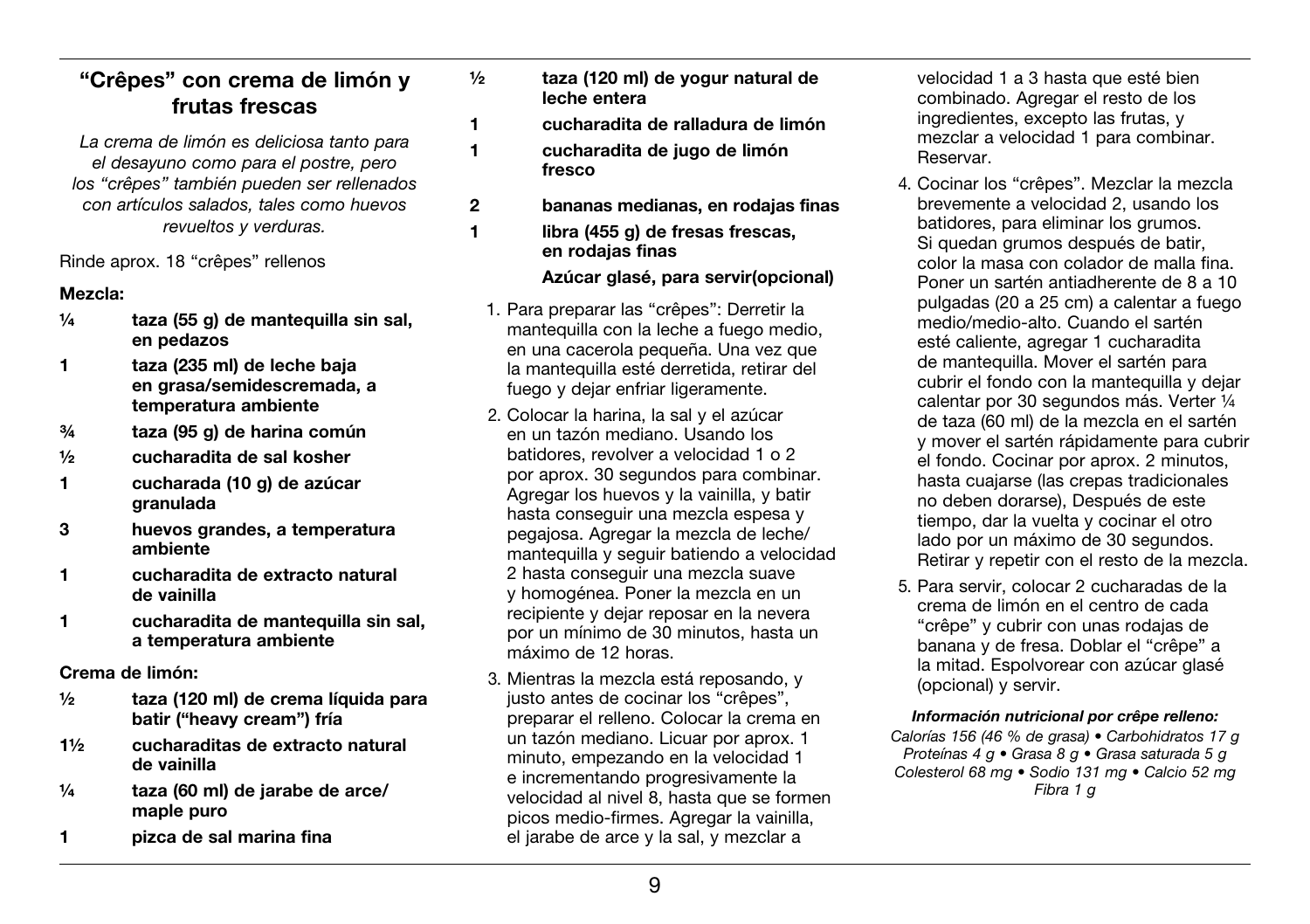# "Scones" de limón y jengibre

*No muy dulces, estos "scones" son perfectos para acompañar una taza de té caliente en la mañana.* 

Rinde 8 "scones"

- 2½ tazas (335 g) de harina de repostería + un poco más para darle forma
- 2 cucharadas (35 g) de azúcar granulada
- 1½ cucharaditas de polvo de hornear
- ¼ cucharadita de bicarbonato de sodio
- 1 cucharadita de sal kosher
- 1 cucharada de ralladura de limón
- 6 cucharadas (85 g) de mantequilla sin sal, en pedazos de ½ in. (1.5 cm), a temperatura ambiente (por aprox. 5 a 10 minutos; la mantequilla no debe estar demasiado suave)
- 1 taza (245 g) de suero de leche ("buttermilk")
- 1 huevo grande
- ¼ taza (30 g) de jengibre cristalizado picado

 Huevo para barnizar (1 huevo grande + 1 cucharadita de agua, bien batidos)

### Azúcar turbinado para espolvorear

1. Colocar la harina, el azúcar, el polvo de hornear, el bicarbonato de sodio, la sal y la ralladura en un tazón grande. Usando los batidores, mezclar los ingredientes

secos a velocidad 1 para combinar. Reservar.

- 2. Colocar el suero de leche y el huevo en un tazón pequeño. Mezclar a velocidad 1 para combinar. Agregar la mantequilla y los ingredientes secos, y mezclar a velocidad 3 hasta que la mezcla adquiera la textura de una masa que se desmigaja. Ajustar la velocidad al nivel 1 y agregar lentamente los ingredientes líquidos; mezclar *justo* hasta incorporar los ingredientes, teniendo cuidado de no mezclar demasiado.
- 3. Colocar la masa en la encimera limpia o en una tabla de picar grande. Formar un cilindro de 10 in. (25 cm) de largo. Usando un cuchillo afilado, cortar 8 rodajas uniformes. Colocar sobre una placa para horno forrada con papel sulfurizado. Cubrir con papel film/plástico y refrigerar por un mínimo de 1 hora, hasta un máximo de una noche.
- 4. Poner la rejilla del horno en el centro del mismo y precalentar el horno a 400 °F (200 °C). Cepillar cada "scone" con el barniz de huevo y rociar con azúcar de turbinado.
- 5. Hornear por 25 a 30 minutos, hasta dorarse. Dejar enfriar antes de servir.

### *Información nutricional por "scone":*

*Calorías 264 (35 % de grasa) • Carbohidratos 40 g Proteínas 5 g • Grasa 9 g • Grasa saturada 6 g Colesterol 47 g • Sodio 440 g • Calcio 99 mg Fibra 1 g*

# "Muffins" de arándanos azules

*Todo el mundo tiene un "muffin" favorito, y este se está convirtiendo rápido en el nuestro. No omita la ralladura de naranja; se combina perfectamente con el brillante sabor de los arándanos.*

Rinde 12 "muffins"

### Spray vegetal

- 2 tazas (250 g) de harina común
- ¹⁄³ taza (65 g) de azúcar granulada
- ¹⁄ ³ taza llena (65 g) de azúcar rubia (azúcar de caña integral)
- 1 cucharadita de polvo de hornear
- ¼ cucharadita de bicarbonato de sodio
- ½ cucharadita de sal kosher
- ½ cucharadita de canela en polvo
- ½ cucharadita de ralladura de naranja
- ¾ taza (185 g) de suero de leche ("buttermilk"), a temperatura ambiente
- ½ taza (120 ml) de aceite vegetal
- 1 huevo grande, a temperatura ambiente
- 1 cucharadita de extracto natural de vainilla
- 1 taza (125 g) de arándanos azules congelados, descongelados
- ½ cucharadita de azúcar turbinado
- 1. Poner la rejilla del horno en el medio del mismo y precalentar el horno a 400 °F (200 °C). Engrasar ligeramente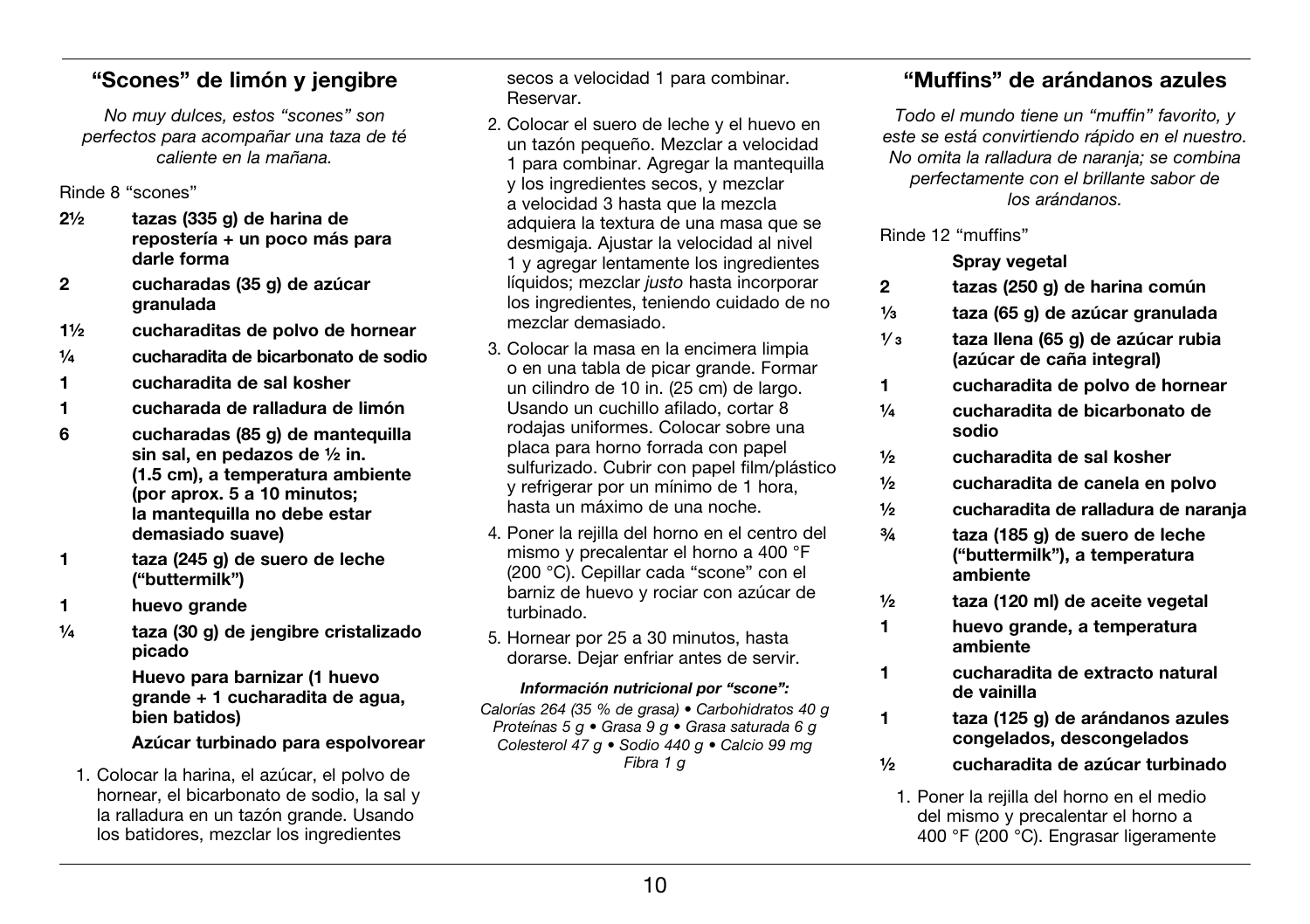12 moldecitos para "muffins" con spray vegetal; reservar.

- 2. Colocar la harina, el azúcar, el polvo de hornear, el bicarbonato de sodio, la canela, la sal y la ralladura en un tazón grande. Usando los batidores, revolver a velocidad 1 por aprox. 40 segundos para combinar. Reservar.
- 3. Colocar el suero de leche, el aceite, el huevo y la vainilla en un tazón pequeño; revolver a velocidad 1 para mezclar. Sin dejar de revolver, agregar poco a poco la mezcla al tazón de ingredientes secos. Cuando esté casi combinado, incorporar suavemente los arándanos. Verter la mezcla en los moldecitos preparados. Esparcir azúcar turbinado por encima de cada "muffin".
- 4. Hornear por aprox. 18 a 20 minutos, hasta que un probador introducido en el centro salga limpio.

### *Información nutricional por "muffin":*

*Calorías 209 (41 % de grasa) • Carbohidratos 28 g Proteínas 3 g • Grasa 10 g • Grasa saturada 1 g Colesterol 16 g • Sodio 178 g • Calcio 45 mg Fibra 1 g*

## "Muffins" de calabaza con especias

*Una elección obvia para los meses de otoño, las especias y las nueces tostadas complementan la calabaza en estos húmedos y sabrosos panecillos.*

Rinde 12 "muffins"

### Spray vegetal

2 tazas (250 g) de harina común

- ½ cucharadita de sal kosher
- 1 cucharadita de polvo de hornear
- ¼ cucharadita de bicarbonato de sodio
- ½ cucharadita de canela en polvo
- ¼ cucharadita de nuez moscada rallada
- ¼ cucharadita de pimienta de Jamaica en polvo
- ½ taza (120 ml) de aceite vegetal
- 1¾ tazas (350 g) de azúcar granulada
- ¼ taza llena (50 g) de azúcar rubia (azúcar de caña integral)
- 1 taza (200 g) de puré de calabaza
- 1 cucharadita de extracto natural de vainilla
- 2 huevos grandes, a temperatura ambiente
- ½ taza (50 g) de nueces tostadas, picadas
	- 1. Poner la rejilla del horno en el medio del mismo y precalentar el horno a 375 °F (190 °C). Engrasar ligeramente 12 moldecitos para "muffins" con spray vegetal; reservar.
	- 2. Colocar la harina, la sal, el polvo de hornear, el bicarbonato, la canela, la nuez moscada y la pimienta de Jamaica en un tazón mediano. Usando los batidores, revolver a velocidad 1 por aprox. 40 segundos para combinar. Reservar.
	- 3. Colocar el aceite, el azúcar, la calabaza y la vainilla en un tazón grande; revolver a velocidad 1 a 3 para mezclar. Agregar

gradualmente los huevos, usando la velocidad 2 para combinar.

- 4. Mezclando a velocidad 1, agregar gradualmente los ingredientes secos a la mezcla de azúcar/aceite/calabaza. Cuando esté casi combinado, incorporar suavemente las nueces. Verter la mezcla en los moldecitos preparados.
- 5. Hornear por aprox. 18 a 20 minutos, hasta que un probador introducido en el centro salga limpio.

#### *Información nutricional por "muffin":*

*Calorías 342 (34 % de grasa) • Carbohidratos 54 g Proteínas 5 g • Grasa 13 g • Grasa saturada 2 g Colesterol 31 g • Sodio 197 g • Calcio 13 mg Fibra 2 g*

# "Muffins" de banana sin gluten

*Las mezclas de harina sin gluten para todo uso hacen que hacer productos sin gluten sea fácil y cómodo. Hay muchas marcas entre las cuales elegir, así que pruebe algunas y encuentre su favorita.*

#### Rinde 12 "muffins"

### Spray vegetal

- 2 tazas (250 g) de harina sin gluten
- ½ taza (40 g) de copos de avena (no use avena instantánea)
- ¹⁄³ taza (65 g) de azúcar granulada
- $\frac{1}{3}$  taza llena (65 g) de azúcar rubia (azúcar de caña integral)
- 1½ cucharaditas de polvo de hornear
- ¼ cucharadita de bicarbonato de sodio
- ½ cucharadita de sal kosher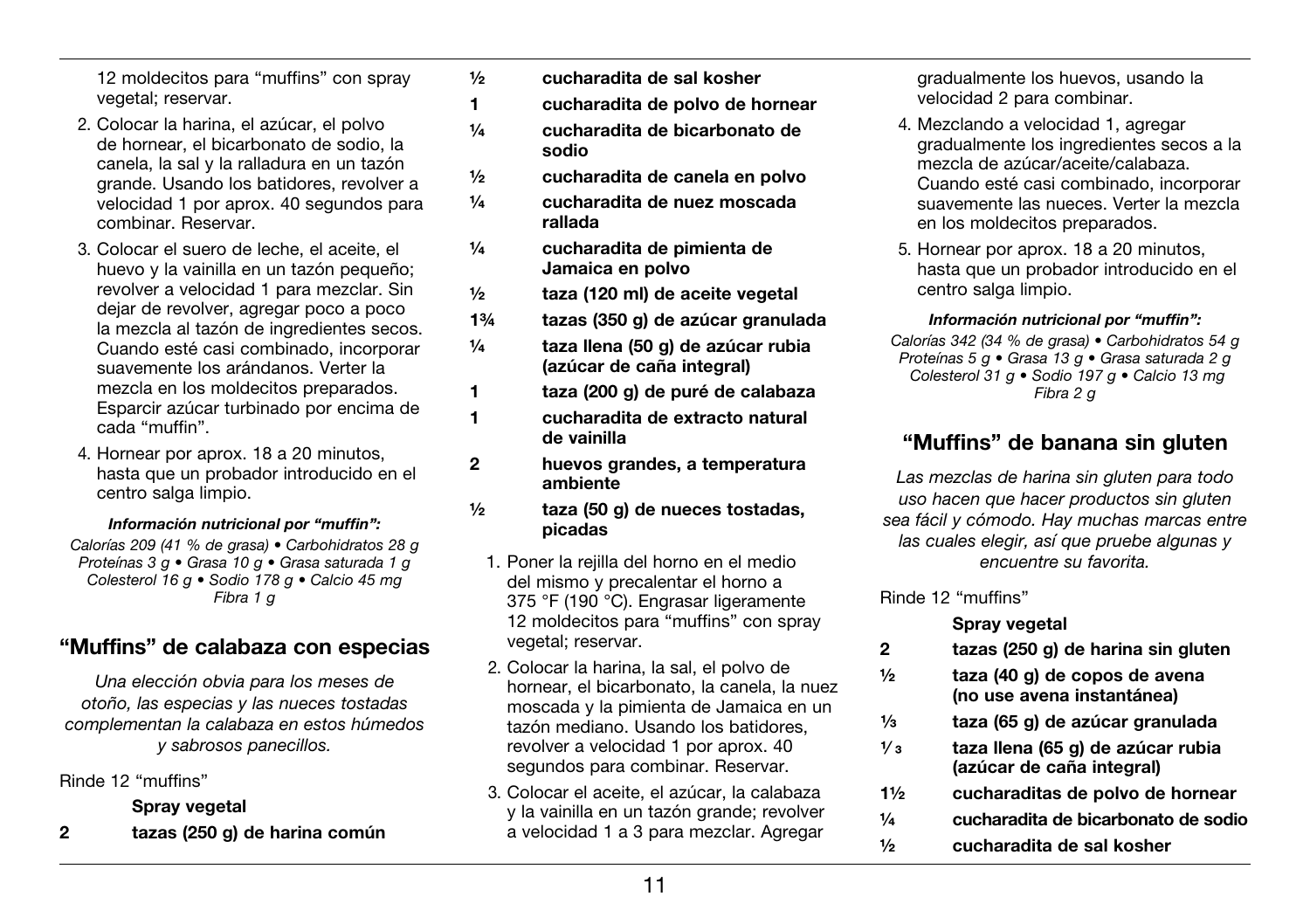- ½ cucharadita de goma xantana (opcional; solamente si la harina no tiene)
- ½ cucharadita de canela en polvo
- ½ taza (120 ml) de aceite vegetal
- 2 huevos grandes, a temperatura ambiente
- ½ cucharadita de extracto natural de vainilla
- 3 bananas maduras, aplastadas
	- 1. Poner la rejilla del horno en el medio del mismo y precalentar el horno a 375 °F (190 °C). Engrasar ligeramente 12 moldecitos para "muffins" con spray vegetal; reservar.
	- 2. Colocar la harina, la avena, el azúcar, el polvo de hornear, el bicarbonato, la sal, la goma xantana (si la usa) y la canela en un tazón. Usando los batidores, revolver a velocidad 1 o 2 por aprox. 30 segundos para combinar.
	- 3. Colocar los ingredientes restantes en otro tazón grande; mezclar a velocidad 3 por 1 a 2 minutos, hasta conseguir una mezcla suave y cremosa. Agregar los ingredientes secos y mezclar a velocidad 2 para incorporar.
	- 4. Verter la mezcla en los moldecitos preparados. Hornear por aprox. 16 a 18 minutos, hasta que un probador introducido en el centro salga limpio.

#### *Información nutricional por "muffin":*

*Calorías 248 (38 % de grasa) • Carbohidratos 37 g Proteínas 3 g • Grasa 11 g • Grasa saturada 1 g Colesterol 31 g • Sodio 223 g • Calcio 92 mg Fibra 3 g*

# Rosquillas ("donuts") de sidra de manzana

*Cerciórese de usar la mejor calidad de sidra (no jugo) que pueda encontrar, para obtener un verdadero sabor a manzana.* 

Rinde aprox. 12 rosquillas ("donuts")

 Spray vegetal o mantequilla a temperatura ambiente

- 2 tazas (250 g) de harina común
- 1 cucharadita de canela en polvo
- ¼ cucharadita de nuez moscada rallada
- 1½ cucharaditas de polvo de hornear
- ½ cucharadita de sal kosher
- 6 cucharadas (85 g) de mantequilla sin sal a temperatura ambiente, en pedazos de 1 in. (2.5 cm)
- $^{2}/_{3}$ ³ taza llena (135 g) de azúcar rubia (azúcar de caña integral)
- ¼ taza (50 g) de azúcar granulada
- 2 cucharadas (30 g) de jarabe de arce/maple
- 2 huevos grandes, a temperatura ambiente
- 1 cucharadita de extracto natural de vainilla
- ¾ taza (175 ml) de sidra de manzana
- ¼ taza (60 g) de suero de leche ("buttermilk"), a temperatura ambiente
- 6 cucharadas (85 g) de mantequilla sin sal, derretida y tibia
- $2/2$ ³ taza (135 g) de azúcar granulada
- 1 cucharadita de canela en polvo
- 1 pizca de sal kosher
	- 1. Engrasar un molde para rosquillas con spray vegetal o mantequilla a temperatura ambiente; reservar. Poner la rejilla del horno en el medio del mismo y precalentar el horno a 350 °F (180 °C).
	- 2. Poner la harina, 1 cucharada de la canela, la nuez moscada, el polvo de hornear y ½ cucharadita de sal en un tazón mediano. Usando los batidores, mezclar a velocidad 2 por un mínimo de 30 segundos para combinar; reservar.
	- 3. Colocar la mantequilla suave, el azúcar rubio, ¼ de taza (50 g) del azúcar granulado y el jarabe arce en un tazón grande. Mezclar por aprox. 1 minuto, empezando en la velocidad 2 y aumentando progresivamente la velocidad al nivel 4, hasta conseguir una mezcla ligera y cremosa. Agregar los huevos, uno a la vez, mezclando a velocidad 2 después de cada adición, y luego la vainilla.
	- 4. Colocar la sidra de manzana y el suero de leche en una taza de medir; revolver. Agregar los ingredientes secos a la mezcla, en tres adiciones, alternando con la mezcla de sidra/suero de leche. Cerciorarse de mezclar suavemente, pero bien, usando la velocidad 2.
	- 5. Verter mezcla en los moldes preparados.
	- 6. Hornear por aprox. 15 a 20 minutos, hasta que estén dorados (el tiempo depende del horno y del molde usados).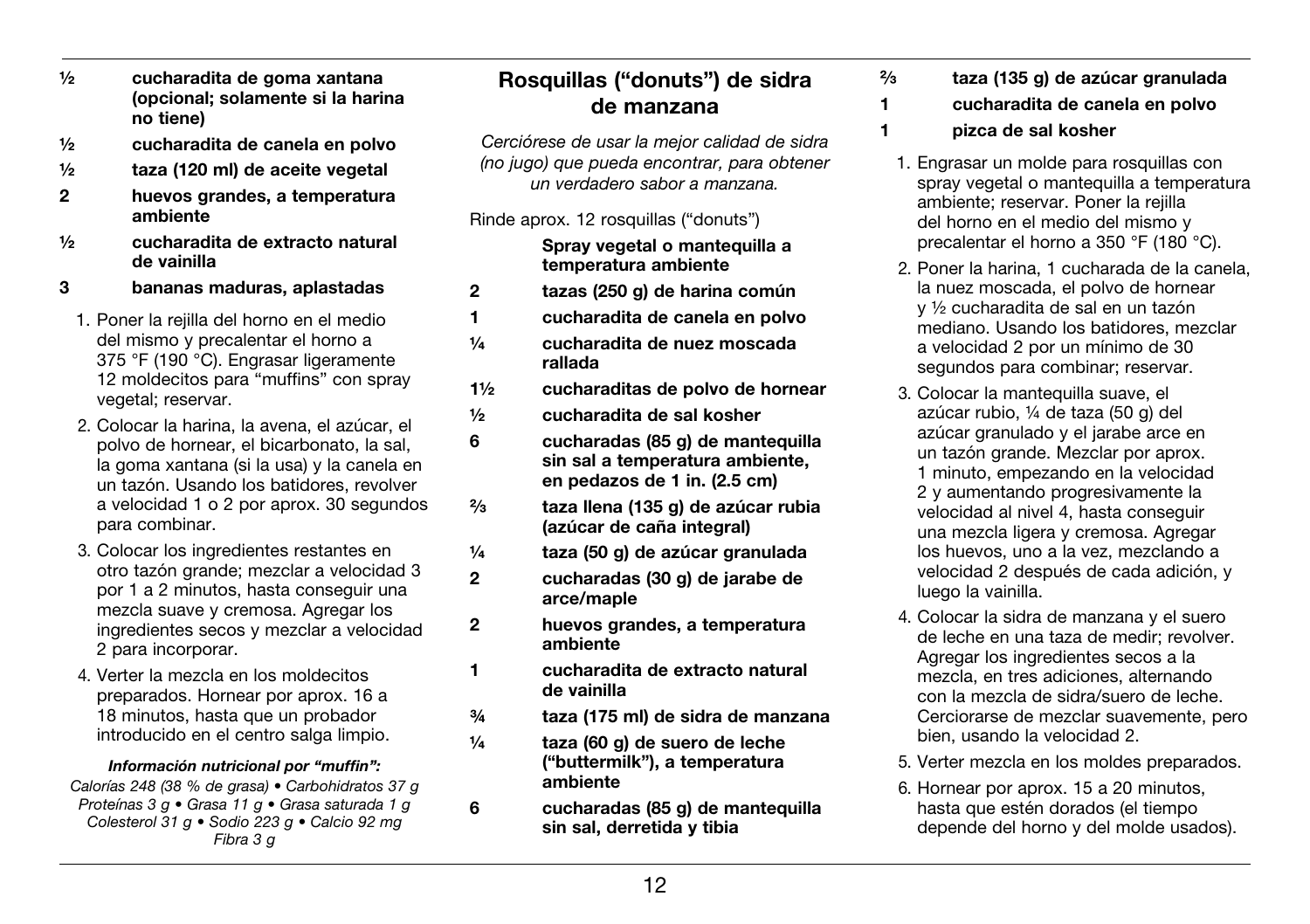- 7. Mientras las rosquillas se están horneando, mantener 6 cucharadas (85 g) de mantequilla tibia y mezclar ²⁄ ³ de taza (135 g) de azúcar granulada con 1 cucharadita de canela y una pizca de sal en un cuenco poco profundo. Revolver a velocidad 1 para mezclar; reservar.
- 8. Retirar el molde del horno y dejar las rosquillas descansar en el molde por 5 a 6 minutos. Después de este tiempo, desmoldar con cuidado las rosquillas. cepillarlas con la mantequilla derretida, cubrir suavemente con azúcar con canela. ¡Servir inmediatamente!

#### *Información nutricional por rosquilla:*

*Calorías 299 (35 % de grasa) • Carbohidratos 45 g Proteínas 3 g • Grasa 12 g • Grasa saturada 7 g Colesterol 61 mg • Sodio 146 mg • Calcio 18 mg Fibra 1 g*

## "Coffee cake" de canela

*Este "coffee cake" es rico, mantecoso y lleno de canela. Se aconseja servirlo el mismo día que se prepara.*

Rinde 12 porciones; un pastel redondo de 9 in. (23 cm)

### Relleno/Cobertura:

 Mantequilla sin sal, a temperatura ambiente

- $\frac{1}{2}$  taza (60 g) de nueces tostadas. picadas
- ¼ taza (50 g) de azúcar granulada
- 1 cucharada de canela en polvo
- 1 pizca de sal kosher

### Pastel:

- 1¾ tazas (220 g) de harina común
- ½ cucharadita de sal kosher
- ½ cucharadita de polvo de hornear
- ¼ cucharadita de bicarbonato de sodio
- 8 cucharadas (115 g) de mantequilla sin sal a temperatura ambiente, en 4 pedazos
- ½ taza (100 g) de azúcar granulada
- ¼ taza llena (50 g) de azúcar rubia (azúcar de caña integral)
- 2 huevos grandes, a temperatura ambiente
- 1 cucharadita de extracto natural de vainilla
- 1 taza (235 ml) de yogur griego. preferiblemente no bajo en grasa
	- 1. Engrasar ligeramente un molde redondo de 9 in. (23 cm) con mantequilla suave; reservar. Poner la rejilla del horno en el medio del mismo y precalentar el horno a 350 °F (180 °C).
	- 2. Colocar los ingredientes del relleno/ cobertura en un tazón pequeño. Licuar a velocidad 1, usando los batidores. Reservar.
	- 3. Poner la harina, la sal, el polvo de hornear y el bicarbonato en un tazón mediano. Mezclar a velocidad 2 por un mínimo de 30 segundos para combinar; reservar.
	- 4. Poner la mantequilla y los azucares en un tazón grande. Mezclar por aprox. 2 minutos, empezando en la velocidad 2 y aumentando progresivamente la velocidad al nivel 4, hasta conseguir

una mezcla ligera y cremosa. Agregar los huevos, uno a la vez, mezclando a velocidad 3 después de cada adición, y luego agregar la vainilla y el yogurt. Agregar los ingredientes secos, en dos adiciones, mezclando a velocidad 2 después de cada adición (mezclar suavemente, pero completamente).

- 5. Verter la mitad la mezcla en el molde preparado. Cubrir con la mitad de la mezcla de nueces, y luego añadir el resto de la mezcla. Suavizar las orillas, y luego cubrir con el resto de la mezcla de nueces.
- 6. Hornear por aprox. 45 minutos, hasta que esté firme y dorado.

#### *Información nutricional por porción:*

*Calorías 245 (41 % de grasa) • Carbohidratos 31 g Proteínas 5 g • Grasa 11 g • Grasa saturada 5 g Colesterol 51 mg • Sodio 161 mg • Calcio 50 mg Fibra 1 g*

# Bizcocho de limón

*Un bizcocho jugoso tradicional con un nuevo giro.*

Rinde 16 porciones; una barra de 9 in. (23 cm)

#### Pastel:

### Mantequilla sin sal suave o spray vegetal

- 2 tazas (250 g) de harina común
- 1 cucharadita de polvo de hornear
- 1 cucharadita de sal kosher
- 14 cucharadas (210 g) de mantequilla sin sal a temperatura ambiente, en pedazos de 1 in. (2.5 cm)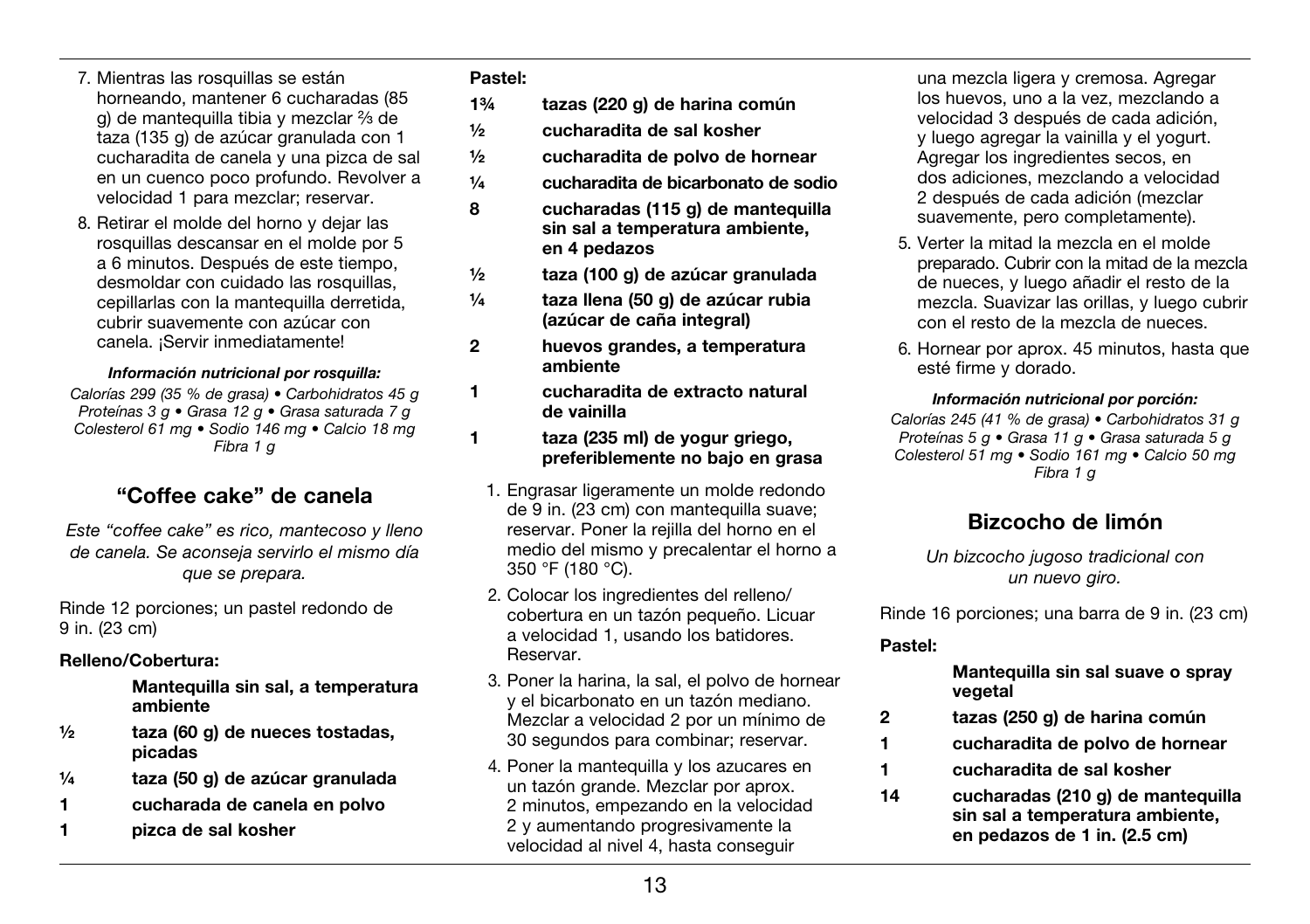- 11⁄3 tazas (265 g) de azúcar granulada
- 3 cucharadas de ralladura de limón
- 4 cucharadas de aceite vegetal
- 4 cucharaditas de jugo de limón fresco
- 2 huevos grandes, a temperatura ambiente
- 1 yema de huevo grande, a temperatura ambiente
- $2/3$ taza (160 ml) de crema agria. a temperatura ambiente

#### Glaseado:

- 1 taza (120 g) de azúcar glasé, tamizado
- 3 cucharadas de crema líquida para batir ("heavy cream")
- 2 cucharadas de jugo de limón fresco
- 1 pizca de sal marina fina
- 1. Poner la rejilla del horno en el tercio inferior del mismo y precalentar el horno a 350 °F (180 °C). Engrasar un molde de barra de 9 x 5 x 3 in. (23 x 13 x 8 cm) con spray vegetal o mantequilla sin sal; reservar.
- 2. Poner la harina, el bicarbonato y la sal en un tazón pequeño. Usando los batidores, revolver a velocidad 1 por aprox. 30 segundos para combinar. Reservar.
- 3. Colocar la mantequilla en un tazón grande y acremar, usando la velocidad 2 a 4, hasta que esté suave. Agregar el azúcar y la ralladura de limón. Revolver por aprox. 2 minutos, usando la velocidad 2 a 5, hasta obtener una mezcla muy clara.
- 4. Colocar el aceite, el jugo de limón, los huevos, la yema y la crema agria en un tazón pequeño. Mezclar a velocidad 1 para combinar.
- 5. Revolviendo a velocidad 1 a 2, agregar un tercio de los ingredientes secos a la mezcla de mantequilla/azúcar, y luego la mitad de los ingredientes líquidos; repetir hasta haber agregado todos los ingredientes.
- 6. Verter la mezcla en el molde preparado y meter al horno. Hornear por aprox. 1 hora y 10 minutos, hasta que un probador introducido en el centro salga limpio.
- 7. Sacar del horno y dejar enfriar en una rejilla (en el molde) por 10 a 15. Luego, desmoldar y envolver inmediatamente en papel film/plástico y dejar que se enfríe completamente.
- 8. Mientras el pastel se está enfriando, preparar el glaseado de limón. Colocar todos los ingredientes del glaseado en un tazón pequeño a mediano y revolver a velocidad 1 a 3, usando el batidor de alambre, hasta obtener una muy suave (añadir más azúcar tamizada o crema para obtener la consistencia deseada).
- 9. Después de que el bizcocho se haya enfriado un poco, colocarlo en una rejilla colocada encima de una bandeja, de papel de aluminio, o de papel sulfurizado (cualquier cosa que recoja el exceso de glaseado). Rociar o esparcir el glaseado en el bizcocho. Dejar que el glaseado se solidifique y que el bizcocho se enfríe completamente antes de cortar y servir.

#### *Información nutricional por porción:*

*Calorías 275 (44 % de grasa) • Carbohidratos 36 g Proteínas 3 g • Grasa 14 g • Grasa saturada 8 g Colesterol 71 mg • Sodio 164 mg • Calcio 13 mg Fibra 2 g*

# Mermelada de frutas del bosque rápida

*Esta receta es perfecta para aquellos que tienen miedo al hacer mermelada tradicional o tienen un exceso de frutas de bosque. Es deliciosa tibia en tostadas, toma menos de 40 minutos de principio a fin, y puede ser refrigerada hasta por 3 semanas.*

### Rinde 1 taza (235 ml)

- 1½ libras (680 g) de frutas del bosque mixtas
- $^{2}/_{3}$  a  $^{3}/_{4}$ taza (135 a 150 g) de azúcar granulada, dependiendo del nivel de dulzura de las frutas o de su preferencia
- 1 cucharadita de jugo de limón fresco
- 1 pizca de sal kosher
	- 1. Preparar las futas. Si usa fresas, quitar el corazón y cortar en pedazos de no más de 1 pulgada (2.5 cm). Colocar todos los ingredientes en una cacerola mediana y calentar a fuego medio. Calentar hasta que la mezcla empiece a hervir, revolviendo ocasionalmente. Bajar el fuego para que la mezcla hierva a fuego lento y seguir cocinando hasta que se espese. La mermelada debe cubrir completamente el dorso de una cuchara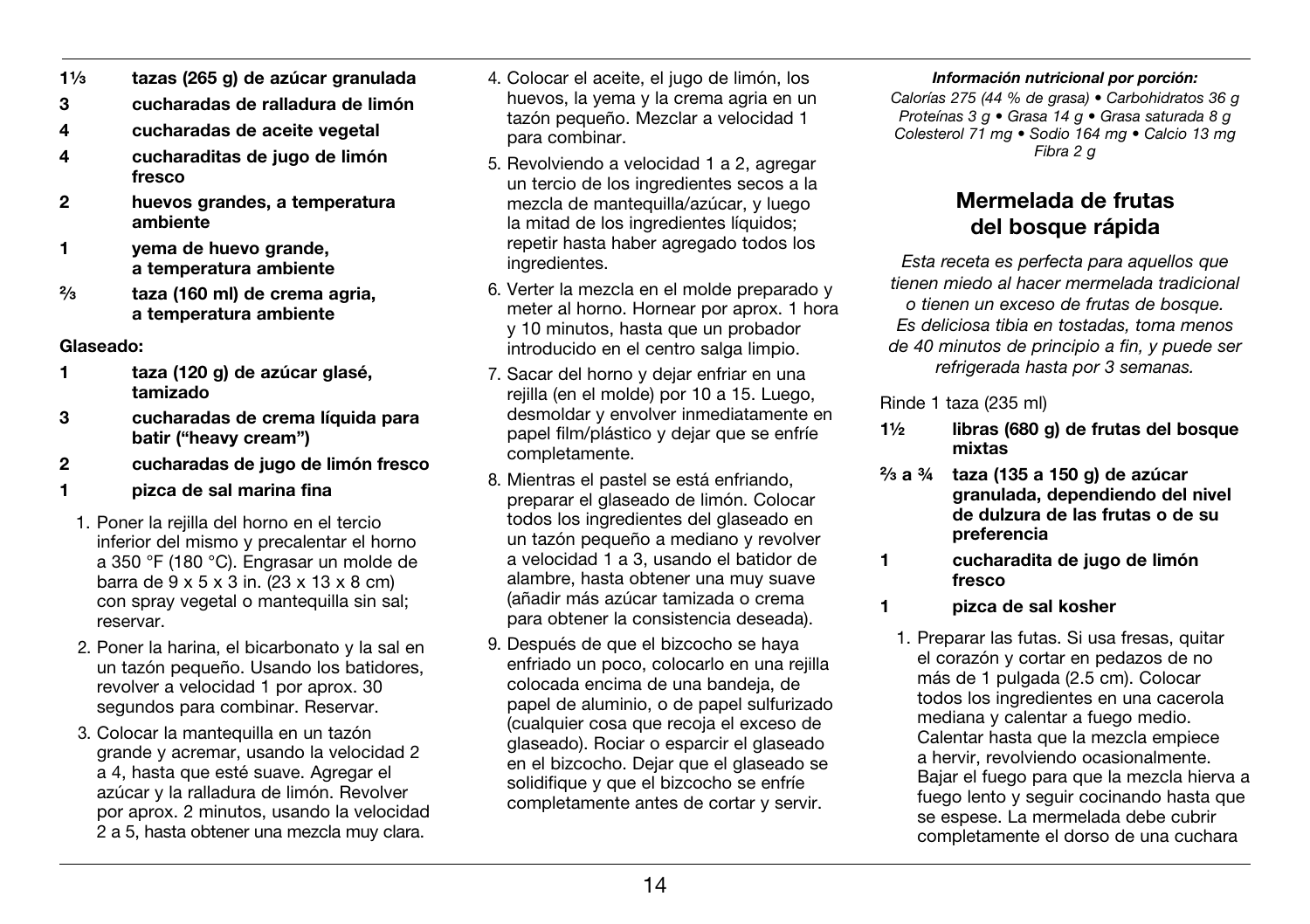sin gotear. Dependiendo de la cacerola usada y de la estufa, esto puede tomar entre 30 y 40 minutos.

2. Retirar del fuego y dejar enfriar por aprox. 10 minutos. Usando el aditamento licuador, licuar a velocidad 1 hasta que esté suave. Reservar, en un frasco, y dejar enfriar a temperatura ambiente. Cubrir y refrigerar hasta el momento de usar. La mermelada se conservará hasta 3 semanas (debe refrigerarse).

#### *Información nutricional por cucharada:*

*Calorías 59 (3 % de grasa) • Carbohidratos 14 g Proteínas 1 g • Grasa 0 g • Grasa saturada 0 g Colesterol 0 mg • Sodio 11 mg • Calcio 12 mg Fibra 2 g*

# Mantequilla de jarabe de arce

*Úsela en waffles y panqueques, o incluso en tostadas, esta deliciosa mantequilla debe ser servida a temperatura ambiente.*

Rinde ½ taza (120 ml)

- ½ taza (115 g) de mantequilla sin sal, a temperatura ambiente, en pedacitos
- 2½ cucharadas de jarabe de arce/maple puro
- 1 pizca de sal marina fina

Colocar la mantequilla en un tazón mediano. Usando los batidores, revolver a velocidad 2 o 3 por aprox. 30 a 40 segundos hasta que esté cremosa. Agregar los ingredientes restantes y mezclar por 40 a 50 segundos para combinar.

#### *Información nutricional por cucharadita:*

*Calorías 39 (86 % de grasa) • Carbohidratos 1 g Proteínas 0 g • Grasa 4 g • Grasa saturada 2 g Colesterol 10 mg • Sodio 6 mg • Calcio 2 mg Fibra 0 g*

## Batido de frutas simple

*Esta receta puede servir para preparar muchos batidos, usando cualquier tipo de jugo o fruta.*

Rinde 1 porción de aprox. 12 onzas (355 ml)

- 1 taza (250 g) de frutas del bosque frescas o congeladas
- ½ taza (120 ml) de su jugo favorito
	- 1. Colocar los ingredientes en un vaso alto.
	- 2. Usando el aditamento licuador, licuar por 30 a 45 segundos, empezando en la velocidad 1 y aumentando progresivamente la velocidad al nivel 3, hasta conseguir una mezcla suave.
	- 3. Servir inmediatamente.

#### *Información nutricional por porción:*

*Calorías 144 (4 % de grasa) • Carbohidratos 48 g Proteínas 3 g • Grasa 1 g • Grasa saturada 0 g Colesterol 0 mg • Sodio 3 mg • Calcio 27 mg Fibra 5 g*

# "Smoothie" de frutas del bosque y verduras

*La grasa del aguacate y del aceite de coco le impedirá alcanzar esos bocadillos de media mañana.*

Rinde 2 porciones de aprox. 16 onzas (475 ml)

- 1 taza (150 g) de frutas del bosque congeladas
- ½ aguacate, cortado en 4 pedazos
- ½ taza (15 g) de espinaca tierna (espinaca "baby") o col rizada
- 1 cucharada (15 ml) de aceite de coco
- 1 taza (235 ml) de agua
	- 1. Colocar todos los ingredientes en un vaso alto, en el orden indicado.
	- 2. Usando el aditamento licuador, licuar por aprox. 1 minuto, empezando en la velocidad 1 y aumentando progresivamente la velocidad al nivel 3, hasta conseguir una mezcla suave.
	- 3. Servir inmediatamente.

#### *Información nutricional por porción de 8 onzas (235 ml):*

*Calorías 149 (4 % de grasa) • Carbohidratos 11 g Proteínas 1 g • Grasa 12 g • Grasa saturada 7 g Colesterol 0 mg • Sodio 5 mg • Calcio 16 mg Fibra 5 g*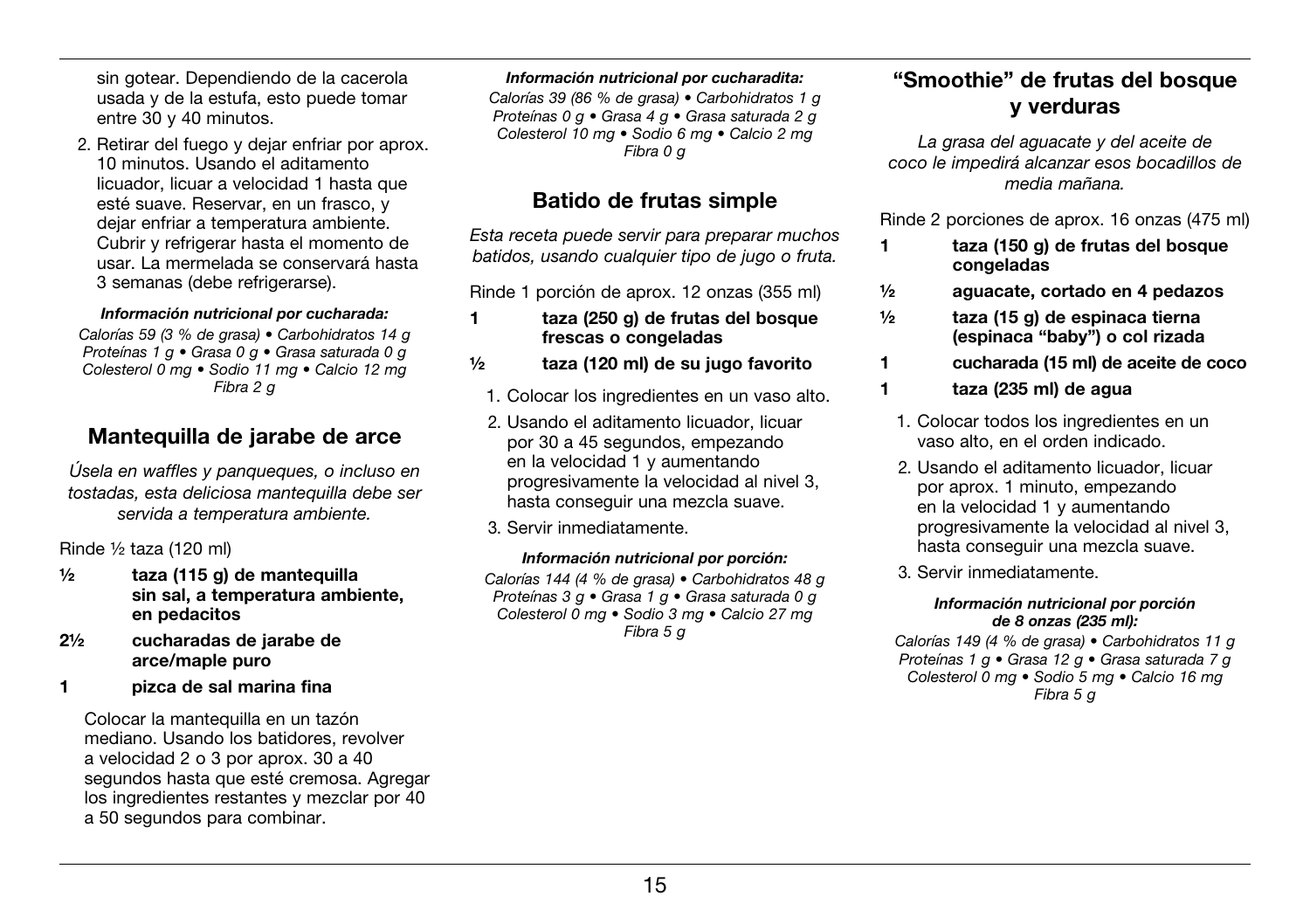# "Smoothie" de mango y limón

*Para conseguir un "smoothie" aún más cremoso, use ½ taza (120 ml) de yogur.*

Rinde 1 porción de aprox. 8 onzas (355 ml)

- 1 taza (140 g) de cubos de mango frescos o congelados
- $\frac{1}{3}$  taza (80 ml) de yogur natural
- 1½ cucharaditas de jugo de lima/limón verde fresco
- ½ cucharadita de ralladura de lima/limón verde
- ¼ taza (60 ml) de agua fría (o de agua de coco)
	- 1. Colocar todos los ingredientes en un vaso alto, en el orden indicado.
	- 2. Usando el aditamento licuador, licuar por 30 a 45 segundos, empezando en la velocidad 1 y aumentando progresivamente la velocidad al nivel 3, hasta conseguir una mezcla suave.
	- 3. Servir inmediatamente.

### *Información nutricional por porción (hecho con yogur de leche entera y agua):*

*Calorías 195 (15 % de grasa) • Carbohidratos 39 g Proteínas 5 g • Grasa 3 g • Grasa saturada 2 g Colesterol 10 mg • Sodio 53 mg • Calcio 156 mg Fibra 3 g*

# "Smoothie" proteico

*Mantequilla de nuez, banana y cacao – ¿A quién no le va a gustar? Además, este combo está repleto de sustanciosas proteínas.*

- Rinde 1 porción de aprox. 12 onzas (355 ml)
- 1 banana, en trozos
- 1 a 2 dátiles, deshuesados
- 1 cucharada (15 g) de la mantequilla de nuez de su elección
- ¼ taza (30 g) de proteínas en polvo
- 1 cucharadita de cacao amargo en polvo
- ¾ taza (175 ml) de leche de almendra sin azúcar
	- 1. Colocar todos los ingredientes en un vaso alto, en el orden indicado.
	- 2. Usando el aditamento licuador, licuar por 30 a 45 segundos, empezando en la velocidad 1 y aumentando progresivamente la velocidad al nivel 3, hasta conseguir una mezcla suave.
	- 3. Servir inmediatamente.

### *Información nutricional por porción:*

*Calorías 240 (52 % de grasa) • Carbohidratos 27 g Proteínas 23 g • Grasa 6 g • Grasa saturada 1 g Colesterol 0 mg • Sodio 232 mg • Calcio 95 mg Fibra 5 g*

# "Latté" de té matcha

*No hay necesidad de molestar a su camarero cuando puede preparar este favorito de cafetería en casa.*

### Rinde 2 porciones

- 2 tazas (475 ml) de leche (cualquier variedad) o leche vegetal
- 2 cucharaditas de té verde matcha en polvo
- 1 cucharadita de miel o agave, opcional
	- 1. Colocar la leche en una cacerola pequeña. Calentar a fuego medio hasta que empiece a hervir.
	- 2. Cuando empiece a hervir, retirar del fuego y añadir el té matcha y la miel (opcional). Usando el aditamento licuador, licuar a velocidad 1, manteniendo la cuchilla justo debajo de la superficie, para espumar.
	- 3. Dividir entre 2 vasos y servir inmediatamente.

#### *Información nutricional por porción (usando leche sin grasa):*

*Calorías 90 (0 % de grasa) • Carbohidratos 13 g Proteínas 0 g • Grasa 0 g • Grasa saturada 0 g Colesterol 5 mg • Sodio 135 mg • Calcio 300 mg Fibra 0 g*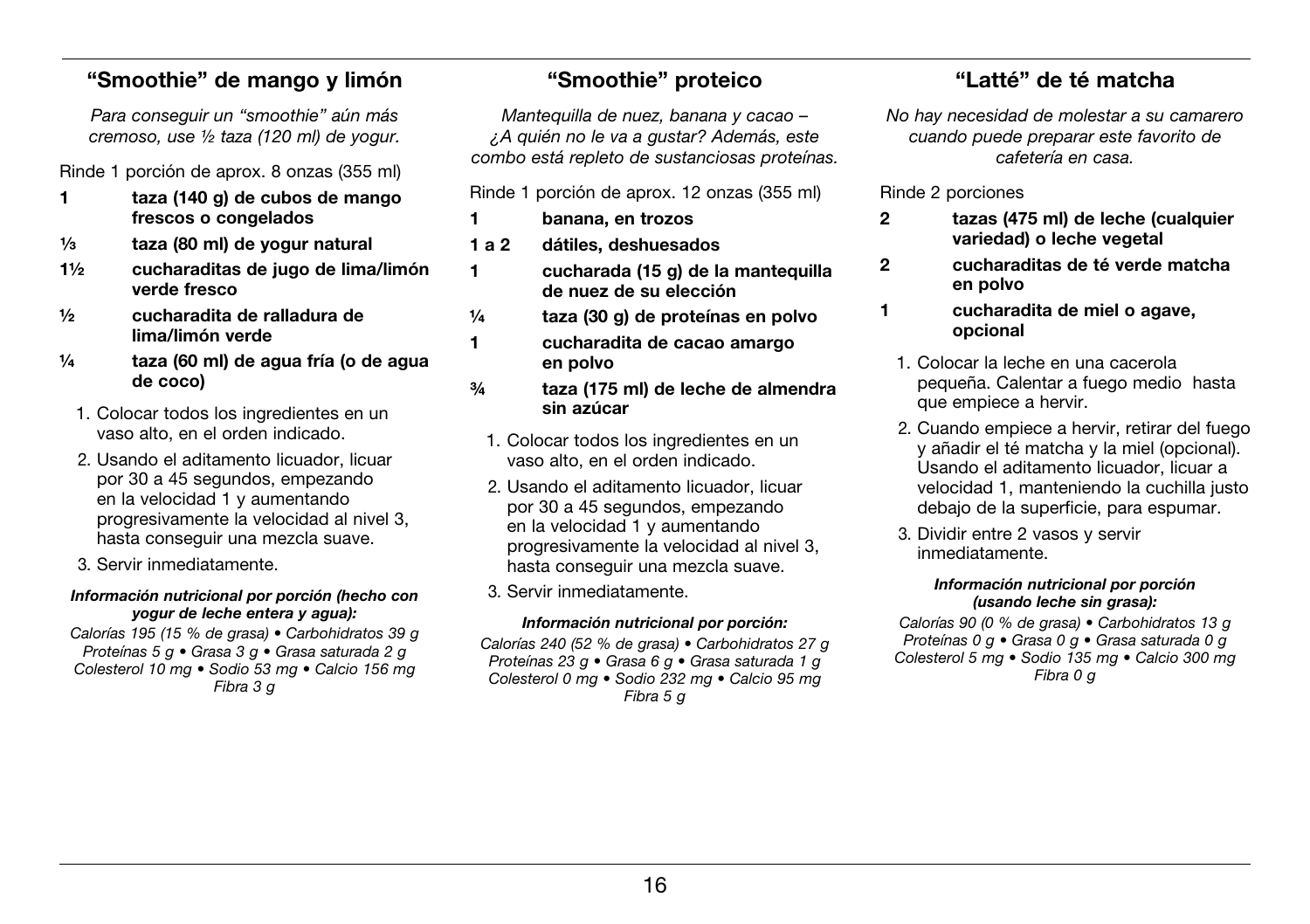## "Latté" en frío

*Los "lattés" no tienen por qué estar calientes. Refrésquese con esta popular versión fría. Si no tiene café en frío, puede utilizar café fuerte refrigerado.*

Rinde 1 porción

### ½ taza (120 ml) de leche

- 1 taza (235 ml) de café en frío Hielo, opcional
	- 1. Colocar los ingredientes en un vaso alto.
	- 2. Usando el aditamento licuador, licuar a velocidad 1, manteniendo la varilla justo debajo de la superficie, para espumar.
	- 3. Agregar hielo si desea, y disfrutar inmediatamente.

### *Información nutricional por porción:*

*Calorías 59 (35 % de grasa) • Carbohidratos 5 g Proteínas 4 g • Grasa 2 g • Grasa saturada 1 g Colesterol 9 mg • Sodio 58 mg • Calcio 141 mg Fibra 0 g*

# Huevos rellenos

*Este eterno aperitivo es bienvenido en cualquier fiesta o mesa de brunch.*

Rinde 24 porciones

- 12 huevos grandes cocinados
- ½ taza (120 ml) de mayonesa
- 1½ cucharaditas de mostaza de Dijon
- 1½ cucharaditas de jugo de limón fresco
- 1 cucharadita de salsa Worcestershire
- 1 cucharada de alcaparras, escurridas

### ½ cucharadita de sal kosher

# ¼ cucharadita de pimienta negra recién molida

- Páprika para decorar
- 1. Pelar los huevos y cortarlos cuidadosamente a la mitad. Colocar las mitades de clara sobre una superficie limpia. Colocar las yemas en un tazón mediano. Usando el aditamento licuador, licuar a velocidad 1 por aprox. 45 segundos, para picar las yemas. Agregar los ingredientes restantes y licuar a velocidad 1 hasta conseguir una mezcla muy suave. Probar y ajustar la sazón al gusto.
- 2. Usando una cuchara o una manga pastelera con una boquilla de estrella, colocar la mezcla en el centro de cada clara. Rociar con páprika antes de servir.

### *Información nutricional por porción:*

*Calorías 54 (70 % de grasa) • Carbohidratos 1 g Proteínas 3 g • Grasa 4 g • Grasa saturada 1 g Colesterol 108 mg • Sodio 144 mg • Calcio 15 mg Fibra 0 g*

# "Quiche" de tocino y queso suizo

*Una versión americana de la clásica "Quiche Lorraine" francesa. Sustituimos los lardones tradicionales con tocino.*

Rinde 12 porciones

- ½ receta de "pâte brisée" (masa quebrada) (página 42)
- 8 onzas (115 g) de tocino grueso, en cubos
- 1 chalote pequeño, finamente picado
- 1 taza (235 ml) de crema líquida "half-and-half" (mitad leche/mitad crema)
- 4 huevos grandes
- 1 pizca de sal kosher
- 1 pizca de pimienta negra recién molida
- 1 taza (120 g) de Gruyère (u otro queso suizo similar) finamente rallado
- 1 cucharada de cebollinos ("chives") finamente rebanados
	- 1. Colocar una de las rejillas del horno en la posición más baja y la otra rejilla en el medio. Precalentar el horno a 350 °F (180 °C).
	- 2. Estirar la masa quebrada para formar un disco de 9 in. (23 cm) de diámetro. Acomodar en un molde de tarta con fondo removible. Pinchar levemente la masa con un tenedor, teniendo cuidado de no perforarla completamente. Refrigerar hasta que esté firme, 15 minutos en el congelador o 30 minutos en la nevera. Cuando esté fría, poner una hoja de papel de aluminio encima de la masa y llenar parcialmente con bolas de cerámica para hornear, arroz crudo o frijoles secos. Colocar el molde en el horno, en la rejilla inferior, y hornear por aprox. 25 minutos, hasta que la masa ya no se vea húmeda. Con cuidado, quitar el papel de aluminio y las bolas de cerámica, y volver a colocar el molde en el horno, pero en el centro esta vez. Hornear por 5 minutos adicionales, hasta que la masa esté ligeramente dorada.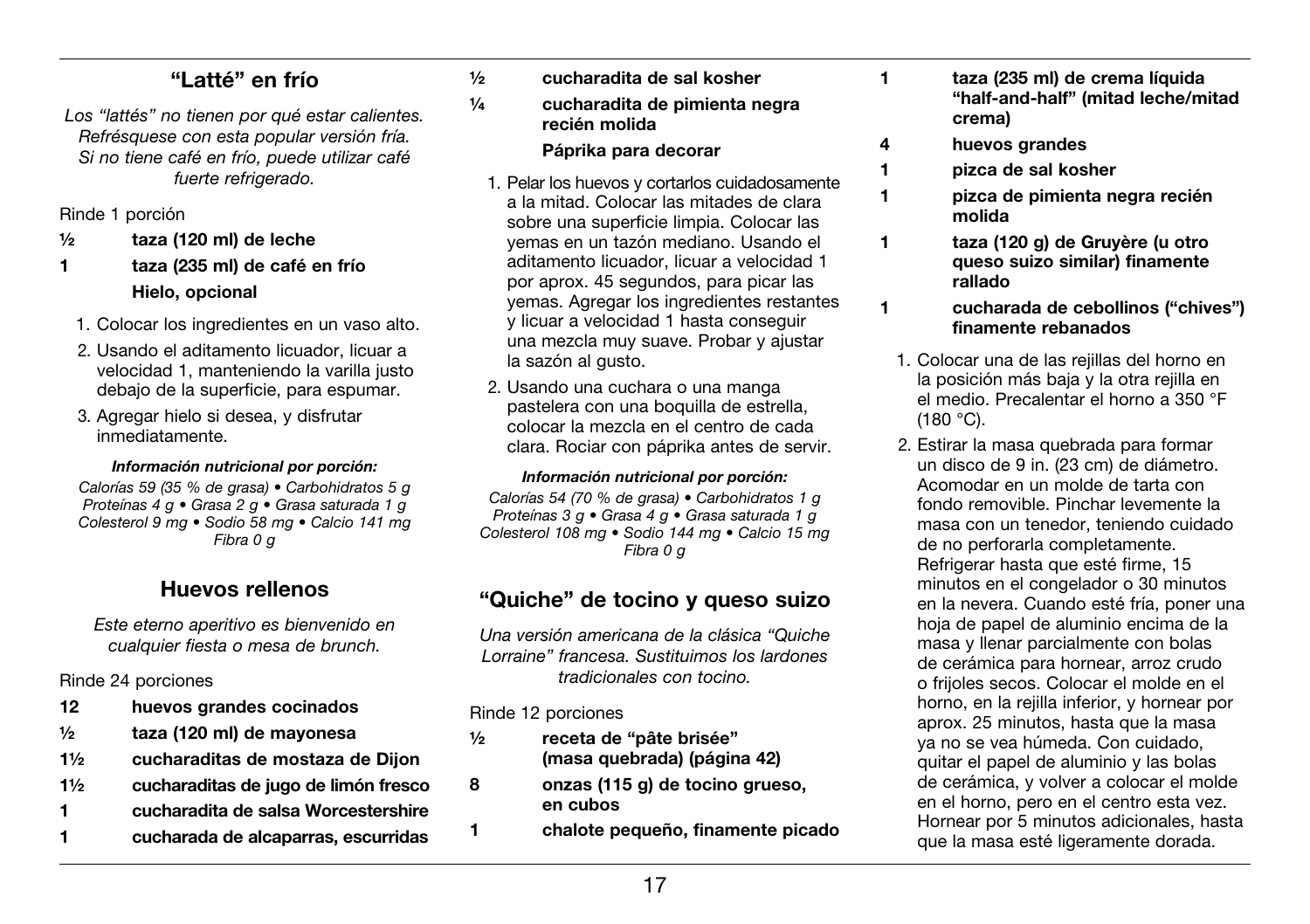- 3. Retirar del horno y dejar que se enfríe completamente antes de llenar.
- 4. En un sartén medio a grande, cocinar el tocino hasta que esté dorado y crujiente. Colocar sobre un plato forrado con papel absorbente para absorber el exceso de grasa. Dejando solamente aprox. 1 cucharada de grasa de tocino en el sartén, devolver el sartén a la estufa. Calentar a fuego medio-lento, y luego agregar el chalote. Saltear hasta que esté suave. Retirar del fuego y dejar enfriar ligeramente.
- 5. Colocar la crema líquida, los huevos, la sal y la pimienta en un tazón mediano. Usando los batidores, mezclar a velocidad 2 a 3 por aprox. 1 minuto, hasta que no queden rastros de yema.
- 6. Colocar el molde de tarta en una bandeja de hornear con borde (esto facilitará la transferencia al horno). Esparcir el tocino y el chalote uniformemente sobre el fondo de tarta horneado en blanco. Verter la mezcla de crema líquida/huevo por encima del tocino y del chalote, y luego cubrir con queso rallado. Rociar con cebollinos.
- 7. Con cuidado, colocar la tarta en el horno, en la rejilla del centro. Hornear por aprox. 20 a 22 minutos, hasta que las orillas estén firmes, pero que el centro siga suave.
- 8. Retirar y dejar enfriar ligeramente antes de cortar y servir.

#### *Información nutricional por porción:*

*Calorías 283 (72 % de grasa) • Carbohidratos 8 g Proteínas 11 g • Grasa 23 g • Grasa saturada 12 g Colesterol 120 mg • Sodio 571 mg • Calcio 76 mg Fibra 0 g*

# Tarta de requesón con tomillo

*Una tarta muy simple con solo un puñado (o dos) de ingredientes. Lo mantenemos simple con solo requesón, hierbas y especias, pero puedes usar otros ingredientes, tales como microverduras, verduras a la parrilla o salteadas, etc. Si necesita un aperitivo rápido, sirva el relleno como salsa para mojar vegetales o untado en rebanadas de baguette tostado.*

Rinde 12 porciones

- ½ receta de "pâte brisée" (masa quebrada) (página 42)
- 15 a 16 onzas (425 a 455 g) de requesón/ queso ricota, escurrido
- ¾ onza (25 g) de queso Pecorino Romano rallado
- 1 cucharadita de aceite de oliva
- 1 cucharadita de tomillo fresco
- ½ cucharadita de jugo de limón fresco
- 1 pizca de sal kosher
- 1 pizca de pimienta negra recién molida
	- 1. Colocar una de las reiillas del horno en la posición más baja y la otra rejilla en el medio. Precalentar el horno a 350 °F (180 °C).
	- 2. Estirar la masa quebrada para formar un disco de 9 in. (23 cm) de diámetro. Acomodar la masa en un molde de tarta con fondo removible. Pinchar levemente la masa con un tenedor, teniendo cuidado de no perforarla completamente.

Refrigerar hasta que esté firme, 15 minutos en el congelador o 30 minutos en la nevera. Cuando esté fría, poner una hoja de papel de aluminio encima de la masa y llenar parcialmente con bolas de cerámica para hornear, arroz crudo o frijoles secos. Colocar el molde en el horno, en la rejilla inferior, y hornear por aprox. 25 minutos, hasta que la masa ya no se vea húmeda. Con cuidado, quitar el papel de aluminio y las bolas de cerámica, y volver a colocar el molde en el horno, pero en el centro esta vez. Hornear por 10 a 15 minutos adicionales, hasta que la masa esté bien dorada.

- 3. Retirar del horno y dejar que se enfríe completamente antes de llenar.
- 4. Colocar los ingredientes del relleno en un tazón grande. Usando los batidores, batir a velocidad 2 o 3 por aprox. 40 segundos para combinar.
- 5. Una vez que el fondo de tarta esté completamente frío, rellenar con el relleno de queso. Servir a temperatura ambiente.

### *Información nutricional por porción:*

*Calorías 173 (67 % de grasa) • Carbohidratos 8 g Proteínas 6 g • Grasa 13 g • Grasa saturada 8 g Colesterol 36 mg • Sodio 170 mg • Calcio 112 mg Fibra 0 g*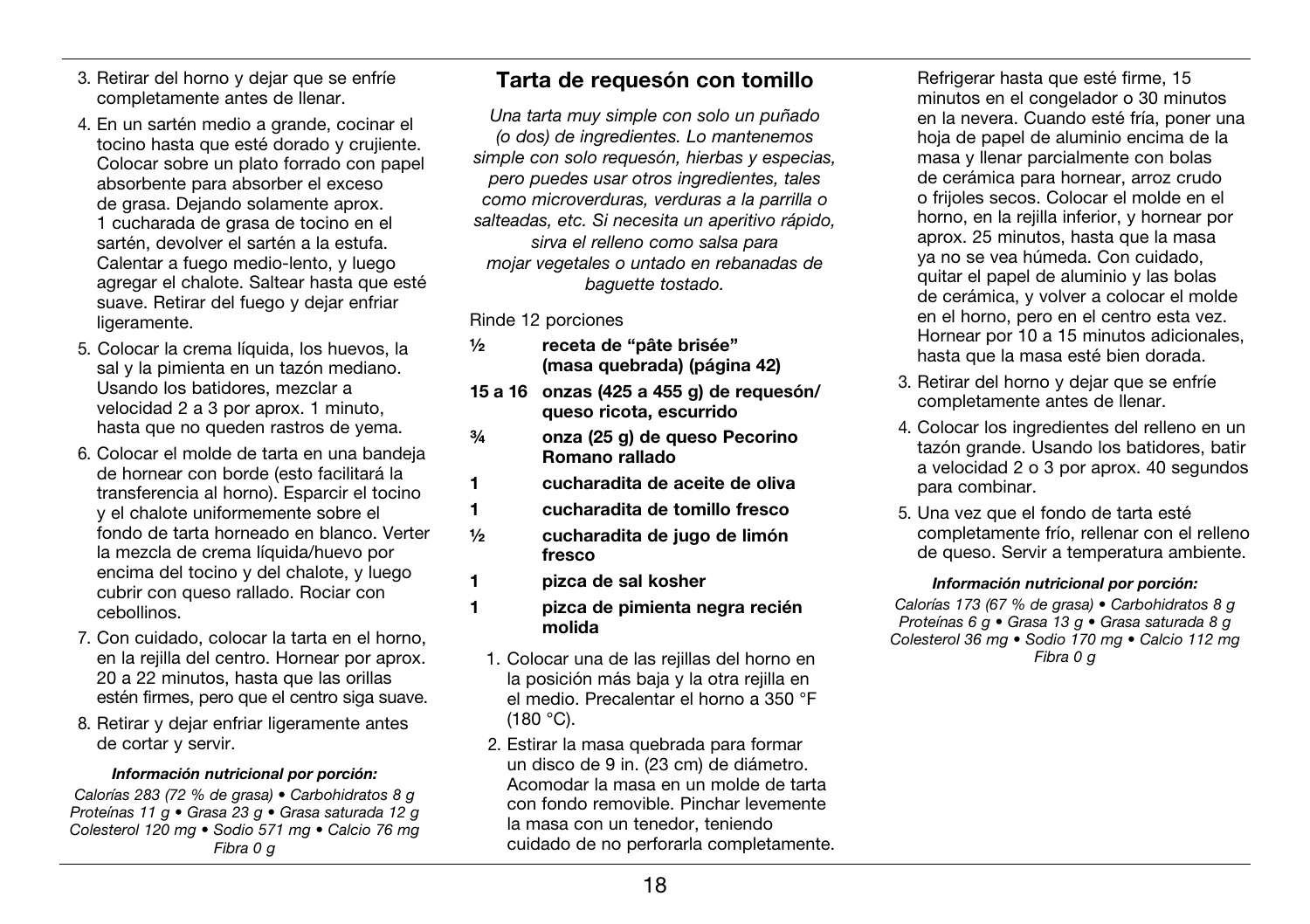# Salsa para mojar de espinaca y alcachofa

*Crema para mojar tradicional, con un giro especial para el paladar de los adultos. La combinación de Gruyère y Parmesano le da un agradable sabor a nuez. No requiere ningún tipo de fuente especial; un molde de tarta es el método más rápido para calentar este plato.*

Rinde 2 tazas (475 ml)

Aceite de oliva o spray vegetal

- 12 onzas (115 g) de queso crema en pedazos de 1 in. (2.5 cm), a temperatura ambiente
- 2 onzas (55 g) de Gruyère, finamente rallado
- 1 onza (30 g) de queso Parmesano, finamente rallado
- 1 diente de ajo, finamente picado
- ½ chalote grande pequeño, finamente picado
- 8 onzas (225 g) de espinaca descongelada, escurrida, exprimida y picada
- 1 lata de 15 onzas (425 g) de corazones de alcachofa, escurridos
- 2 cucharadas de crema líquida para batir ("heavy cream")
- ½ cucharadita de hojuelas de pimiento rojo
- 1. Poner la rejilla del horno en el medio del mismo y precalentar el horno a 350 °F (180 °C). Engrasar ligeramente un molde redondo de 9 in. (23 cm) con aceite de oliva o spray vegetal; reservar.
- 2. Colocar el queso crema en un tazón grande. Usando los batidores, revolver a velocidad 3 por aprox. 30 segundos para suavizar. Agregar los ingredientes restantes y mezclar a velocidad 1 por aprox. 20 segundos para combinar.
- 3. Colocar la mezcla en el molde preparado y colocar este en el horno. Hornear por 20 minutos, y luego gratinar por 6 a 8 minutos adicionales, hasta que la parte superior esté bien dorada.
- 4. Servir inmediatamente con chips de pan pita, pan crujiente y vegetales crudos.

### *Información nutricional por porción (2 cucharadas):*

*Calorías 115 (76 % de grasa) • Carbohidratos 3 g Proteínas 4 g • Grasa 10 g • Grasa saturada 6 g Colesterol 30 mg • Sodio 218 mg • Calcio 71 mg Fibra 1 g*

# Salsa de pollo Búfalo

*Esta salsa para mojar le encantará a todo el mundo. ¡Sírvala con alitas de pollo picante durante su próxima fiesta! La batidora de mano hace que sea rápido desmenuzar pollo cocinado. Use este truco para la preparación de la comida semanal; el pollo desmenuzado puede ser la base de innumerables comidas.*

Rinde aprox. 6 tazas (475 ml)

### Aceite de oliva o spray vegetal

- 1 pollo rostizado de aprox. 3½ libras (1.5 kg), tibio
- 1 rama de apio, picada
- 16 onzas (465 g) de queso crema bajo en grasa pedazos, a temperatura ambiente
- 1 cucharadita de sal kosher
- ½ cucharadita de pimienta negra recién molida
- 6 a 8 cucharadas de salsa picante\*

### 1 taza (140 g) de queso azul desmenuzado

- 1. Poner la rejilla del horno en el medio del mismo y precalentar el horno a 375 °F (190 °C). Engrasar una fuente para el horno de 1 L con spray vegetal. Reservar.
- 2. Quitar la carne del pollo rostizado (tirar la piel y los huesos) y colocarla en un tazón grande. Usando los batidores, revolver a velocidad 2 por aprox. 30 segundos para triturar. Una vez desmenuzada la carne, agregar el apio, el queso crema, la sal, la pimienta y la salsa picante. Seguir mezclando a velocidad 2 por aprox. 1 minuto para combinar los ingredientes.
- 3. Colocar la mezcla en la fuente para horno preparada y cubrir con el queso azul desmenuzado. Hornear por aproximadamente 40 minutos, hasta que esté caliente y burbujeante.
- 4. Servir con vegetales crudos, pan o chips de maíz.

\*Esta receta es medio-picante. Ajustar la salsa picante al gusto, o sirva salsa picante al lado para aquellos a quienes les gusta extra-picante.

#### *Información nutricional por porción de ½ taza (120 ml):*

*Calorías 213 (75 % de grasa) • Carbohidratos 2 g Proteínas 12 g • Grasa 18 g • Grasa saturada 10 g Colesterol 69 mg • Sodio 704 mg • Calcio 64 mg Fibra 0 g*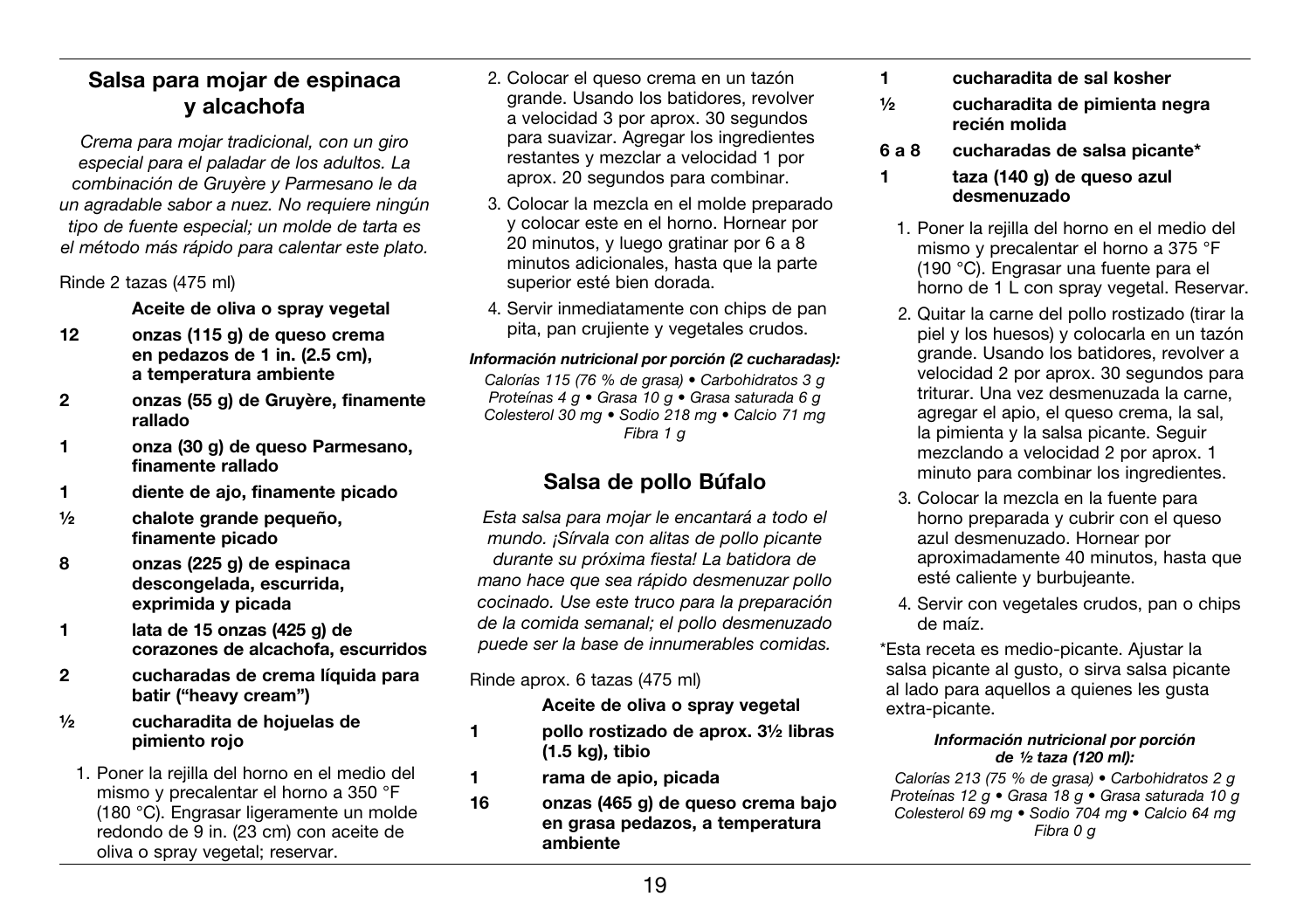# Crema para untar de queso con pimentón

*Esta receta se mantiene bastante cerca del amado plato sureño. La crema puede untarse en galletas o pan tostado, o usarse para aderezar sándwiches de queso a la parrilla.*

Rinde aprox. 2 tazas (475 ml)

- 4 onzas (115 g) de queso crema en pedazos de 1 in. (2.5 cm), a temperatura ambiente
- ¼ taza (60 ml) de mayonesa
- 8 onzas (225 g) de queso Cheddar, rallado
- 1 lata de 7 onzas (225 g) de pimentones, escurridos
- ½ cucharadita de cebolla en polvo
- ¼ cucharadita de sal kosher
- 1 pizca de pimienta negra recién molida
- 2 gotas de salsa picante
- 1. Colocar el queso crema en un tazón mediano. Usando los batidores, revolver a velocidad 3 por aprox. 30 segundos para suavizar. Agregar los ingredientes restantes y mezclar a velocidad 2 por aprox. 20 segundos para combinar.
- 2. Usar inmediatamente.

#### *Información nutricional por porción (2 cucharadas):*

*Calorías 113 (83 % de grasa) • Carbohidratos 1 g Proteínas 4 g • Grasa 10 g • Grasa saturada 6 g Colesterol 25 mg • Sodio 174 mg • Calcio 101 mg Fibra 0 g*

# Guacamole

*Nuestro guacamole fresco es perfecto para comer con chips/totopos de maíz frente al televisor, o para servir con quesadillas.*

Rinde aprox. 2 tazas (475 ml)

- 1 diente de ajo
- ½ jalapeño, sin semillas, en trozos de 1 in. (2.5 cm)
- ½ cebolla pequeña, en pedazos
- 1 cucharada de albahaca fresca
- 3 aguacates maduros, partidos a la mitad
- 1 cucharada de jugo de lima/limón verde fresco
- ½ a 1 cucharadita de sal kosher
	- 1. Colocar todos los ingredientes en un tazón mediano o un vaso medidor grande, en el orden indicado. Usando el aditamento licuador, licuar a velocidad 1 por 15 a 20 segundos, hasta que el aguacate empiece a suavizarse. Seguir licuando por 20 a 30 segundos más, con un movimiento suave hacia arriba y abajo.
	- 2. Probar y ajustar la sazón al gusto. Servir inmediatamente.

#### *Información nutricional por porción (2 cucharadas):*

*Calorías 88 (74 % de grasa) • Carbohidratos 5 g Proteínas 1 g • Grasa 8 g • Grasa saturada 1 g Colesterol 0 mg • Sodio 147 mg • Calcio 9 mg Fibra 4 g*

# Humus

*Este humus tiene mucho sabor a sésamo, así que, si prefiere un humus más suave, empiece con solo 2 cucharadas de Tahini y aumente según desee.*

Rinde aprox. 2 tazas (475 ml)

- 1 lata de 15.5 onzas (425 g) de garbanzos, escurridos y enjuagados
- $\frac{1}{3}$  taza (80 ml) de Tahini
- ½ taza (120 ml) de agua fría (usar más si es necesario)
- 2 cucharadas de jugo de limón fresco
- 2 dientes de ajo
- ¾ cucharadita de sal kosher
- ½ cucharadita de comino en polvo Aceite de oliva virgen extra
- 1 pizca de "za'atar" (opcional)
	- 1. Colocar todos los ingredientes en un tazón pequeño o en un vaso medidor ancho y grande, en el orden indicado. Usando el aditamento licuador, empiece a licuar los garbanzos a velocidad 1. Cuando la mezcla empiece a licuarse, ajustar la velocidad al nivel 3 y licuar por aprox. 40 a 60 segundos, hasta conseguir una mezcla muy suave. Si desea una consistencia menos espesa, agregar agua.
	- 2. Probar y ajustar la sazón al gusto. Para servir, rociar con aceite de oliva y salpicar con "za'atar" (opcional).

### *Información nutricional por porción (2 cucharadas):*

*Calorías 56 (47 % de grasa) • Carbohidratos 6 g Proteínas 2 g • Grasa 3 g • Grasa saturada 0 g Colesterol 0 mg • Sodio 80 mg • Calcio 32 mg • Fibra 2 g*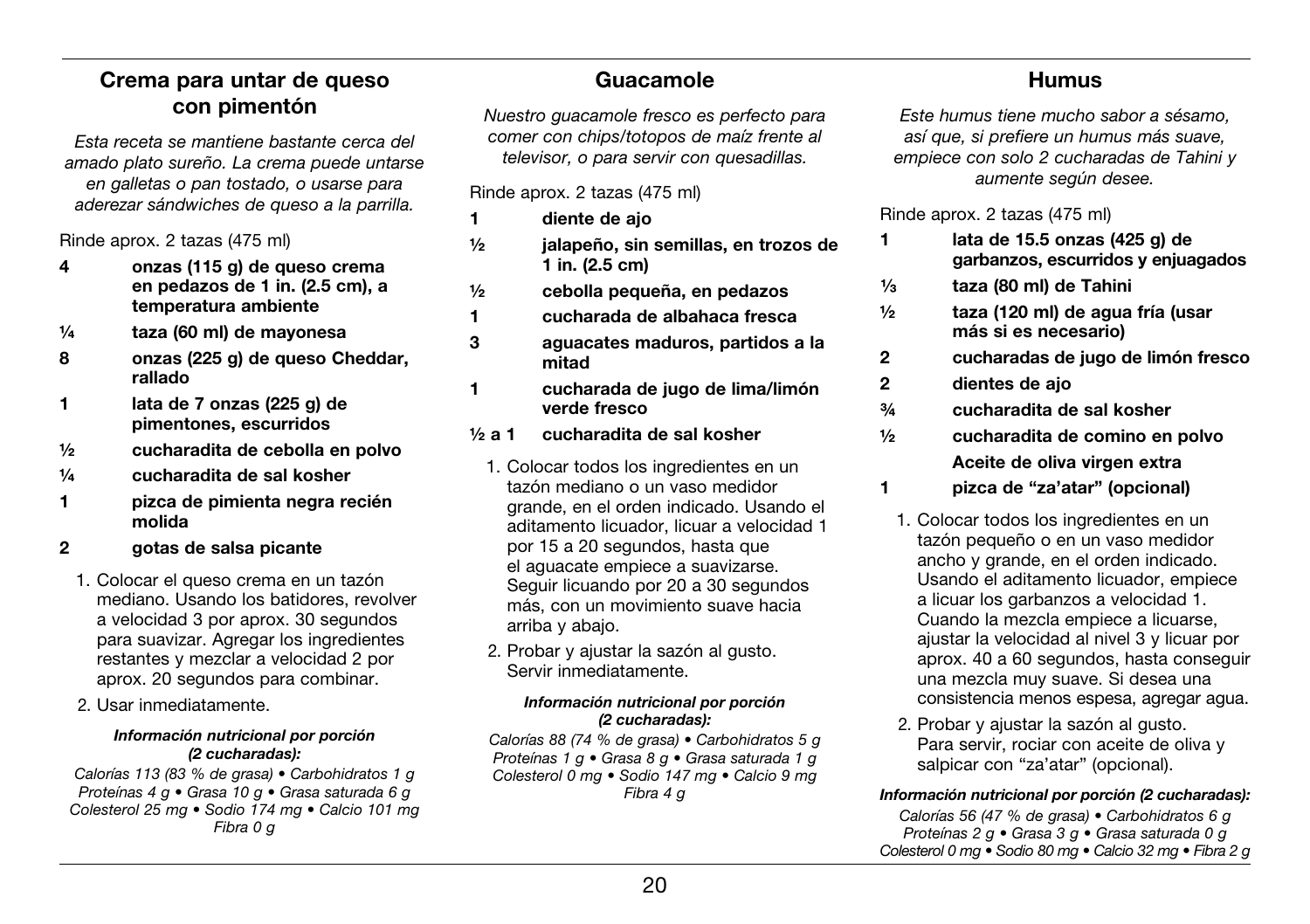# Puré de papas cremoso

*Esta receta es un poco como un lienzo en blanco. Es simple, pero puede cambiarse fácilmente añadiendo mezclas o aderezos, tales como cebollinos o cebolletas picadas, trozos de tocino crujiente o queso Cheddar rallado.*

Rinde aprox. 6 tazas (475 ml)

- 2½ libras (1.1 kg) de papas Yukon Gold, peladas y cortadas en pedazos de 1 in. (2.5 cm)
- ½ taza (120 ml) de leche entera, a temperatura ambiente
- 3 cucharadas (45 g) de mantequilla sin sal a temperatura ambiente, en pedazos de 1 in. (2.5 cm)
- ¾ cucharadita de sal kosher
- ½ cucharadita de pimienta negra recién molida
- ½ taza (110 g) de queso Mascarpone o de "crème fraîche", a temperatura ambiente
- 1. Colocar las papas en una olla mediana a grande y cubrir con 2 in. (5 cm) de agua. Calentar a fuego medio-alto hasta que empiece a hervir y luego reducir el fuego y seguir cocinando a fuego lento hasta que estén muy suaves.
- 2. Escurrir las patatas y volver a la olla. Usando los batidores, batir a velocidad 1 o 2 por aprox. 30 segundos para hacer puré. Agregar los ingredientes restantes y mezclar a velocidad 2 para combinar.
- 3. Probar y ajustar la sazón al gusto.

### *Información nutricional por porción de ½ taza (120 ml):*

*Calorías 117 (38 % de grasa) • Carbohidratos 16 g Proteínas 2 g • Grasa 5 g • Grasa saturada 3 g Colesterol 16 mg • Sodio 159 mg • Calcio 35 mg Fibra 2 g*

# Puré de camote con jarabe de arce

*La mezcla perfecta de sabores otoñales hace que este plato sea imprescindible para la mesa del día de acción de gracias.*

Rinde aprox. 6 tazas (475 ml)

- 3 libras (1.35 kg) de camote/batata/ boniato, pelados y cortados en pedazos de 1 in. (2.5 cm)
- 2 cucharaditas de sal kosher
- 4 cucharadas (210 g) de mantequilla sin sal a temperatura ambiente, en pedazos de 1 in. (2.5 cm)
- ¼ taza (60 ml) de jugo de naranja
- ¼ taza (60 ml) de jarabe de arce/maple
- ½ cucharadita de canela en polvo
- ¹⁄8 cucharadita de nuez moscada recién rallada
	- 1. Poner el camote en una olla y cubrir con 2 pulgadas (5 cm) de agua.
	- 2. Agregar 1 cucharadita de la sal y poner a cocinar a fuego medio- alto. Cuando el agua empiece a hervir, bajar el fuego y cocinar a fuego lento hasta que las papas estén muy suaves. Escurrir y volver a la olla.
	- 3. Hacer puré directamente en la olla, mezclando a velocidad 2 hasta conseguir la consistencia deseada.
- 4. Agregar los ingredientes restantes y mezclar a velocidad 2 para combinar.
- 5. Probar y ajustar la sazón al gusto. Servir inmediatamente.

#### *Información nutricional por porción de ½ taza (120 ml):*

*Calorías 192 (18 % de grasa) • Carbohidratos 38 g Proteínas 2 g • Grasa 4 g • Grasa saturada 2 g Colesterol 10 mg • Sodio 189 mg • Calcio 26 mg Fibra 5 g*

# Puré de coliflor

*¡Una excelente alternativa al puré de papa tradicional! Además, esta receta no contiene lácteos.*

Rinde aprox. 4 tazas (475 ml)

- 1½ libras (680 g) de cogollos de coliflor
- ½ libras (225 g) de papas Yukon Gold, peladas y cortadas en pedazos
- 3 cucharadas de aceite de oliva virgen extra
- 1¼ cucharaditas de sal kosher
- ½ cucharadita de pimienta negra recién molida
- 1. Colocar la coliflor y las papas en una olla mediana a grande. Agregar suficiente agua como para cubrir la coliflor y las papas con 2 pulgadas (5 cm) de agua. Calentar a fuego medio-alto hasta que el agua empiece a hervir, y luego reducir el fuego y seguir hirviendo a fuego lento por aprox. 25 minutos (dependiendo de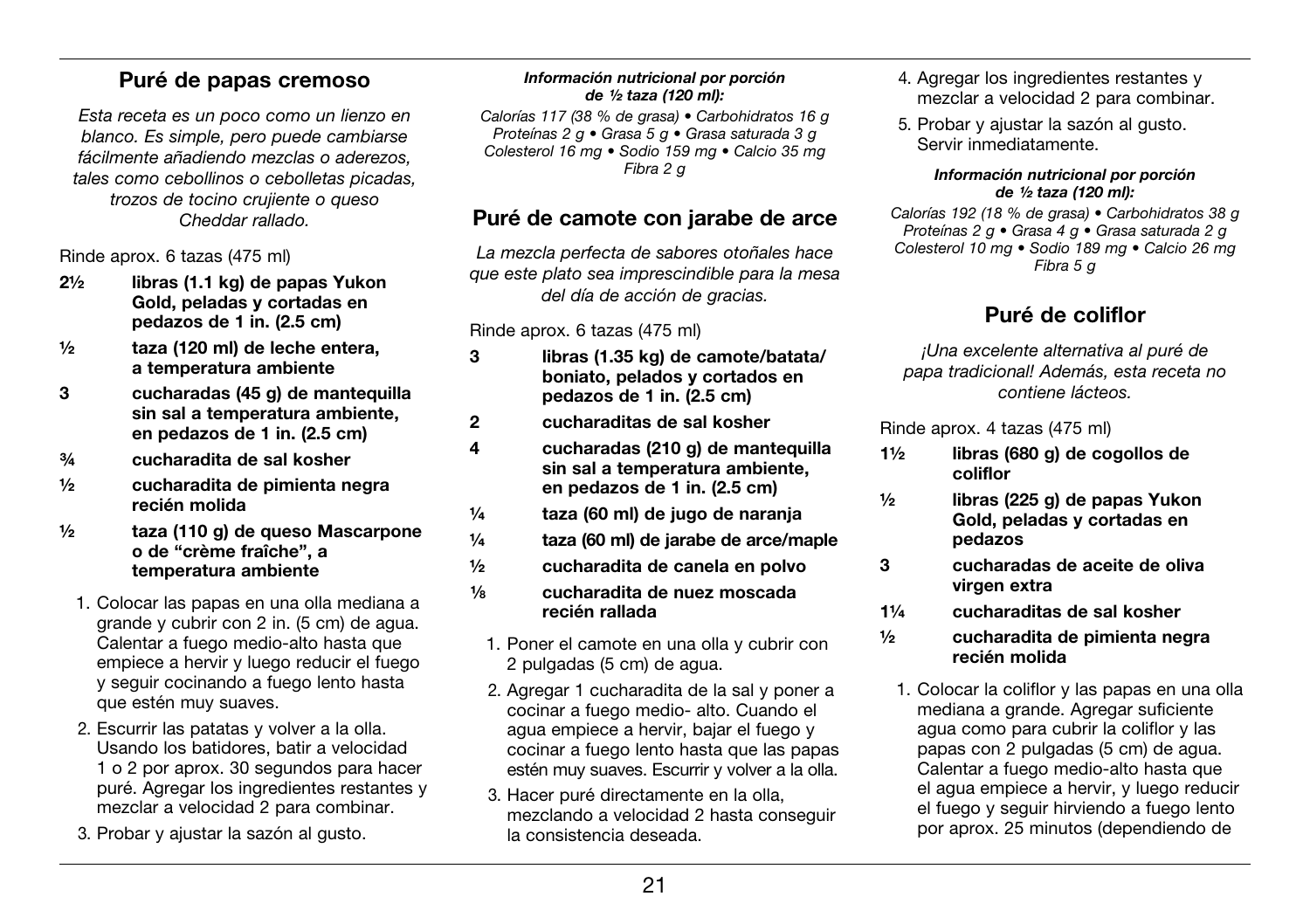la estufa y de la olla usada), hasta que los vegetales estén muy suaves.

- 2. Cuando estén tiernos, escurrir el agua y devolver los vegetales a la olla. Seguir cocinando a fuego medio-lento hasta que toda el agua se haya evaporado. Usando el aditamento licuador, batir a velocidad 1 o 2 por aprox. 30 segundos para hacer puré. Agregar los ingredientes restantes y licuar a velocidad 2 para combinar.
- 3. Probar y ajustar la sazón al gusto.

#### *Información nutricional por porción de ½ taza (120 ml):*

*Calorías 170 (28 % de grasa) • Carbohidratos 28 g Proteínas 5 g • Grasa 6 g • Grasa saturada 1 g Colesterol 0 mg • Sodio 375 mg • Calcio 41 mg Fibra 6 g*

# "Soufflé" (suflé) de espinaca y queso Feta

*Los "soufflés" son bastante impresionantes. Crecen hasta convertirse en un plato alto, ligero y aireado, pero sorprendentemente sustancioso. Cerciórese de servirlo directamente del horno para obtener la máxima altura, ¡y elogio!*

Rinde 8 porciones

- 6 cucharadas (85 g) de mantequilla sin sal
- ½ taza (60 g) de queso Parmesano rallado
- 5 huevos grandes
- ½ taza (60 g) de harina común
- 1½ tazas (355 ml) de leche entera
- 3 onzas (85 g) de queso Feta desmenuzado
- $\frac{1}{4}$  cucharadita + una pizca de sal marina
- ¼ cucharadita de pimienta negra recién molida
- 1/8 cucharadita de nuez moscada recién rallada
- ¼ cucharadita de ralladura de limón
- 4 tazas llenas (120 g) de espinaca fresca
- ¼ cucharadita de crémor tártaro
	- 1. Precalentar el horno a 325 °F (160 °C).
	- 2. Engrasa generosamente un molde de "soufflé" de 2 cuartos de galón (1.9 L) con 1 cucharada (15 g) de la mantequilla. Rociar con ¼ de taza (30 g) de queso Parmesano para cubrir el fondo y los lados del molde. Sacudir el exceso. Limpiar la orilla del molde con una toalla de papel para que quede limpia; reservar.
	- 3. Romper los huevos, separando las claras y las yemas en tazones diferentes. Romper las yemas con un tenedor. Reservar.
	- 4. Derretir la mantequilla restante a fuego medio-lento, en una cacerola mediana. Cuando la mantequilla esté derretida, agregar la harina y revolver por 2 a 3 minutos para cocinar. Usando los batidores, agregar lentamente la leche a la mezcla de harina, mezclando a velocidad 2 a 3. Después de haber agregado toda la leche, ajustar la velocidad al nivel 6 y batir hasta conseguir una consistencia suave y

homogénea. Retirar del fuego y agregar el resto del queso Parmesano, el queso Feta, ¼ de cucharadita de sal, la pimienta, la nuez moscada y la ralladura; batir.

- 5. Agregar una pequeña cantidad de la mezcla de leche a las yemas, mezclando a velocidad 1. Seguir agregando la mezcla, un tercio a la vez, mezclando después de cada adición. Agregar la espinaca; reservar.
- 6. Quitar los batidores e instalar el batidor de alambre. Empezar a batir las claras a velocidad 1. Después de 1 a 2 minutos, cuando burbujas aparezcan en las orillas, ajustar la velocidad gradualmente al nivel 3. Cuando las claras empiecen a espumarse, agregar la sal restante y el crémor tártaro. Incrementar progresivamente la velocidad al nivel 7, hasta que se formen picos medio-firmes.
- 7. Incorporar ½ taza de las claras montadas a la mezcla de espinaca. Seguir incorporando las claras con cuidado, usando una espátula de hule grande. No mezclar demasiado.
- 8. Verter la mezcla en el molde y suavizar ligeramente la parte de encima. Hornear por 45 a 50 minutos, en el centro, hasta dorarse y cuajarse ligeramente.
- 9. Servir inmediatamente.

### *Información nutricional por porción:*

*Calorías 208 (64 % de grasa) • Carbohidratos 9 g Proteínas 9 g • Grasa 15 g • Grasa saturada 8 g Colesterol 167 mg • Sodio 416 mg • Calcio 175 mg Fibra 1 g*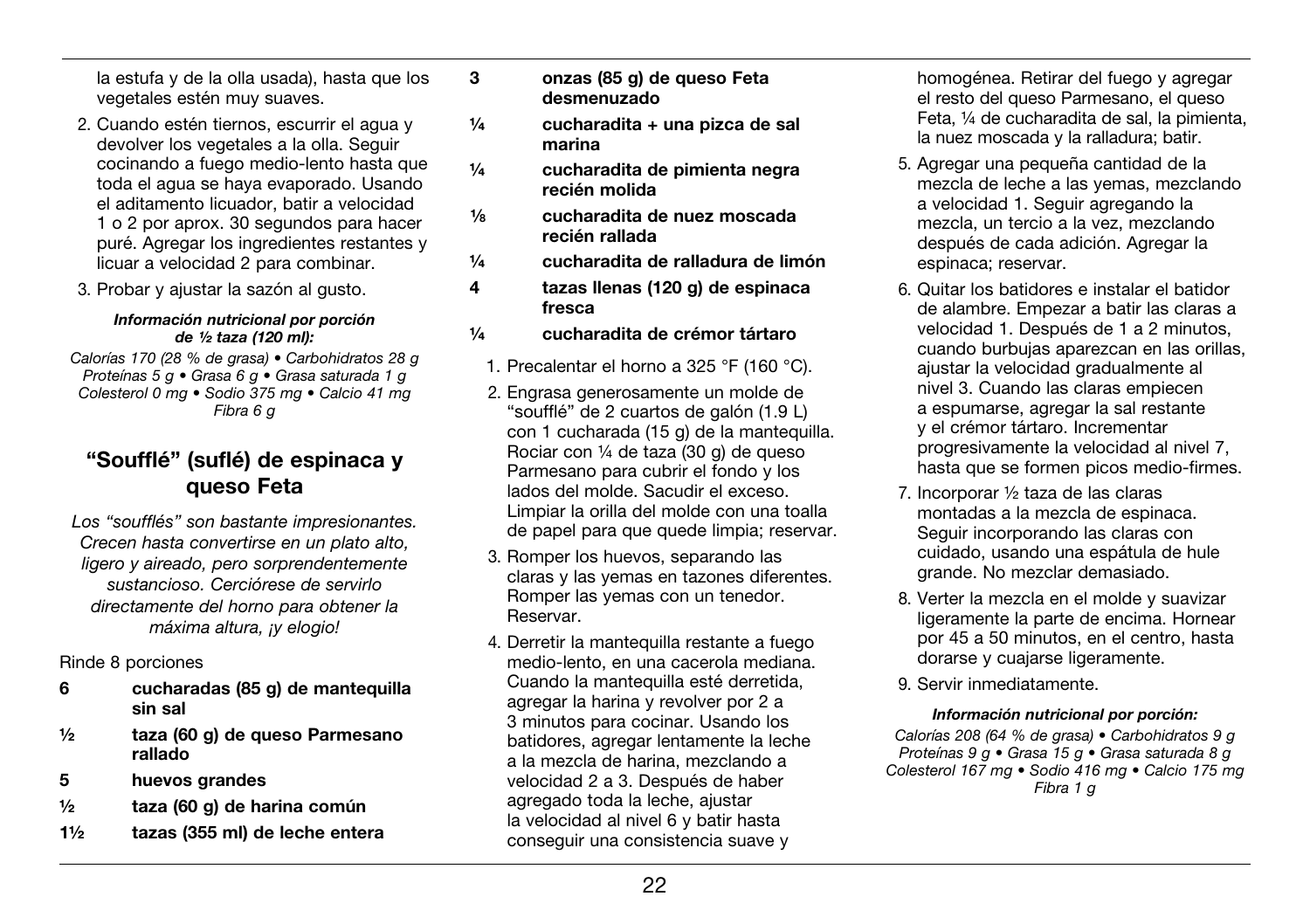# Panecillos de camote

*El camote proporciona humedad para conseguir panecillos sumamente ligeros y tiernos. Nos encantan estos panecillos tibios con mantequilla y un simple rocío de miel o jarabe de arce.*

Rinde 12 panecillos

- 2 tazas (250 g) de harina común
- 2½ cucharaditas de polvo de hornear
- ½ cucharadita de bicarbonato de sodio
- 2 cucharaditas de azúcar granulada
- 1 cucharadita de sal kosher
- 6 cucharadas (85 g) de mantequilla sin sal, en cubitos
- $^{2/3}$ taza (150 g) de puré de camote (aprox. 1 camote mediano)
- ½ taza (125 g) de suero de leche ("buttermilk"), frío

Spray vegetal

#### Crema líquida para batir ("heavy cream"), para cepillar los panecillos

- 1. Poner la rejilla del horno en el medio del mismo y precalentar el horno a 400 °F  $(200 °C)$ .
- 2. Colocar la harina, el polvo de hornear, el bicarbonato, el azúcar y la sal en un tazón grande. Agregar la mantequilla fría. Usando los batidores, empezar a mezclar a velocidad 1, aplastando la mantequilla con los batidores para incorporarla a la harina. Aumentar progresivamente la velocidad al nivel 3. Mezclar hasta que la

mezcla se parezca a migajas del tamaño de arvejas.

- 3. Agregar el camote y el suero de leche. Seguir mezclando por 15 a 30 segundos. La masa se desmigajará.
- 4. Colocar la masa sobre una superficie ligeramente enharinada. Estirar la masa con un rodillo, o presionarla con las manos enharinadas, hasta que tenga forma de rectángulo. Doblar la masa por la mitad y estirar/presionar de nuevo. Repetir este proceso 3 o 4 veces (plegar crea "capas" en la masa). Finalmente, estirar la masa con rodillo hasta formar un rectángulo de ¾ in. (2 cm) de espesor. Usar un cortador redondo de 2½ pulgadas para cortar 12 panecillos, presionando juntos los desechos si es necesario.
- 5. Disponer los panecillos de forma apretada en 3 filas de 4 en una bandeja forrada con papel sulfurizado. Cepillar la parte superior con crema líquida. Hornear por 20 a 22 minutos, hasta que estén hinchados y dorados.
- 6. Dejar reposar por 5 minutos. Separar y servir tibios.

### *Información nutricional por panecillo:*

*Calorías 145 (36 % de grasa) • Carbohidratos 19 g Proteínas 3 g • Grasa 6 g • Grasa saturada 4 g Colesterol 15 mg • Sodio 197 mg • Calcio 470 mg Fibra 1 g*

# "Popovers"

*Ligeros y suaves, estos bollos son aún más sabrosos cuando salen del horno.*

Rinde 6 "popovers"

 Mantequilla suave para engrasar el molde

- 3 cucharadas (45 g) de mantequilla sin sal
- 1 taza (235 ml) de leche entera
- 3 huevos grandes, a temperatura ambiente
- 1 taza (125 g) de harina común, tamizada
- ½ cucharadita de sal kosher
	- 1. Poner la rejilla del horno en el tercio inferior del mismo y precalentar el horno a 450 °F (230 °C). Engrasar generosamente un molde para "popover" con mantequilla suave. Reservar.
	- 2. Calentar las 3 cucharadas (45 g) mantequilla y la leche a fuego mediolento, hasta que la mantequilla esté derretida. Retirar del fuego y dejar enfriar a temperatura ambiente.
	- 3. Colocar los huevos en un tazón grande. Agregar la mezcla de mantequilla/leche enfriada. Usando los batidores, batir la mezcla hasta que los ingredientes estén bien combinados, empezando a velocidad 1 y aumentando progresivamente la velocidad al nivel 3. Agregar la harina y la sal; batir, aumentando progresivamente la velocidad al nivel 5. Batir por un minuto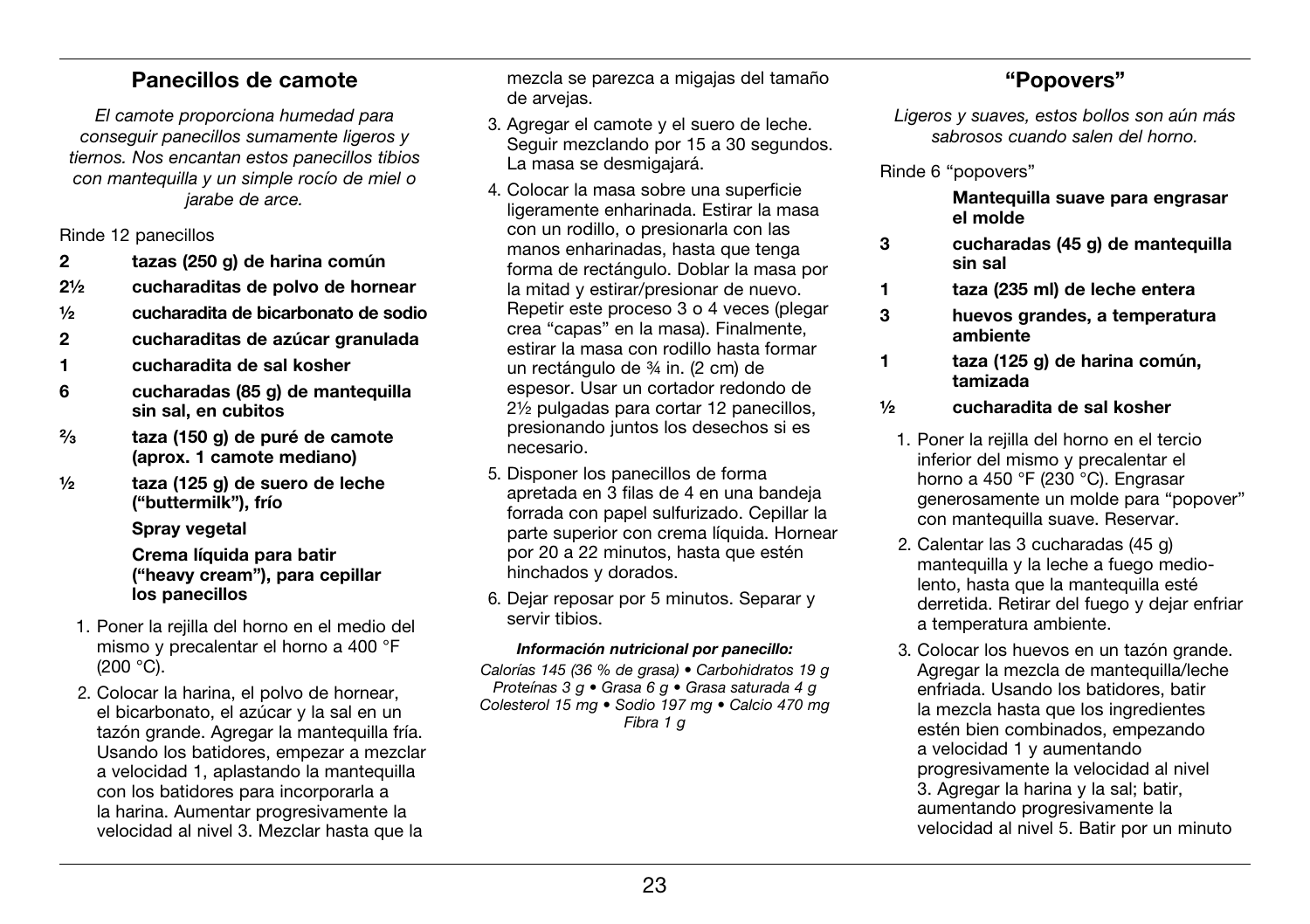adicional, o hasta que la mezcla esté muy suave, sin grumos visibles.

- 4. Verter la mezcla en el molde para "popover"; llenará cada moldecito hasta la mitad o los dos tercios. Hornear por 35 minutos, directamente sobre la rejilla del horno, hasta que estén hinchados y dorados. No abrir la puerta del horno durante la cocción, o los "popovers" podrían desinflarse.
- 5. Retirar del horno y desmoldar con cuidado. Servir inmediatamente.

NOTA: los "popovers" son muy versátiles. Puede añadirle queso (agregar 1/4 de taza de queso rallado a la mezcla), hierbas (1½ cucharaditas de hierbas de Provence o 2 cucharadas de cebollines frescos), o hacerlos dulces (cepillar con mantequilla derretida y espolvorear con azúcar con canela al salir del horno).

### *Información nutricional por "popover":*

*Calorías 183 (46 % de grasa) • Carbohidratos 17 g Proteínas 7 g • Grasa 9 g • Grasa saturada 5 g Colesterol 128 mg • Sodio 146 mg • Calcio 60 mg Fibra 1 g*

# "Calzones" de queso

*Usamos nuestra propia masa, pero puede usar masa de pizza comprada para ahorrar tiempo.*

Rinde 6 "calzones"

- 15 a 16 onzas (425 a 455 g) de queso ricota/requesón de leche entera, bien escurrido
- 2 dientes de ajo, finamente picados
- 2 onzas (55 g) de queso Parmesano rallado
- ¼ cucharadita de sal kosher
- 1 pizca de pimienta negra recién molida
- 1 pizca de hojuelas de pimiento rojo
- 3 cucharadas de albahaca, finamente rebanadas o rotas en pedacitos
- 2 onzas (55 g) de queso Mozzarella rallado
- 1½ libras (680 g) de masa de pizza/focaccia (página 41) Harina común para espolvorear Harina de maíz para espolvorear Agua para sellar la masa Aceite de oliva para cepillar los "calzones"
	- 1. Precalentar el horno a 500 °F (260 °C). Si tiene una piedra de hornear, colocarla sobre la rejilla del horno para que también caliente. Una vez que el horno alcanza la temperatura, dejar la piedra calentar por 30 minutos adicionales. Esto producirá "calzones" más crujientes.
	- 2. Colocar el queso ricota/requesón, el ajo, el queso Parmesano, la sal, la pimienta y las hojuelas de pimiento rojo en un tazón grande; revolver. Usando los batidores, revolver a velocidad 2 o 3 por aprox. 30 segundos para combinar.
	- 3. Espolvorear ligeramente la superficie de trabajo con harina. Dividir la masa en seis porciones iguales. Cubrir sin apretar con papel film/plástico hasta el momento de usar.
	- 4. Formar un círculo de aprox. 8 pulgadas (20 cm) de diámetro con la primera

porción de masa. Esparcir ½ taza de la mezcla de queso encima de la mitad inferior del círculo, dejando 1 pulgada (2.5 cm) sin queso todo alrededor. Espolvorear con albahaca y 2 cucharadas de mozzarella. Usando sus dedos o una brocha, mojar el borde exterior de la masa con agua. Doblar el círculo a la mitad y comprimir las orillas. Pellizcar los bordes todo alrededor para sellar completamente. Usando un cuchillo muy afilado, cortar dos pequeñas hendiduras en la parte superior del "calzone" para dejar escapar el vapor durante la cocción. Colocar sobre una placa para horno enharinada con harina de maíz y repetir con el resto de la masa.

5. Usando una pala para pizza, colocar los "calzones" sobre la piedra de hornear o la placa para horno. Hornear por 18 a 20 minutos, o hasta que estén bien dorados. Dejar enfriar ligeramente antes de servir.

### *Información nutricional por "calzone":*

*Calorías 473 (36 % de grasa) • Carbohidratos 56 g Proteínas 21 g • Grasa 10 g • Grasa • saturada 10 g Colesterol 44 mg • Sodio 1091 mg • Calcio 278 mg Fibra 2 g*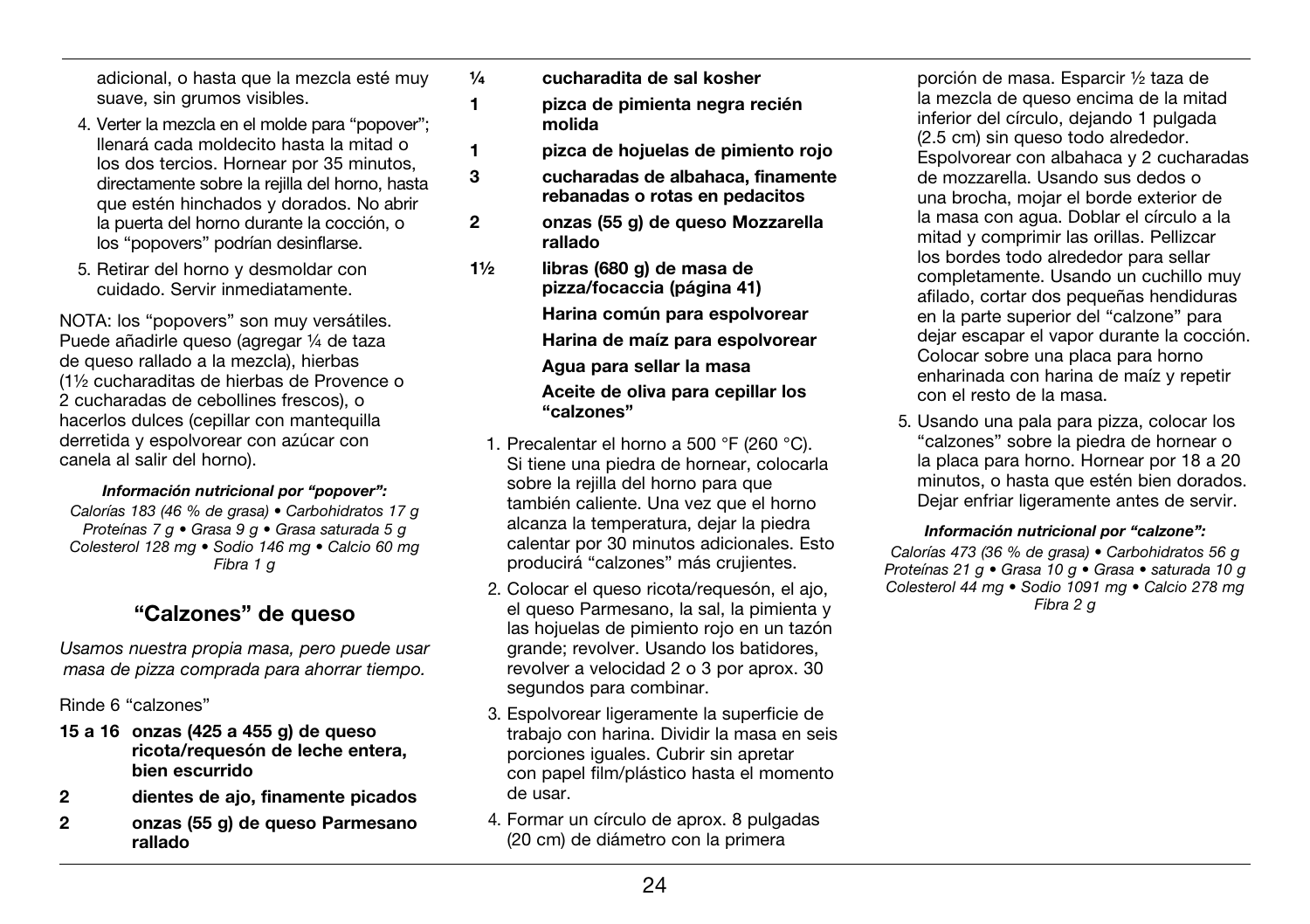## Salsa de tomate básica

*Una salsa simple, pero deliciosa.*

Rinde aprox. 7 tazas (1.65 L)

- 2 cucharadas de aceite de oliva virgen extra
- 2 dientes de ajo grandes
- 2 latas de 28 onzas (795 g) de tomates enteros y pelados
- 10 a 15 hojas de albahaca fresca
- 1 cucharadita de sal kosher
- 1. Calentar el aceite de oliva a fuego medio, en una cacerola mediana. Cuando el aceite esté caliente, agregar el ajo y cocinar por 2 a 3 minutos, hasta que esté fragante y ligeramente dorado. Agregar los tomates, tapar y reducir el fuego. Cocinar a fuego lento por aprox. 25 minutos, revolviendo frecuentemente, hasta que la salsa se reduzca ligeramente y se espese.
- 2. Retirar del fuego. Quitar y tirar el ajo si desea. Usando el aditamento licuador, licuar a velocidad 1, usando un movimiento suave hacia arriba y abajo. Aumentar la velocidad al nivel 2 y seguir licuado por aprox. 1½ minutos, hasta conseguir la consistencia deseada.
- 3. Cortar la albahaca y agregarla a la salsa. Agregar sal; probar y ajustar la sazón al gusto.

#### *Información nutricional por porción de ½ taza (120 ml):*

*Calorías 58 (43 % de grasa) • Carbohidratos 7 g Proteínas 1 g • Grasa 3 g • Grasa • saturada 0 g Colesterol 0 mg • Sodio 557 mg • Calcio 28 mg Fibra 1 g*

# Crema de verduras

*Las papas añaden una falsa cremosidad a esta deliciosa sopa licuada. ¡Es un perfecto almuerzo de primavera!*

Rinde aprox. 5 tazas (1.2 L)

- 3 cucharadas de aceite de oliva
- 1 cebolla mediana, picada
- 1 diente de ajo, picado
- ¾ cucharadita de sal kosher
- 1 pizca de pimienta negra recién molida
- 3 tazas (945 ml) de caldo de pollo o de vegetales bajo en sodio (cerciórese de usar caldo claro; algunos caldos son oscuros, y esto cambiará el resultado final)

8 onzas (225 g) de papas Yukon Gold, peladas y cortadas en pedazos de 1 in. (2.5 cm)

- 10 onzas (285 g) de espinaca tierna (espinaca "baby")
- 2 onzas (55 g) de berro (opcional; también puede usar más espinaca)
- 1 pizca de nuez moscada rallada
- 2 cucharadas de jugo de limón fresco
- 1. Colocar el aceite una olla mediana o una cacerola grande y calentar a fuego medio-lento. Cuando esté caliente, agregar la cebolla, el ajo y una pizca de sal y de pimienta. Cocinar por aprox. 4 minutos, hasta que esté suave y fragante.
- 2. Agregar el caldo y las papas. Subir el fuego y cocinar a fuego alto hasta que empiece a hervir. Cuando empiece a hervir, reducir el fuego y hervir a fuego lento por 12 a 15 minutos, parcialmente tapado, hasta que las papas estén suaves.
- 3. Retirar del fuego y agregar la espinaca y el berro. Revolver hasta que las hojas se marchiten, y luego agregar la nuez moscada y el jugo de limón.
- 4. Usando el aditamento licuador, licuar hasta que esté suave, empezando en la velocidad 1 y aumentando progresivamente la velocidad al nivel 3. Si usa una cacerola grande, inclinar ligeramente la cacerola para que el protector de cuchillas esté completamente sumergido.
- 5. Probar y ajustar la sazón al gusto.

### *Información nutricional por porción de 1 taza (235 ml):*

*Calorías 135 (54 % de grasa) • Carbohidratos 12 g Proteínas 4 g • Grasa 9 g • Grasa saturada 1 g Colesterol 0 mg • Sodio 760 mg • Calcio 79 mg Fibra 3 g*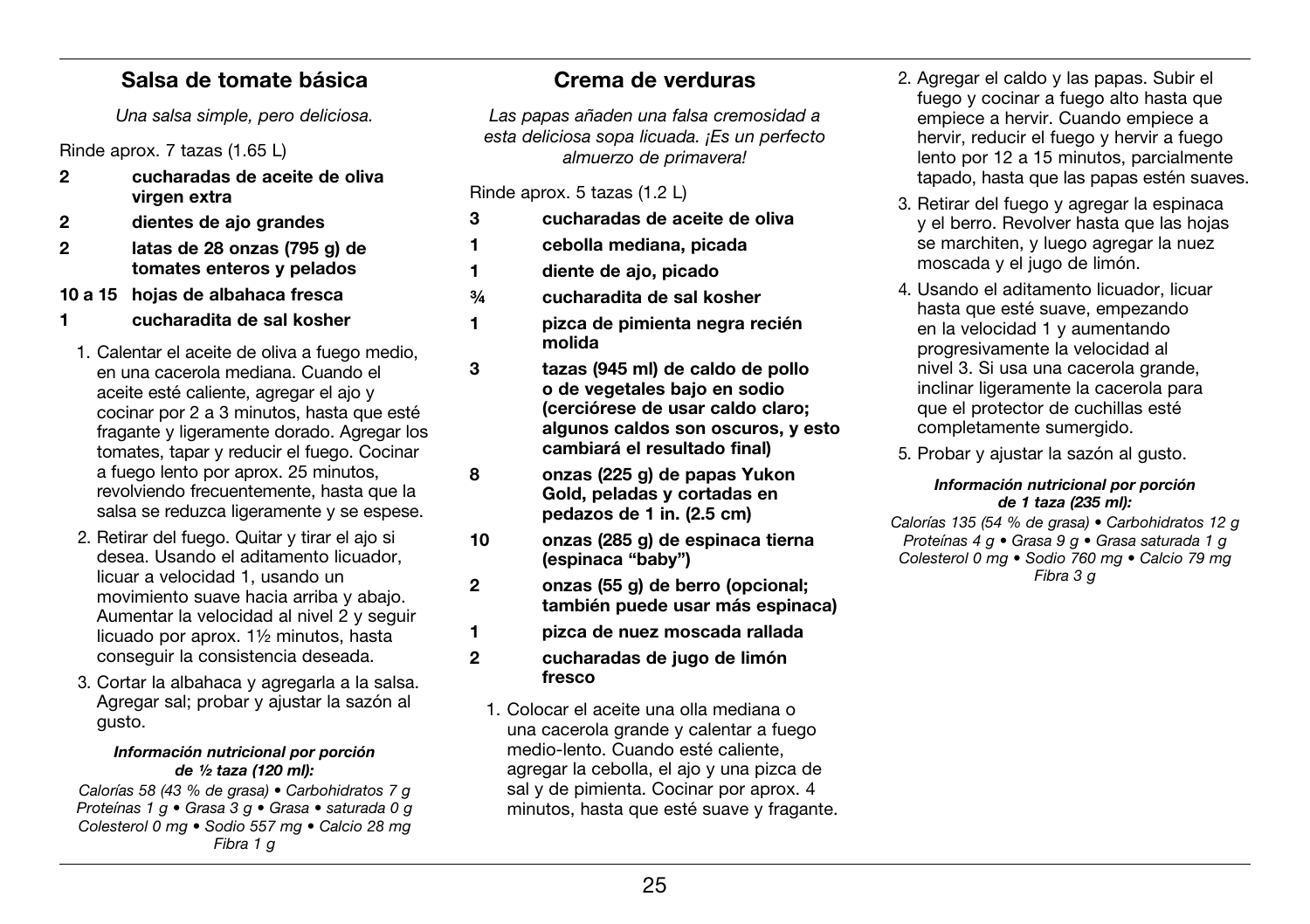# Sopa de invierno de frijoles blancos

*Sirva esta sopa rica y cremosa con pan crujiente.* 

Rinde aprox. 6 tazas (1.4 L)

- 4 lonchas de tocino, finamente picadas
- 1½ cucharaditas de aceite de oliva
- 1 diente de ajo, picado
- 1 cebolla mediana, picada
- 1 rama de apio, picada
- ½ cucharadita de sal kosher
- 1 cucharadas de vino blanco seco, o vermú
- 2 latas de 15.5 onzas (440 g) de frijoles blancos, escurridos (o 1 libra/455 g de frijoles secos. remojados por la noche)\*
- 1 ramita de romero
- 1 hoja de laurel
- 1 pizca de pimienta negra recién molida
- 4 tazas (945 ml) de caldo de pollo o de vegetales bajo en sodio (cerciórese de usar caldo claro; algunos caldos son oscuros, y esto cambiará el resultado final)

### Queso Parmesano rallado para decorar

1. Colocar el tocino en una olla mediana o una cacerola grande y calentar a fuego medio. Cocinar hasta que esté crujiente. Retirar y reservar.

- 2. Regresar la olla/cacerola sobre la hornilla y ajustar el fuego a medio-lento. Agregar el aceite de oliva. Una vez caliente, agregar los vegetales picados y una pizca de sal. Saltear por 4 a 6 minutos, hasta que estén suaves. Agregar el vino y raspar el fondo de la cacerola con un cucharón para despegar los pedazos. Seguir cocinando hasta que el vino se haya evaporado casi por completo. Agregar los frijoles, el romero, la hoja de laurel, la sal restante y la pimienta; revolver. Cocinar por 4 a 5 minutos, hasta que los frijoles estén calientes. Agregar el caldo y subir el fuego hasta que hierva. Dejar hervir, y luego reducir el fuego y hervir a fuego lento, parcialmente tapado, por 60 a 75 minutos. Quitar el romero y la hoja de laurel.
- 3. Usando el aditamento licuador, licuar hasta que esté suave, empezando en la velocidad 1 y aumentando progresivamente la velocidad al nivel 3. Si usa una cacerola grande, inclinar ligeramente la cacerola para que el protector de cuchillas esté completamente sumergido.
- 4. Probar y ajustar la sazón al gusto. Decorar con el tocino picado y queso Parmesano rallado.

\*Si usa frijoles secos remojados, puede que tenga que usar más caldo y sal.

#### *Información nutricional por porción de 1 taza (235 ml):*

*Calorías 245 (9 % de grasa) • Carbohidratos 36 g Proteínas 18 g • Grasa 2 g • Grasa saturada 0 g Colesterol 0 mg • Sodio 500 mg • Calcio 119 mg Fibra 13 g*

# Galletas de mantequilla con limón y tomillo

*El tomillo puede parecer un ingrediente extraño para galletas dulces, pero verá pronto por qué estas galletas son tan populares.* 

### Rinde aprox. 3 docenas de galletas

### Masa de galletas:

- 1¾ tazas (220 g) de harina común
- ½ cucharadita de sal kosher
- 16 cucharadas (225 g) de mantequilla sin sal a temperatura ambiente, en pedacitos
- 1/<sub>3</sub> taza (65 g) de azúcar granulada
- $\frac{1}{3}$  taza (40 g) de azúcar glasé. tamizado
- 2 yemas de huevo grande, a temperatura ambiente
- 1 a 2 cucharadas de hojas de tomillo fresco
- 2 cucharadas de ralladura de limón

### Glaseado de limón:

- ½ taza (60 g) de azúcar glasé, tamizado
- 2 cucharadas de crema líquida para batir ("heavy cream")
- 2 cucharaditas de jugo de limón fresco
- 1 pizca de sal marina fina
	- 1. Poner la harina y la sal en un tazón mediano. Usando los batidores, revolver a velocidad 1 por aprox. 30 segundos para combinar. Reservar.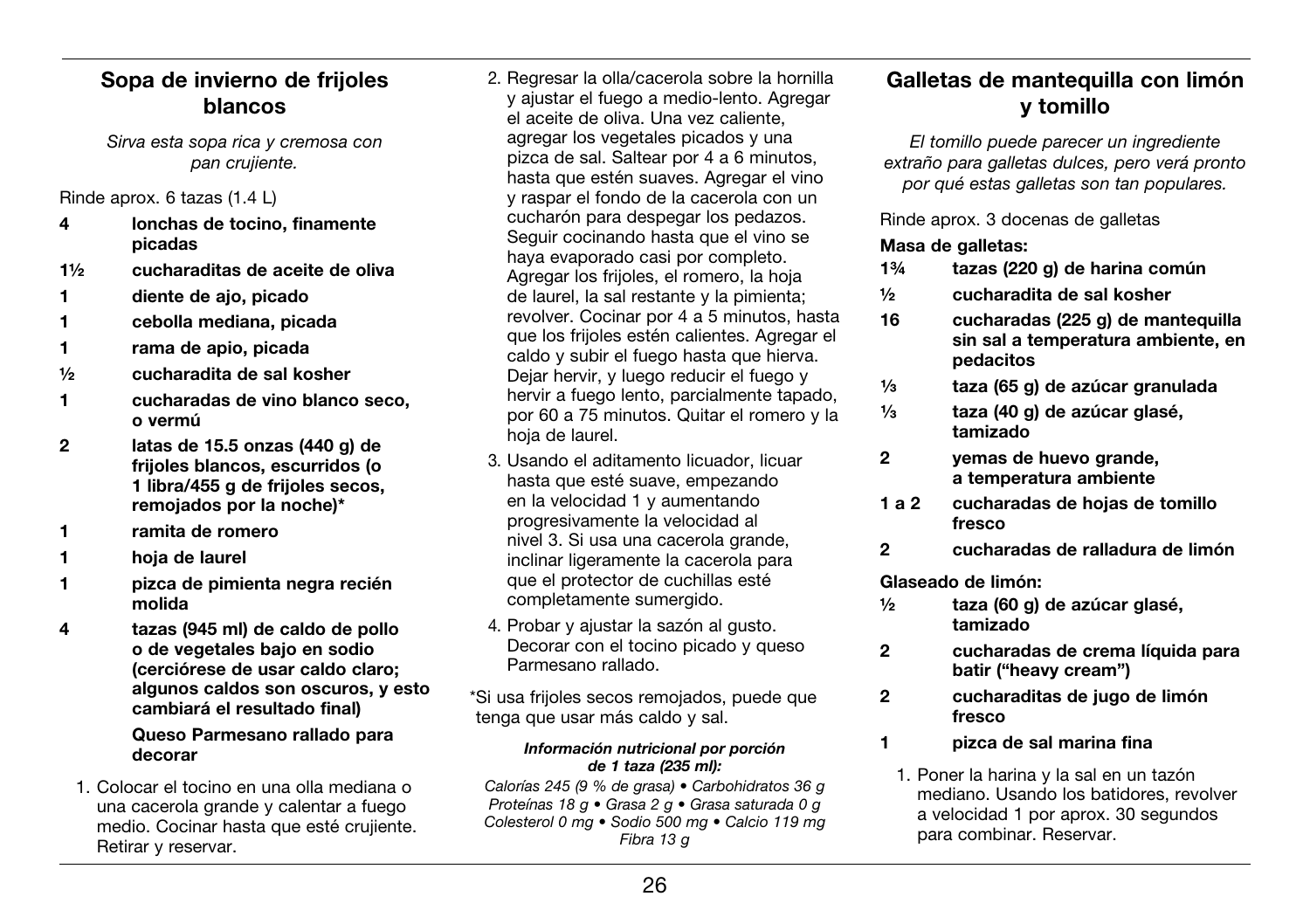- 2. Poner la mantequilla en un tazón grande. Mezclar a velocidad 2 a 3 hasta que esté cremosa, y luego agregar los azucares. Mezclar a velocidad 2 a 3 hasta conseguir una mezcla ligera, y luego agregar las yemas; seguir mezclando para combinar. Agregar los ingredientes secos y mezclar a velocidad 2 hasta que esté bien mezclado. Agregar el tomillo y la ralladura, y mezclar suavemente.
- 3. Dividir la masa en dos porciones iguales y formar un disco con cada porción. Envolver en papel encerado o papel sulfurizado, y luego en papel film/plástico, y refrigerar por una noche.
- 4. Sacar la masa del refrigerador para que se ablande un poco. Poner una rejilla del horno en la posición inferior, y la otra en el medio, y precalentar el horno a 350 °F (180 °C). Forrar dos placas para horno con bordes con papel sulfurizado.
- 5. Estirar la masa con rodillo hasta que tenga ¼ in. (0.5 cm) de espesor y cortar discos pequeños usando un cortador de galletas de 1½ in. (4 cm). Colocar en las placas y refrigerar por aprox. 10 minutos.
- 6. Después de este tiempo, hornear las galletas por aprox. 12 minutos, (cambiar las placas de nivel si es necesario) hasta que las orillas estén ligeramente doradas. Dejar enfriar completamente.
- 7. Mientras las galletas se están enfriando, preparar el glaseado. Poner todos los ingredientes del glaseado en un tazón mediano y mezclar a velocidad 1 hasta obtener una mezcla muy suave. Si el glaseado parece demasiado espeso, añadir más crema, 1 cucharadita a la vez.

Si parece demasiado líquido, agregar más azúcar glasé, 1 cucharadita a la vez. Esparcir encima de las galletas enfriadas de la manera deseada.

#### *Información nutricional por galleta (con ½ cucharadita de glaseado):*

*Calorías 89 (56 % de grasa) • Carbohidratos 9 g Proteínas 1 g • Grasa 5 g • Grasa saturada 3 g Colesterol 25 mg • Sodio 32 mg • Calcio 2 mg Fibra 0 g*

# Galletas rellenas de fresa

*Lo mejor de estas galletas es que permiten disfrutar del sabor de esta fruta de verano en cualquier momento del año, gracias al intenso sabor de las fresas liofilizadas. Ajuste la cantidad de fresa en el relleno si desea para un sabor aún más rico.*

Rinde aprox. 2 docenas de galletas rellenas

### Masa de galletas:

- 1¾ tazas (220 g) de harina común
- ½ cucharadita de sal kosher
- 16 cucharadas (225 g) de mantequilla sin sal a temperatura ambiente, en pedacitos
- ¹⁄³ taza (65 g) de azúcar granulada
- ¼ taza (30 g) de azúcar glasé, tamizado
- ½ cucharadita de extracto natural de vainilla
- 1 taza (150 g) de fresas liofilizadas, finamente molidas y tamizadas\*
- 2 yemas de huevo grande, a temperatura ambiente

Relleno de fresa:

- 4 cucharadas (55 g) de mantequilla sin sal, a temperatura ambiente
- 2 onzas (55 g) de queso crema, a temperatura ambiente
- 2 tazas (240 g) de azúcar glasé, tamizado
- 1 pizca de sal kosher
- 2 cucharadas de leche entera, a temperatura ambiente
- ¼ cucharadita de extracto natural de vainilla
- ½ taza (75 g) de fresas liofilizadas, finamente molidas y tamizadas\*\*
	- 1. Preparar la masa: Poner la harina y la sal en un tazón mediano. Usando los batidores, revolver a velocidad 1 por aprox. 30 segundos para combinar. Reservar.
	- 2. Poner la mantequilla en un tazón grande. Mezclar a velocidad 2 a 3 hasta que esté cremosa, y luego agregar los azucares y la vainilla. Mezclar a velocidad 2 a 3 hasta conseguir una mezcla ligera, y luego agregar las yemas; seguir mezclando para combinar. Agregar los ingredientes secos y mezclar a velocidad 2 hasta que esté bien mezclado. Agregar las fresas molidas y mezclar hasta que estén bien combinadas.
	- 3. Dividir la masa en dos porciones iguales y formar un disco con cada porción. Envolver en papel encerado o papel sulfurizado, y luego en papel film/plástico. Refrigerar por una noche.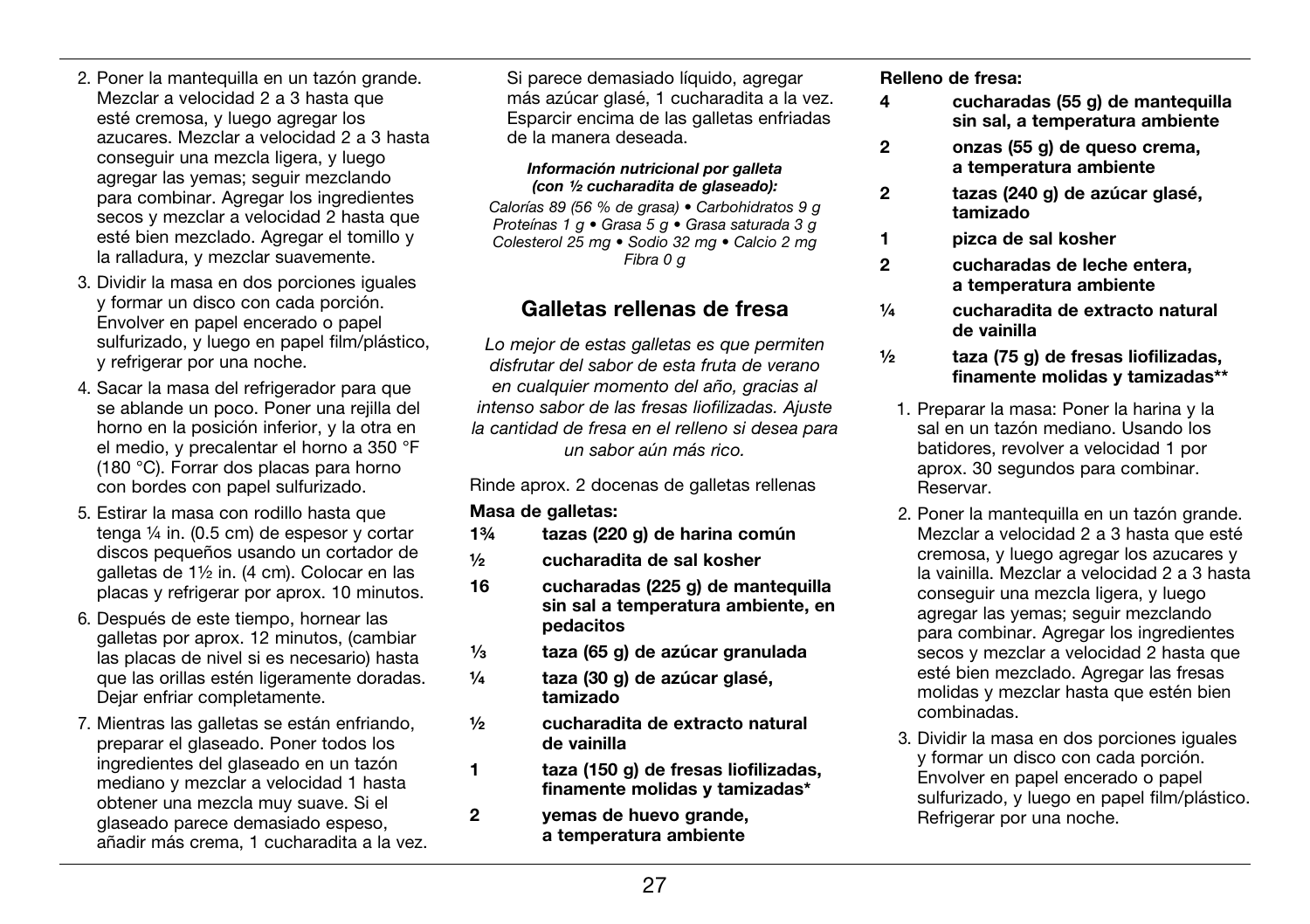- 4. Sacar la masa del refrigerador para que se ablande un poco. Poner una rejilla del horno en la posición inferior, y la otra en el medio, y precalentar el horno a 350 °F (180 °C). Forrar dos placas para horno con bordes con papel sulfurizado.
- 5. Estirar la masa con rodillo hasta que tenga ¼ in. (0.5 cm) de espesor y cortar discos pequeños usando un cortador de galletas de 1½ in. (4 cm). Colocar en las placas y refrigerar por aprox. 10 minutos.
- 6. Después de este tiempo, hornear las galletas por aprox. 12 minutos, (cambiar las placas de nivel si es necesario), sin permitir que se doren. Dejar enfriar completamente.
- 7. Mientras las galletas se están enfriando, preparar el relleno. Poner la mantequilla y el queso crema en un tazón grande. Usando los batidores, mezclar a velocidad 2 a 3 por aprox. 1 minuto para suavizar y combinar. Agregar el azúcar, la sal, la leche y la vainilla; mezclar a velocidad 1 a 3 hasta conseguir una mezcla ligera y espumosa. Agregar las fresas molidas y mezclar a velocidad 1 para combinar.
- 8. Una vez que las galletas estén completamente frías, colocar aprox. 1 cucharada del relleno en la parte inferior de una galleta, y luego cubrir con otra galleta para hacer un "sándwich". Repetir con el resto de las galletas.

\*La mejor forma de hacer esto es con un molinillo de especias o de café.

#### *Información nutricional por galleta rellena:*

*Calorías 201 (47 % de grasa) • Carbohidratos 25 g Proteínas 1 g • Grasa 10 g • Grasa saturada 7 g Colesterol 43 mg • Sodio 57 mg • Calcio 8 mg Fibra 1 g*

# Galletas de chocolate de trigo sarraceno

*El sabor a nuez del trigo sarraceno es el complemento perfecto para los trozos de chocolate agridulce.*

Rinde aprox. 4 docenas de galletas

- 1½ tazas (185 g) de harina común
- ¾ taza (90 g) de harina de trigo sarraceno
- 1 cucharadita de bicarbonato de sodio
- 1 cucharadita de sal kosher
- ½ cucharadita de café expreso instantáneo
- 16 cucharadas (225 g) de mantequilla sin sal temperatura ambiente, en pedacitos
- 1 taza (200 g) de azúcar rubia (azúcar de caña integral)
- ½ taza (100 g) de azúcar granulada
- 2 huevos grandes, a temperatura ambiente
- 1½ cucharaditas de extracto natural de vainilla
- 2 tazas (300 g) de chocolate semiamargo picado Copos de sal marina, para espolvorear
- 1. Colocar la harina, el bicarbonato, la sal y el expreso en un tazón mediano. Usando los batidores, revolver a velocidad 1 por un mínimo de 30 segundos para combinar. Reservar.
- 2. Poner la mantequilla en un tazón grande. Mezclar por aprox. 1 minuto, empezando en la velocidad 1 y aumentando progresivamente la velocidad al nivel 3, hasta conseguir una mezcla ligera y cremosa. Agregar los azucares y mezclar a velocidad 2 a 4 por aprox. 2 minutos, raspando los lados del tazón con una espátula si es necesario, hasta que la mayoría del azúcar se haya disuelto en la mantequilla y que la mezcla esté muy ligera. Agregar los huevos, uno a la vez, mezclando a velocidad 2 después de cada adición, y luego agregar la vainilla. Agregar los ingredientes secos y mezclar a velocidad 2 para combinar. Luego, agregar el chocolate picado y mezclar a velocidad 2 para incorporar uniformemente.
- 3. Formar bolas de masa del tamaño de pelotas de golf y colocar estas en una placa para horno o una bandeja forrada con papel sulfurizado. Envolver bien y refrigerar por un mínimo de 1 hora, hasta un máximo de una noche.
- 4. Poner la rejilla del horno en la posición superior y precalentar el horno a 350 °F (180 °C). Forrar dos placas para horno con papel sulfurizado.
- 5. Cuando el horno esté caliente, meter las galletas al horno y hornear por aprox. 15 minutos, hasta que estén ligeramente doradas y que las orillas estén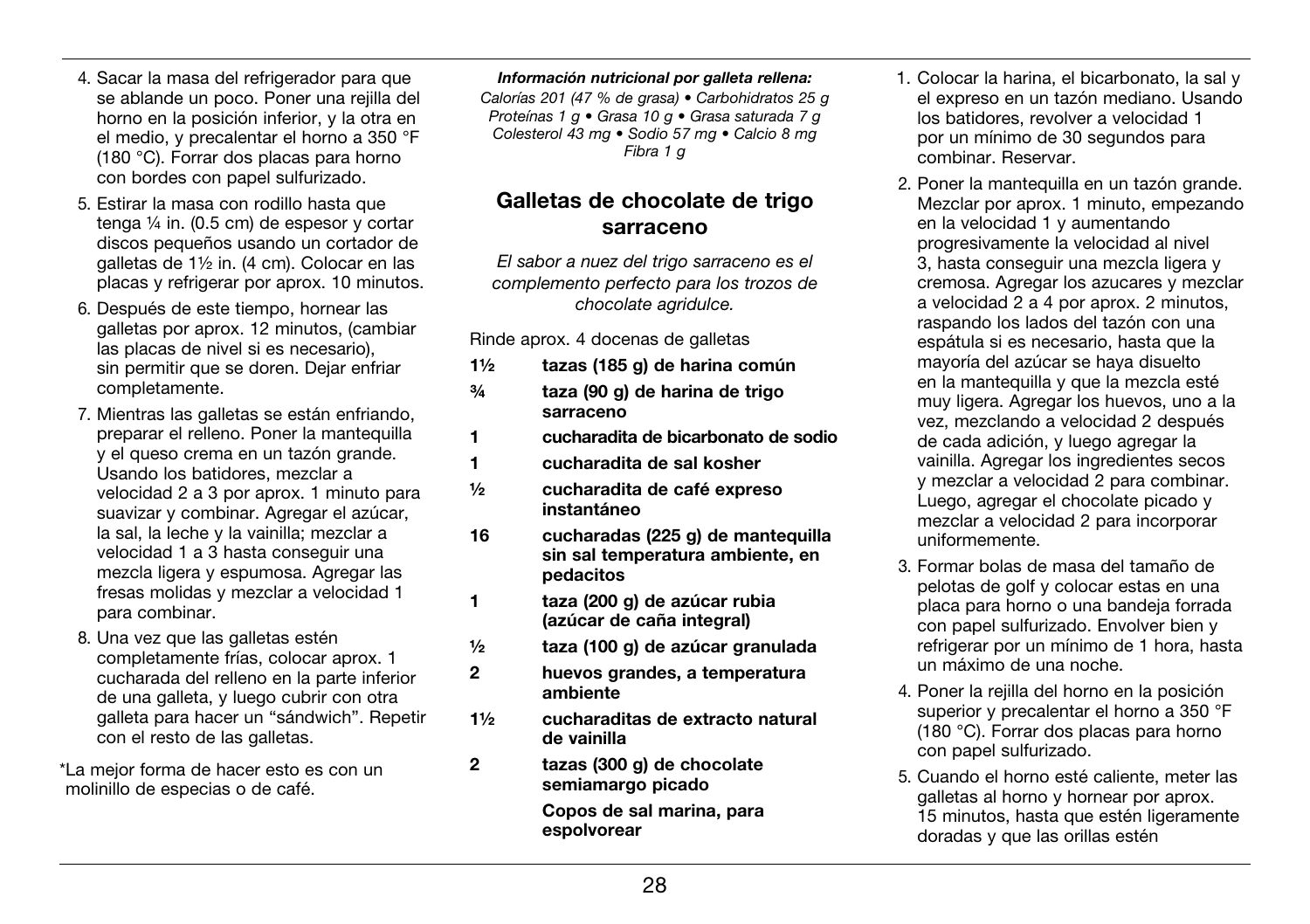firmes. Sacar del horno y espolvorear inmediatamente con una pizca de copos de sal marina. Dejar enfriar las bandejas antes de hornear más galletas.

#### *Información nutricional por galleta:*

*Calorías 137 (48 % de grasa) • Carbohidratos 17 g Proteínas 2 g • Grasa 8 g • Grasa saturada 4 g Colesterol 18 mg • Sodio 78 mg • Calcio 3 mg Fibra 1 g*

# Galletas de mantequilla de maní con chispas de chocolate

*Usar una mezcla de mantequilla de maní cremosa y de maní tostado da aún más sabor a maní a estas tiernas galletas.*

Rinde aprox. 5 docenas de galletas

- 2 tazas (250 g) de harina común
- ¾ cucharadita de sal kosher
- $\frac{1}{2}$  cucharadita de polvo de hornear
- ¼ cucharadita de bicarbonato de sodio
- 16 cucharadas (225 g) de mantequilla sin sal temperatura ambiente, en pedacitos
- 1½ tazas (345 g) de mantequilla de maní cremosa tradicional o natural (sin azúcar), bien revuelta
- 1 taza (200 g) de azúcar rubia (azúcar de caña integral)
- ½ taza (100 g) de azúcar granulada
- 2 huevos grandes, a temperatura ambiente
- 1 cucharadita de extracto natural de vainilla
- 1 taza (145 g) de maní tostado sin sal
- ½ taza (40 g) de mini chispas de chocolate

 Mezcla de azúcar turbinado y copos de sal marina, para espolvorear

- 1. Poner la rejilla del horno en la posición superior y precalentar el horno a 350 °F (180 °C). Forrar dos placas para horno con papel sulfurizado.
- 2. Poner la harina, la sal, el polvo de hornear y el bicarbonato en un tazón mediano. Usando los batidores, revolver a velocidad 1 por un mínimo de 30 segundos para combinar. Reservar.
- 3. Poner la mantequilla y la mantequilla de maní en un tazón grande. Mezclar por aprox. 2 minutos, empezando en la velocidad 2 y aumentando progresivamente la velocidad al nivel 5, hasta conseguir una mezcla homogénea. Raspar el bol y agregar los azucares. Mezclar a velocidad 2 a 4 por aprox. 2 minutos, hasta que la mayoría del azúcar se haya disuelto en la mezcla de mantequilla/mantequilla de maní. Agregar los huevos, uno a la vez, mezclando a velocidad 2 a 3 después de cada adición, y luego agregar la vainilla. Agregar los ingredientes secos y mezclar a velocidad 2 para combinar. Luego, agregar el maní y las chispas de chocolate. Revolver a velocidad 2 para incorporar uniformemente.
- 4. Formar bolas de masa del tamaño de pelotas de golf y colocar estas en una placa para horno o una bandeja forrada

con papel sulfurizado. Aplastar cada bola con un tenedor, y luego espolvorear con la mezcla de azúcar turbinado y copos de sal marina.

5. Hornear por aprox. 12 a 15 minutos, hasta que las orillas estén ligeramente firmes. Dejar enfriar las bandejas antes de hornear más galletas.

#### *Información nutricional por galleta:*

*Calorías 124 (57 % de grasa) • Carbohidratos 11 g Proteínas 3 g • Grasa 8 g • Grasa saturada 3 g Colesterol 15 mg • Sodio 70 mg • Calcio 7 mg Fibra 1 g*

# Galletas de jengibre

*Estas galletas suaves no son sus típicas galletas de jengibre. Usamos jengibre picado y jengibre cristalizado, para un toque picante interesante* 

Rinde aprox. 2½ docenas de galletas

- 2¼ tazas (280 g) de harina común 1 cucharadita de bicarbonato de sodio
- 1 cucharada de Jengibre en polvo
- 1 cucharadita de canela en polvo
- ½ cucharadita de pimienta de Jamaica en polvo
- ¾ cucharadita de sal kosher
- ¼ taza (30 g) de jengibre cristalizado finamente picado
- 12 cucharadas (180 g) de mantequilla sin sal temperatura ambiente, en pedazos de 1 in. (2.5 cm)
- $\frac{1}{4}$  taza (85 g) de melaza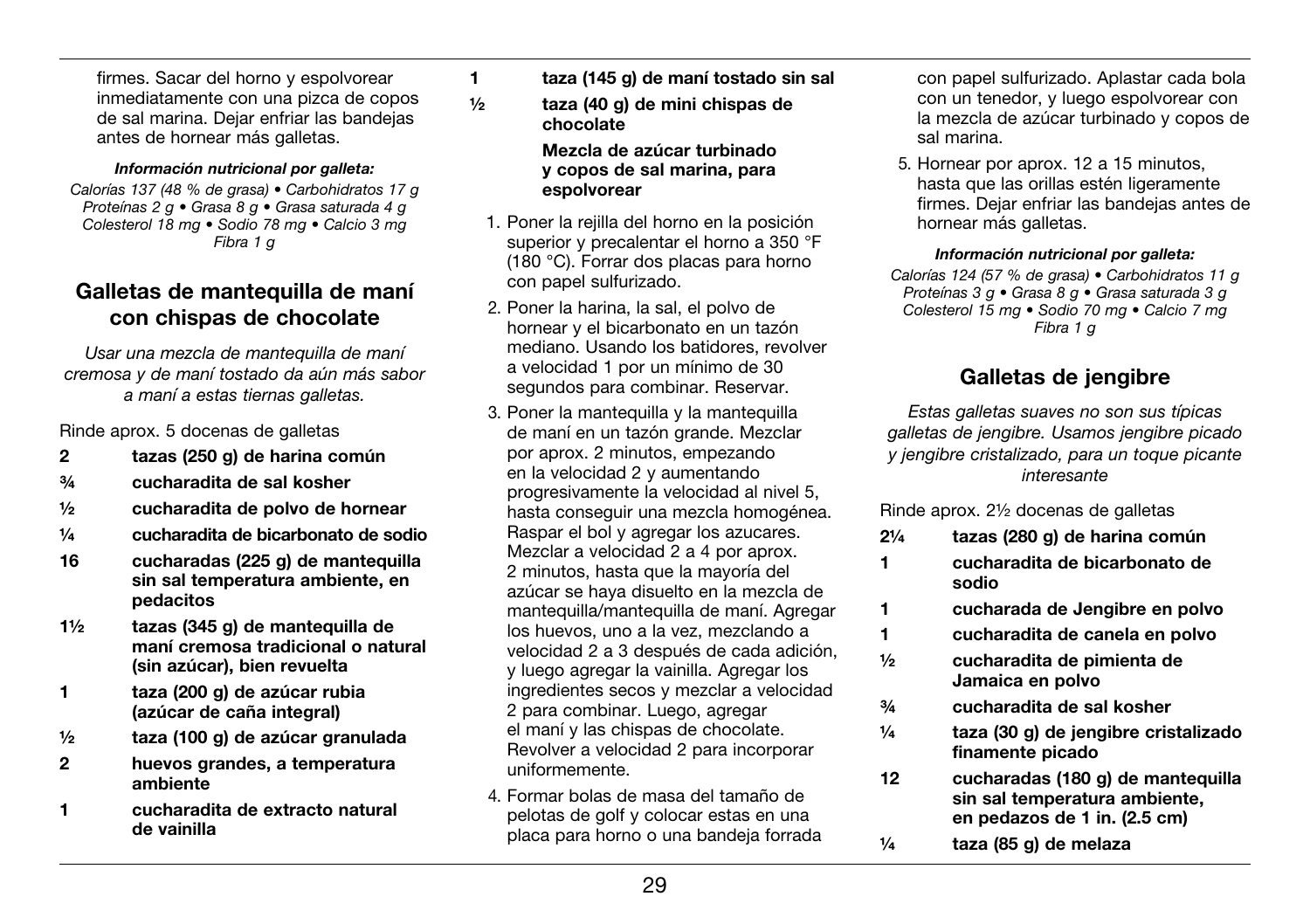- ¾ taza (150 g) de azúcar rubia (azúcar de caña integral)
- ¼ taza (50 g) de azúcar granulada
- 1 huevo grande, a temperatura ambiente
- 1 cucharadita de extracto natural de vainilla
- ¹⁄³ taza (65 g) de azúcar turbinado para cubrir las galletas
- 1. Poner la rejilla del horno en la posición superior y precalentar el horno a 350 °F (180 °C). Forrar dos placas para horno con papel sulfurizado.
- 2. Colocar la harina, el bicarbonato, las especias y la sal en un tazón mediano. Usando los batidores, revolver a velocidad 1 por un mínimo de 30 segundos para combinar. Agregar el jengibre picado y mezclar a velocidad 1 para cubrir; reservar.
- 3. Poner la mantequilla y la melaza en un tazón grande. Mezclar por aprox. 2 minutos, empezando en la velocidad 2 y aumentando progresivamente la velocidad al nivel 5, hasta conseguir una mezcla homogénea. Raspar el bol y agregar los azucares.

Mezclar a velocidad 2 a 4 por aprox. 2 minutos, hasta que la mayoría del azúcar se haya disuelto en la mezcla de mantequilla/melaza. Agregar los huevos. uno a la vez, mezclando a velocidad 2 a 3 después de cada adición, y luego agregar la vainilla. Agregar los ingredientes secos y mezclar a velocidad 2 para incorporar.

4. Colocar el azúcar turbinado en un cuenco poco profundo o una bandeja de hornear.

- 5. Recoger la masa en bolas del tamaño de pelotas de golf. Rodar las bolas en el azúcar turbinado y colocarlas sobre una placa forrada con papel sulfurizado. Presionar suavemente cada bola con el fondo de un vaso limpio.
- 6. Hornear por aprox. 12 a 15 minutos, hasta que las orillas estén ligeramente firmes. Dejar enfriar las bandejas antes de hornear más galletas.

#### *Información nutricional por galleta:*

*Calorías 96 (23 % de grasa) • Carbohidratos 18 g Proteínas 1 g • Grasa 2 g • Grasa saturada 2 g Colesterol 12 mg • Sodio 99 mg • Calcio 10 mg Fibra 0 g*

# Botanas "keto" sin hornear

*Llenas de grasa y proteínas saludables, estas botanas le llenarán y le mantendrán con energía.*

Rinde 16 botanas

- ½ taza (50 g) de mantequilla de almendra
- 2 cucharadas de aceite de coco
- 2 cucharadas de semillas de chía
- 1 taza (75 g) de coco rallado sin azúcar
- 1 cucharada (5 g) de cacao en polvo
- 1 cucharadita de extracto natural de vainilla
- 2 cucharadas de edulcorante granulado de fruta del monje o ½ cucharadita de estevia granulada
- ¼ cucharadita de sal kosher
- ½ cucharadita de canela en polvo
- 1. Colocar todos los ingredientes en un tazón grande. Usando los batidores, batir a velocidad 1 o 3 por aprox. 1 minuto para combinar.
- 2. Usando una cuchara, recoger la masa en bolas del tamaño de pelotas de golf (se aconseja usar guantes). Refrigerar por un mínimo de 30 minutos, o congelar por 10 minutos antes de comer.

#### *Información nutricional por porción:*

*Calorías 148 (58 % de grasa) • Carbohidratos 6 g Proteínas 3 g • Grasa 10 g • Grasa saturada 5 g Colesterol 0 mg • Sodio 39 mg • Calcio 47 mg Fibra 2 g*

# Masa de galleta cruda comestible (con variaciones)

*Coma esa masa de galleta comestible libre de culpa (bueno, ¡libre de huevo!) Hay opciones sin gluten, e incluso una opción de masa de galletas "Snickerdoodles" (las favoritas de los niños). Cómasela con cuchara o desmenúcela en helado de vainilla... ¡Hay tantas posibilidades!*

Rinde aprox. 3½ tazas

- 8 cucharadas (115 g) de mantequilla sin sal a temperatura ambiente, en 4 pedazos
- ²⁄³ taza llena (135 g) de azúcar rubia (azúcar de caña integral)
- 1/<sub>3</sub> taza (65 g) de azúcar granulada
- 2 cucharadas de leche (cualquier variedad, incluyendo leche vegetal)
- 1 cucharada de extracto natural de vainilla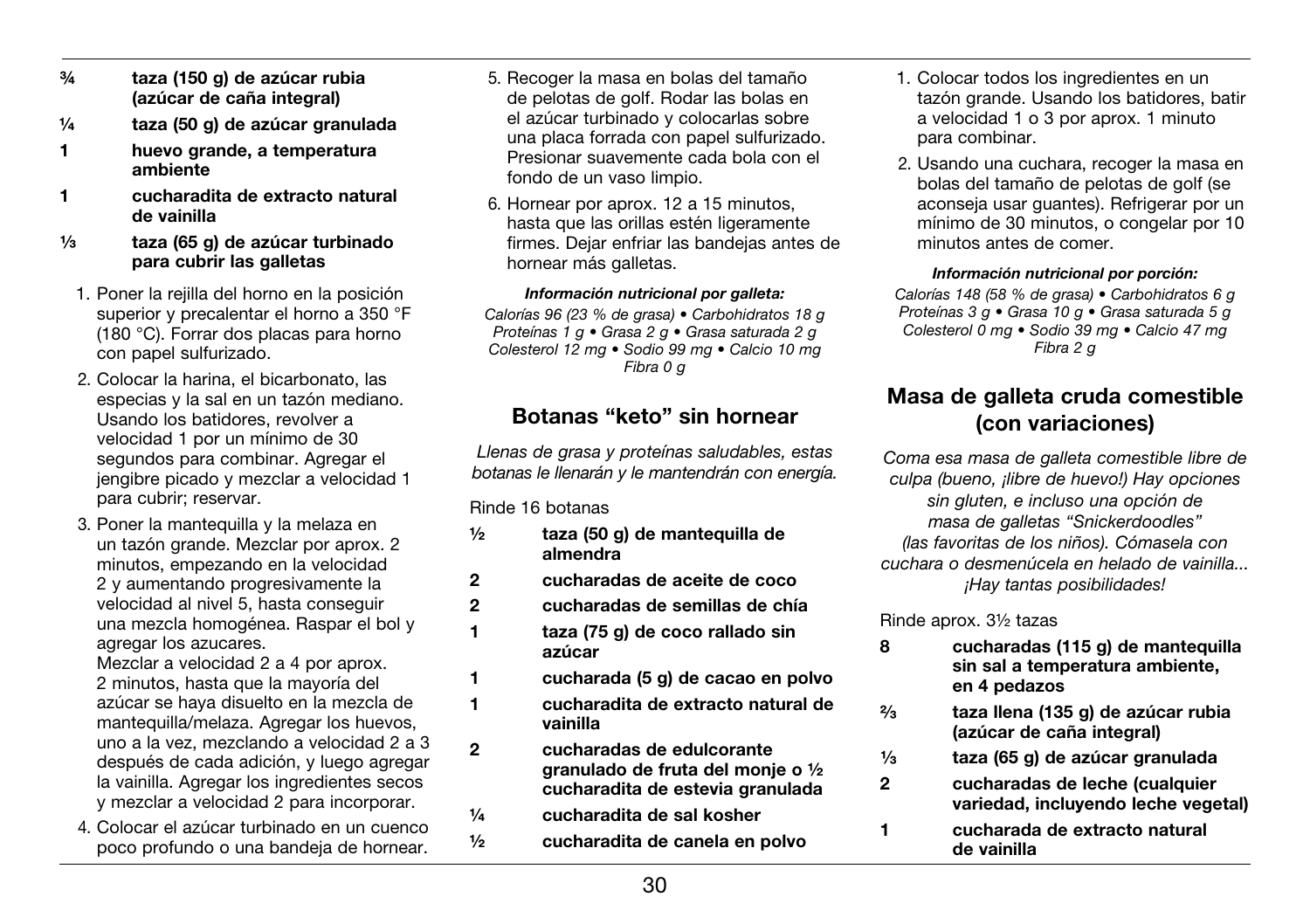- $1\frac{1}{3}$  tazas (165 g) de harina común (también puede usar harina sin gluten)
- ½ cucharadita de sal kosher
- 1 taza (175 g) de chispas de chocolate semidulce
- 1. Poner la mantequilla y los azucares en un tazón grande. Usando los batidores, mezclar por aprox. 2 minutos, usando la velocidad 2 a 4, hasta obtener una mezcla muy ligera y cremosa. Apagar para raspar el bol si es necesario.
- 2. Encender la batidora en la velocidad 2 y agregar lentamente la leche. Agregar la harina y la sal y mezclar a velocidad 2 para combinar. Agregar las chispas de chocolate y mezclar a velocidad 2.
- 3. Formar bolas de masa del tamaño deseado, usando una cuchara. La masa puede comerse inmediatamente, pero es aún mejor cuando está refrigerada.

### Variaciones:

### *"Snickerdoodles":*

Agregar ½ cucharadita de canela y omitir las chispas de chocolate. Formar bolas de masa de 1 cucharada y cubrir con azúcar con canela.

### *Avena con arándanos agrios:*

Agregarle ½ taza (40 g) de copos de avena y ¼ de cucharadita de canela en polvo a la harina. Sustituir las chispas de chocolate con arándanos agrios secos.

#### *Información nutricional por porción (1 cucharada, chispas de chocolate):*

*Calorías 55 (41 % de grasa) • Carbohidratos 8 g Proteínas 0 g • Grasa 3 g • Grasa saturada 2 g Colesterol 4 mg • Sodio 22 mg • Calcio 2 mg • Fibra 0 g*

### *Información nutricional por porción (1 cucharada, versión "Snickerdoodle"):*

*Calorías 42 (35 % de grasa) • Carbohidratos 6 g Proteínas 0 g • Grasa 2 g • Grasa saturada 1 g Colesterol 4 mg • Sodio 21 mg • Calcio 1 mg • Fibra 0 g*

#### *Información nutricional por porción (1 cucharada, avena y arándanos agrios):*

*Calorías 49 (32 % de grasa) • Carbohidratos 8 g Proteínas 0 g • Grasa 2 g • Grasa saturada 1 g Colesterol 4 mg • Sodio 22 mg • Calcio 1 mg • Fibra 0 g*

# "Brownies" expreso semiamargos

*Estos suculentos "brownies" les encantarán a los amantes del chocolate.* 

Rinde 16 "brownies"

Spray vegetal

- ¾ taza (170 g) de mantequilla sin sal, en cubitos
- 4 onzas (115 g) de chocolate amargo, picado
- 4 onzas (170 g) de chocolate semiamargo, picado
- 2 cucharadas (10 g) de cacao en polvo
- 2 cucharaditas de café expreso instantáneo
- ½ taza (60 g) de harina común
- ¾ cucharadita de sal kosher
- 3 huevos grandes, a temperatura ambiente
- 1½ tazas (300 g) de azúcar granulada
- 2 cucharaditas de extracto natural de vainilla
- 1. Poner la rejilla del horno en el medio del mismo y precalentar el horno a 350 °F (180 °C). Engrasar ligeramente un molde de 9 x 9 in.  $(23 \times 23 \text{ cm})$  con spray vegetal y forrarlo con papel sulfurizado; reservar.
- 2. Derretir la mantequilla y el chocolate picado a baño María. Cuando el chocolate esté casi derretido, agregar el cacao y el café expreso; revolver. Cuando el chocolate esté completamente derretido, agregar la harina y la sal y dejar enfriar a temperatura ambiente.
- 3. Colocar los huevos en un tazón grande. Usando los batidores, batir los huevos a velocidad 2 parta romperlos ligeramente, y luego agregar gradualmente el azúcar. Ajustar la velocidad al nivel 4 y batir por aprox. 2 a 3 minutos, hasta obtener una mezcla ligera. Agregar la vainilla y mezcla para combinar. Agregar la mezcla de chocolate enfriada a la mezcla de huevo y revolver suavemente a velocidad 1, teniendo cuidado de no incorporar demasiado aire, hasta conseguir una mezcla homogénea. Verter la mezcla de chocolate en el molde preparado. Dar unos golpecitos sobre la encimera varias veces para eliminar las burbujas de aire.
- 4. Hornear por 25 a 30 minutos, hasta que las orillas estén ligeramente secas. Dejar enfriar completamente antes de cortar y servir.

### *Información nutricional por "brownie":*

*Calorías 249 (54 % de grasa) • Carbohidratos 28 g Proteínas 3 g • Grasa 16 g • Grasa saturada 10 g Colesterol 57 mg • Sodio 120 mg • Calcio 12 mg Fibra 2 g*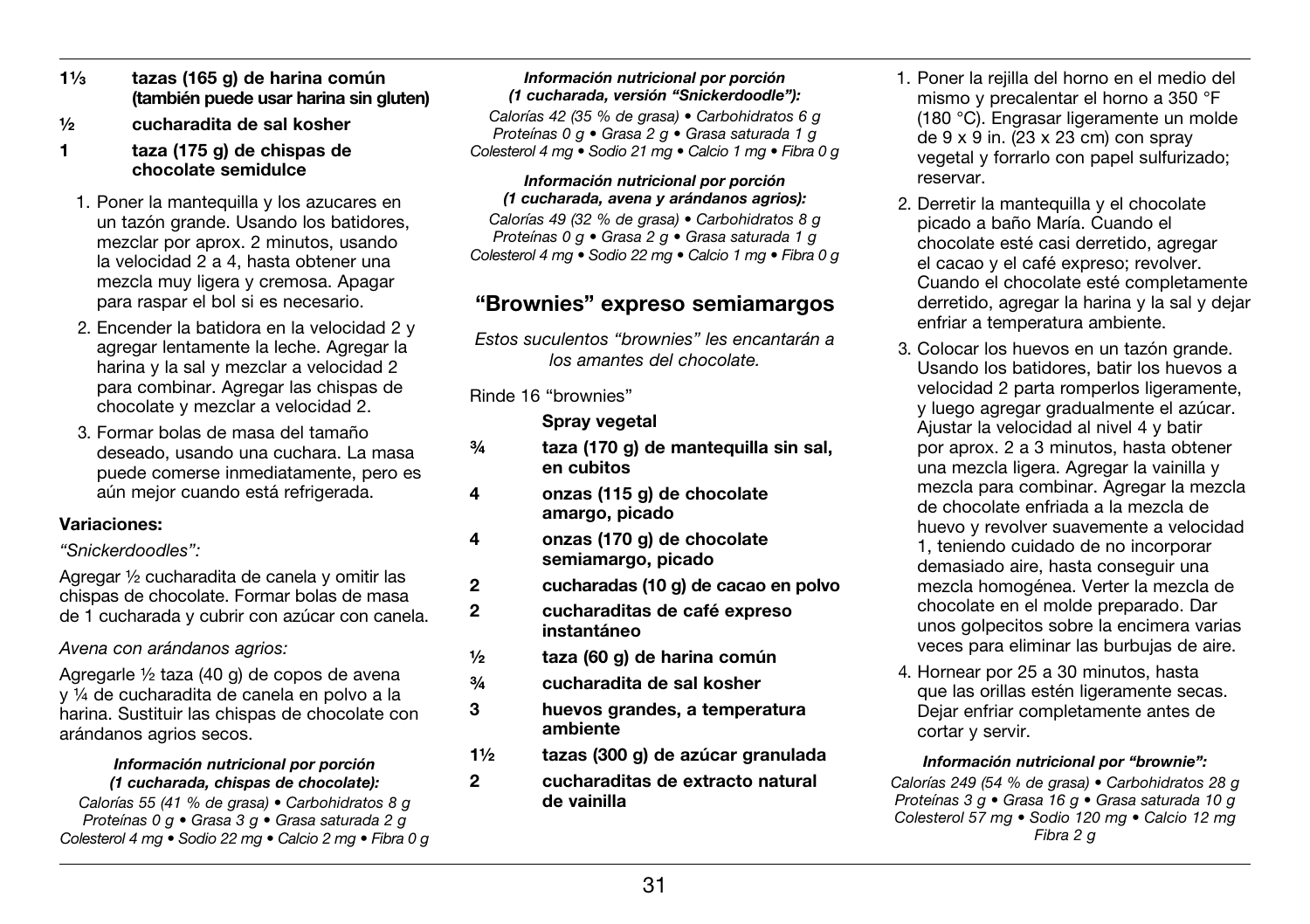# "Blondies" ("Brownies" de chocolate blanco)

*El "blondie" es el primo más dulce y más claro del famoso "brownie" este primo del "brownie". Esta receta es bastante tradicional, pero puede ser fácilmente modificada a gusto cambiando el tipo de chispas o nueces.*

Rinde 24 "blondies"

### Mantequilla sin sal suave o spray vegetal

- 2 tazas (250 g) de harina común
- 1½ cucharaditas de sal kosher
- ½ cucharadita de canela en polvo
- 16 cucharadas (225 g) de mantequilla sin a temperatura ambiente, en pedacitos
- ½ taza (100 g) de azúcar granulada
- 1 taza llena (200 g) de azúcar rubia (azúcar de caña integral)
- 3 huevos grandes, a temperatura ambiente
- 1 cucharada de extracto natural de vainilla
- 1½ tazas (260 g) de chocolate semiamargo, picado
- 1 taza (175 g) de chispas de chocolate blanco
- 1 taza (120 g) de nueces
- 1. Poner la rejilla del horno en el medio del mismo y precalentar el horno a 350 °F (180 °C). Engrasar un molde de 9 x 3 in. (23 x 13 x 8 cm) con spray vegetal

o mantequilla sin sal; forrar con papel sulfurizado. Reservar.

- 2. Colocar la harina, la sal y la canela un tazón mediano. Usando los batidores, mezclar a velocidad 1 por aprox. 20 segundos para combinar; reservar.
- 3. Poner la mantequilla en un tazón grande. Batir a velocidad 3 por aprox. 30 segundos, hasta que la mezcla esté suave. Agregar lentamente los azucares y batir a velocidad 4 por 30 segundos adicionales, hasta obtener una mezcla clara y espesa. Ajustar la velocidad al nivel 3 y agregar los huevos, uno a la vez, y luego la vainilla; mezclar para combinar. Reducir la velocidad al nivel 1 y agregar lentamente los ingredientes secos. Cuando los ingredientes estén casi incorporados, agregar el chocolate picado, las chispas de chocolate y las nueces.
- 4. Verter la mezcla en la bandeja preparada. Hornear por aprox. 30 a 35 minutos, hasta que estén ligeramente dorados. Dejar enfriar completamente antes de cortar.

### *Información nutricional por "blondie":*

*Calorías 320 (48 % de grasa) • Carbohidratos 39 g Proteínas 3 g • Grasa 18 g • Grasa saturada 10 g Colesterol 45 mg • Sodio 150 mg • Calcio 10 mg Fibra 1 g*

# Barras de arándanos azules con cobertura crujiente

*Cuando usted no puede decidir entre una galleta o un "crumble", este postre satisface ambos antojos.*

Rinde 12 porciones

Spray vegetal

### Fondo de tarta:

- 8 cucharadas (115 g) de mantequilla sin sal a temperatura ambiente, en 4 pedazos
- ¼ taza llena (50 g) de azúcar rubia (azúcar de caña integral)
- 2 cucharadas (35 g) de azúcar granulada
- 1¼ tazas (155 g) de harina común
- ¼ cucharadita de sal kosher
- 1 pizca de canela en polvo

### Relleno:

- ¼ taza (50 g) de azúcar granulada
- ¼ taza llena (50 g) de azúcar rubia (azúcar de caña integral)
- 2 cucharadas de almidón/fécula de tapioca
- ¼ cucharadita de sal kosher
- 1 pizca de canela en polvo
- 1 pizca de jengibre en polvo
- ¼ cucharadita de extracto natural de vainilla
- 4 tazas (280 g) de arándanos azules frescos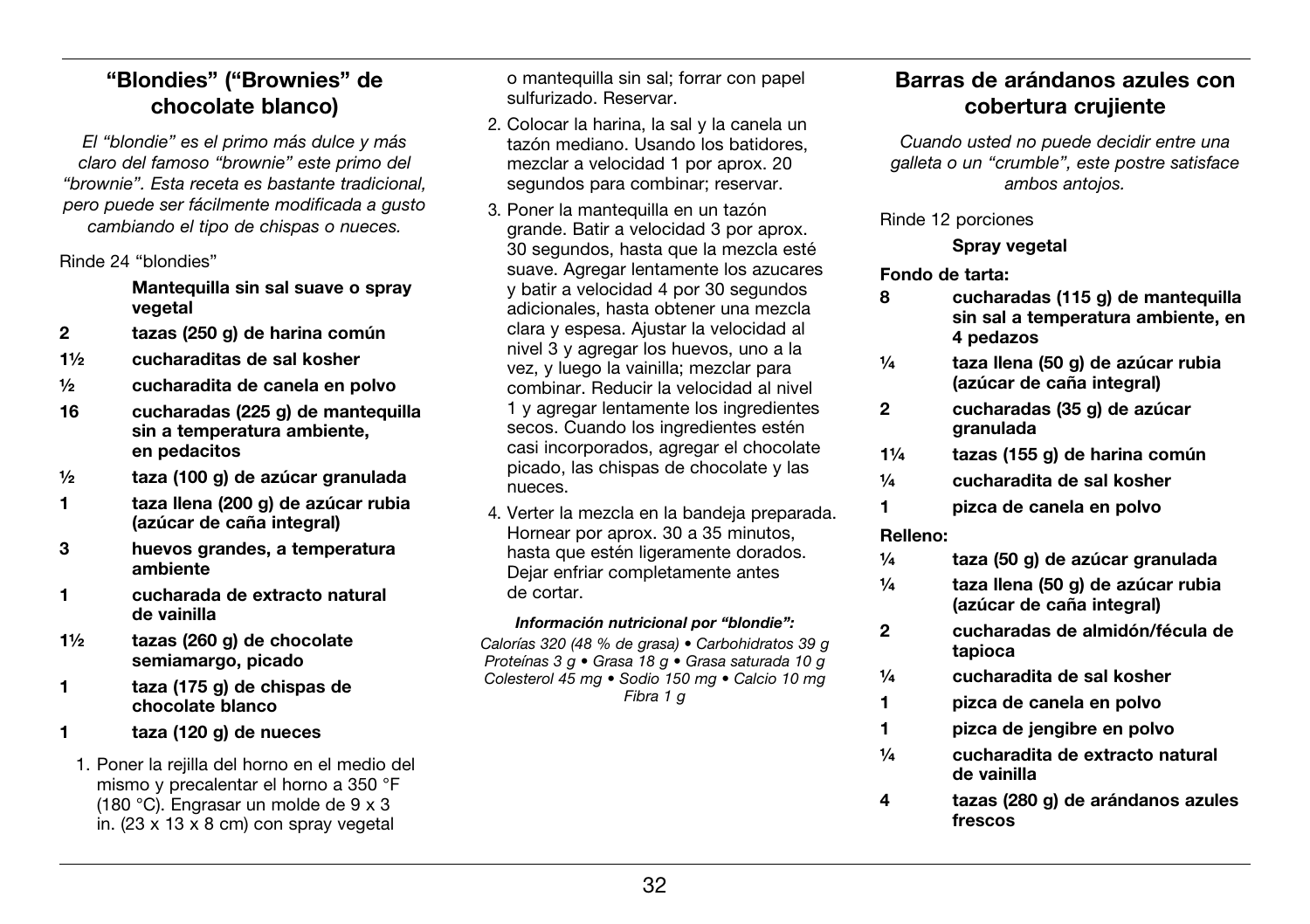#### Cobertura:

- ¾ taza (95 g) de harina común
- $\frac{1}{2}$  taza (40 g) de copos de avena (no use avena instantánea)
- ½ taza llena (100 g) de azúcar rubia (azúcar de caña integral)
- ¼ cucharadita de canela en polvo
- ¼ cucharadita de sal kosher
- 6 cucharadas (85 g) de mantequilla sin sal fría, en cubos
- 1. Engrasar ligeramente un molde de 9 x 9 in. (23 x 23 cm) con spray vegetal y forrarlo con papel sulfurizado; reservar.
- 2. Preparar la corteza: Poner la mantequilla y los azucares en un tazón mediano. Usando los batidores, revolver a velocidad 2 o 3 hasta conseguir una mezcla cremosa. Agregar el resto de los ingredientes de la corteza y mezclar a velocidad 2 para combinar. Colocar la mezcla en el molde preparado, aplastando firmemente para comprimirla en el fondo del mismo. Refrigerar hasta que esté firme.
- 3. Mientras el fondo de tarta se está enfriando, preparar el relleno. Poner los azúcares, la fécula, la sal y las especias en un tazón grande; mezclar a velocidad 1 para combinar. Agregar la vainilla y los arándanos azules; revolver para cubrir los arándanos. A continuación, mezclar a velocidad 1 por aprox. 2 minutos, hasta que la mitad de los arándanos se hayan reventado. Reservar.
- 4. Poner todos los ingredientes de la cobertura, excepto la mantequilla, en un

tazón mediano. Mezclar a velocidad 1 para combinar. Agregar la mantequilla y mezclar a velocidad 2 hasta que se formen migajas grandes.

- 5. Poner la rejilla del horno en el centro del mismo y precalentar el horno a 350 °F (180 °C). Hornear la corteza por aprox. 20 minutos, hasta que esté firme y que las orillas estén doradas. Retirar del horno y esparcir el relleno encima. Meter al horno otra vez y hornear por aprox. 15 minutos adicionales, hasta que el relleno esté burbujeante en las orillas. Cubrir uniformemente con la cobertura crujiente. Meter al horno otra vez, y hornear por 15 minutos adicionales. Las barras están listas cuando la parte superior está uniformemente dorada.
- 6. Dejar enfriar completamente antes de cortar y servir.

#### *Información nutricional por barra:*

*Calorías 282 (41 % de grasa) • Carbohidratos 39 g Proteínas 3 g • Grasa 13 g • Grasa saturada 8 g Colesterol 35 g • Sodio 143 mg • Calcio 4 mg Fibra 2 g*

## Torta de capas dorada

*Esta receta les encantará a todos los amantes de la torta dorada tradicional. Es deliciosa con casi cualquier relleno y glaseado, pero nos encanta especialmente con nuestro glaseado de bayas y crema (receta a continuación).* 

Rinde 16 porciones; dos capas de 9 in. (23 cm)

#### Spray vegetal

3 tazas (405 g) de harina de repostería sin levadura

- 1¾ tazas (350 g) de azúcar granulada
- 1 cucharada de polvo de hornear
- ¾ cucharadita de sal kosher
- 2 huevos grandes, a temperatura ambiente
- 2 yemas de huevo grande, a temperatura ambiente
- 1½ tazas (365 g) de suero de leche ("buttermilk"), a temperatura ambiente
- 2 cucharaditas de extracto natural de vainilla
- 1 taza (235 ml) de aceite vegetal
	- 1. Poner la rejilla del horno en el medio del mismo y precalentar el horno a 350 °F (180 °C). Precalentar el horno a 350 °F (180 °C). Engrasar dos moldes redondos de 9 in. (23 cm) con spray vegetal y forrarlos con papel sulfurizado. Reservar.
	- 2. Poner la harina, el azúcar, el bicarbonato y la sal en un tazón grande. Usando los batidores, mezclar a velocidad 1 por un mínimo de 30 segundos para combinar completamente. Reservar.
	- 3. Poner los huevos, las yemas, el suero de leche y la vainilla en un tazón mediano. Batir a velocidad 3.
	- 4. Reducir la velocidad al nivel 2 y agregar lentamente el aceite a la mezcla de ingredientes secos. Cuando esté bien combinado, aumentar la velocidad al nivel 4 o 5 y mezclar por aprox. 1½ minutos adicionales, hasta conseguir una mezcla completamente homogénea.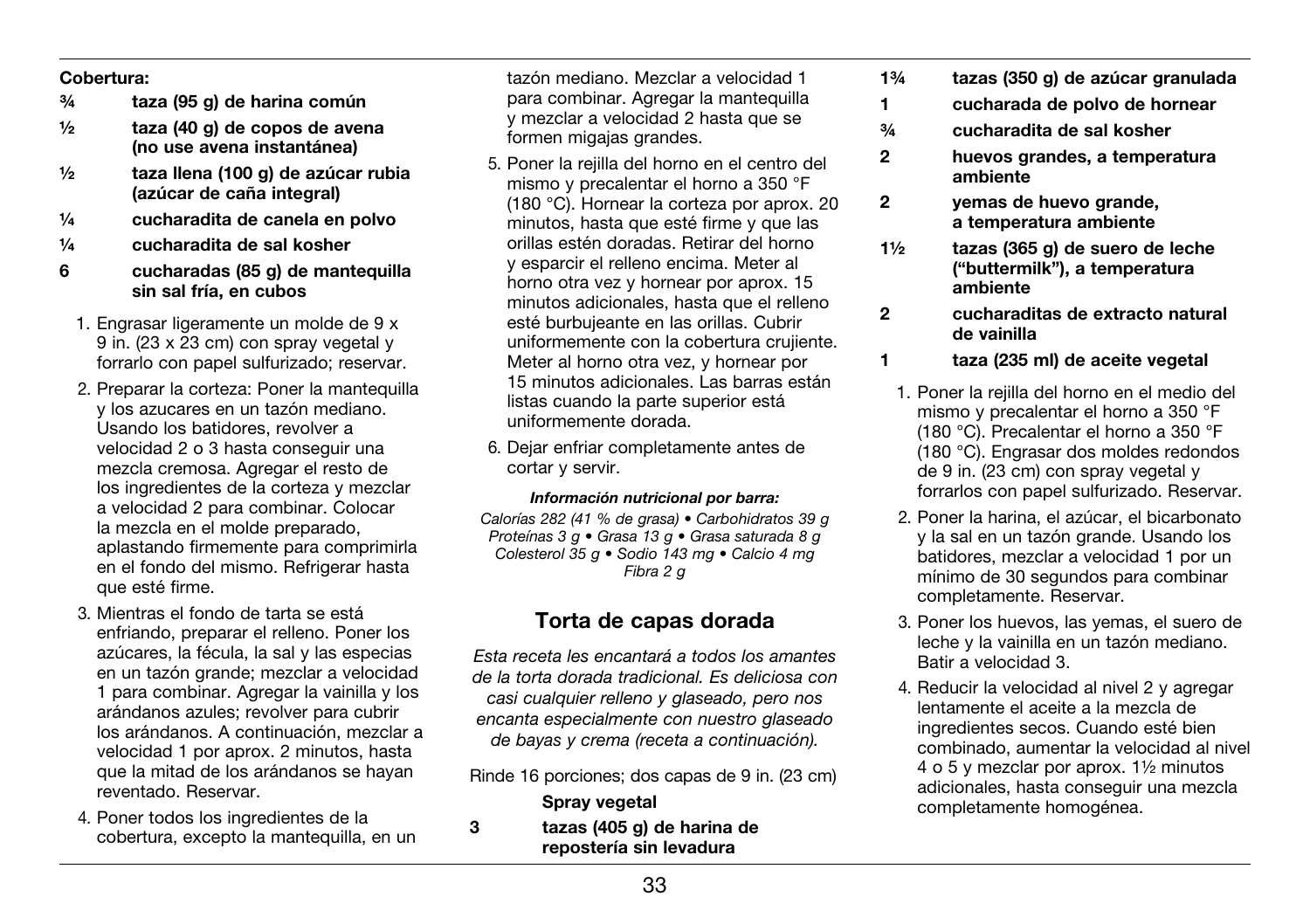- 5. Agregar poco a poco la mezcla de huevo/suero de leche y mezclar a velocidad 2 para incorporar.
- 6. Dividir la mezcla entre los dos moldes preparados. Dar golpecitos en la encimera para eliminar las burbujas y meter al horno. Hornear por aprox. 25 minutos, hasta que un probador introducido en el centro salga limpio.
- 7. Retirar del horno y dejar enfriar sobre una rejilla (en los moldes) hasta que estén fríos al tacto. Luego, desmoldar y terminar de enfriar sobre una rejilla.

#### *Información nutricional por porción (sin cobertura):*

*Calorías 324 (42 % de grasa) • Carbohidratos 43 g Proteínas 4 g • Grasa 16 g • Grasa saturada 2 g Colesterol 47 mg • Sodio 225 mg • Calcio 52 mg Fibra 0 g*

# Cobertura de crema y bayas

*Ajuste el sabor y el color a gusto, variando la cantidad de bayas liofilizadas usadas en la receta. Empiece con media taza, y agregue cuanto más desee.*

Rinde aprox. 3 tazas (710 ml), suficiente para cubrir un pastel de capas de 9 in. (23 cm)

- 8 cucharadas (115 g) de mantequilla sin sal a temperatura ambiente, en 8 pedazos
- 4 onzas (115 g) de queso crema, en 4 pedazos, a temperatura ambiente
- 4 tazas (455 g) de azúcar glasé, tamizado
- ¼ cucharadita de sal kosher
- ¼ taza (60 ml) de leche entera o crema líquida para batir ("heavy cream")
- 2 cucharadas de jarabe de maíz claro (opcional, si desea un acabado brillante)
- ½ taza (75 g) de frambuesas o fresas liofilizadas (o una mezcla), finamente molidas (con un molinillo de especias) y tamizadas
- 1. Poner la mantequilla y el queso crema en un tazón grande. Usando los batidores, mezclar por aprox. 2 minutos, usando la velocidad 2 a 4, hasta conseguir una mezcla ligera y cremosa. Agregar el azúcar glasé y mezclar a por aprox. 1 minuto para combinar.
- 2. Sin apagar la máquina, agregar lentamente la leche (o la crema) y seguir mezclando hasta conseguir una mezcla ligera. Si usa jarabe de maíz, agregarlo ahora y mezclar a velocidad 1 para combinar.
- 3. Agregar las bayas molidas y mezclar hasta obtener la consistencia deseada. Usar inmediatamente.

NOTA: Si no la usa inmediatamente, cubrir con una toalla húmeda y papel film/plástico y conservar a temperatura ambiente hasta el momento de usar.

### *Información nutricional por porción (3 cucharadas):*

*Calorías 214 (34 % de grasa) • Carbohidratos 35 g Proteínas 1 g • Grasa 8 g • Grasa saturada 5 g Colesterol 23 mg • Sodio 62 mg • Calcio 6 mg Fibra 0 g*

# Torta de capas de chocolate

*Bañe esta suculenta torta de chocolate con nuestro baño de queso crema (receta en la página 35).* 

Rinde 16 porciones; dos tortas de 9 in. (23 cm)

## Mantequilla sin sal suave o spray vegetal

- 6 onzas (170 g) de chocolate semiamargo, picado
- ¾ taza (90 g) de cacao en polvo ("Dutch Process"), tamizado
- 2 cucharaditas de café expreso instantáneo
- ½ cucharadita de bicarbonato de sodio
- 1 taza (235 ml) de agua hirviente
- 2½ tazas (310 g) de harina común
- 1 taza (200 g) de azúcar granulada
- ½ taza llena (100 g) de azúcar rubia (azúcar de caña integral)
- 1 cucharadita de polvo de hornear
- ¾ cucharadita de sal kosher
- 1 taza (235 ml) de aceite vegetal
- 1 taza (245 g) de suero de leche ("buttermilk"), a temperatura ambiente
- 4 huevos grandes, ligeramente batidos, a temperatura ambiente
- 2 cucharaditas de extracto natural de vainilla
	- 1. Poner la rejilla del horno en el medio del mismo y precalentar el horno a 350 °F (180 °C). Engrasar dos moldes redondos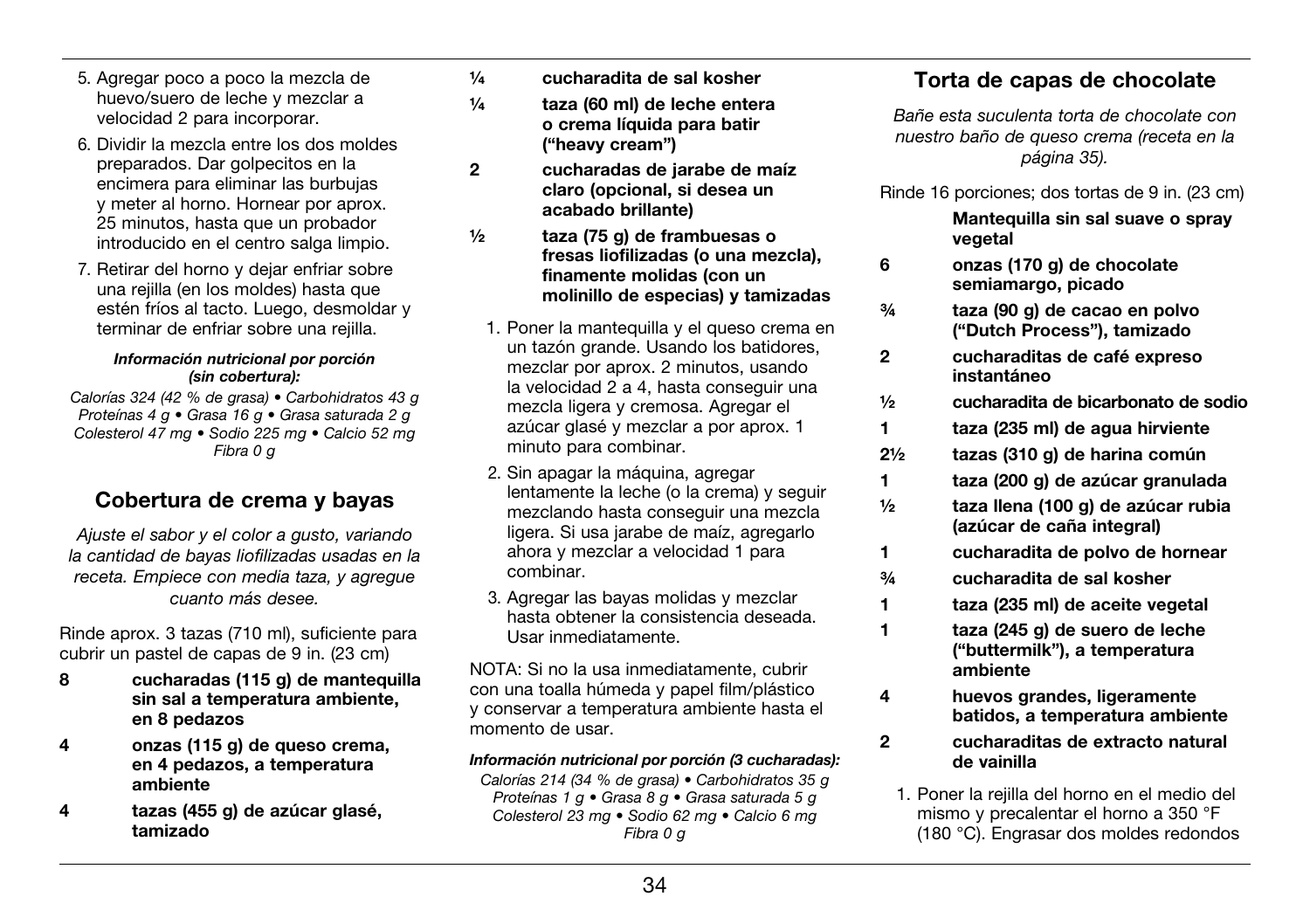de 9 in. (23 cm) con spray vegetal o mantequilla y cubrir el fondo de cada molde con papel sulfurizado. Reservar.

- 2. Colocar el chocolate semiamargo, el cacao, el expreso y el bicarbonato en un bol mediano; cubrir con el agua hirviente. Revolver hasta que el chocolate esté derretido. Dejar enfriar a temperatura ambiente, y reservar.
- 3. Poner la harina, los azucares, el polvo de hornear y la sal en un tazón grande. Usando los batidores, mezclar a velocidad 2 por un mínimo de 30 segundos para combinar completamente. Reservar.
- 4. Agregar el aceite, el suero de leche, los huevos y la vainilla a la mezcla de chocolate, usando la velocidad 2 para mezclar.
- 5. Agregar lentamente la mezcla líquida a los ingredientes secos, usando la velocidad 2 para mezclar. Mezclar por aprox. 1 minuto, parando para raspar todo el bol cuando sea necesario, hasta conseguir una mezcla suave.
- 6. Dividir la mezcla entre los moldes preparados. Hornear por 30 a 35 minutos, hasta que un probador introducido en el centro salga limpio.
- 7. Retirar del horno y dejar enfriar sobre una rejilla (en los moldes) hasta que la parte superior esté fría al tacto. Dejar enfriar completamente antes de cubrir/glasear.

### *Información nutricional por porción (sin cobertura):*

*Calorías 345 (50 % de grasa) • Carbohidratos 41 g Proteínas 6 g • Grasa 21 g • Grasa saturada 5 g Colesterol 47 mg • Sodio 195 mg • Calcio 31 mg Fibra 3 g*

## Baño de queso crema

*Esta cobertura clásica es perfecta para una variedad de pasteles, pero es especialmente deliciosa con pastel de zanahoria y pastel de chocolate.*

Rinde aprox. 5 tazas (1.4 L)

- 5½ tazas (650 g) de azúcar glasé, tamizado
- ¼ cucharadita de sal kosher
- 1 libra (455 g) de queso crema. a temperatura ambiente
- 8 cucharadas (115 g) de mantequilla sin sal temperatura ambiente, en pedazos de 1 in. (2.5 cm)
- 1 cucharadita de extracto natural de vainilla
	- 1. Colocar el azúcar y la sal en un tazón grande. Usando los batidores, mezclar a velocidad 1 por un mínimo de 30 segundos para combinar completamente.
	- 2. Colocar el queso crema en otro tazón grande. Mezclar a velocidad 2 a 4 por aprox. 1½ a 2 minutos, hasta que esté suave. Agregar la mantequilla y batir hasta obtener una mezcla suave y homogénea. Ajustar la velocidad al nivel 2 y agregar lentamente la mezcla de azúcar/sal tamizada; mezclar por aprox. 2 minutos para incorporar. Raspar bien el bol. Agregar la vainilla Mezclar a velocidad 2 para combinar. Usar inmediatamente.

#### *Información nutricional por porción de ¼ de taza (60 ml):*

*Calorías 250 (44 % de grasa) • Carbohidratos 34 g Proteínas 1 g • Grasa 12 g • Grasa • saturada 8 g Colesterol 47 mg • Sodio 101 mg • Calcio 22 mg Fibra 0 g*

## "Cupcakes" dorados sin gluten (¡y veganas!) con cobertura de vainilla

*A diferencia de nuestros "muffins" sin gluten preparados con harina sin gluten preparada, aquí usamos ingredientes individuales disponibles en la mayoría de las tiendas de alimentos.*

Rinde 12 "cupcakes" estándares

### Spray vegetal

- 2 tazas (240 g) de harina de sorgo
- 1 taza (125 g) de fécula/almidón de papa
- ½ taza (60 g) de fécula/almidón de arrurruz
- 1 cucharada de polvo de hornear
- ½ cucharadita de bicarbonato de sodio
- 1 cucharadita de goma xantana
- 1 cucharadita de sal kosher
- 1½ tazas (355 ml) de néctar de agave
- ½ taza (120 ml) de aceite de oliva
- ¾ taza (165 g) de puré de calabaza moscada ("butternut squash"), a temperatura ambiente
- 2 cucharadas de extracto natural de vainilla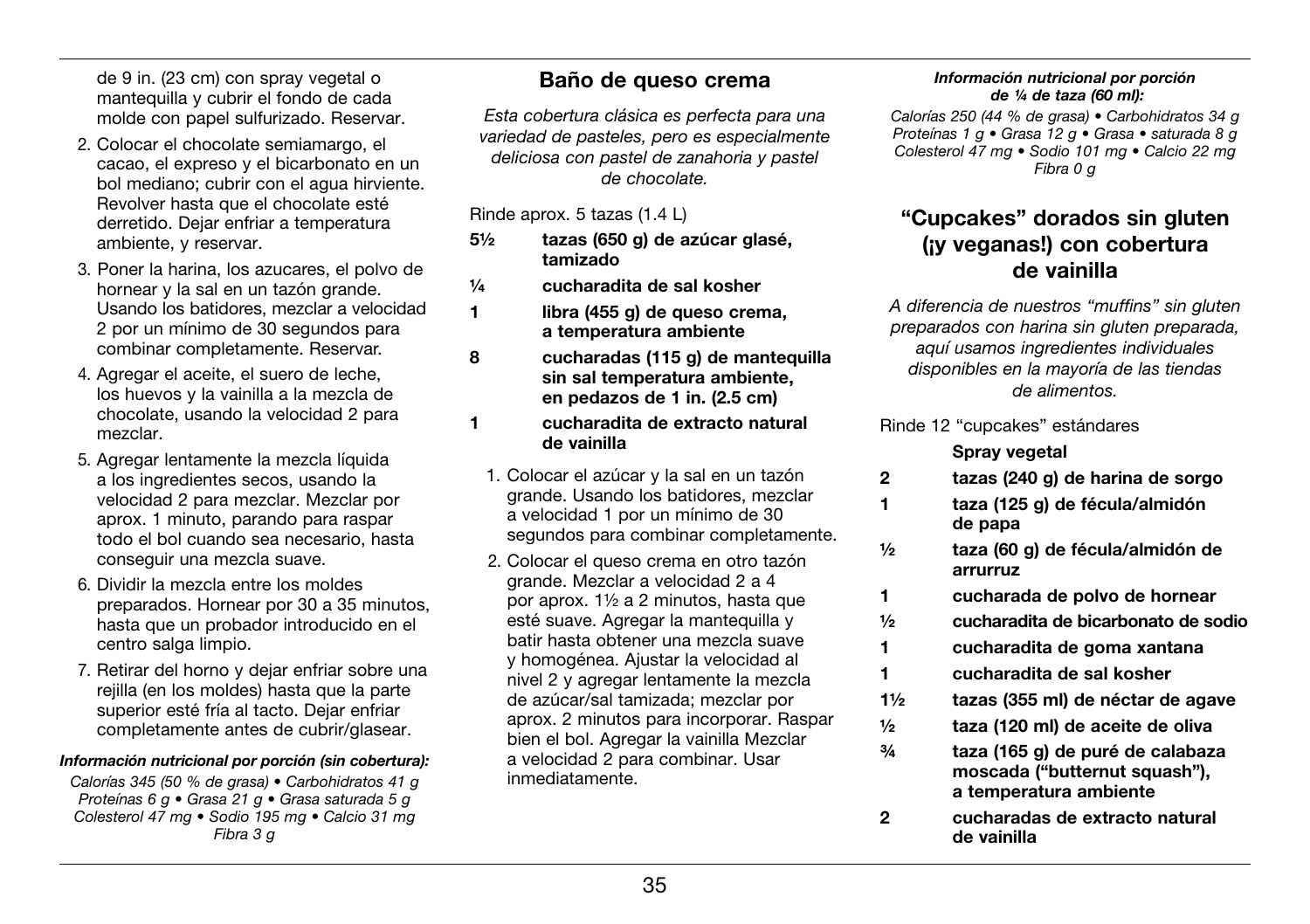### 1 cucharadita de vinagre blanco

- 1. Precalentar el horno a 350 °F (180 °C). Engrasar un molde de "cupcakes" estándar con spray vegetal. Forrar los moldes con pirotines/moldecitos de papel si desea.
- 2. Poner la harina, las féculas, el bicarbonato, la goma xantana y la sal en un tazón grande. Usando los batidores, revolver a velocidad 1 por aprox. 30 segundos para "tamizar".
- 3. Sin apagar la máquina, agregar el resto de los ingredientes, en el orden indicado, y mezclar a velocidad 2 hasta obtener una mezcla homogénea. Raspar el bol y mezclar por 20 segundos adicionales si es necesario.
- 4. Verter cucharadas de la mezcla en los moldes preparados. Hornear por aprox. 20 a 22 minutos, hasta que estén dorados y que un probador introducido en el centro salga limpio. Retirar del horno y dejar enfriar sobre una rejilla (en los moldes) hasta que estén fríos al tacto. Luego, desmoldar y terminar de enfriar sobre una reiilla.

#### *Información nutricional por "cupcake" (sin cobertura):*

*Calorías 396 (22 % de grasa) • Carbohidratos 77 g Proteínas 4 g • Grasa 10 g • Grasa saturada 1 g Colesterol 0 mg • Sodio 359 mg • Calcio 50 mg Fibra 2 g*

## Baño de vainilla sin lácteos

*Este glaseado se combina muy bien con nuestros "cupcakes" dorados sin gluten, pero también es una gran alternativa a cualquier baño/glaseado de vainilla.*

Rinde aprox. 2 tazas (475 ml)

- 1 taza (250 g) de manteca vegetal no hidrogenada
- 2 tazas (240 g) de azúcar glasé, tamizado
- 1 cucharada de extracto natural de vainilla
- ¼ cucharadita de sal kosher

## 1 a 2 cucharaditas de agua, opcional

- 1. Colocar la manteca vegetal en un tazón mediano. Usando los batidores, mezclar a velocidad 2 o 4 por aprox. 30 segundos, hasta conseguir una mezcla cremosa. Agregar el azúcar, mezclar a velocidad 2 a 5, y luego agregar la vainilla y la sal. Seguir mezclando (usando la misma velocidad) por aprox. 30 segundos, hasta conseguir una mezcla suave y esponjosa.
- 2. Si el baño está demasiado espeso, añadir agua, una cucharadita a la vez, hasta obtener la consistencia deseada.

#### *Información nutricional por porción (2 cucharadas):*

*Calorías 182 (61 % de grasa) • Carbohidratos 19 g Proteínas 0 g • Grasa 13 g • Grasa saturada 6 g Colesterol 0 mg • Sodio 33 mg • Calcio 36 mg Fibra 0 g*

# Pastel de ángel

*Sírvalo con crema batida y frutas del bosque frescas para un ligero y delicioso postre de verano.*

Rinde 12 porciones; un pastel de 9 in. (23 cm)

- 1½ tazas (300 g) de azúcar granulada
- 1½ tazas (200 g) de harina de repostería sin levadura
- 12 claras de huevo grande
- 1¼ cucharaditas de crémor tártaro
- ¼ cucharadita de sal kosher
- 1 cucharadita de extracto natural de vainilla
	- 1. Precalentar el horno a 325 °F (160 °C).
	- 2. Colocar ¾ de taza (150 g) del azúcar y la harina de repostería en un tazón grande. Usando el batidor de alambre, mezclar a velocidad 1 a 2 por un mínimo de 30 segundos; reservar.
	- 3. Colocar las claras y la sal en un tazón grande. Usando el batidor de alambre, batir a velocidad 1. Cuando las claras se pongan espumosas, agregar crémor tártaro y la sal. Aumentar progresivamente la velocidad al nivel 6.
	- 4. Agregar ¾ taza (150 g) de azúcar granulado y la vainilla; seguir batiendo hasta obtener picos firmes y brillantes. Apagar la unidad.
	- 5. Agregar aprox. la mitad de la mezcla de harina/azúcar a las claras, tamizándola por encima, e incorporarla delicadamente con una espátula de caucho. Repetir con la mezcla de harina/azúcar restante,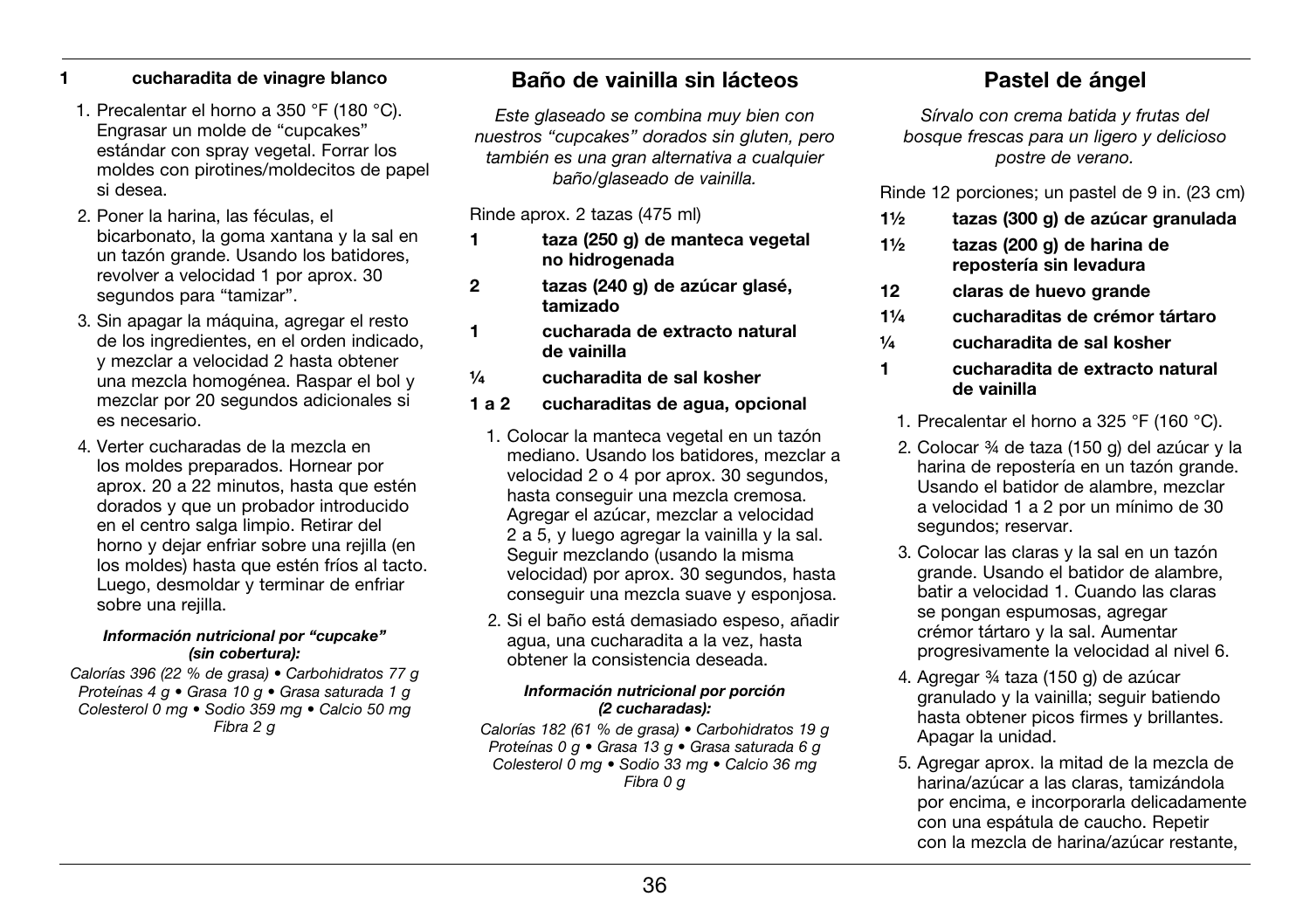incorporando delicadamente la mezcla hasta que no queden rastros de ingredientes secos.

- 6. Verter la mezcla en un molde de rosca de 9 in. (23 cm) no engrasado. Suavizar la superficie con una espátula. Hornear por aprox. 45 minutos, hasta que un probador introducido en el centro salga limpio. Retirar del horno, invertir el molde sobre un cuello de botella, y permitir que el pastel se enfríe completamente.
- 7. Una vez que esté frío, usar un cuchillo para despegar el pastel del molde.

### *Información nutricional por porción:*

*Calorías 167 (1 % de grasa) • Carbohidratos 37 g Proteínas 5 g • Grasa 0 g • Grasa saturada 0 g Colesterol 0 mg • Sodio 278 mg • Calcio 5 mg Fibra 0 g*

# "Pavlova" con naranja roja y granada

*Un postre impresionante. Esta magnífica creación necesita ser consumida el día de su elaboración (¡y mejor si ese día no es húmedo!).*

## Rinde 12 porciones

## Merengue:

- 4 claras de huevo grande
- 1 pizca de crémor tártaro
- 1 pizca de sal kosher
- 1 taza (200 g) de azúcar granulada
- 2 cucharaditas de maicena, tamizada
- 1 cucharadita de vinagre blanco
- ¼ cucharadita de extracto natural

## de vainilla

½ cucharadita de ralladura de limón

## Cobertura:

- 2 naranjas rojas, en segmentos
- 3 cucharadas de semillas de granada
- ½ taza (100 g) de azúcar granulada
- $\frac{1}{2}$  taza (120 ml) de agua
- 1 taza (235 ml) de jugo de naranja roja (también puede usar jugo de granada para preparar un jarabe más rosado/rojo; las naranjas rojas producen un jarabe anaranjado oscuro)
- ¾ taza (175 ml) de crema líquida para batir ("heavy cream")
- 1 cucharadita de extracto natural de vainilla
- ¼ taza (30 g) de azúcar glasé
	- 1. Colocar la rejilla del horno en el centro del mismo. Precalentar el horno a 350 °F (180 °C). Forrar una placa para horno con papel sulfurizado (si la placa para horno tiene un borde, inviértala de modo que esté usando la parte inferior; esto facilitará sacar el merengue una vez cocido).
	- 2. Preparar el merengue. Colocar las claras, el crémor tártaro y la sal en un tazón grande impecablemente limpio. Usando el batidor de alambre, batir, empezando en la velocidad 1 y aumentando muy progresivamente la velocidad al nivel 6. Batir hasta que las claras formen picos suaves. Sin dejar de batir, agregar gradualmente el azúcar. Ajustar la velocidad al nivel 8 y batir por

aproximadamente 8 minutos, hasta que se formen picos firmes. Añadir el resto de los ingredientes del merengue y mezclar suavemente a velocidad 2.

- 3. Colocar el merengue en la placa para horno preparada. Usando una espátula o un cuchillo, formar círculos de 8 pulgadas (20 cm); raspar las orillas desde abajo hasta arriba para crear bordes lisos y pequeños picos arriba.
- 4. Meter al horno y reducir inmediatamente la temperatura a 200 °F (100 °C).
- 5. Hornear el merengue por 1½ horas, hasta que las orillas y la parte de arriba estén secos (el color debería ser muy pálido). Después de este tiempo, apagar el horno y dejar el merengue en el horno por aprox. 1 hora, hasta que se haya enfriado por completo.
- 6. Mientras el merengue se está enfriando, preparar la guarnición. Cerciorarse de que las naranjas están completamente segmentadas (sin piel blanca en los segmentos). Reservar en un plato, junto con las semillas de granada.
- 7. Preparar el jarabe de naranja: Colocar el azúcar y agua en una cacerola de fondo pesado. Cocinar a fuego medio hasta que el azúcar se haya disuelto, y luego agregar el jugo. Cocinar por aprox. 20 a 25 minutos, hasta que el jarabe se espese. Reservar y dejar enfriar. NOTA: Si el jarabe parece muy espeso, puede diluirlo con agua caliente, agregando una cucharadita a la vez.
- 8. Una vez que la "pavlova" se haya enfriado por completo, preparar la crema batida. Colocar la crema en un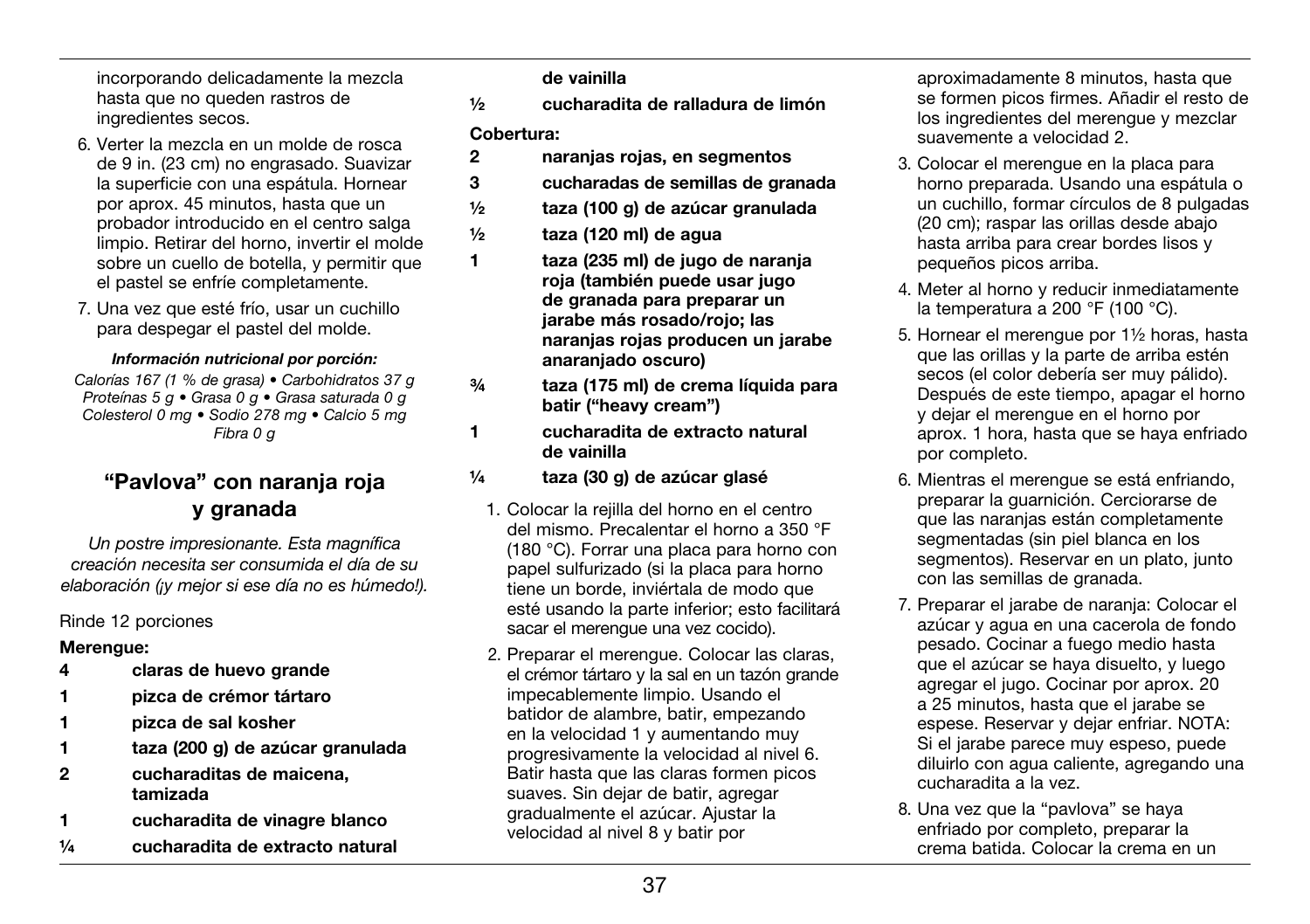tazón grande. Instalar el batidor de alambre. Batir, empezando a velocidad 1 y aumentando progresivamente la velocidad al nivel 3, por aprox. 1 minuto, hasta obtener una mezcla espumosa. Agregar el azúcar y la vainilla, y mezclar a velocidad 4 hasta obtener picos suaves.

- 9. Armar la "pavlova". Colocar el merengue horneado en un plato para servir. Cubrir con crema batida, y añadir las frutas, usando una cuchara calada. Rociar el jarabe en las orillas del plato si desea. Decorar con ralladura si desea.
- 10. Servir inmediatamente.

## *Información nutricional por porción:*

*Calorías 169 (27 % de grasa) • Carbohidratos 27 g Proteínas 1 g • Grasa 5 g • Grasa saturada 4 g Colesterol 20 mg • Sodio 37 mg • Calcio 3 mg Fibra 0 g*

# Pastel de queso de crema agria

*Esta receta es bastante sencilla. Si bien es simple, puede elevarse cubriendo la tarta con frutas frescas o cocinadas, virutas de chocolate o galletas picadas.* 

Rinde 12 porciones; un pastel de 8 in. (23 cm)

1 cucharada (15 g) de mantequilla sin sal, a temperatura ambiente

Corteza de galletas Graham:

- 1 taza (50 g) de galletas "Graham" molidas
- 2 cucharadas (35 g) de azúcar granulada
- ¼ cucharadita de canela en polvo
- 4 cucharadas (55 g) de mantequilla

sin sal, derretida y ligeramente enfriada

## Relleno:

- 24 onzas (680 g) de queso crema bajo en grasa pedazos, a temperatura ambiente
- 1½ tazas (300 g) de azúcar granulada
- ¼ cucharadita de sal kosher
- 5 huevos grandes, a temperatura ambiente
- 1 taza (235 ml) de crema agria, a temperatura ambiente
- 1½ cucharaditas de extracto natural de vainilla
	- 1. Colocar la rejilla del horno en el tercio inferior del horno y precalentar este a 325 °F (160 °C). Engrasar un molde desmontable de 8 in. (23 cm) con una cucharada de mantequilla. Reservar.
	- 2. Preparar la corteza: Colocar las galletas molidas, 2 cucharadas de azúcar, la canela, y la mantequilla derretida en un tazón pequeño; revolver. Instalar los batidores. Revolver a velocidad 2 hasta que se forme una "masa". Colocar la "masa" en el fondo del molde y presionar (usar el fondo de un vaso si es necesario) para formar una corteza uniforme. Hornear por 8 a 10 minutos, hasta que la corteza esté ligeramente firme. Dejar enfriar mientras prepara el relleno.
	- 3. Limpiar los batidores. Colocar el queso crema en un tazón grande. Batir hasta que esté *muy* suave, empezando en la velocidad 1 y aumentando progresivamente la velocidad al nivel

4. Raspar el tazón y los batidores. Mezclando a velocidad 2, agregar el azúcar, aprox. ¼ de taza (50 g) a la vez, y la sal; mezclar hasta conseguir una mezcla muy suave. Agregar los huevos. uno a la vez, batiendo a velocidad 2 a 3 y teniendo cuidado de incorporar cada huevo a la mezcla antes de añadir el siguiente. Raspar el tazón y los batidores, y luego agregar la crema agria y la vainilla. Mezclar a velocidad 1 por aprox. 1 minuto, hasta obtener una mezcla cremosa.

- 4. Envolver el molde desmontable enfriado con papel film/plástico y papel de aluminio, hasta llegar a los dos tercios de los costados del molde.
- 5. Verter la en la corteza enfriada, sin raspar ningún grumo grueso de los lados del bol (esto cambiaría la textura de la tarta).
- 6. Colocar el molde en una bandeja de asar, o algo similar en tamaño y apto para horno, y luego agregar agua caliente para que llegue más o menos a la mitad de los costados del Pastel.
- 7. Hornear por 45 minutos. El pastel no estará firme; esto es normal. Después de 45 minutos, apagar el horno y dejar el pastel en el horno tibio por 5 minutos adicionales.
- 8. Después de este tiempo, retirar del horno y dejar enfriar a temperatura ambiente. Cubrir bien y refrigerar para enfriar completamente antes de servir.

## *Información nutricional por porción:*

*Calorías 449 (61 % de grasa) • Carbohidratos 36 g Proteínas 8 g • Grasa 31 g • Grasa saturada 18 g Colesterol 163 mg • Sodio 330 mg • Calcio 39 mg Fibra 0 g*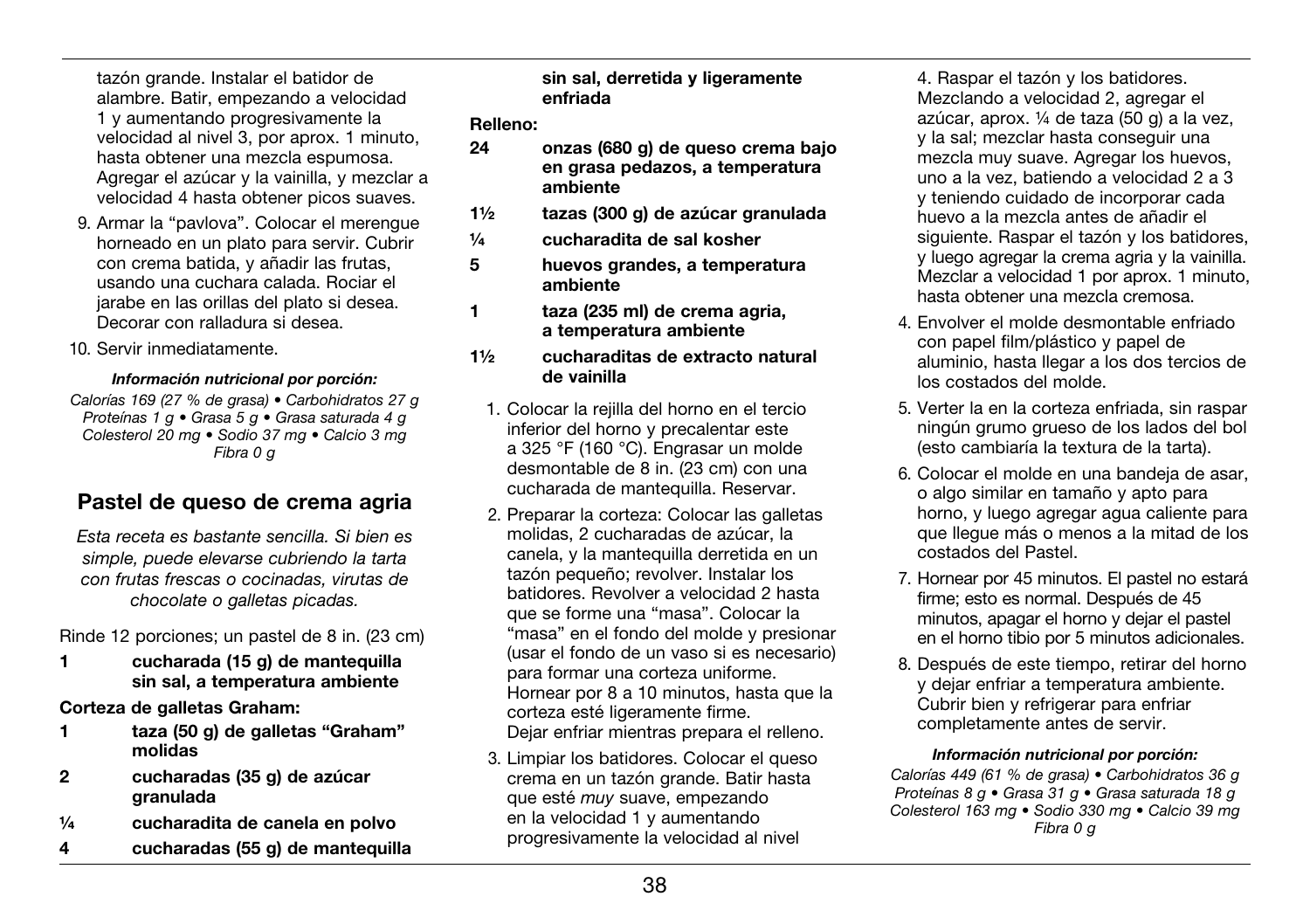## Tarta de crema de chocolate

*¡Esta tarta perfecta para cualquier fiesta u ocasión especial les encantará a todos!*

## Rinde aprox. 12 porciones

## Fondo de tarta:

- 2½ tazas (375 g) de galletas de chocolate molidas (aprox. 24 galletas de chocolate)
- 5 cucharadas (70 g) de mantequilla sin sal, derretida

## Relleno:

- ¼ taza llena (50 g) de azúcar rubia (azúcar de caña integral)
- ¼ taza (50 g) de azúcar granulada
- 3 cucharadas de cacao amargo en polvo
- 2½ cucharadas de maicena
- ¼ cucharadita de sal kosher
- 3 tazas (710 ml) de crema líquida "half-and-half" (mitad leche/mitad crema)
- 3 huevos grandes, ligeramente batidos
- 4 onzas (115 g) de chocolate semidulce, picado
- 3 cucharadas (45 g) de mantequilla sin sal, en pedacitos

## Cobertura:

- 2 tazas (475 ml) de crema líquida para batir ("heavy cream"), helada
- $\frac{1}{4}$  taza + 2 cucharadas (60 g) de azúcar granulada

Virutas de chocolate para decorar

- 1. Preparar el fondo de tarta. Poner la rejilla del horno en el medio del mismo y precalentar el horno a 350 °F (180 °C).
- 2. Poner las galletas molidas y la mantequilla de derretida en un tazón mediano. Usando los batidores, revolver a velocidad 1 o 2 por aprox. 30 segundos para combinar. Colocar la mezcla en un molde de tarta de 9 in. (23 cm). Comprimir uniformemente en el fondo y los costados del molde.
- 3. Hornear por 10 a 15 minutos, hasta que el fondo de torta de galletas esté firme. Mientras el fondo de tarta se está enfriando, preparar el relleno.
- 4. Colocar los azucares, el polvo de cacao, la maicena y la sal en una cacerola ancha grande. Licuar a velocidad 1, usando los batidores. Sin dejar de mezclar, agregar lentamente la crema líquida, y luego los huevos; seguir mezclando hasta conseguir una mezcla muy suave.
- 5. Calentar la mezcla a fuego medio-lento, mezclando ocasionalmente a velocidad a 1 a 2 para evitar que se cocine demasiado (no descuidar la cacerola).
- 6. Dejar que la mezcla se caliente hasta que empiece a hervir. Cuando llegue a este punto, la mezcla se espesará muy rápido. Seguir mezclando a velocidad 1 y retirar del fuego ni bien se espese. Agregar el chocolate picado y la mantequilla; batir para incorporar completamente. Colar el relleno con un colador de malla fina y esparcir sobre el fondo de tarta enfriado. Cubrir el relleno directamente con papel encerado o papel film/plástico para evitar

que se forme una "piel". Refrigerar hasta que esté firme.

- 7. Cuando el relleno esté firme y listo para servir, preparar la crema batida. Colocar la crema en un tazón grande. Instalar el batidor de alambre. Batir, empezando a velocidad 1 y aumentando progresivamente la velocidad al nivel 3, por aprox. 1 minuto, hasta obtener una mezcla espumosa. Agregar el azúcar y seguir batiendo a velocidad 4 hasta que se formen picos medio-firmes.
- 8. Cubrir la tarta uniformemente con crema batida y decorar con virutas de chocolate antes de servir.

### *Información nutricional por porción:*

*Calorías 515 (63 % de grasa) • Carbohidratos 43 g Proteínas 5 g • Grasa 36 g • Grasa saturada 23 g Colesterol 142 mg • Sodio 231 mg • Calcio 74 mg Fibra 1 g*

## Tarta de calabaza

*Imprescindible en el Día de Acción de Gracias, esta tarta no debería olvidarse durante el resto de la temporada de otoño.*

Rinde aprox. 12 porciones

- ½ receta de "pâte brisée" (masa quebrada) (página 42)
- 1 lata de 15 onzas (425 g) de puré de calabaza
- ½ taza (100 g) de azúcar granulada
- ¼ taza llena (50 g) de azúcar rubia (azúcar de caña integral)
- 1 cucharadita de canela en polvo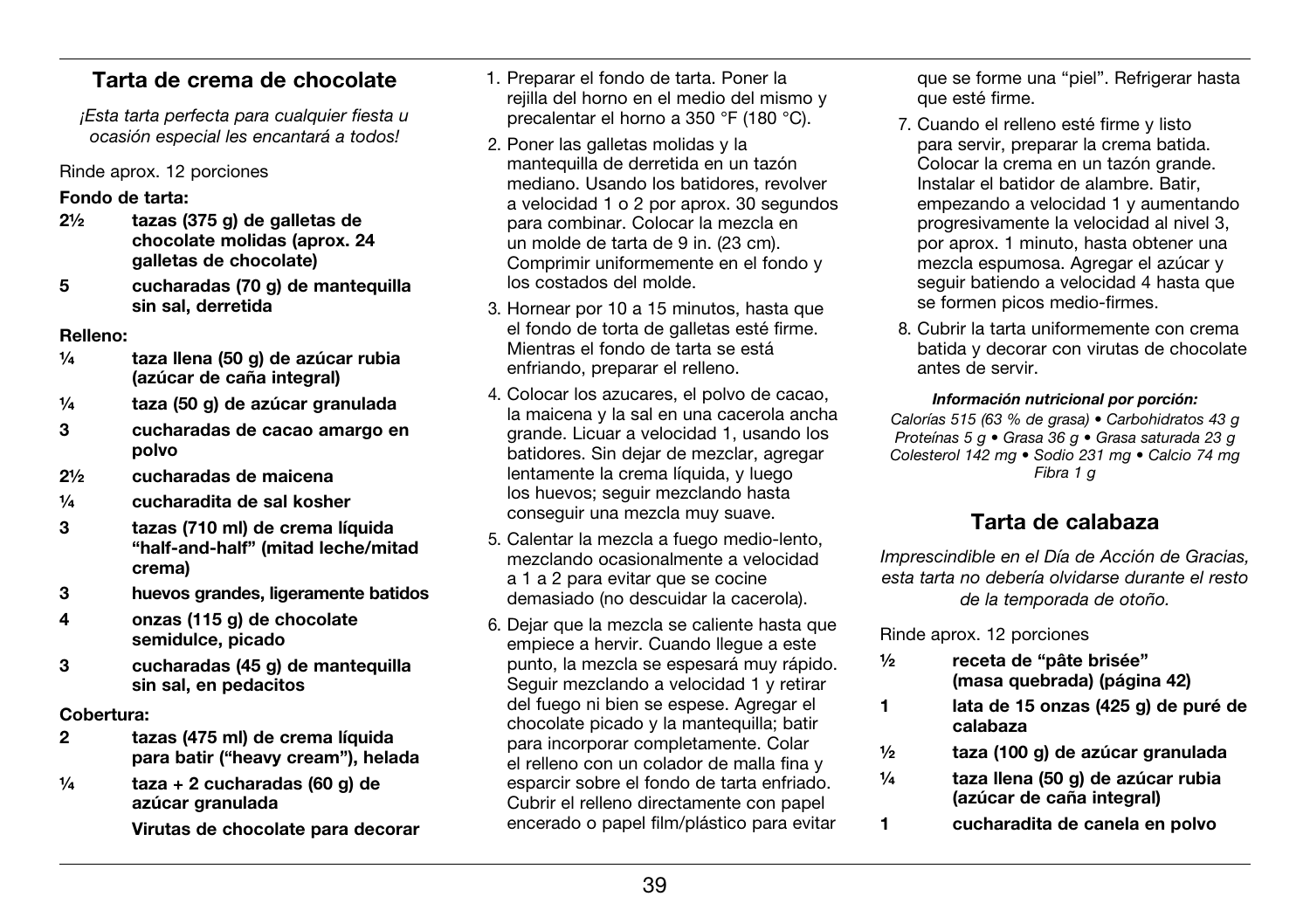- ¼ cucharadita de clavo de olor en polvo
- ¼ cucharadita de jengibre en polvo
- ¹⁄8 cucharadita de nuez moscada rallada
- ¾ cucharadita de sal kosher
- 3 huevos grandes, a temperatura ambiente
- ½ taza (120 ml) de crema líquida para batir ("heavy cream") o de leche evaporada
- 1 cucharadita de extracto natural de vainilla

## Crema batida para cubrir (receta siguiente)

- 1. Poner una bandeja de hornear con borde en la rejilla del medio del horno (esto ayudará a hacer una buena corteza para el pastel). Precalentar el horno a 325 °F (160 °C).
- 2. Mientras el horno se está calentando, estirar la masa quebrada hasta que forme un círculo grande que quepa en un molde de tarta de aprox. 1½ (4 cm) de profundidad. Colocar la masa en el molde. Pinchar suavemente con un tenedor, teniendo cuidado de no perforar completamente la masa. Refrigerar mientras prepara el relleno de calabaza.
- 3. Colocar la calabaza, el azúcar, las especias y la sal en un tazón grande. Usando el aditamento licuador, licuar a velocidad 1 hasta conseguir una mezcla homogénea. Agregar los huevos, la crema (o la leche evaporada) y la vainilla; licuar a velocidad 1 para combinar.
- 4. Verter la mezcla por encima del fondo de tarta enfriado. Meter al horno, directamente en la bandeja caliente. Hornear por aprox. 35 minutos, hasta que las orillas estén firmes pero que el centro siga suave.
- 5. Dejar enfriar completamente antes de servir. Servir con crema batida.

### *Información nutricional por porción:*

*Calorías 212 (51 % de grasa) • Carbohidratos 23 g Proteínas 3 g • Grasa 12 g • Grasa saturada 7 g Colesterol 80 mg • Sodio 257 mg • Calcio 15 mg Fibra 2 g*

## Crema batida clásica

*Ya sea para cubrir helados y pasteles o para mojar frutas, todo el mundo debería tener una fórmula infalible para una crema batida básica y endulzada.*

Rinde aprox. 2¼ tazas (530 ml)

- 1 taza (235 ml) de crema líquida para batir ("heavy cream"), helada
- ¼ taza (30 g) de azúcar glasé, tamizado
- 1 cucharadita de extracto natural de vainilla
- 1 pizca de sal marina fina
	- 1. Colocar la crema en un tazón grande.
	- 2. Instalar el batidor de alambre. Batir, empezando a velocidad 1 y aumentando progresivamente la velocidad al nivel 3, por aprox. 1 minuto hasta obtener una mezcla espumosa. Agregar el azúcar y la vainilla, y mezclar a velocidad 7 por

aprox. 1½ minutos adicionales, hasta obtener picos firmes.

*Información nutricional por porción (2 cucharadas): Calorías 52 (84 % de grasa) • Carbohidratos 2 g Proteínas 0 g • Grasa 4 g • Grasa saturada 3 g* 

*Colesterol 18 mg • Sodio 8 mg • Calcio 0 mg • Fibra 0 g*

# Glaseado real

*Perfecto para decorar galletas o tortas. Puede usar extractos para perfumarlo o colorante alimentario para darle el color deseado.*

Rinde 1½ tazas (355 ml)

- 4 tazas (455 g) de azúcar glasé, tamizado
- 2 claras de huevo grande, ligeramente batidas
- 1 cucharada de leche entera
- 1 cucharadita de jugo de limón fresco
- 1. Colocar el azúcar en un tazón grande. Instalar el batidor de alambre. Empezar a mezclar a velocidad 1 y agregar lentamente las claras; mezclar por aprox. 1 minuto, hasta que las claras estén completamente incorporadas. Sin apagar la máquina, agregar la leche y el jugo de limón; seguir revolviendo para mezclar. Raspar el bol si es necesario. Seguir mezclando por aprox. 2 minutos, hasta que se formen picos suaves.
- 2. Usar inmediatamente o cubrir con un paño húmedo para evitar que se seque. Si desea usar colorante alimentario o extractos, añadir estos al mismo tiempo que la leche y el jugo de limón.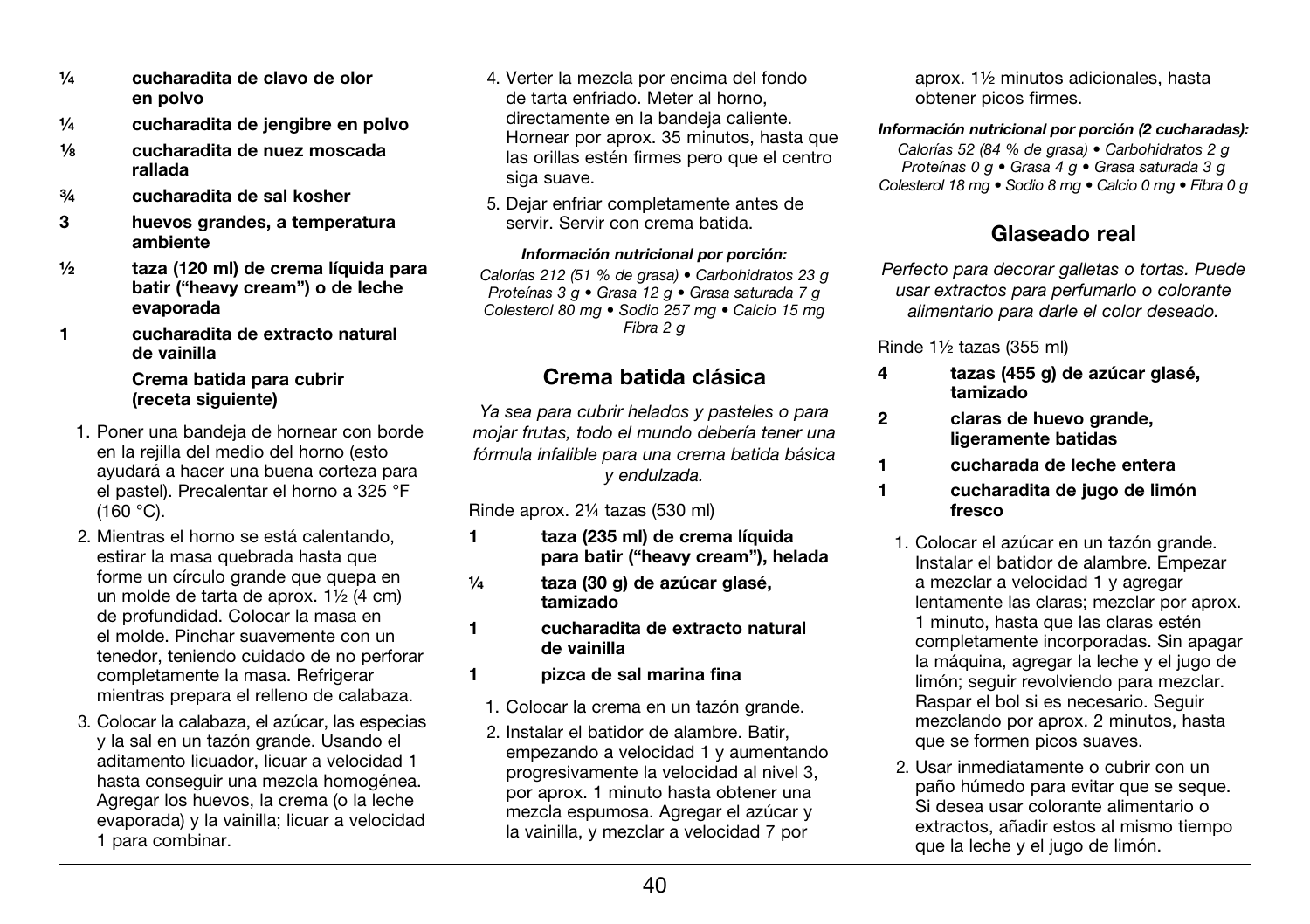#### *Información nutricional por porción (2 cucharadas):*

*Calorías 133 (0 % de grasa) • Carbohidratos 33 g Proteínas 1 g • Grasa 0 g • Grasa saturada 0 g Colesterol 0 mg • Sodio 10 mg • Calcio 2 mg Fibra 0 g*

## Batido de helado de chocolate con mantequilla de maní

*Este batido satisfará a los aficionados a los dulces.* 

Rinde 2 tazas (475 ml); 4 porciones

- ¾ taza (175 ml) de helado de chocolate
- 1 cucharadita de mantequilla de maní cremosa
- 1 cucharadita de jarabe de chocolate
- ¹∕³ taza (80 ml) de leche entera
- 1. Colocar todos los ingredientes en un vaso alto o un vaso medidor grande y ancho, en el orden indicado.
- 2. Instalar el aditamento licuador. Licuar a velocidad 1 por 30 a 40 segundos, usando un movimiento suave hacia arriba y abajo, hasta conseguir una mezcla suave y homogénea.
- 3. Servir inmediatamente.

#### *Información nutricional por porción de ½ taza (120 ml):*

*Calorías 156 (46 % de grasa) • Carbohidratos 18 g Proteínas 4 g • Grasa 8 g • Grasa saturada 5 g Colesterol 23 mg • Sodio 69 mg • Calcio 112 mg Fibra 1 g*

## Masa de pizza/focaccia

*Una de las masas más simples de preparar en casa para llevar su noche de pizza al siguiente nivel. Y si dar forma a la pizza no es lo suyo, le damos instrucciones para convertirla en una deliciosa focaccia de hierbas.*

Rinde aprox. 1½ libras (680 g); 12 porciones, suficiente para 2 pizzas de 10 in. (25 cm)

- $1\frac{1}{3}$  tazas (315 ml) de agua tibia
- 2¼ cucharaditas de levadura seca activa
- 1 cucharadita (5 g) de azúcar granulada
- 3½ tazas (470 g) de harina para hacer pan o 3½ tazas (435 g) de harina común
- 2 cucharaditas de sal kosher
- 2 cucharadas de aceite de oliva virgen extra

### Para focaccia:

- 1 cucharada de aceite de oliva virgen extra
- 2 cucharadas de romero fresco picado
- ½ cucharadita de sal kosher
	- 1. Poner el agua tibia, la levadura y el azúcar en un tazón grande. Revolver para disolver la levadura y dejar reposar por 5 a 10 minutos. La mezcla burbujeará, lo que indica que la levadura está viva y activa.
	- 2. Colocar la harina y la sal en un tazón pequeño; revolver. Usando los ganchos amasadores, mezclar a velocidad por 5 a 10 segundos; reservar.
- 3. Agregar el aceite y ½ taza (60 g) de la harina a la mezcla de levadura. Usando los ganchos amasadores, revolver a velocidad 1 por aprox. 30 a 40 segundos, hasta conseguir una mezcla suave. Mezclado a velocidad 2, seguir agregando la harina, ½ taza (60 g) a la vez, mezclando por 30 a 40 segundos después de cada adición hasta que la harina ya no esté visible. La mezcla adquirirá progresivamente la consistencia de una masa. Una vez incorporada la harina, amasar a velocidad 3 por aprox. un minuto adicional.
- 4. Espolvorear la masa con un poco de harina, colocarla en un tazón grande y cubrir con una toalla húmeda o papel film/plástico. Dejar leudar en un lugar templado por aprox. 45 minutos, al doble de su volumen.
- 5. Colocar la masa sobre una superficie ligeramente enharinada y aplastar para desinflar. Formar una pizza o usar para preparar "calzones" (receta en la página 24).
- 6. Para preparar focaccia, comprimir la masa en el fondo de una bandeja de hornear de 13 x 9 in. (33 x 23 cm). Cubrir sin apretar con papel film/plástico y dejar leudar por 45 minutos adicionales (la masa estará muy hinchada). Poner la rejilla del horno en el medio del mismo y precalentar el horno a 425 °F (220 °C). Cepillar la masa con 1 cucharada de aceite de oliva y, usando sus dedos, hacer hendiduras en toda la masa. Rociar con romero y sal. Hornear por 18 a 20 minutos, hasta que esté dorado.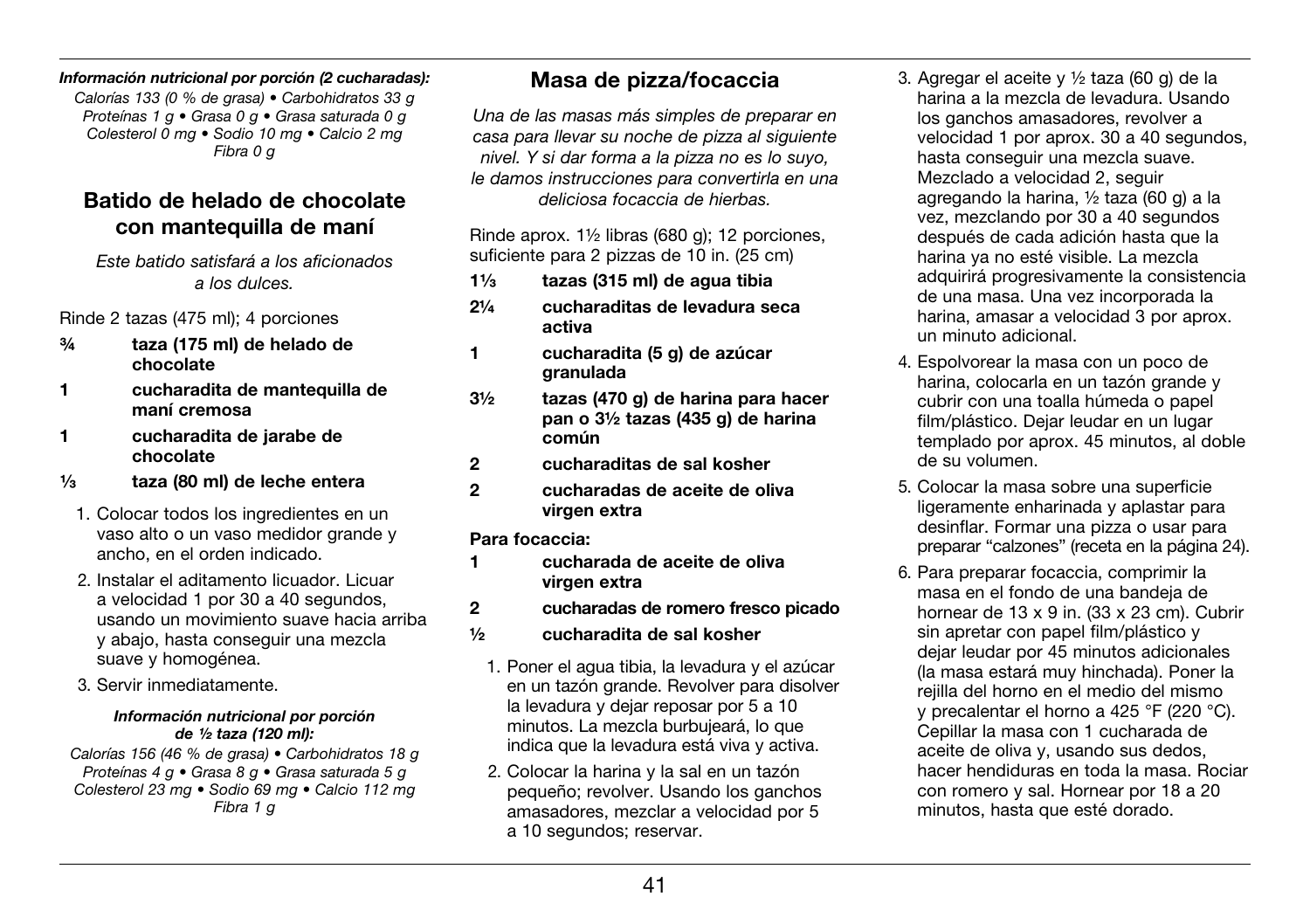#### *Información nutricional por porción (masa de pizza):*

*Calorías 140 (15 % de grasa) • Carbohidratos 26 g Proteínas 4 g • Grasa 2 g • Grasa saturada 0 g Colesterol 0 mg • Sodio 356 mg • Calcio 1 mg Fibra 1 g* 

#### *Información nutricional por porción (focaccia):*

*Calorías 151 (21 % de grasa) • Carbohidratos 26 g Proteínas 4 g • Grasa 4 g • Grasa saturada 1 g Colesterol 0 mg • Sodio 445 mg • Calcio 2 mg Fibra 1 g*

# "Pâte brisée" (masa quebrada)

*Esta masa versátil es perfecta para preparar recetas saladas o dulces.*

Rinde 24 porciones; dos fondos de tarta de 9 in. (23 cm)

- 2 tazas (250 g) de harina común
- 1 cucharadita de sal kosher
- 16 cucharadas (225 g) de mantequilla sin sal, cortada en pedazos de ½ in. (1.5 cm) y dejada a temperatura ambiente por 15 minutos
- ¼ taza (60 ml) de agua helada
- 1. Colocar la harina y la sal en un tazón grande. Usando los batidores, revolver a velocidad 1 por aprox. 5 a 10 segundos para combinar. Agregar la mantequilla y seguir mezclando a velocidad 1 hasta que la mantequilla se haya incorporado a la harina y que forme bolitas del tamaño de arvejas.
- 2. Agregar lentamente el agua, 1 cucharadita a la vez, y mezclar hasta que la harina esté húmeda, pero no mojada. La masa aún se desmigajará.

3. Voltear la masa sobre una superficie limpia y ligeramente enharinada y amasarla a mano unas cuantas veces para unirla. Dividir la masa en dos porciones iguales y formar un disco plano con cada porción. Envolver cada disco en papel film/plástico y refrigerar por un mínimo de 2 horas, hasta un máximo de 2 días $*$ 

\*Siempre y cuando esté bien envuelta, la masa se conservará por hasta 6 meses en el congelador.

#### *Información nutricional por porción:*

*Calorías 100 (66 % de grasa) • Carbohidratos 7 g Proteínas 1 g • Grasa 7 g • Grasa saturada 5 g Colesterol 20 mg • Sodio 95 mg • Calcio 0 mg Fibra 0 g*

## Pan blanco clásico Cuisinart

*Consienta a su familia con pan fresco hecho en casa.*

Rinde 10 porciones (una barra)

- 1 taza (235 ml) de agua tibia
- 2¼ cucharaditas de levadura seca activa
- 1½ cucharaditas de azúcar granulada
- 2 tazas (250 g) de harina común
- 1 cucharadita de sal kosher
- 2 cucharadas (45 g) de mantequilla sin sal a temperatura ambiente, en pedazos de 1 in. (2.5 cm)

Spray vegetal o mantequilla a temperatura ambiente para engrasar el molde

- 1. Poner el agua tibia, la levadura y el azúcar en un tazón grande. Revolver para disolver la levadura y dejar reposar por 5 a 10 minutos. La mezcla burbujeará, lo que indica que la levadura está viva y activa.
- 2. Poner la harina y la sal en un tazón mediano. Usando los ganchos amasadores, mezclar a velocidad por 5 a 10 segundos; reservar.
- 3. Usando los ganchos amasadores, empezar a mezclar la mezcla de levadura a velocidad 1 a 2 y agregar la mezcla de harina/sal, ½ taza a la vez. Mezclar bien después de cada adición, incorporando completamente la harina antes de agregar más. A medida que se agrega la harina, la mezcla se convertirá progresivamente en masa que deja el tazón limpio.
- 4. Después de haber incorporado toda la harina, agregar la mantequilla y amasar a velocidad 3 por aprox. 2 minutos adicionales. Enharinar ligeramente la masa y ponerla en una bolsa hermética; expulsar el aire y cerrar la bolsa. Dejar leudar al doble de su volumen, en un lugar templado, por aprox. 1 hora.
- 5. Engrasar ligeramente un molde de barra con spray vegetal o mantequilla sin sal. Aplastar la masa para desinflar. Formar una barra y ponerla en el molde. Cubrir sin apretar con papel film/plástico y dejar leudar al doble de su volumen por aprox. 1 hora.
- 6. Quince minutos antes de hornear, precalentar el horno a 400 °F (200 °C). Hornear por 30 a 35 minutos, hasta que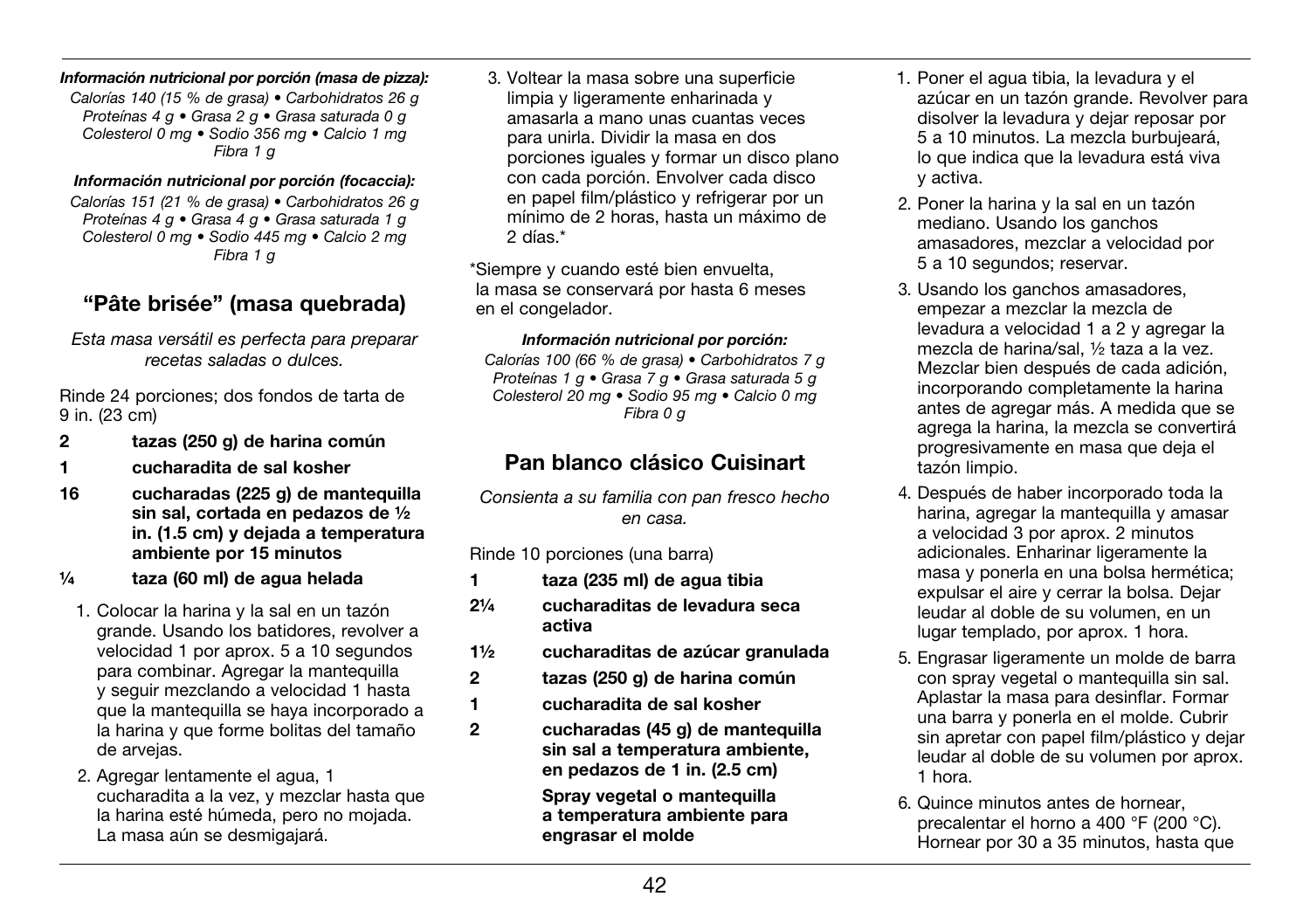el pan esté dorado y suene hueco al golpearlo. Desmoldar y dejar enfriar sobre una rejilla. El pan es más fácil de cortar cuando está totalmente frío. Cepillar la corteza con un poco de mantequilla para suavizarla si desea.

#### *Información nutricional por porción:*

*Calorías 157 (14 % de grasa) • Carbohidratos 27 g Proteínas 5 g • Grasa 2 g • Grasa saturada 1 g Colesterol 6 mg • Sodio 113 mg • Calcio 0 mg Fibra 1 g*

# Pan de trigo integral con miel

*Nutritivo pan de trigo con sutil sabor a miel.*

Rinde 10 porciones (una barra)

- 1 taza (235 ml) de agua tibia
- 1 cucharada (15 g) de miel
- 2 cucharaditas de levadura seca activa
- 1½ tazas (180 g) de harina de trigo integral
- ¾ taza (100 g) de harina para hacer pan
- ¾ cucharadita de sal
- 1½ cucharadas (25 g) de mantequilla sin sal a temperatura ambiente, en pedazos de ½ in. (1.5 cm)

### Spray vegetal o mantequilla a temperatura ambiente para engrasar el molde

1. Poner el agua tibia, la miel y la levadura en un tazón grande. Revolver para disolver la levadura y dejar reposar por 5 a 10 minutos. La mezcla burbujeará, lo que indica que la levadura está viva y activa.

- 2. Poner la harina y la sal en un tazón mediano. Usando los ganchos amasadores, mezclar a velocidad por 5 a 10 segundos; reservar. Usando los ganchos amasadores, empezar a mezclar la mezcla de levadura a velocidad 1 a 2 y agregar la mezcla de harina/sal, ½ taza a la vez. Mezclar después de cada adición, incorporando completamente la harina antes de agregar más. A medida que se agrega la harina, la mezcla se convertirá progresivamente en masa. NOTA: Si la masa sigue pegando a los lados del tazón, agregar 1 a 3 cucharadas de harina para hacer pan, evitando agregar más.
- 3. Después de haber incorporado toda la harina, agregar la mantequilla y amasar a velocidad 3 por aprox. 2 minutos adicionales. La masa estará pegajosa. Enharinar ligeramente la masa y ponerla en una bolsa hermética; expulsar el aire y cerrar la bolsa. Dejar leudar al doble de su volumen, en un lugar templado, por aprox. 1 hora.
- 4. Engrasar ligeramente un molde de barra con spray vegetal o mantequilla sin sal. Aplastar la masa para desinflar. Formar una barra y ponerla en el molde. Cubrir sin apretar con papel film/plástico y dejar leudar al doble de su volumen por aprox. 1 hora.
- 5. Quince minutos antes de hornear, precalentar el horno a 400°F (200 °C). Hornear por 30 a 35 minutos, hasta que el pan esté dorado y suene hueco al golpearlo. Desmoldar y dejar enfriar sobre

una rejilla. El pan es más fácil de cortar cuando está totalmente frío. La corteza se suavizará a medida que el pan se enfría.

#### *Información nutricional por porción:*

*Calorías 123 (15 % de grasa) • Carbohidratos 21 g Proteínas 4 g • Grasa 2 g • Grasa saturada 1 g Colesterol 5 mg • Sodio 1 mg • Calcio 14 mg Fibra 3 g*

## Pancitos de romero y aceite de oliva

*Estos pancitos son perfectos para acompañar la cena o preparar pequeños sándwiches.*

Rinde 12 pancitos

- ¼ taza (60 ml) de aceite de oliva virgen extra
- 1½ cucharadas de romero fresco picado
- 2¼ cucharaditas de levadura seca activa
- 1 taza (235 ml) de agua tibia
- 3¼ tazas (445 g) de harina para hacer pan o 3¼ tazas (405 g) de harina común
- 1¾ cucharaditas de sal kosher Harina de maíz para espolvorear
	- 1. Colocar el aceite de oliva y el romero; revolver y dejar reposar por 10 minutos o más. Poner la levadura, el agua tibia y una pizca de harina en un tazón pequeño. Revolver para disolver la levadura y dejar reposar por 5 a 10 minutos. La mezcla burbujeará, lo que indica que la levadura está viva y activa.